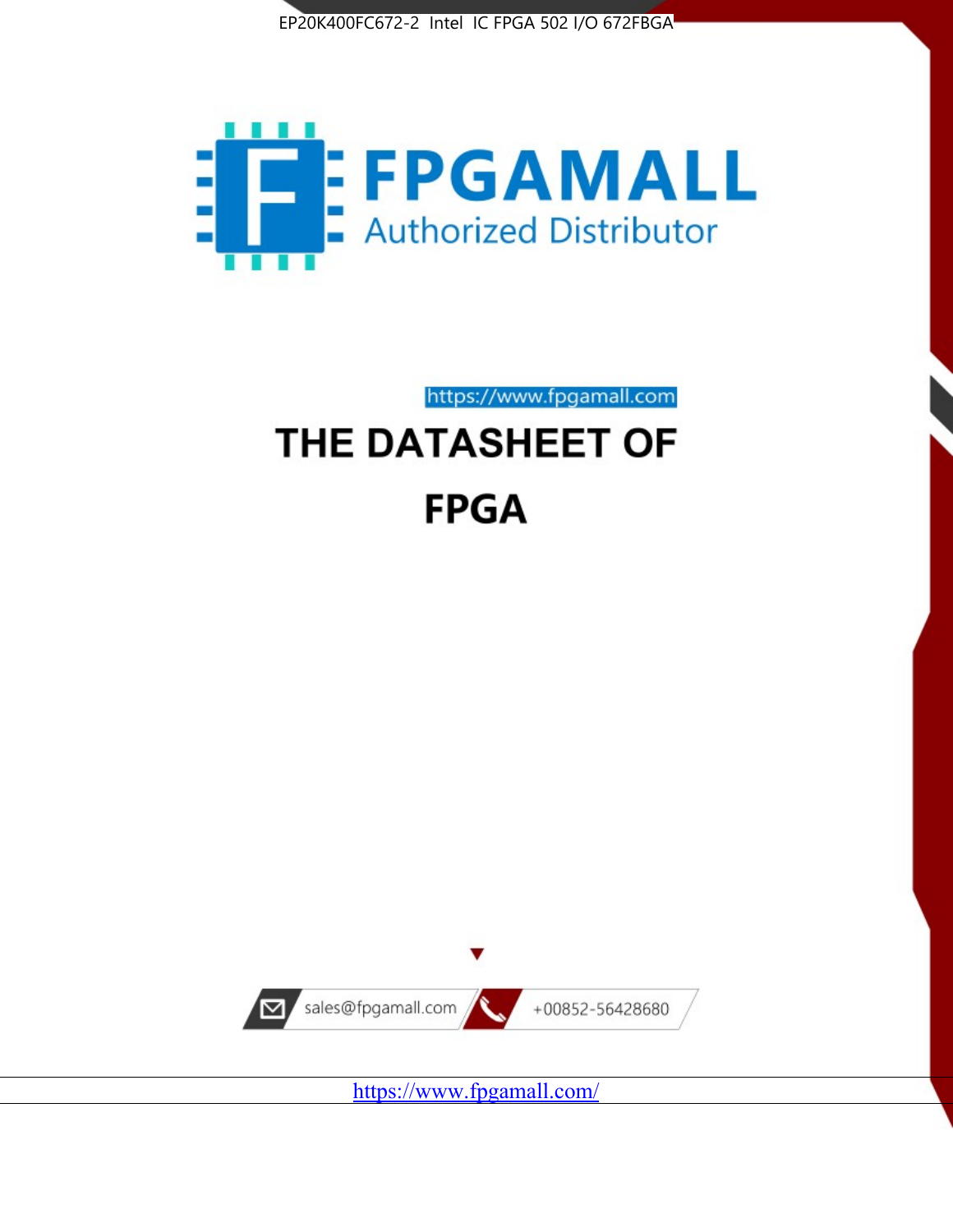#### EP20K400FC672-2 Intel IC FPGA 502 I/O 672FBGA



## **APEX 20K**

**Programmable Logic Device Family**

#### **March 2004, ver. 5.1 Data Sheet**

**Features ■** Industry's first programmable logic device (PLD) incorporating system-on-a-programmable-chip (SOPC) integration

- MultiCore™ architecture integrating look-up table (LUT) logic, product-term logic, and embedded memory
- LUT logic used for register-intensive functions
- Embedded system block (ESB) used to implement memory functions, including first-in first-out (FIFO) buffers, dual-port RAM, and content-addressable memory (CAM)
- ESB implementation of product-term logic used for combinatorial-intensive functions
- High density
	- 30,000 to 1.5 million typical gates (see Tables 1 and 2)
	- Up to 51,840 logic elements (LEs)
	- Up to 442,368 RAM bits that can be used without reducing available logic
	- Up to 3,456 product-term-based macrocells

|                             | Table 1. APEX 20K Device Features |          | Note $(1)$      |                  |                  |                 |                  |
|-----------------------------|-----------------------------------|----------|-----------------|------------------|------------------|-----------------|------------------|
| <b>Feature</b>              | <b>EP20K30E</b>                   | EP20K60E | <b>EP20K100</b> | <b>EP20K100E</b> | <b>EP20K160E</b> | <b>EP20K200</b> | <b>EP20K200E</b> |
| Maximum<br>system<br>gates  | 113,000                           | 162,000  | 263,000         | 263,000          | 404.000          | 526,000         | 526,000          |
| Typical<br>gates            | 30,000                            | 60.000   | 100,000         | 100,000          | 160,000          | 200,000         | 200,000          |
| <b>LEs</b>                  | 1,200                             | 2,560    | 4,160           | 4.160            | 6.400            | 8,320           | 8,320            |
| <b>ESBs</b>                 | 12                                | 16       | 26              | 26               | 40               | 52              | 52               |
| Maximum<br>RAM bits         | 24,576                            | 32,768   | 53,248          | 53,248           | 81,920           | 106,496         | 106,496          |
| Maximum<br>macrocells       | 192                               | 256      | 416             | 416              | 640              | 832             | 832              |
| Maximum<br>user I/O<br>pins | 128                               | 196      | 252             | 246              | 316              | 382             | 376              |

#### **Altera Corporation 1**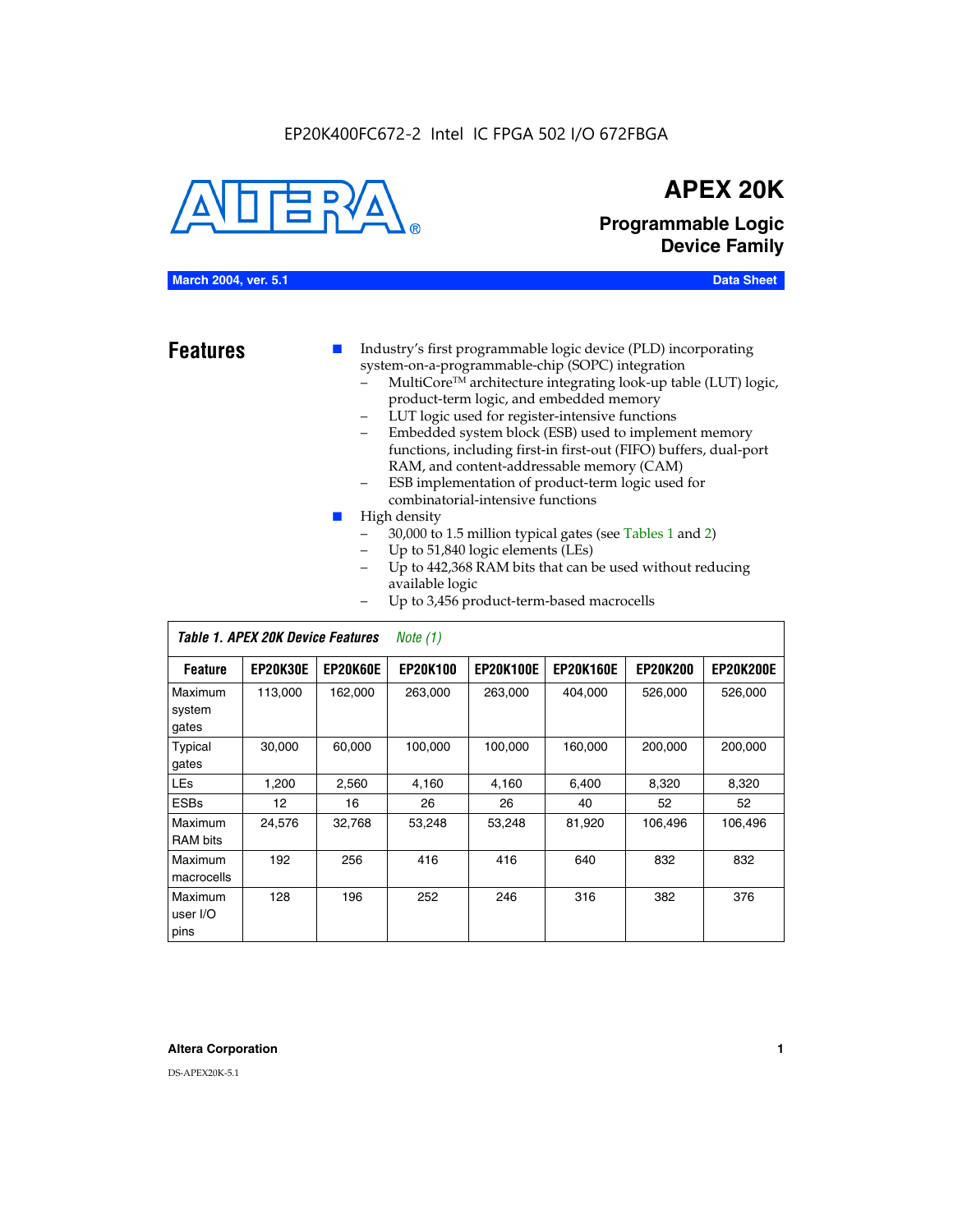| Table 2. Additional APEX 20K Device Features |                  |                 | <i>Note</i> $(1)$ |                  |                   |                   |
|----------------------------------------------|------------------|-----------------|-------------------|------------------|-------------------|-------------------|
| <b>Feature</b>                               | <b>EP20K300E</b> | <b>EP20K400</b> | <b>EP20K400E</b>  | <b>EP20K600E</b> | <b>EP20K1000E</b> | <b>EP20K1500E</b> |
| Maximum system<br>gates                      | 728,000          | 1,052,000       | 1,052,000         | 1,537,000        | 1,772,000         | 2,392,000         |
| <b>Typical gates</b>                         | 300,000          | 400,000         | 400,000           | 600,000          | 1,000,000         | 1,500,000         |
| <b>LEs</b>                                   | 11,520           | 16.640          | 16,640            | 24,320           | 38,400            | 51,840            |
| <b>ESBs</b>                                  | 72               | 104             | 104               | 152              | 160               | 216               |
| Maximum<br><b>RAM bits</b>                   | 147,456          | 212,992         | 212.992           | 311,296          | 327,680           | 442.368           |
| Maximum<br>macrocells                        | 1,152            | 1,664           | 1,664             | 2.432            | 2,560             | 3,456             |
| Maximum user I/O<br>pins                     | 408              | 502             | 488               | 588              | 708               | 808               |

#### *Note to Tables 1 and 2:*

(1) The embedded IEEE Std. 1149.1 Joint Test Action Group (JTAG) boundary-scan circuitry contributes up to 57,000 additional gates.

**Additional Features**

- Designed for low-power operation
	- 1.8-V and 2.5-V supply voltage (see Table 3)
	- $-$  MultiVolt<sup>TM</sup> I/O interface support to interface with 1.8-V, 2.5-V, 3.3-V, and 5.0-V devices (see Table 3)
	- ESB offering programmable power-saving mode

| <b>Table 3. APEX 20K Supply Voltages</b>                                       |                                                       |                                                                                                                                                                          |  |  |  |  |  |
|--------------------------------------------------------------------------------|-------------------------------------------------------|--------------------------------------------------------------------------------------------------------------------------------------------------------------------------|--|--|--|--|--|
| <b>Feature</b>                                                                 | <b>Device</b>                                         |                                                                                                                                                                          |  |  |  |  |  |
|                                                                                | <b>EP20K100</b><br><b>EP20K200</b><br><b>EP20K400</b> | EP20K30E<br>EP20K60E<br><b>EP20K100E</b><br><b>EP20K160E</b><br>EP20K200E<br><b>EP20K300E</b><br><b>EP20K400E</b><br>EP20K600E<br><b>EP20K1000E</b><br><b>EP20K1500E</b> |  |  |  |  |  |
| Internal supply voltage (V <sub>CCINT</sub> )                                  | 2.5V                                                  | 1.8V                                                                                                                                                                     |  |  |  |  |  |
| MultiVolt I/O interface voltage levels $(V_{\text{CCIO}})$ 2.5 V, 3.3 V, 5.0 V |                                                       | 1.8 V, 2.5 V, 3.3 V, 5.0 V $(1)$                                                                                                                                         |  |  |  |  |  |

#### *Note to Table 3:*

(1) APEX 20KE devices can be 5.0-V tolerant by using an external resistor.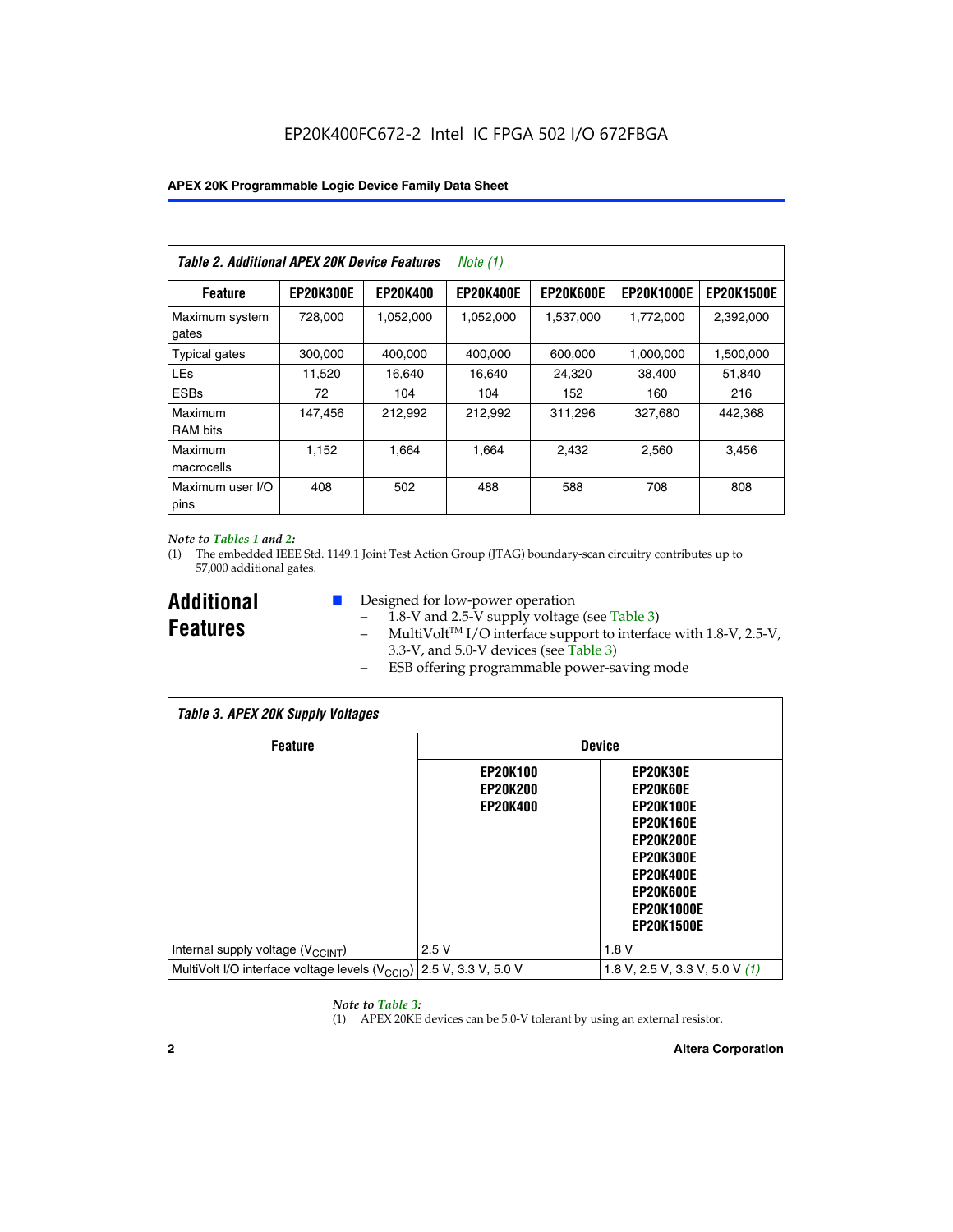### EP20K400FC672-2 Intel IC FPGA 502 I/O 672FBGA

#### **APEX 20K Programmable Logic Device Family Data Sheet**

- Flexible clock management circuitry with up to four phase-locked loops (PLLs)
	- Built-in low-skew clock tree
	- Up to eight global clock signals
	- $ClockLock^{\circledR}$  feature reducing clock delay and skew
	- $ClockBoost^{\circledR}$  feature providing clock multiplication and division
	- ClockShiftTM programmable clock phase and delay shifting
- Powerful I/O features
	- Compliant with peripheral component interconnect Special Interest Group (PCI SIG) *PCI Local Bus Specification, Revision 2.2* for 3.3-V operation at 33 or 66 MHz and 32 or 64 bits
	- Support for high-speed external memories, including DDR SDRAM and ZBT SRAM (ZBT is a trademark of Integrated Device Technology, Inc.)
	- Bidirectional I/O performance  $(t_{CO} + t_{SU})$  up to 250 MHz
	- LVDS performance up to 840 Mbits per channel
	- Direct connection from I/O pins to local interconnect providing fast  $t_{CO}$  and  $t_{SU}$  times for complex logic
	- MultiVolt I/O interface support to interface with 1.8-V, 2.5-V, 3.3-V, and 5.0-V devices (see Table 3)
	- Programmable clamp to  $V_{\text{C}CD}$
	- Individual tri-state output enable control for each pin
	- Programmable output slew-rate control to reduce switching noise
	- Support for advanced I/O standards, including low-voltage differential signaling (LVDS), LVPECL, PCI-X, AGP, CTT, stubseries terminated logic (SSTL-3 and SSTL-2), Gunning transceiver logic plus (GTL+), and high-speed terminated logic (HSTL Class I)
	- Pull-up on I/O pins before and during configuration
- Advanced interconnect structure
	- Four-level hierarchical FastTrack® Interconnect structure providing fast, predictable interconnect delays
	- Dedicated carry chain that implements arithmetic functions such as fast adders, counters, and comparators (automatically used by software tools and megafunctions)
	- Dedicated cascade chain that implements high-speed, high-fan-in logic functions (automatically used by software tools and megafunctions)
	- Interleaved local interconnect allows one LE to drive 29 other LEs through the fast local interconnect
- Advanced packaging options
	- Available in a variety of packages with 144 to 1,020 pins (see Tables 4 through 7)
	- FineLine BGA® packages maximize board space efficiency
- Advanced software support
	- Software design support and automatic place-and-route provided by the Altera® Quartus® II development system for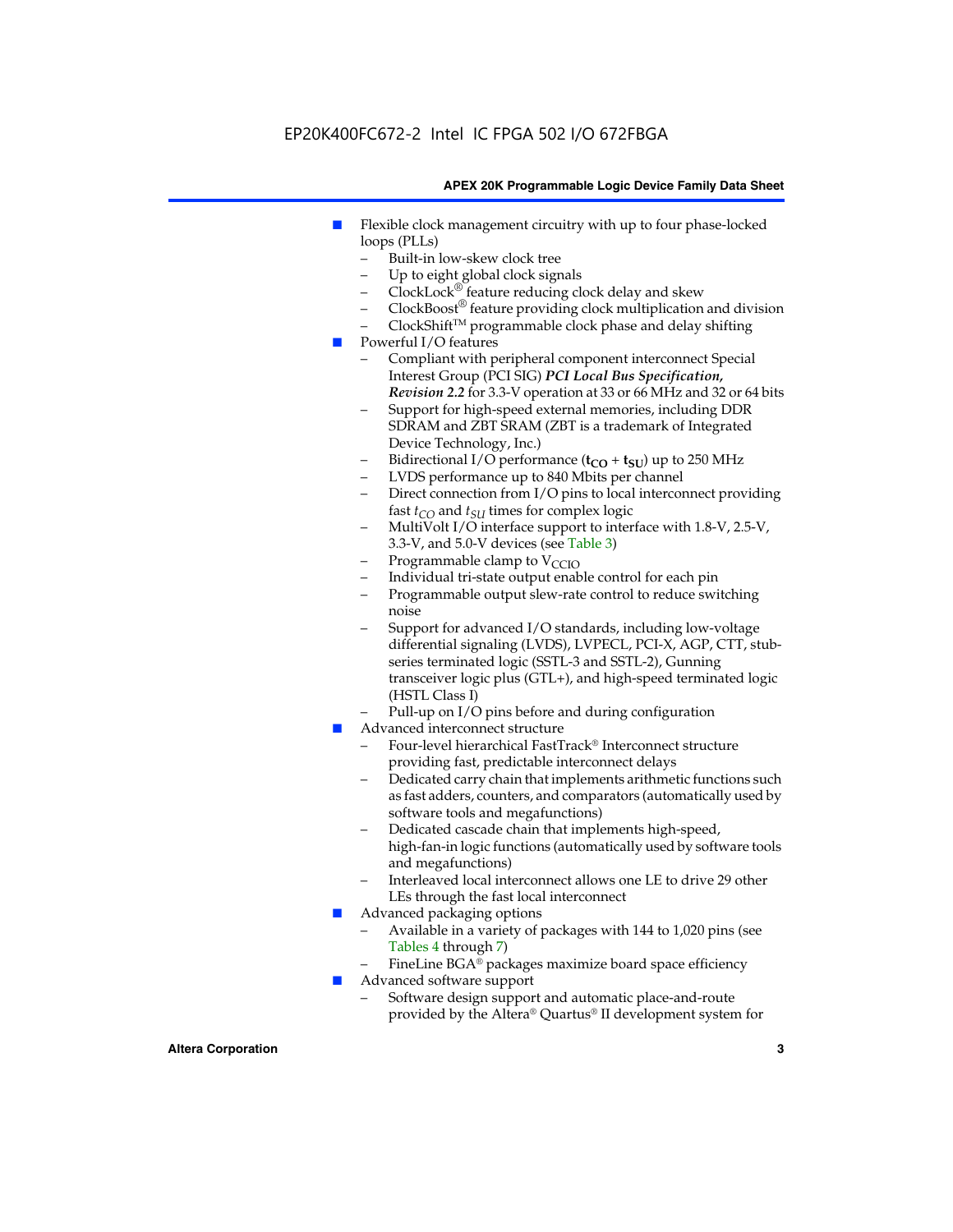Windows-based PCs, Sun SPARCstations, and HP 9000 Series 700/800 workstations

- Altera MegaCore® functions and Altera Megafunction Partners Program (AMPP<sup>SM</sup>) megafunctions
- NativeLink™ integration with popular synthesis, simulation, and timing analysis tools
- Quartus II SignalTap® embedded logic analyzer simplifies in-system design evaluation by giving access to internal nodes during device operation
- Supports popular revision-control software packages including PVCS, Revision Control System (RCS), and Source Code Control System (SCCS )

#### *Table 4. APEX 20K QFP, BGA & PGA Package Options & I/O Count Notes (1), (2)*

| <b>Device</b>   | 144-Pin<br><b>TQFP</b> | 208-Pin<br><b>PQFP</b><br><b>ROFP</b> | 240-Pin<br><b>PQFP</b><br><b>ROFP</b> |     | 356-Pin BGA   652-Pin BGA | 655-Pin PGA |
|-----------------|------------------------|---------------------------------------|---------------------------------------|-----|---------------------------|-------------|
| EP20K30E        | 92                     | 125                                   |                                       |     |                           |             |
| <b>EP20K60E</b> | 92                     | 148                                   | 151                                   | 196 |                           |             |
| EP20K100        | 101                    | 159                                   | 189                                   | 252 |                           |             |
| EP20K100E       | 92                     | 151                                   | 183                                   | 246 |                           |             |
| EP20K160E       | 88                     | 143                                   | 175                                   | 271 |                           |             |
| EP20K200        |                        | 144                                   | 174                                   | 277 |                           |             |
| EP20K200E       |                        | 136                                   | 168                                   | 271 | 376                       |             |
| EP20K300E       |                        |                                       | 152                                   |     | 408                       |             |
| EP20K400        |                        |                                       |                                       |     | 502                       | 502         |
| EP20K400E       |                        |                                       |                                       |     | 488                       |             |
| EP20K600E       |                        |                                       |                                       |     | 488                       |             |
| EP20K1000E      |                        |                                       |                                       |     | 488                       |             |
| EP20K1500E      |                        |                                       |                                       |     | 488                       |             |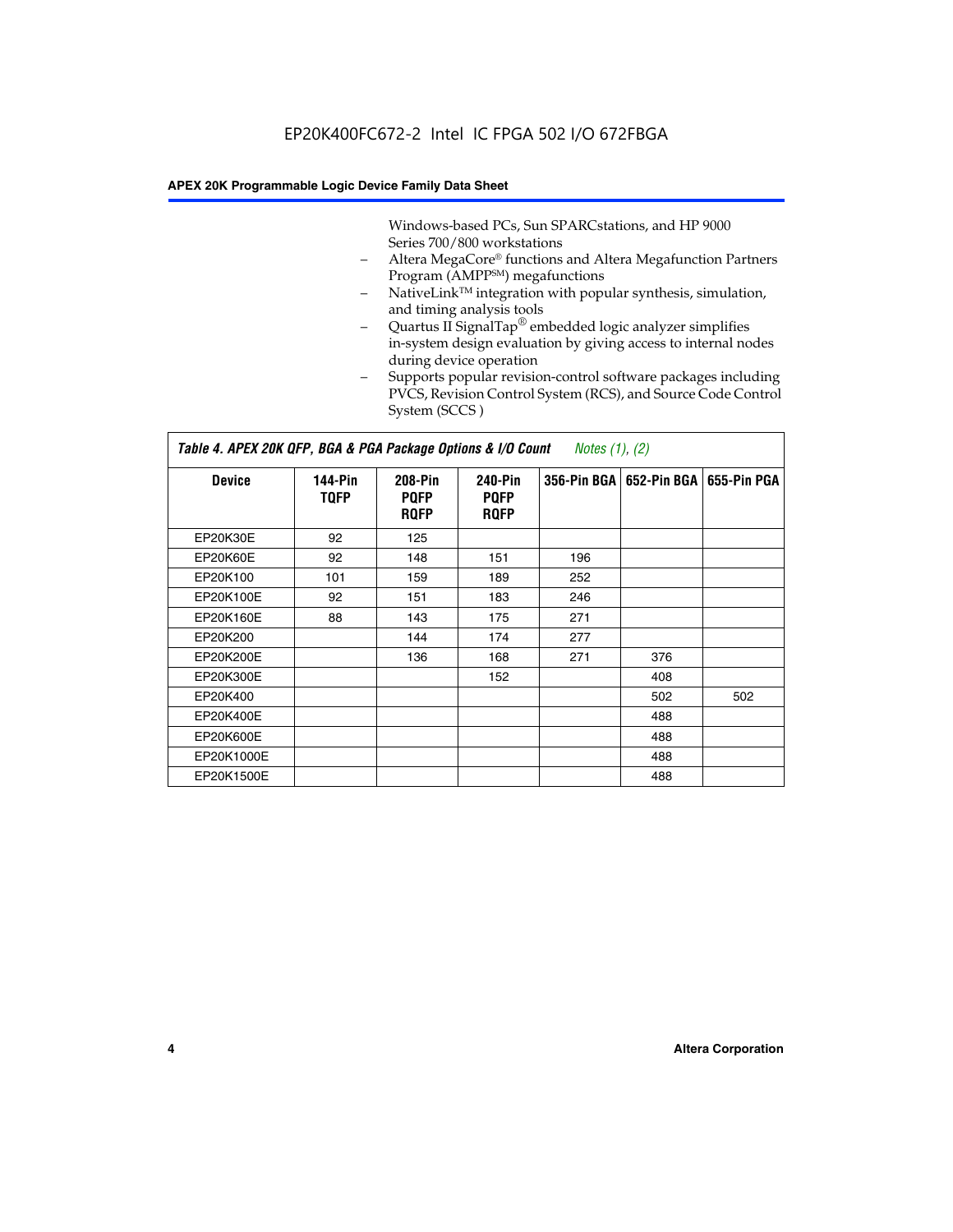| APEX 20K Programmable Logic Device Family Data Sheet |  |  |
|------------------------------------------------------|--|--|
|------------------------------------------------------|--|--|

| Table 5. APEX 20K FineLine BGA Package Options & I/O Count<br>Notes $(1)$ , $(2)$ |                |                |                |           |           |  |  |
|-----------------------------------------------------------------------------------|----------------|----------------|----------------|-----------|-----------|--|--|
| <b>Device</b>                                                                     | <b>144 Pin</b> | <b>324 Pin</b> | <b>484 Pin</b> | 672 Pin   | 1,020 Pin |  |  |
| EP20K30E                                                                          | 93             | 128            |                |           |           |  |  |
| <b>EP20K60E</b>                                                                   | 93             | 196            |                |           |           |  |  |
| EP20K100                                                                          |                | 252            |                |           |           |  |  |
| EP20K100E                                                                         | 93             | 246            |                |           |           |  |  |
| EP20K160E                                                                         |                |                | 316            |           |           |  |  |
| EP20K200                                                                          |                |                | 382            |           |           |  |  |
| EP20K200E                                                                         |                |                | 376            | 376       |           |  |  |
| EP20K300E                                                                         |                |                |                | 408       |           |  |  |
| EP20K400                                                                          |                |                |                | 502 $(3)$ |           |  |  |
| EP20K400E                                                                         |                |                |                | 488 $(3)$ |           |  |  |
| EP20K600E                                                                         |                |                |                | 508 $(3)$ | 588       |  |  |
| EP20K1000E                                                                        |                |                |                | 508 $(3)$ | 708       |  |  |
| EP20K1500E                                                                        |                |                |                |           | 808       |  |  |

#### *Notes to Tables 4 and 5:*

(1) I/O counts include dedicated input and clock pins.

(2) APEX 20K device package types include thin quad flat pack (TQFP), plastic quad flat pack (PQFP), power quad flat pack (RQFP), 1.27-mm pitch ball-grid array (BGA), 1.00-mm pitch FineLine BGA, and pin-grid array (PGA) packages.

(3) This device uses a thermally enhanced package, which is taller than the regular package. Consult the *Altera Device Package Information Data Sheet* for detailed package size information.

| Table 6. APEX 20K QFP, BGA & PGA Package Sizes                                                            |                |                    |                    |                |                |                    |  |  |
|-----------------------------------------------------------------------------------------------------------|----------------|--------------------|--------------------|----------------|----------------|--------------------|--|--|
| 208-Pin QFP<br>240-Pin QFP<br>652-Pin BGA<br>144-Pin TQFP<br>356-Pin BGA<br>655-Pin PGA<br><b>Feature</b> |                |                    |                    |                |                |                    |  |  |
| Pitch (mm)                                                                                                | 0.50           | 0.50               | 0.50               | 1.27           | 1.27           |                    |  |  |
| Area ( $mm2$ )                                                                                            | 484            | 924                | 1.218              | 1.225          | 2.025          | 3,906              |  |  |
| Length $\times$ Width<br>$(mm \times mm)$                                                                 | $22 \times 22$ | $30.4 \times 30.4$ | $34.9 \times 34.9$ | $35 \times 35$ | $45 \times 45$ | $62.5 \times 62.5$ |  |  |

| Table 7. APEX 20K FineLine BGA Package Sizes |                |                |                |                |                  |  |  |  |
|----------------------------------------------|----------------|----------------|----------------|----------------|------------------|--|--|--|
| <b>Feature</b>                               | 144 Pin        | <b>324 Pin</b> | 484 Pin        | 672 Pin        | <b>1,020 Pin</b> |  |  |  |
| Pitch (mm)                                   | 1.00           | 1.00           | 1.00           | 1.00           | 1.00             |  |  |  |
| Area ( $mm2$ )                               | 169            | 361            | 529            | 729            | 1,089            |  |  |  |
| Length $\times$ Width (mm $\times$ mm)       | $13 \times 13$ | $19 \times 19$ | $23 \times 23$ | $27 \times 27$ | $33 \times 33$   |  |  |  |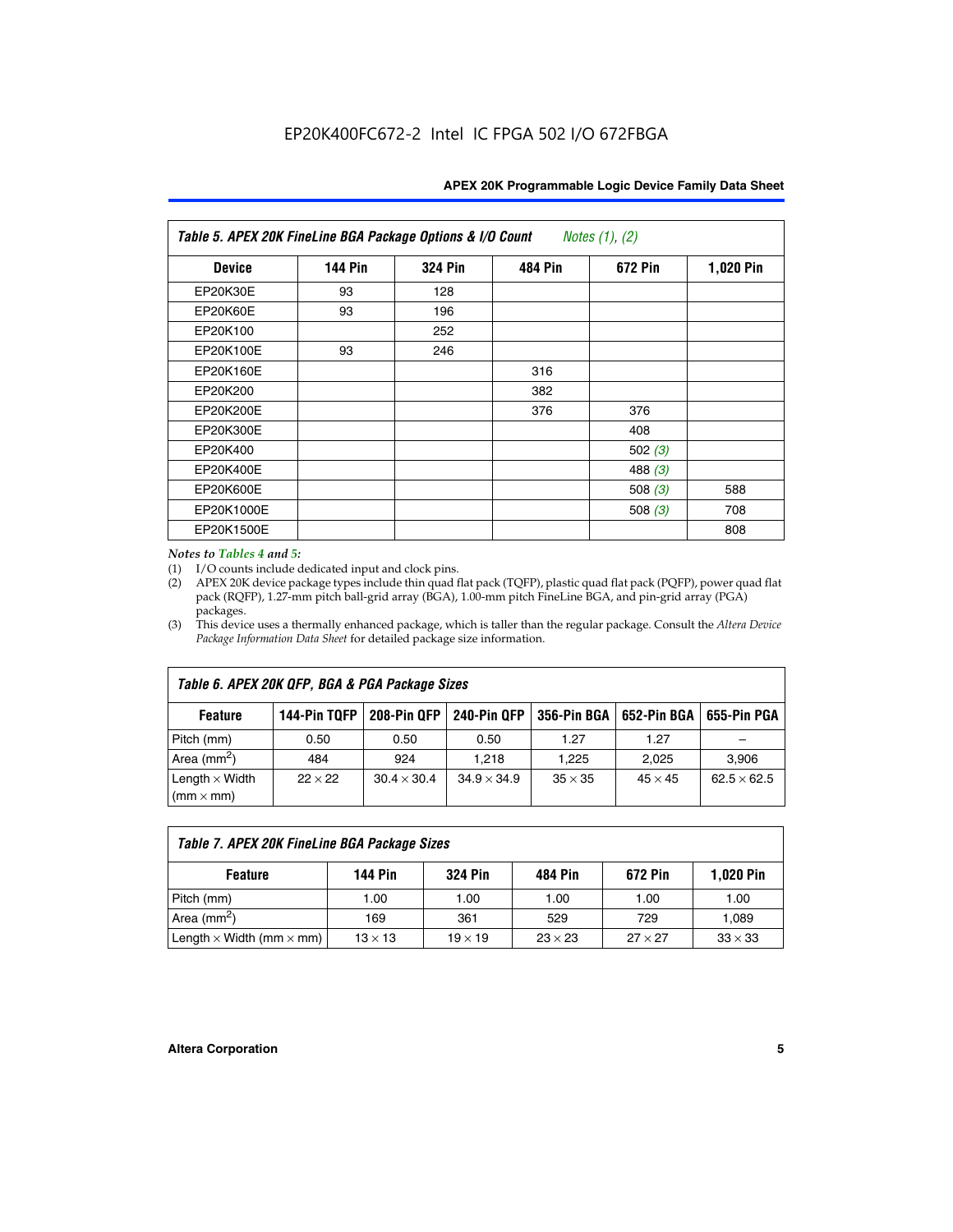### **General Description**

APEXTM 20K devices are the first PLDs designed with the MultiCore architecture, which combines the strengths of LUT-based and productterm-based devices with an enhanced memory structure. LUT-based logic provides optimized performance and efficiency for data-path, registerintensive, mathematical, or digital signal processing (DSP) designs. Product-term-based logic is optimized for complex combinatorial paths, such as complex state machines. LUT- and product-term-based logic combined with memory functions and a wide variety of MegaCore and AMPP functions make the APEX 20K device architecture uniquely suited for system-on-a-programmable-chip designs. Applications historically requiring a combination of LUT-, product-term-, and memory-based devices can now be integrated into one APEX 20K device.

APEX 20KE devices are a superset of APEX 20K devices and include additional features such as advanced I/O standard support, CAM, additional global clocks, and enhanced ClockLock clock circuitry. In addition, APEX 20KE devices extend the APEX 20K family to 1.5 million gates. APEX 20KE devices are denoted with an "E" suffix in the device name (e.g., the EP20K1000E device is an APEX 20KE device). Table 8 compares the features included in APEX 20K and APEX 20KE devices.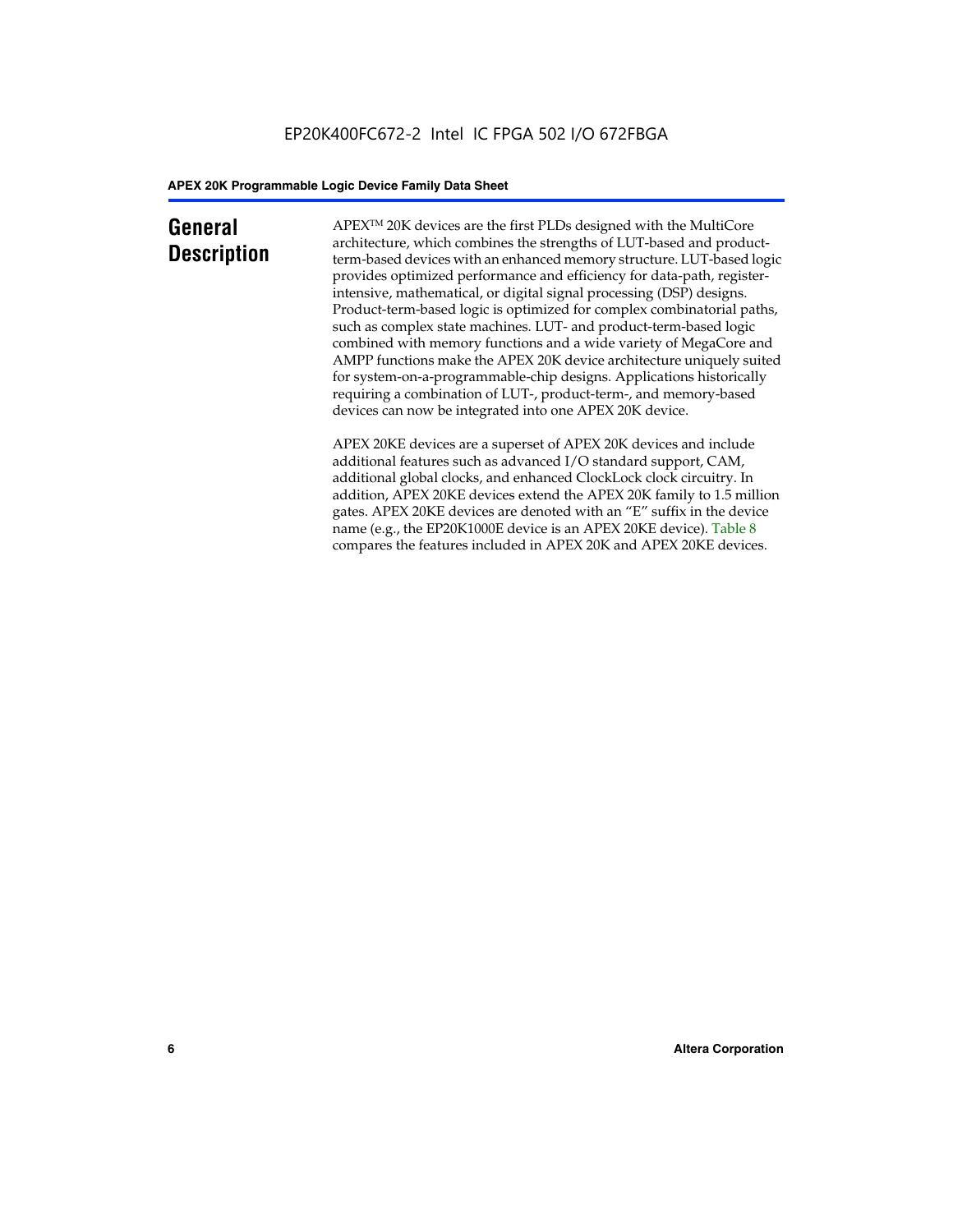| Table 8. Comparison of APEX 20K & APEX 20KE Features |                                                                                                                                                                     |                                                                                                                                                                                                                                                                                                                                                                                                                                                                                       |  |  |  |  |
|------------------------------------------------------|---------------------------------------------------------------------------------------------------------------------------------------------------------------------|---------------------------------------------------------------------------------------------------------------------------------------------------------------------------------------------------------------------------------------------------------------------------------------------------------------------------------------------------------------------------------------------------------------------------------------------------------------------------------------|--|--|--|--|
| <b>Feature</b>                                       | <b>APEX 20K Devices</b>                                                                                                                                             | <b>APEX 20KE Devices</b>                                                                                                                                                                                                                                                                                                                                                                                                                                                              |  |  |  |  |
| MultiCore system integration                         | Full support                                                                                                                                                        | Full support                                                                                                                                                                                                                                                                                                                                                                                                                                                                          |  |  |  |  |
| SignalTap logic analysis                             | Full support                                                                                                                                                        | Full support                                                                                                                                                                                                                                                                                                                                                                                                                                                                          |  |  |  |  |
| 32/64-Bit, 33-MHz PCI                                | Full compliance in -1, -2 speed<br>grades                                                                                                                           | Full compliance in -1, -2 speed grades                                                                                                                                                                                                                                                                                                                                                                                                                                                |  |  |  |  |
| 32/64-Bit, 66-MHz PCI                                |                                                                                                                                                                     | Full compliance in -1 speed grade                                                                                                                                                                                                                                                                                                                                                                                                                                                     |  |  |  |  |
| MultiVolt I/O                                        | 2.5-V or 3.3-V V <sub>CCIO</sub><br>V <sub>CCIO</sub> selected for device<br>Certain devices are 5.0-V tolerant                                                     | 1.8-V, 2.5-V, or 3.3-V V <sub>CCIO</sub><br>V <sub>CCIO</sub> selected block-by-block<br>5.0-V tolerant with use of external resistor                                                                                                                                                                                                                                                                                                                                                 |  |  |  |  |
| ClockLock support                                    | Clock delay reduction<br>$2\times$ and $4\times$ clock multiplication                                                                                               | Clock delay reduction<br>$m/(n \times v)$ or $m/(n \times k)$ clock multiplication<br>Drive ClockLock output off-chip<br>External clock feedback<br><b>ClockShift</b><br>LVDS support<br>Up to four PLLs<br>ClockShift, clock phase adjustment                                                                                                                                                                                                                                        |  |  |  |  |
| Dedicated clock and input pins                       | <b>Six</b>                                                                                                                                                          | Eight                                                                                                                                                                                                                                                                                                                                                                                                                                                                                 |  |  |  |  |
| I/O standard support                                 | 2.5-V, 3.3-V, 5.0-V I/O<br>3.3-V PCI<br>Low-voltage complementary<br>metal-oxide semiconductor<br>(LVCMOS)<br>Low-voltage transistor-to-transistor<br>logic (LVTTL) | 1.8-V, 2.5-V, 3.3-V, 5.0-V I/O<br>2.5-V I/O<br>3.3-V PCI and PCI-X<br>3.3-V Advanced Graphics Port (AGP)<br>Center tap terminated (CTT)<br>$GTL+$<br><b>LVCMOS</b><br>LVTTL<br>True-LVDS and LVPECL data pins<br>(in EP20K300E and larger devices)<br>LVDS and LVPECL signaling (in all BGA<br>and FineLine BGA devices)<br>LVDS and LVPECL data pins up to<br>156 Mbps (in -1 speed grade devices)<br><b>HSTL Class I</b><br>PCI-X<br>SSTL-2 Class I and II<br>SSTL-3 Class I and II |  |  |  |  |
| Memory support                                       | Dual-port RAM<br><b>FIFO</b><br><b>RAM</b><br><b>ROM</b>                                                                                                            | CAM<br>Dual-port RAM<br><b>FIFO</b><br>RAM<br><b>ROM</b>                                                                                                                                                                                                                                                                                                                                                                                                                              |  |  |  |  |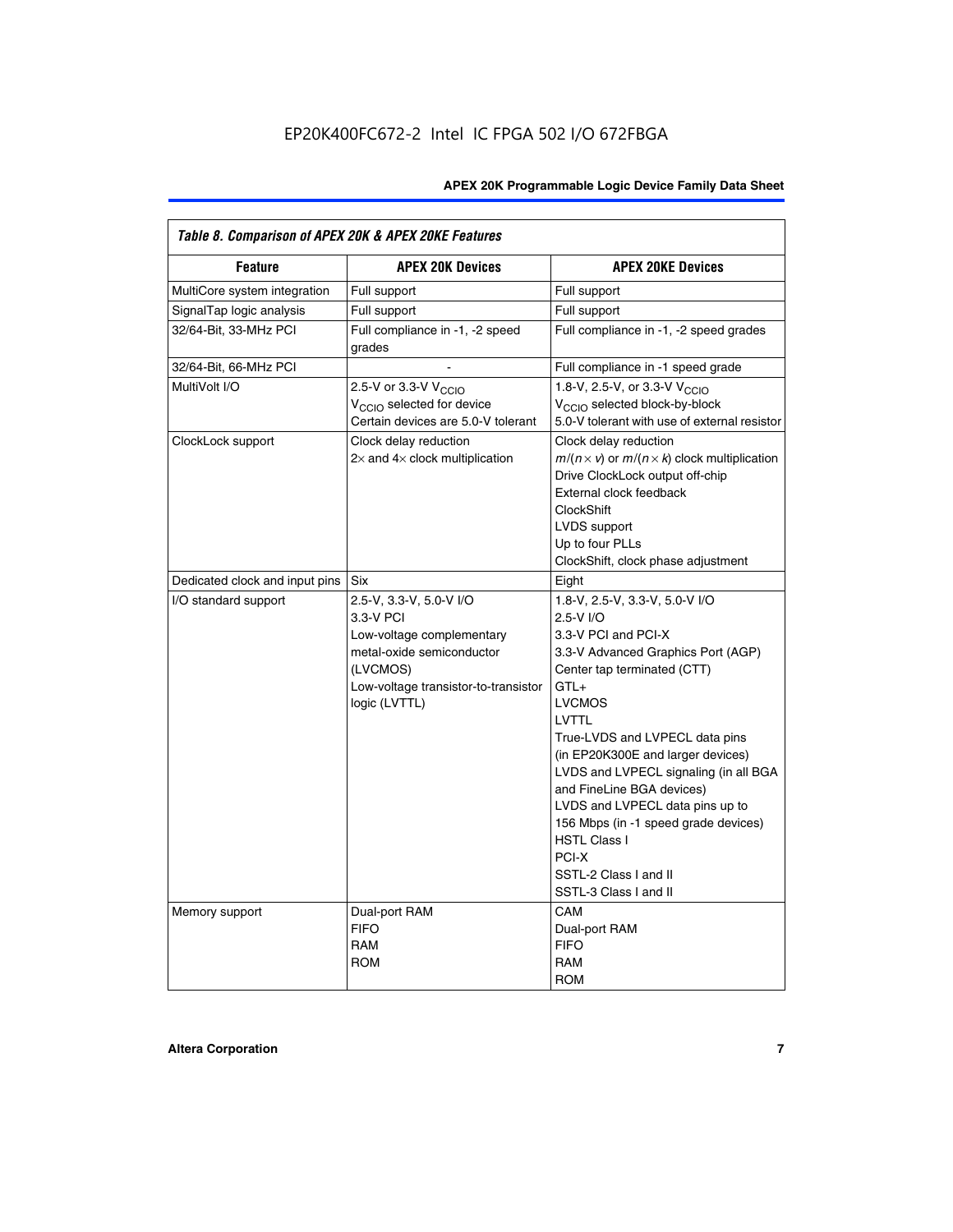All APEX 20K devices are reconfigurable and are 100% tested prior to shipment. As a result, test vectors do not have to be generated for fault coverage purposes. Instead, the designer can focus on simulation and design verification. In addition, the designer does not need to manage inventories of different application-specific integrated circuit (ASIC) designs; APEX 20K devices can be configured on the board for the specific functionality required.

APEX 20K devices are configured at system power-up with data stored in an Altera serial configuration device or provided by a system controller. Altera offers in-system programmability (ISP)-capable EPC1, EPC2, and EPC16 configuration devices, which configure APEX 20K devices via a serial data stream. Moreover, APEX 20K devices contain an optimized interface that permits microprocessors to configure APEX 20K devices serially or in parallel, and synchronously or asynchronously. The interface also enables microprocessors to treat APEX 20K devices as memory and configure the device by writing to a virtual memory location, making reconfiguration easy.

After an APEX 20K device has been configured, it can be reconfigured in-circuit by resetting the device and loading new data. Real-time changes can be made during system operation, enabling innovative reconfigurable computing applications.

APEX 20K devices are supported by the Altera Quartus II development system, a single, integrated package that offers HDL and schematic design entry, compilation and logic synthesis, full simulation and worst-case timing analysis, SignalTap logic analysis, and device configuration. The Quartus II software runs on Windows-based PCs, Sun SPARCstations, and HP 9000 Series 700/800 workstations.

The Quartus II software provides NativeLink interfaces to other industrystandard PC- and UNIX workstation-based EDA tools. For example, designers can invoke the Quartus II software from within third-party design tools. Further, the Quartus II software contains built-in optimized synthesis libraries; synthesis tools can use these libraries to optimize designs for APEX 20K devices. For example, the Synopsys Design Compiler library, supplied with the Quartus II development system, includes DesignWare functions optimized for the APEX 20K architecture.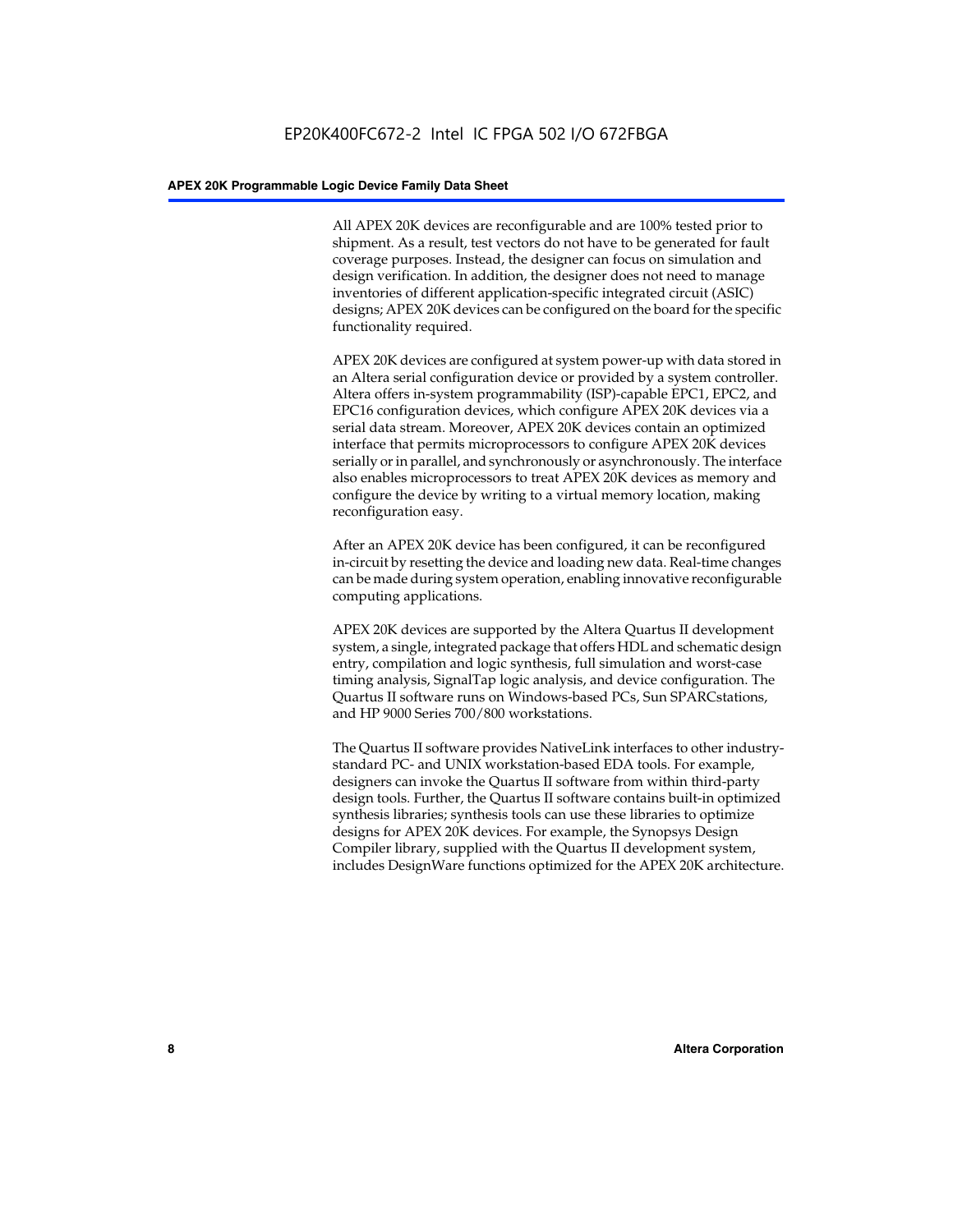| <b>Functional</b><br><b>Description</b> | APEX 20K devices incorporate LUT-based logic, product-term-based<br>logic, and memory into one device. Signal interconnections within<br>APEX 20K devices (as well as to and from device pins) are provided by the<br>FastTrack <sup>®</sup> Interconnect—a series of fast, continuous row and column<br>channels that run the entire length and width of the device.                                                                                                                                                                                                                                                                                                                                                                                              |
|-----------------------------------------|--------------------------------------------------------------------------------------------------------------------------------------------------------------------------------------------------------------------------------------------------------------------------------------------------------------------------------------------------------------------------------------------------------------------------------------------------------------------------------------------------------------------------------------------------------------------------------------------------------------------------------------------------------------------------------------------------------------------------------------------------------------------|
|                                         | Each I/O pin is fed by an I/O element (IOE) located at the end of each row<br>and column of the FastTrack Interconnect. Each IOE contains a<br>bidirectional I/O buffer and a register that can be used as either an input<br>or output register to feed input, output, or bidirectional signals. When<br>used with a dedicated clock pin, these registers provide exceptional<br>performance. IOEs provide a variety of features, such as 3.3-V, 64-bit,<br>66-MHz PCI compliance; JTAG BST support; slew-rate control; and<br>tri-state buffers. APEX 20KE devices offer enhanced I/O support,<br>including support for 1.8-V I/O, 2.5-V I/O, LVCMOS, LVTTL, LVPECL,<br>3.3-V PCI, PCI-X, LVDS, GTL+, SSTL-2, SSTL-3, HSTL, CTT, and 3.3-V<br>AGP I/O standards. |
|                                         | The ESB can implement a variety of memory functions, including CAM,<br>RAM, dual-port RAM, ROM, and FIFO functions. Embedding the<br>memory directly into the die improves performance and reduces die area<br>compared to distributed-RAM implementations. Moreover, the<br>abundance of cascadable ESBs ensures that the APEX 20K device can<br>implement multiple wide memory blocks for high-density designs. The<br>ESB's high speed ensures it can implement small memory blocks without<br>any speed penalty. The abundance of ESBs ensures that designers can<br>create as many different-sized memory blocks as the system requires.                                                                                                                      |



Figure 1 shows an overview of the APEX 20K device.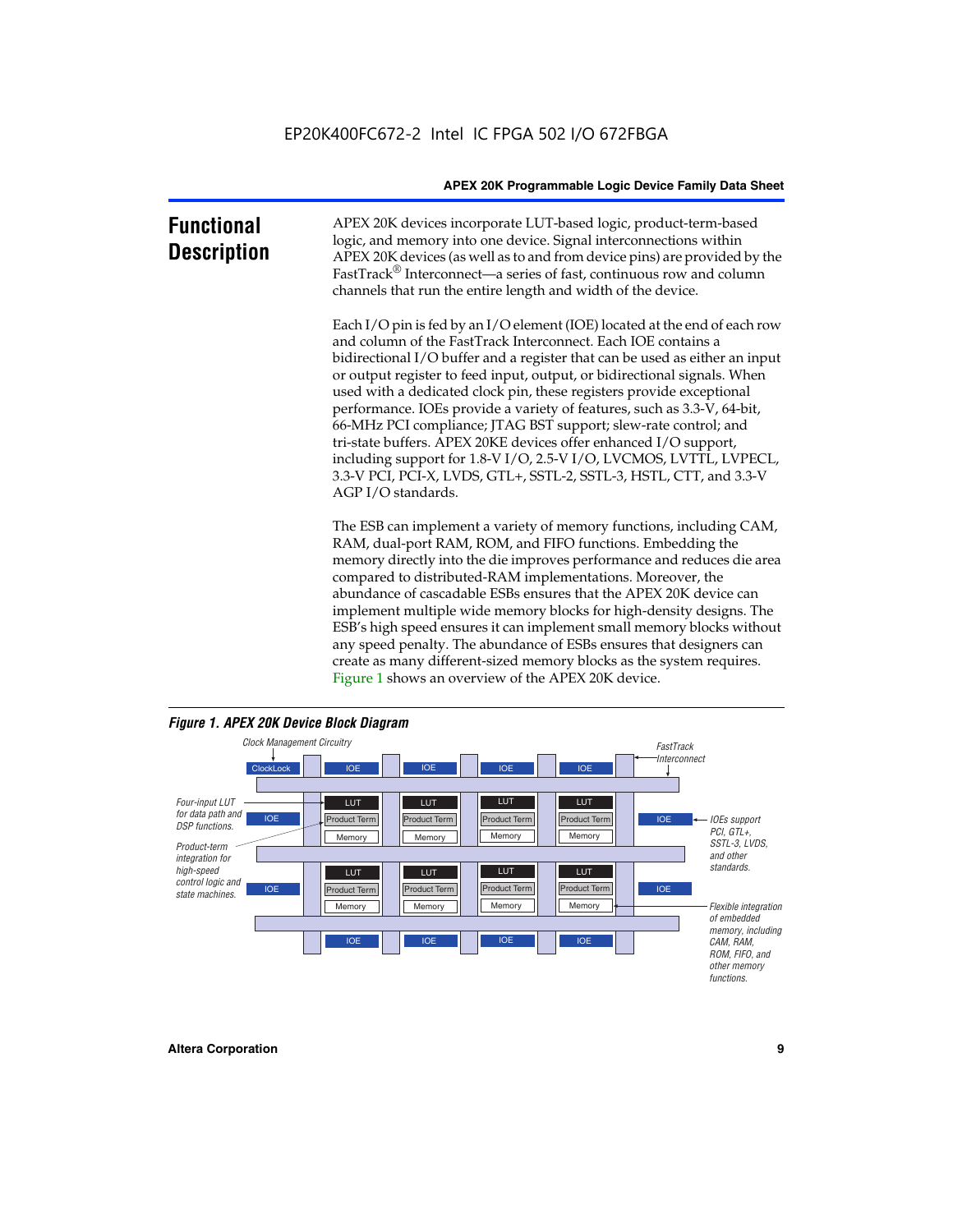APEX 20K devices provide two dedicated clock pins and four dedicated input pins that drive register control inputs. These signals ensure efficient distribution of high-speed, low-skew control signals. These signals use dedicated routing channels to provide short delays and low skews. Four of the dedicated inputs drive four global signals. These four global signals can also be driven by internal logic, providing an ideal solution for a clock divider or internally generated asynchronous clear signals with high fan-out. The dedicated clock pins featured on the APEX 20K devices can also feed logic. The devices also feature ClockLock and ClockBoost clock management circuitry. APEX 20KE devices provide two additional dedicated clock pins, for a total of four dedicated clock pins.

#### **MegaLAB Structure**

APEX 20K devices are constructed from a series of MegaLAB<sup>™</sup> structures. Each MegaLAB structure contains a group of logic array blocks (LABs), one ESB, and a MegaLAB interconnect, which routes signals within the MegaLAB structure. The EP20K30E device has 10 LABs, EP20K60E through EP20K600E devices have 16 LABs, and the EP20K1000E and EP20K1500E devices have 24 LABs. Signals are routed between MegaLAB structures and I/O pins via the FastTrack Interconnect. In addition, edge LABs can be driven by I/O pins through the local interconnect. Figure 2 shows the MegaLAB structure.



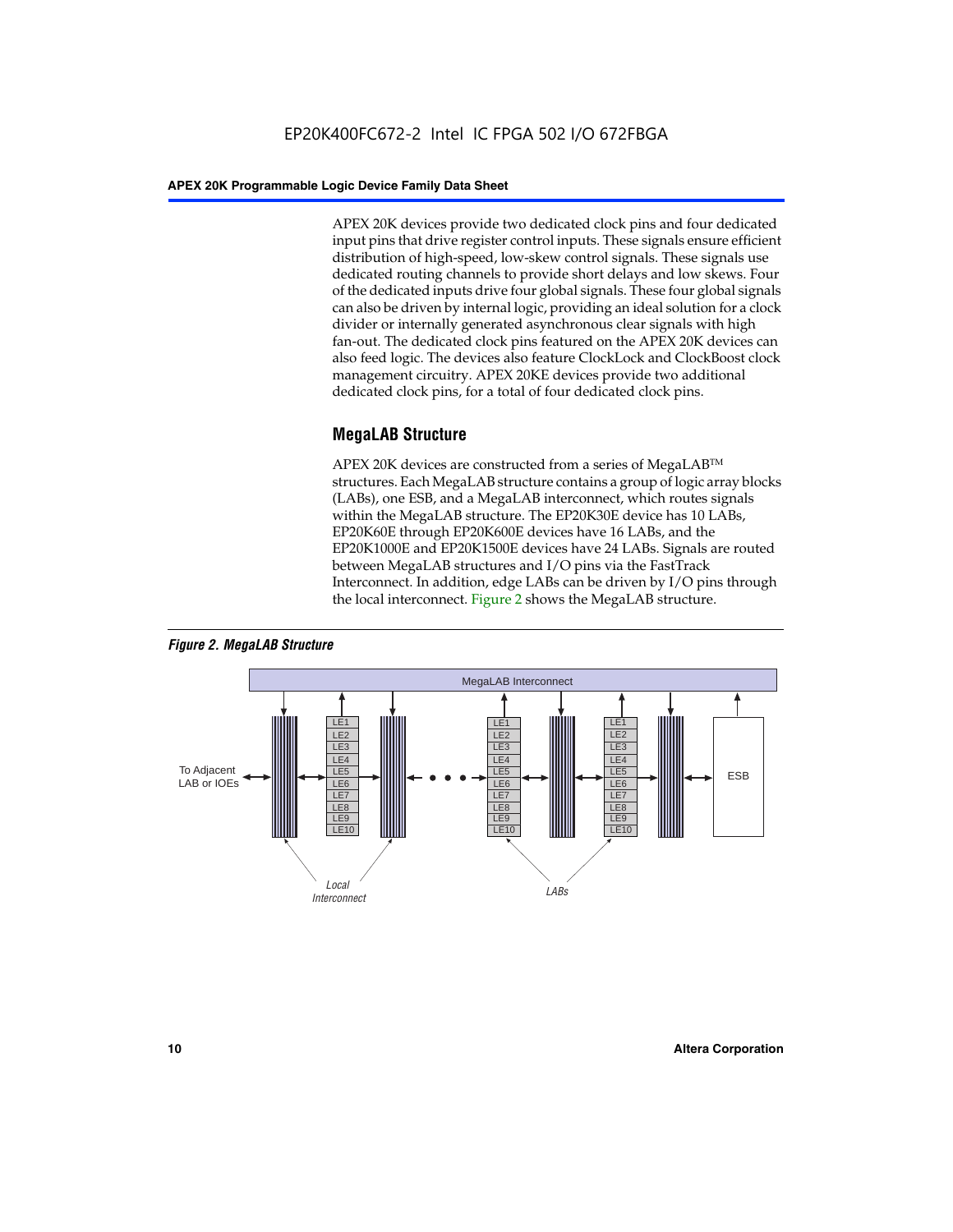#### **Logic Array Block**

Each LAB consists of 10 LEs, the LEs' associated carry and cascade chains, LAB control signals, and the local interconnect. The local interconnect transfers signals between LEs in the same or adjacent LABs, IOEs, or ESBs. The Quartus II Compiler places associated logic within an LAB or adjacent LABs, allowing the use of a fast local interconnect for high performance. Figure 3 shows the APEX 20K LAB.

APEX 20K devices use an interleaved LAB structure. This structure allows each LE to drive two local interconnect areas. This feature minimizes use of the MegaLAB and FastTrack interconnect, providing higher performance and flexibility. Each LE can drive 29 other LEs through the fast local interconnect.

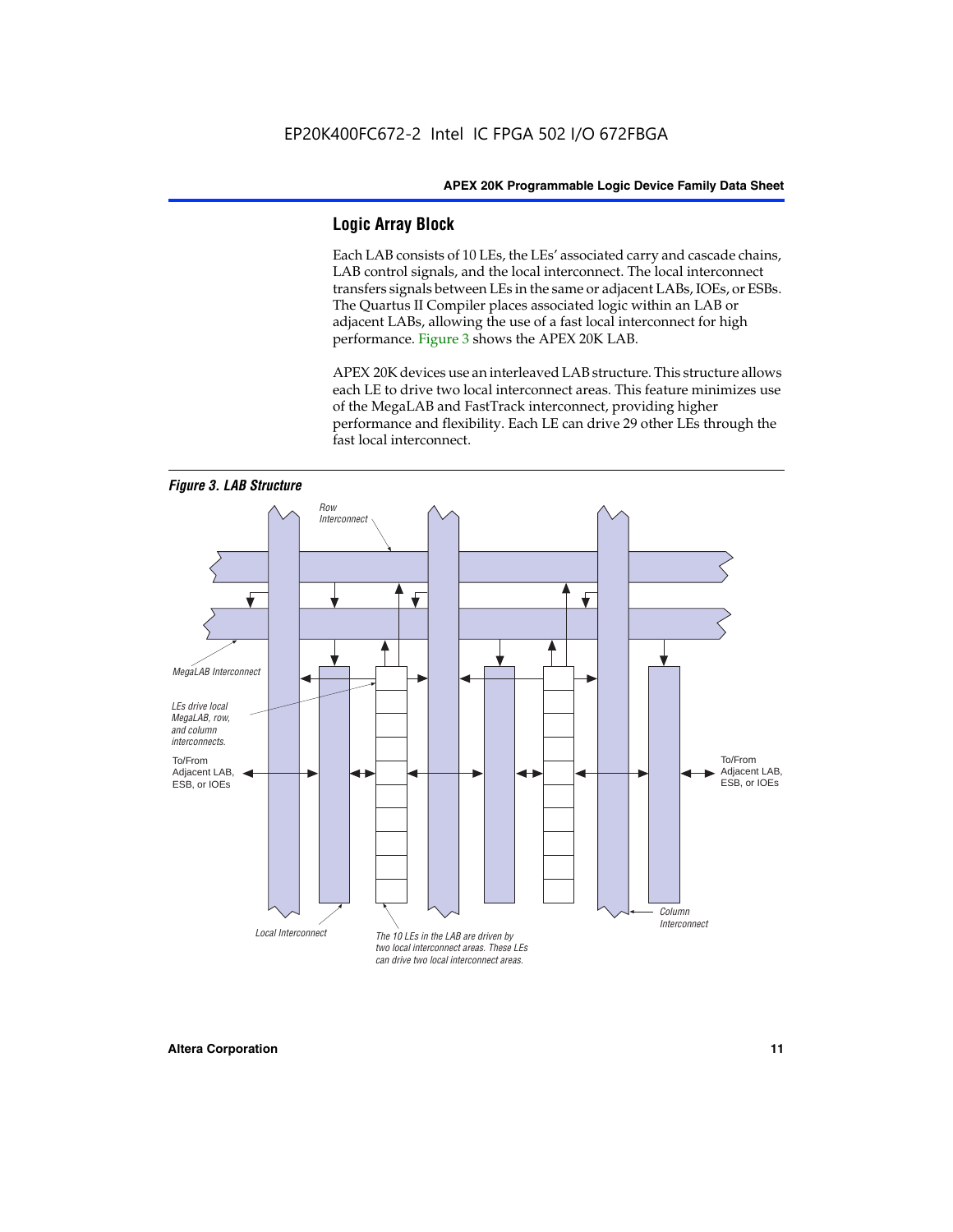Each LAB contains dedicated logic for driving control signals to its LEs and ESBs. The control signals include clock, clock enable, asynchronous clear, asynchronous preset, asynchronous load, synchronous clear, and synchronous load signals. A maximum of six control signals can be used at a time. Although synchronous load and clear signals are generally used when implementing counters, they can also be used with other functions.

Each LAB can use two clocks and two clock enable signals. Each LAB's clock and clock enable signals are linked (e.g., any LE in a particular LAB using CLK1 will also use CLKENA1). LEs with the same clock but different clock enable signals either use both clock signals in one LAB or are placed into separate LABs.

If both the rising and falling edges of a clock are used in a LAB, both LABwide clock signals are used.

The LAB-wide control signals can be generated from the LAB local interconnect, global signals, and dedicated clock pins. The inherent low skew of the FastTrack Interconnect enables it to be used for clock distribution. Figure 4 shows the LAB control signal generation circuit.



#### *Figure 4. LAB Control Signal Generation*

#### *Notes to Figure 4:*

- (1) APEX 20KE devices have four dedicated clocks.
- (2) The LABCLR1 and LABCLR2 signals also control asynchronous load and asynchronous preset for LEs within the LAB.
- (3) The SYNCCLR signal can be generated by the local interconnect or global signals.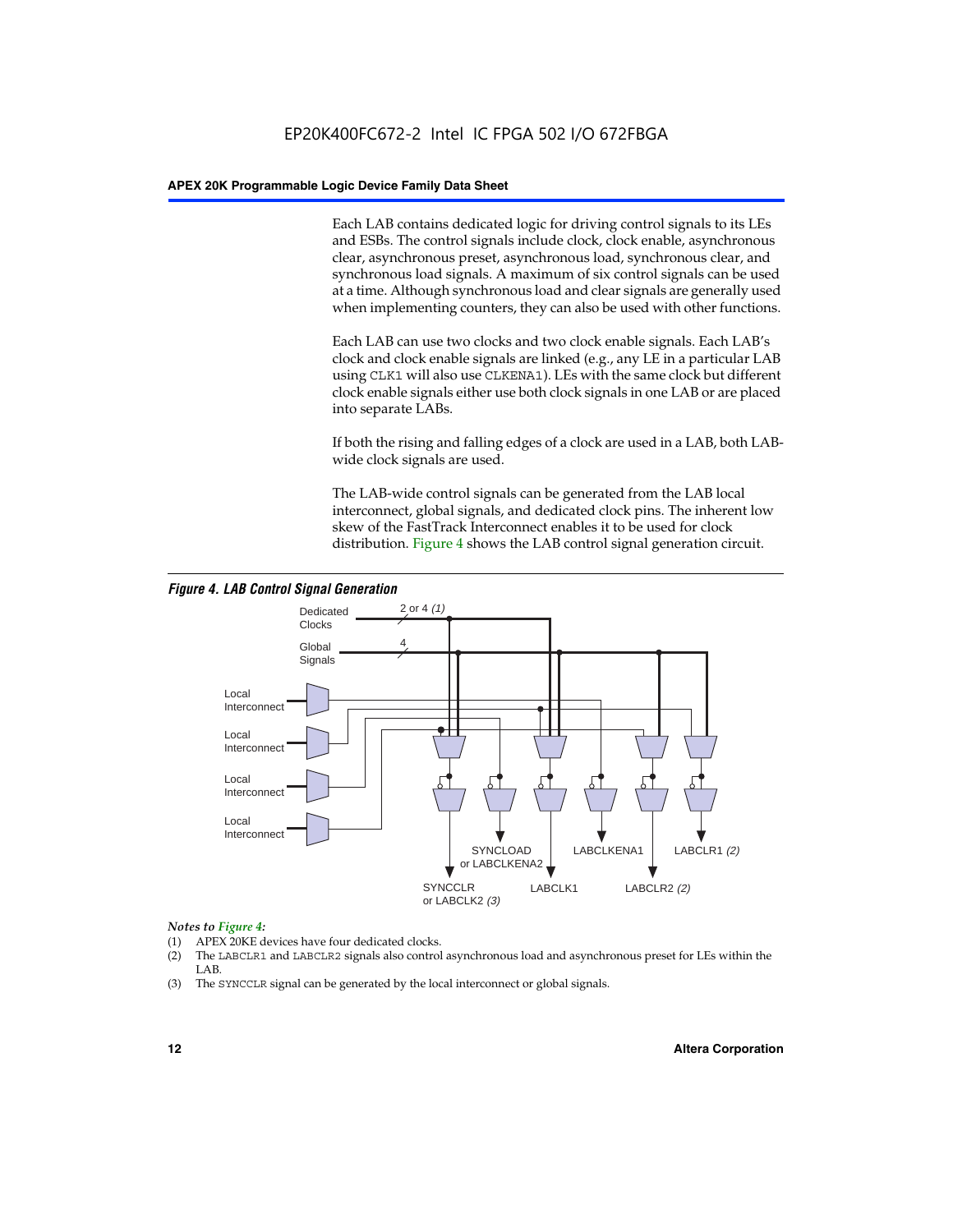#### **Logic Element**

The LE, the smallest unit of logic in the APEX 20K architecture, is compact and provides efficient logic usage. Each LE contains a four-input LUT, which is a function generator that can quickly implement any function of four variables. In addition, each LE contains a programmable register and carry and cascade chains. Each LE drives the local interconnect, MegaLAB interconnect, and FastTrack Interconnect routing structures. See Figure 5.



Each LE's programmable register can be configured for D, T, JK, or SR operation. The register's clock and clear control signals can be driven by global signals, general-purpose I/O pins, or any internal logic. For combinatorial functions, the register is bypassed and the output of the LUT drives the outputs of the LE.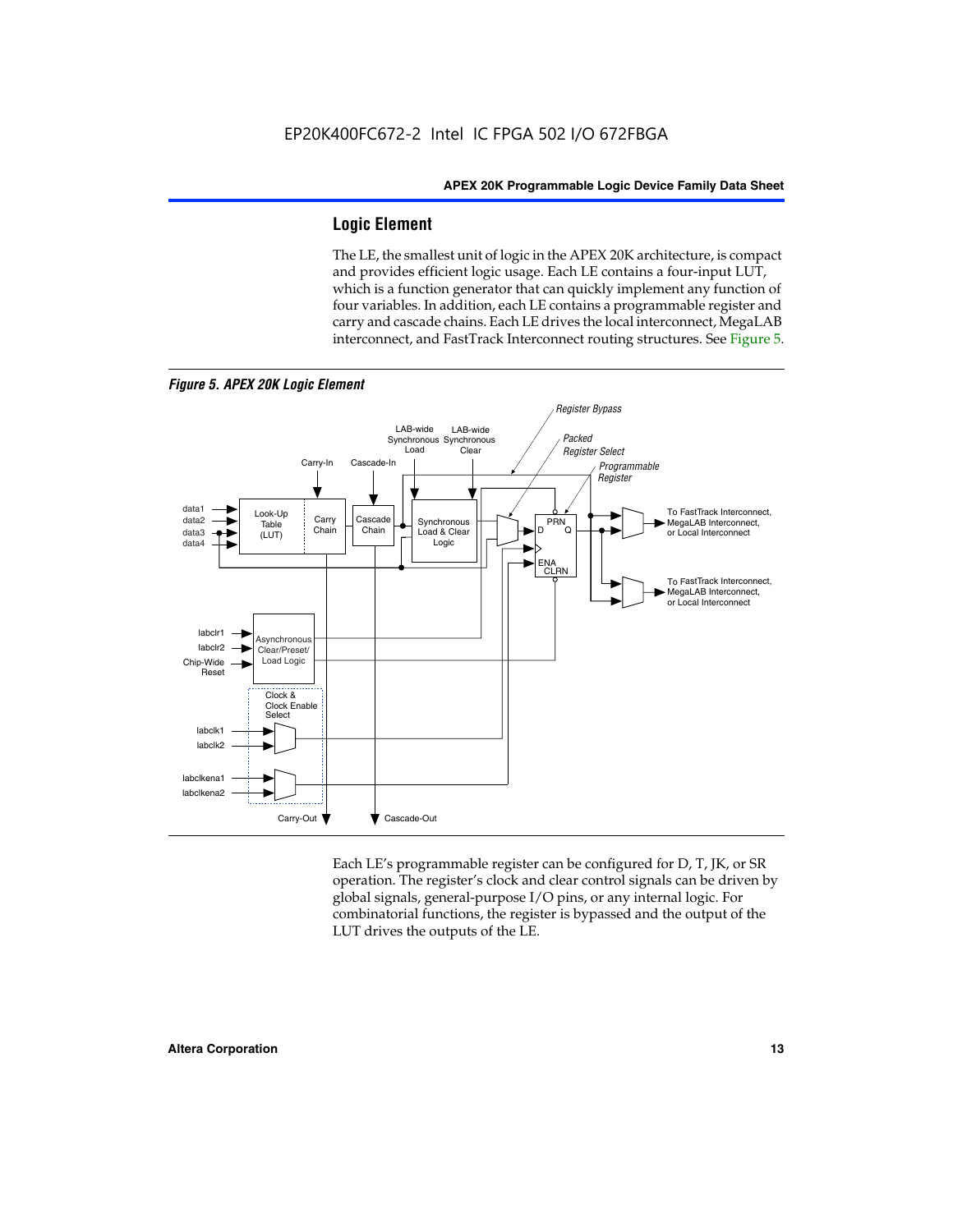Each LE has two outputs that drive the local, MegaLAB, or FastTrack Interconnect routing structure. Each output can be driven independently by the LUT's or register's output. For example, the LUT can drive one output while the register drives the other output. This feature, called register packing, improves device utilization because the register and the LUT can be used for unrelated functions. The LE can also drive out registered and unregistered versions of the LUT output.

The APEX 20K architecture provides two types of dedicated high-speed data paths that connect adjacent LEs without using local interconnect paths: carry chains and cascade chains. A carry chain supports high-speed arithmetic functions such as counters and adders, while a cascade chain implements wide-input functions such as equality comparators with minimum delay. Carry and cascade chains connect LEs 1 through 10 in an LAB and all LABs in the same MegaLAB structure.

#### *Carry Chain*

The carry chain provides a very fast carry-forward function between LEs. The carry-in signal from a lower-order bit drives forward into the higherorder bit via the carry chain, and feeds into both the LUT and the next portion of the carry chain. This feature allows the APEX 20K architecture to implement high-speed counters, adders, and comparators of arbitrary width. Carry chain logic can be created automatically by the Quartus II software Compiler during design processing, or manually by the designer during design entry. Parameterized functions such as library of parameterized modules (LPM) and DesignWare functions automatically take advantage of carry chains for the appropriate functions.

The Quartus II software Compiler creates carry chains longer than ten LEs by linking LABs together automatically. For enhanced fitting, a long carry chain skips alternate LABs in a MegaLAB<sup>™</sup> structure. A carry chain longer than one LAB skips either from an even-numbered LAB to the next evennumbered LAB, or from an odd-numbered LAB to the next oddnumbered LAB. For example, the last LE of the first LAB in the upper-left MegaLAB structure carries to the first LE of the third LAB in the MegaLAB structure.

Figure 6 shows how an *n*-bit full adder can be implemented in *n* + 1 LEs with the carry chain. One portion of the LUT generates the sum of two bits using the input signals and the carry-in signal; the sum is routed to the output of the LE. The register can be bypassed for simple adders or used for accumulator functions. Another portion of the LUT and the carry chain logic generates the carry-out signal, which is routed directly to the carryin signal of the next-higher-order bit. The final carry-out signal is routed to an LE, where it is driven onto the local, MegaLAB, or FastTrack Interconnect routing structures.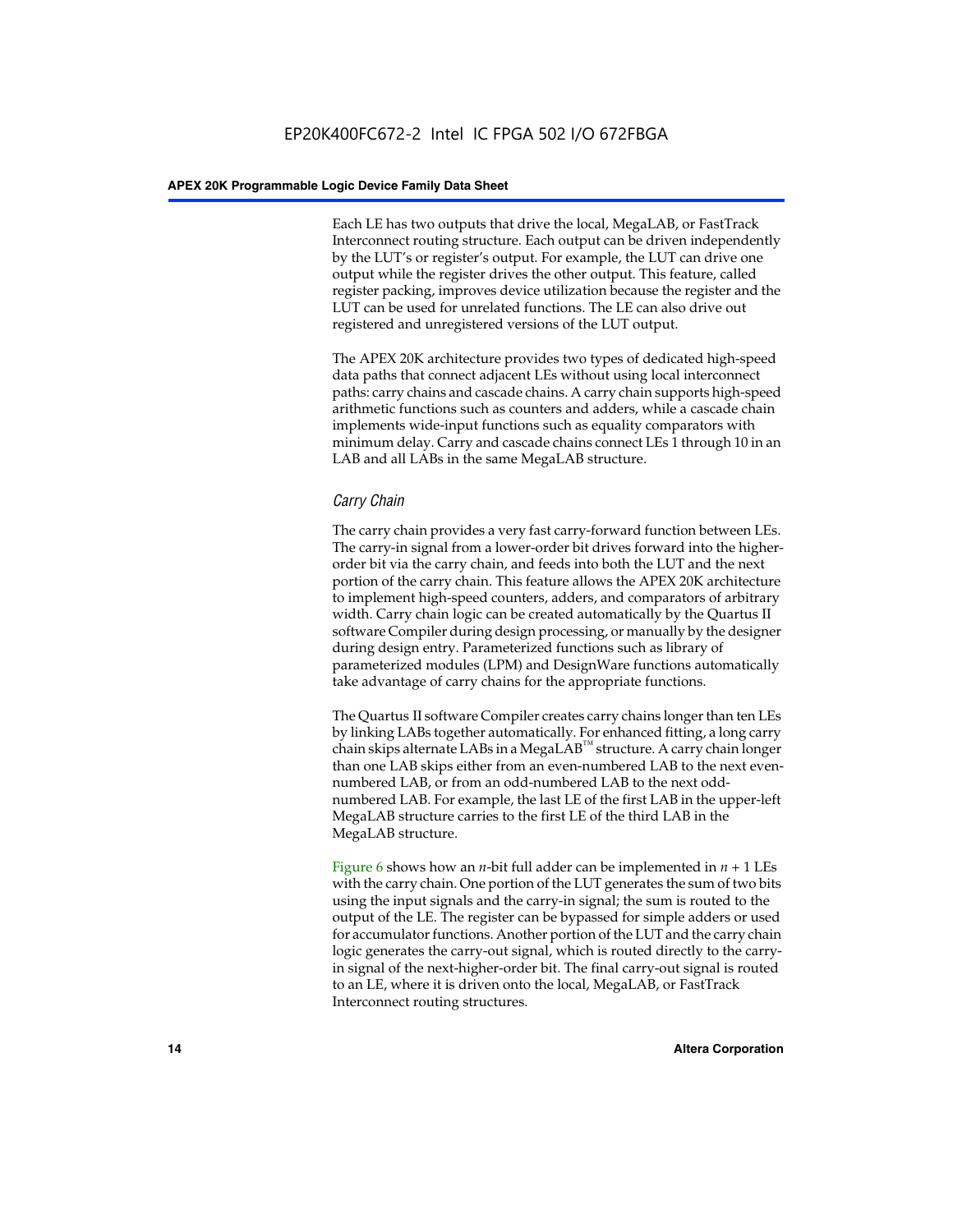

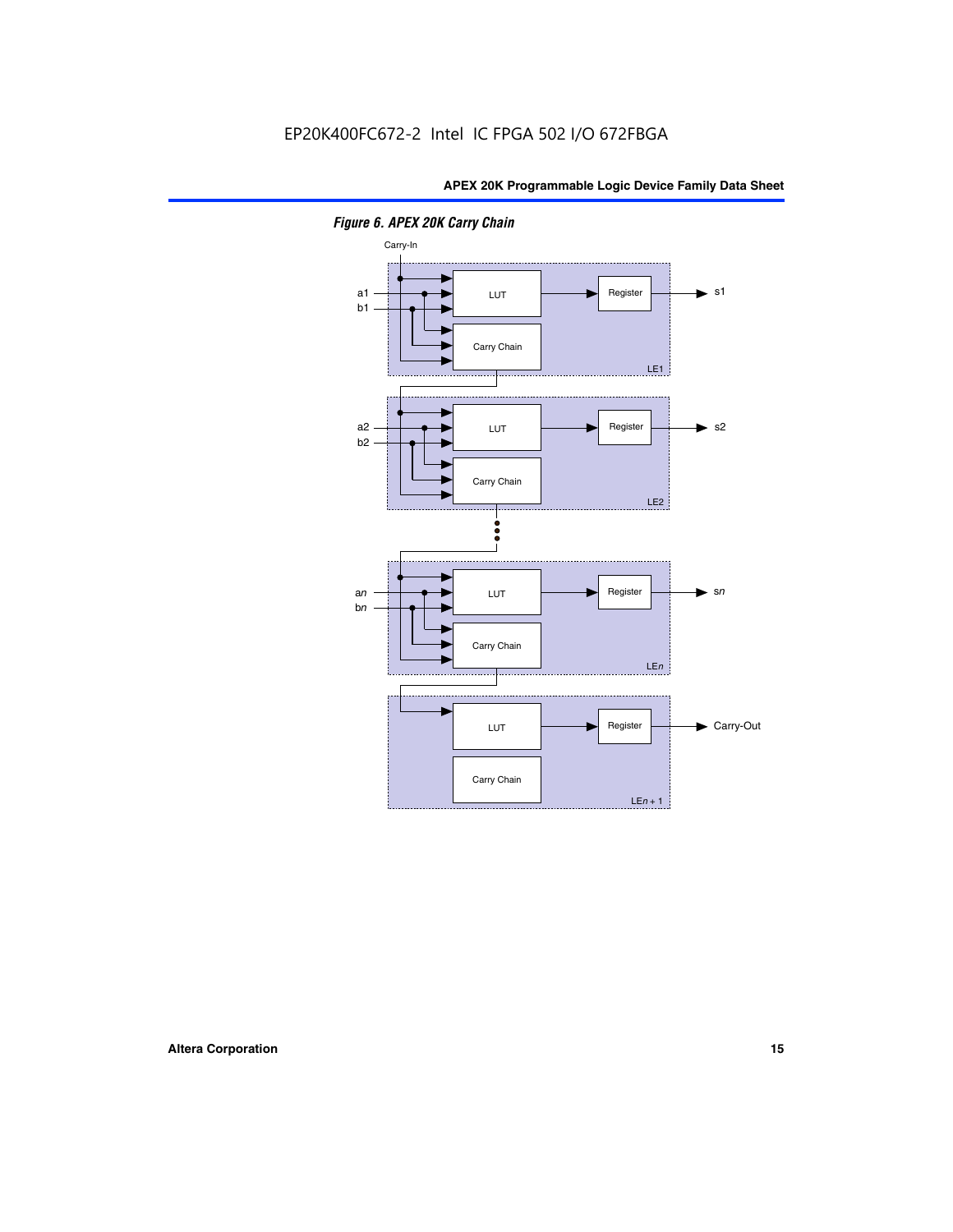#### *Cascade Chain*

With the cascade chain, the APEX 20K architecture can implement functions with a very wide fan-in. Adjacent LUTs can compute portions of a function in parallel; the cascade chain serially connects the intermediate values. The cascade chain can use a logical AND or logical OR (via De Morgan's inversion) to connect the outputs of adjacent LEs. Each additional LE provides four more inputs to the effective width of a function, with a short cascade delay. Cascade chain logic can be created automatically by the Quartus II software Compiler during design processing, or manually by the designer during design entry.

Cascade chains longer than ten LEs are implemented automatically by linking LABs together. For enhanced fitting, a long cascade chain skips alternate LABs in a MegaLAB structure. A cascade chain longer than one LAB skips either from an even-numbered LAB to the next even-numbered LAB, or from an odd-numbered LAB to the next odd-numbered LAB. For example, the last LE of the first LAB in the upper-left MegaLAB structure carries to the first LE of the third LAB in the MegaLAB structure. Figure 7 shows how the cascade function can connect adjacent LEs to form functions with a wide fan-in.



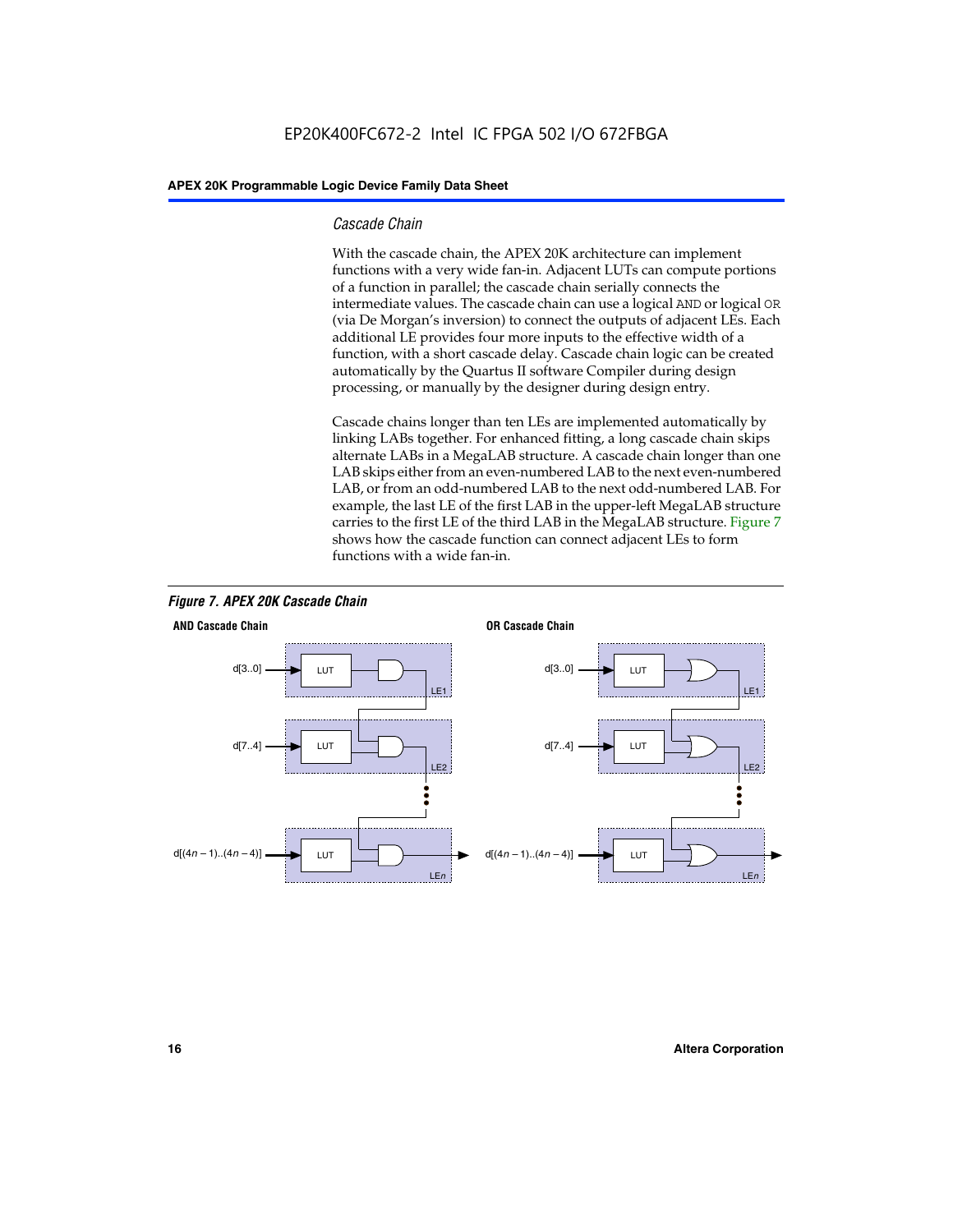#### *LE Operating Modes*

The APEX 20K LE can operate in one of the following three modes:

- Normal mode
- Arithmetic mode
- Counter mode

Each mode uses LE resources differently. In each mode, seven available inputs to the LE—the four data inputs from the LAB local interconnect, the feedback from the programmable register, and the carry-in and cascade-in from the previous LE—are directed to different destinations to implement the desired logic function. LAB-wide signals provide clock, asynchronous clear, asynchronous preset, asynchronous load, synchronous clear, synchronous load, and clock enable control for the register. These LAB-wide signals are available in all LE modes.

The Quartus II software, in conjunction with parameterized functions such as LPM and DesignWare functions, automatically chooses the appropriate mode for common functions such as counters, adders, and multipliers. If required, the designer can also create special-purpose functions that specify which LE operating mode to use for optimal performance. Figure 8 shows the LE operating modes.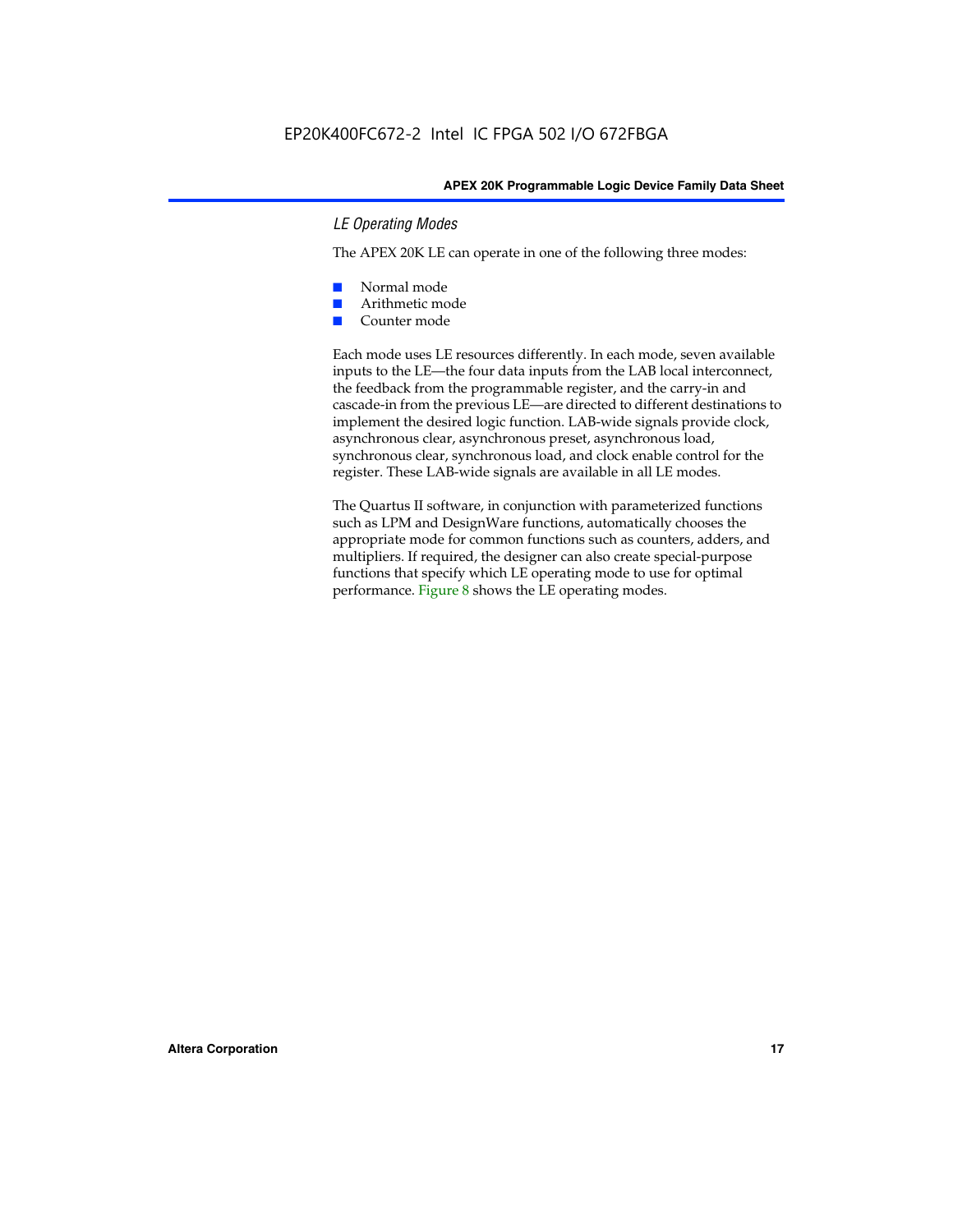#### *Figure 8. APEX 20K LE Operating Modes*



#### *Notes to Figure 8:*

- (1) LEs in normal mode support register packing.
- (2) There are two LAB-wide clock enables per LAB.
- (3) When using the carry-in in normal mode, the packed register feature is unavailable.
- (4) A register feedback multiplexer is available on LE1 of each LAB.
- (5) The DATA1 and DATA2 input signals can supply counter enable, up or down control, or register feedback signals for LEs other than the second LE in an LAB.
- (6) The LAB-wide synchronous clear and LAB wide synchronous load affect all registers in an LAB.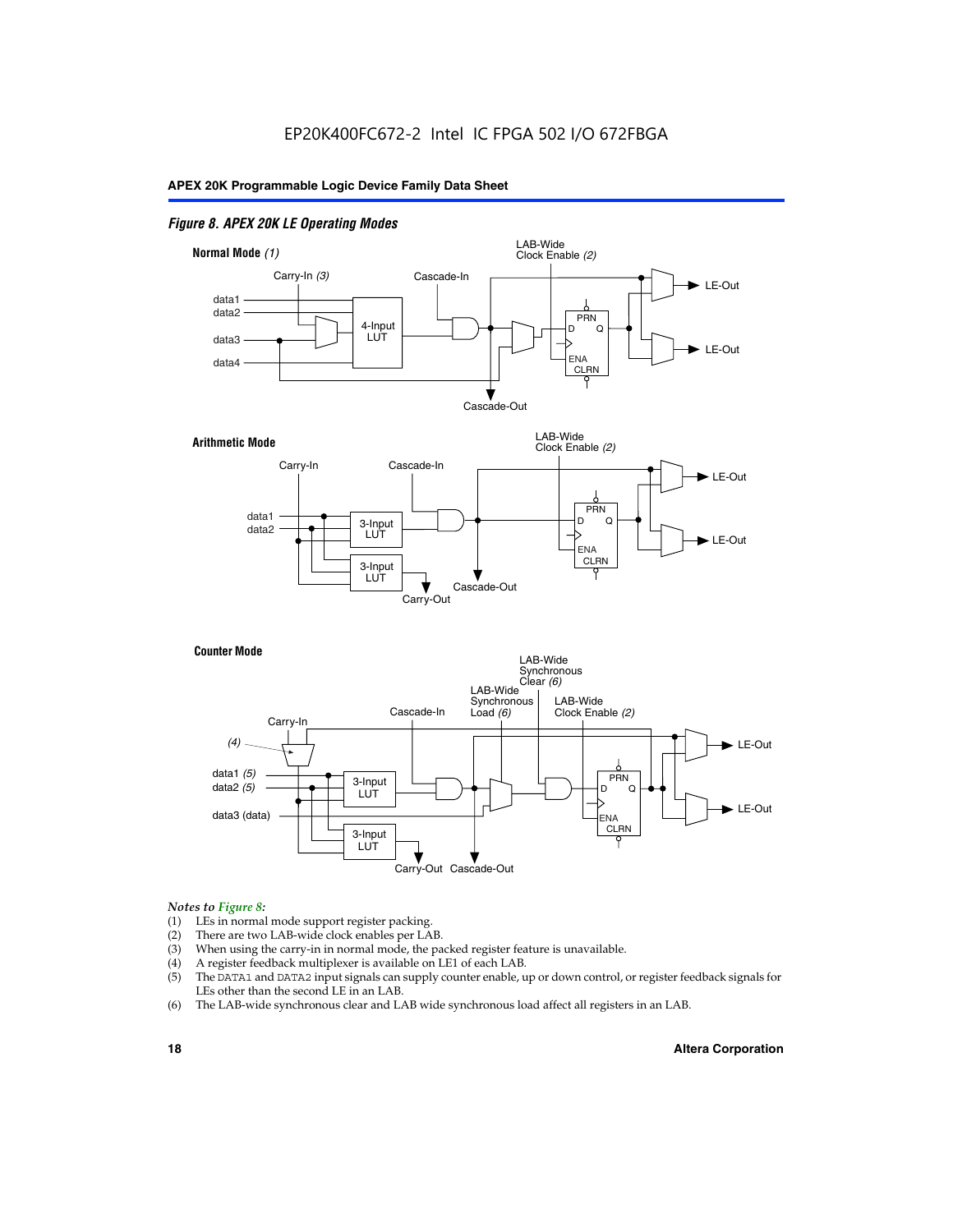#### **Normal Mode**

The normal mode is suitable for general logic applications, combinatorial functions, or wide decoding functions that can take advantage of a cascade chain. In normal mode, four data inputs from the LAB local interconnect and the carry-in are inputs to a four-input LUT. The Quartus II software Compiler automatically selects the carry-in or the DATA3 signal as one of the inputs to the LUT. The LUT output can be combined with the cascade-in signal to form a cascade chain through the cascade-out signal. LEs in normal mode support packed registers.

#### **Arithmetic Mode**

The arithmetic mode is ideal for implementing adders, accumulators, and comparators. An LE in arithmetic mode uses two 3-input LUTs. One LUT computes a three-input function; the other generates a carry output. As shown in Figure 8, the first LUT uses the carry-in signal and two data inputs from the LAB local interconnect to generate a combinatorial or registered output. For example, when implementing an adder, this output is the sum of three signals: DATA1, DATA2, and carry-in. The second LUT uses the same three signals to generate a carry-out signal, thereby creating a carry chain. The arithmetic mode also supports simultaneous use of the cascade chain. LEs in arithmetic mode can drive out registered and unregistered versions of the LUT output.

The Quartus II software implements parameterized functions that use the arithmetic mode automatically where appropriate; the designer does not need to specify how the carry chain will be used.

#### **Counter Mode**

The counter mode offers clock enable, counter enable, synchronous up/down control, synchronous clear, and synchronous load options. The counter enable and synchronous up/down control signals are generated from the data inputs of the LAB local interconnect. The synchronous clear and synchronous load options are LAB-wide signals that affect all registers in the LAB. Consequently, if any of the LEs in an LAB use the counter mode, other LEs in that LAB must be used as part of the same counter or be used for a combinatorial function. The Quartus II software automatically places any registers that are not used by the counter into other LABs.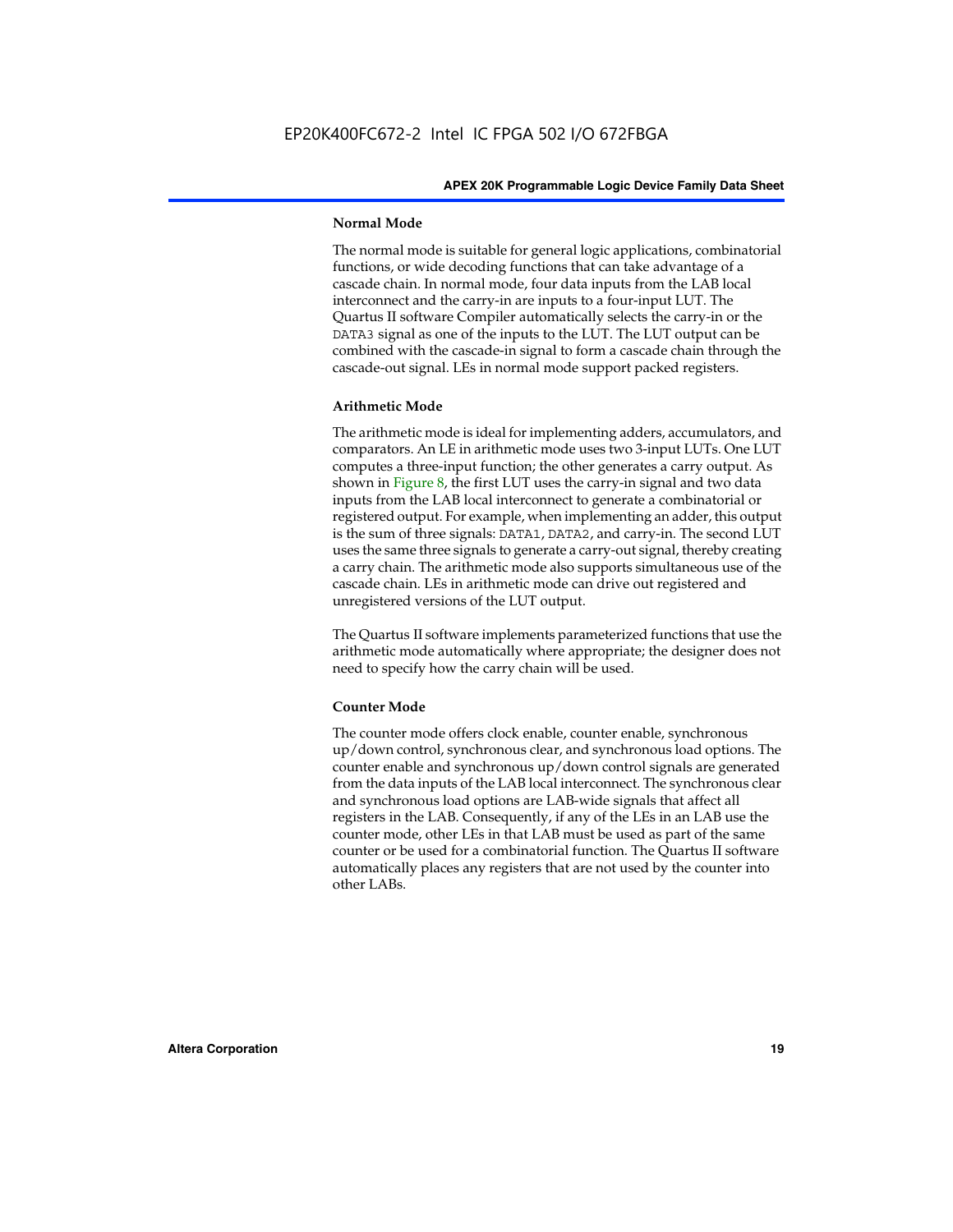The counter mode uses two three-input LUTs: one generates the counter data, and the other generates the fast carry bit. A 2-to-1 multiplexer provides synchronous loading, and another AND gate provides synchronous clearing. If the cascade function is used by an LE in counter mode, the synchronous clear or load overrides any signal carried on the cascade chain. The synchronous clear overrides the synchronous load. LEs in arithmetic mode can drive out registered and unregistered versions of the LUT output.

#### *Clear & Preset Logic Control*

Logic for the register's clear and preset signals is controlled by LAB-wide signals. The LE directly supports an asynchronous clear function. The Quartus II software Compiler can use a NOT-gate push-back technique to emulate an asynchronous preset. Moreover, the Quartus II software Compiler can use a programmable NOT-gate push-back technique to emulate simultaneous preset and clear or asynchronous load. However, this technique uses three additional LEs per register. All emulation is performed automatically when the design is compiled. Registers that emulate simultaneous preset and load will enter an unknown state upon power-up or when the chip-wide reset is asserted.

In addition to the two clear and preset modes, APEX 20K devices provide a chip-wide reset pin (DEV\_CLRn) that resets all registers in the device. Use of this pin is controlled through an option in the Quartus II software that is set before compilation. The chip-wide reset overrides all other control signals. Registers using an asynchronous preset are preset when the chip-wide reset is asserted; this effect results from the inversion technique used to implement the asynchronous preset.

#### **FastTrack Interconnect**

In the APEX 20K architecture, connections between LEs, ESBs, and I/O pins are provided by the FastTrack Interconnect. The FastTrack Interconnect is a series of continuous horizontal and vertical routing channels that traverse the device. This global routing structure provides predictable performance, even in complex designs. In contrast, the segmented routing in FPGAs requires switch matrices to connect a variable number of routing paths, increasing the delays between logic resources and reducing performance.

The FastTrack Interconnect consists of row and column interconnect channels that span the entire device. The row interconnect routes signals throughout a row of MegaLAB structures; the column interconnect routes signals throughout a column of MegaLAB structures. When using the row and column interconnect, an LE, IOE, or ESB can drive any other LE, IOE, or ESB in a device. See Figure 9.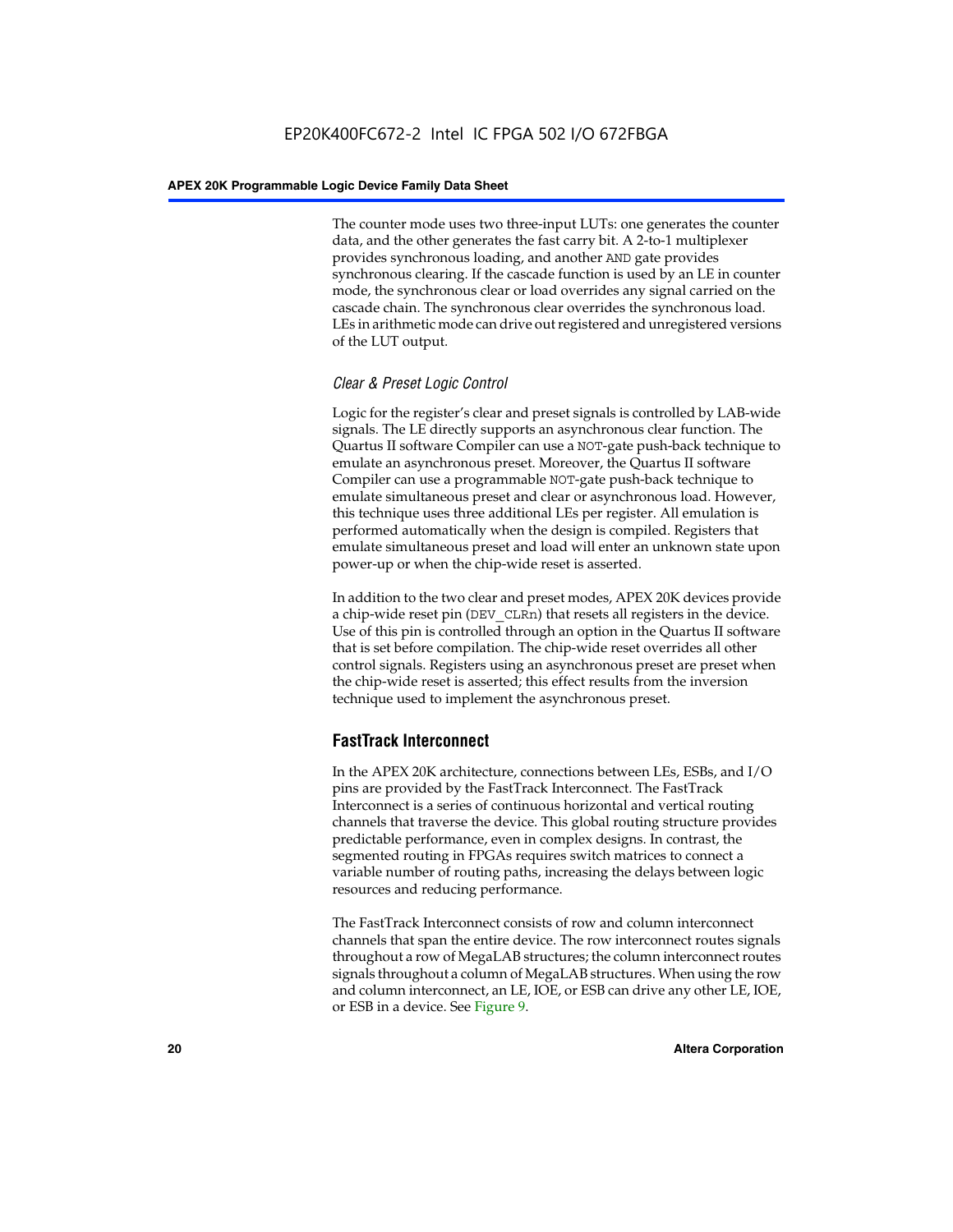

#### *Figure 9. APEX 20K Interconnect Structure*

A row line can be driven directly by LEs, IOEs, or ESBs in that row. Further, a column line can drive a row line, allowing an LE, IOE, or ESB to drive elements in a different row via the column and row interconnect. The row interconnect drives the MegaLAB interconnect to drive LEs, IOEs, or ESBs in a particular MegaLAB structure.

A column line can be directly driven by LEs, IOEs, or ESBs in that column. A column line on a device's left or right edge can also be driven by row IOEs. The column line is used to route signals from one row to another. A column line can drive a row line; it can also drive the MegaLAB interconnect directly, allowing faster connections between rows.

Figure 10 shows how the FastTrack Interconnect uses the local interconnect to drive LEs within MegaLAB structures.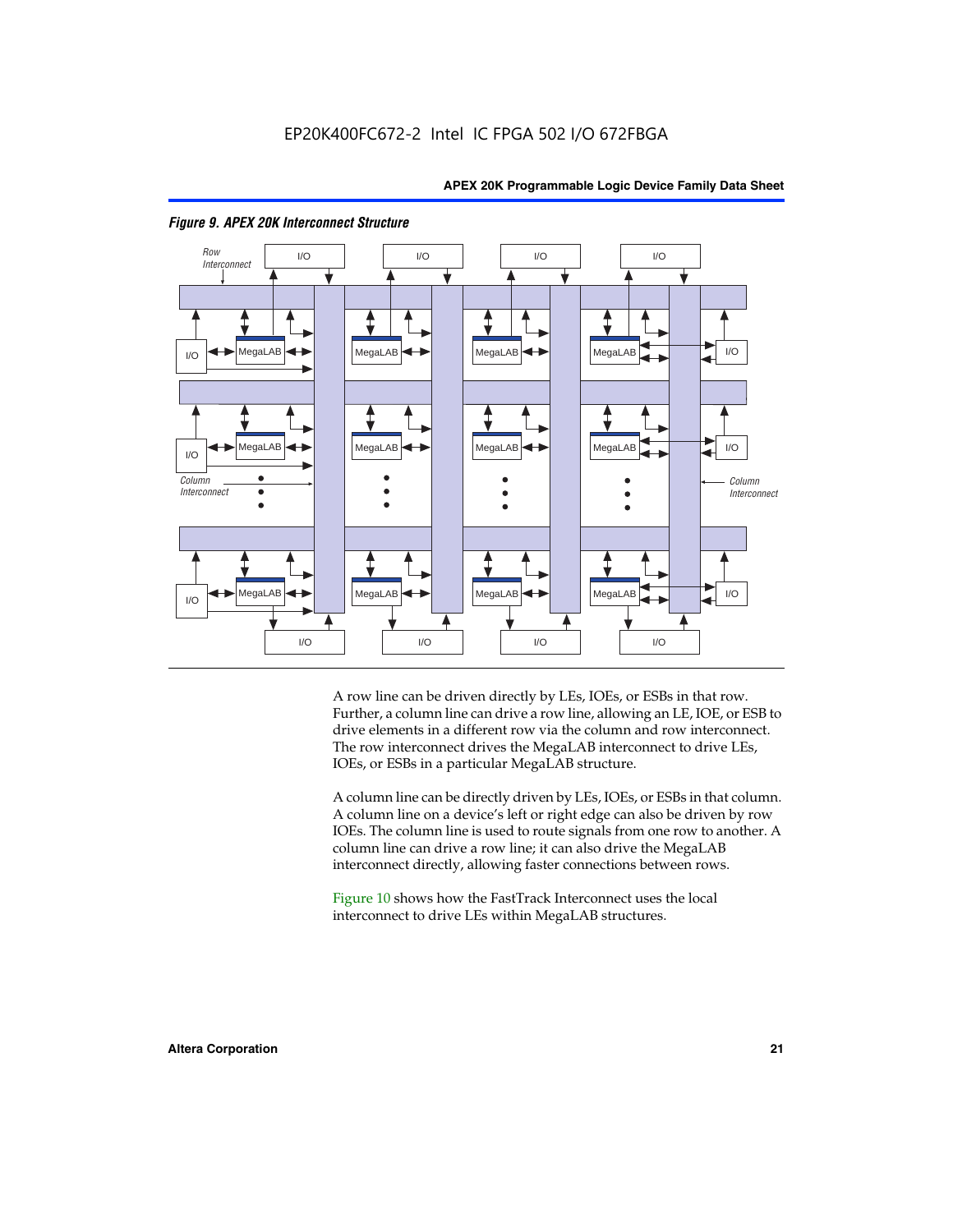

*Figure 10. FastTrack Connection to Local Interconnect*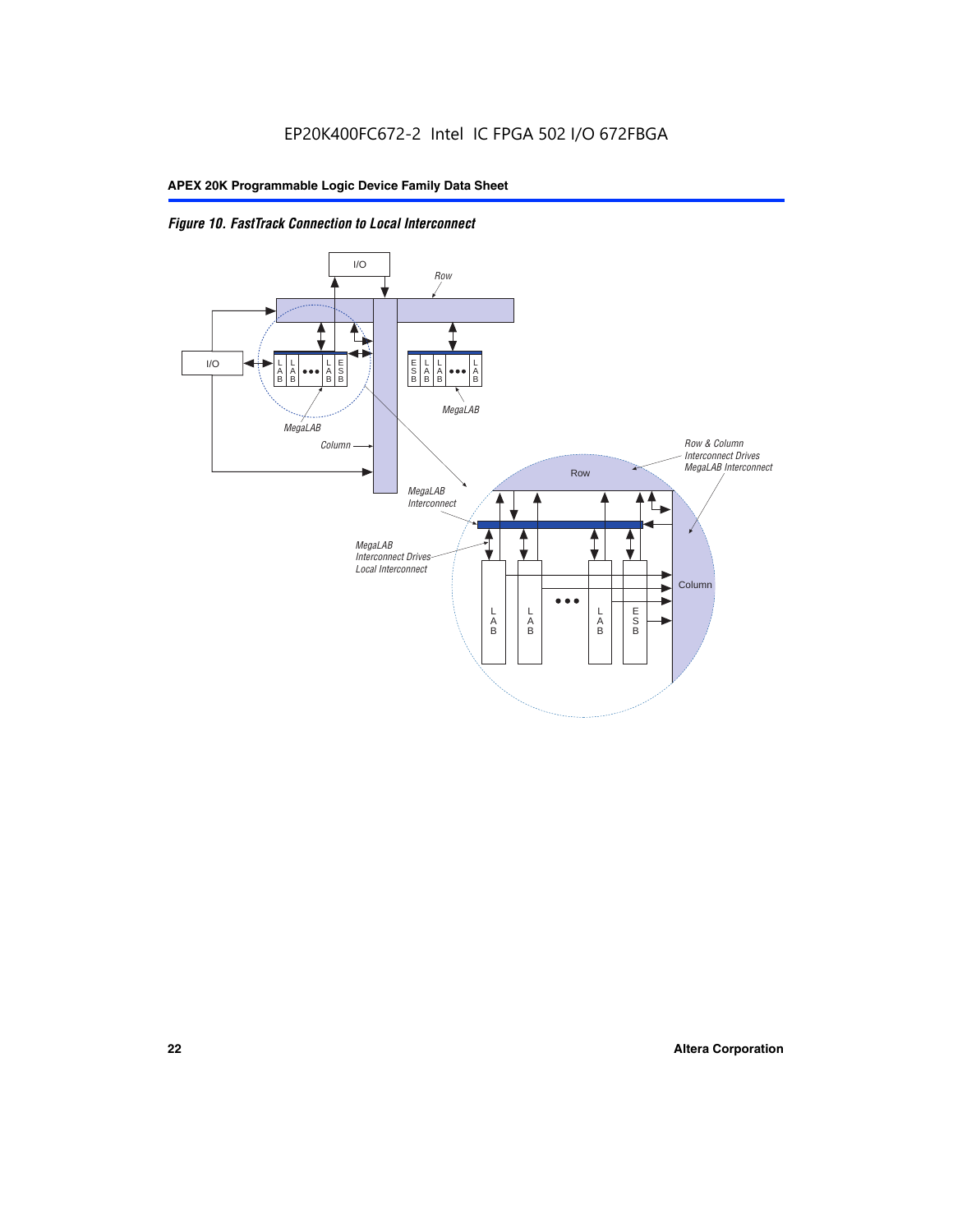Figure 11 shows the intersection of a row and column interconnect, and how these forms of interconnects and LEs drive each other.



*Figure 11. Driving the FastTrack Interconnect*

APEX 20KE devices include an enhanced interconnect structure for faster routing of input signals with high fan-out. Column I/O pins can drive the FastRow<sup>™</sup> interconnect, which routes signals directly into the local interconnect without having to drive through the MegaLAB interconnect. FastRow lines traverse two MegaLAB structures. Also, these pins can drive the local interconnect directly for fast setup times. On EP20K300E and larger devices, the FastRow interconnect drives the two MegaLABs in the top left corner, the two MegaLABs in the top right corner, the two MegaLABS in the bottom left corner, and the two MegaLABs in the bottom right corner. On EP20K200E and smaller devices, FastRow interconnect drives the two MegaLABs on the top and the two MegaLABs on the bottom of the device. On all devices, the FastRow interconnect drives all local interconnect in the appropriate MegaLABs except the local interconnect on the side of the MegaLAB opposite the ESB. Pins using the FastRow interconnect achieve a faster set-up time, as the signal does not need to use a MegaLAB interconnect line to reach the destination LE. Figure 12 shows the FastRow interconnect.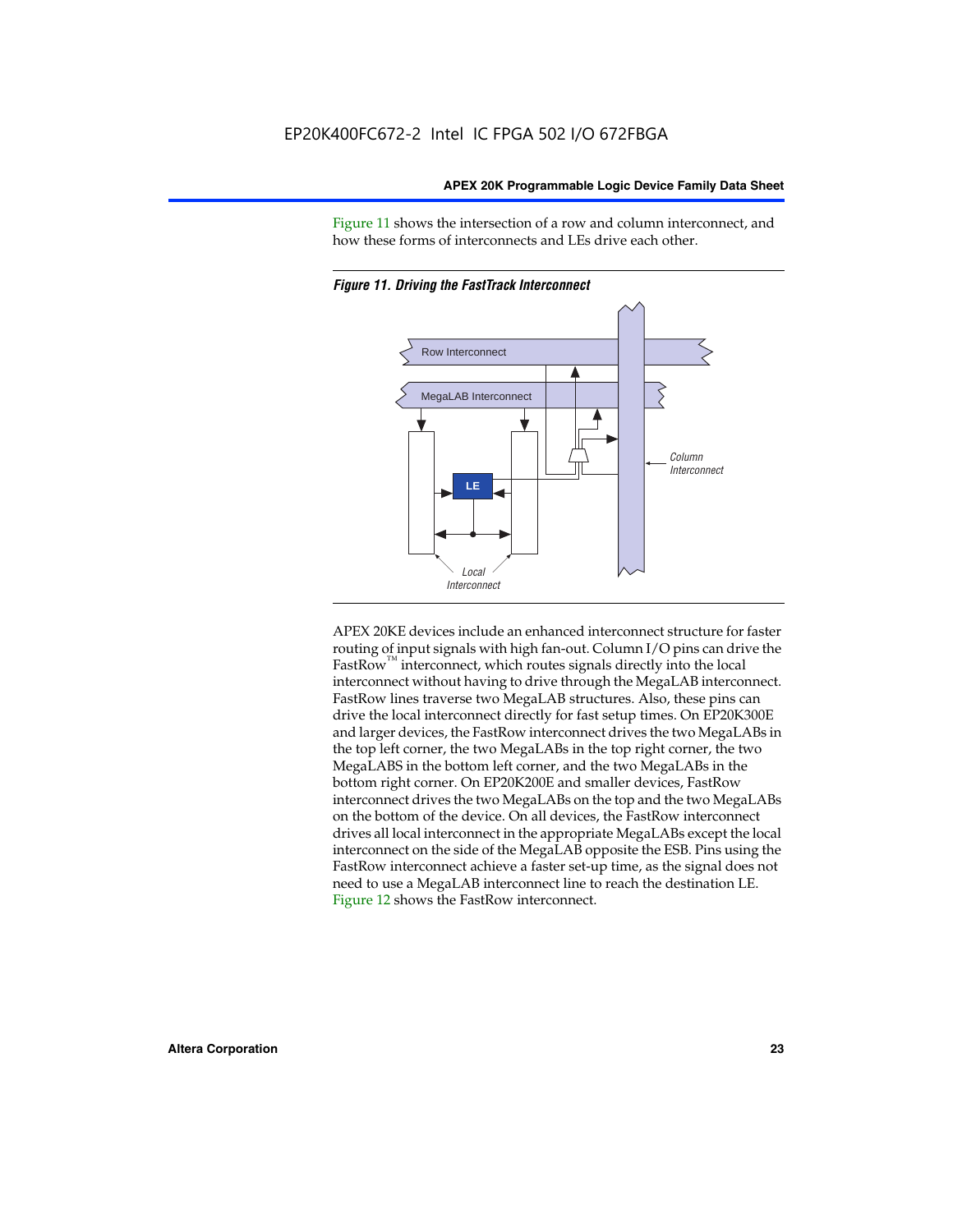

Table 9 summarizes how various elements of the APEX 20K architecture drive each other.

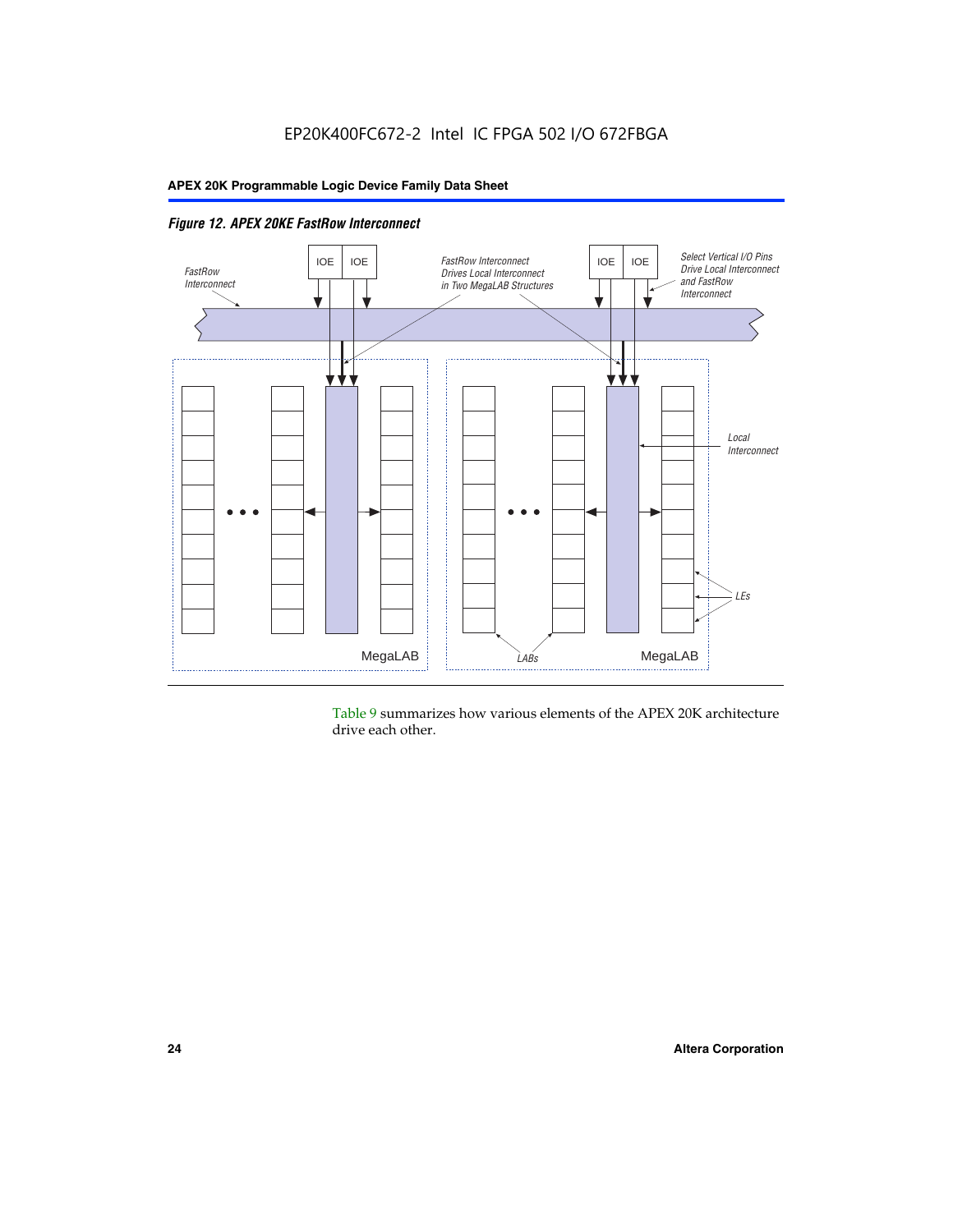| <b>Table 9. APEX 20K Routing Scheme</b> |                  |                   |              |              |                              |                                |                                                |                                            |                                |
|-----------------------------------------|------------------|-------------------|--------------|--------------|------------------------------|--------------------------------|------------------------------------------------|--------------------------------------------|--------------------------------|
| <b>Source</b>                           |                  |                   |              |              |                              | <b>Destination</b>             |                                                |                                            |                                |
|                                         | Row<br>$1/0$ Pin | Column<br>I/O Pin | LE           | <b>ESB</b>   | Local<br><b>Interconnect</b> | <b>MegaLAB</b><br>Interconnect | Row<br><b>FastTrack</b><br><b>Interconnect</b> | Column<br><b>FastTrack</b><br>Interconnect | <b>FastRow</b><br>Interconnect |
| Row I/O Pin                             |                  |                   |              |              | $\checkmark$                 | $\checkmark$                   | $\checkmark$                                   | $\checkmark$                               |                                |
| Column I/O<br>Pin                       |                  |                   |              |              |                              |                                |                                                | $\checkmark$                               | $\checkmark$<br>(1)            |
| LE                                      |                  |                   |              |              | $\checkmark$                 | $\checkmark$                   | $\checkmark$                                   | $\checkmark$                               |                                |
| <b>ESB</b>                              |                  |                   |              |              | $\checkmark$                 | $\checkmark$                   | $\checkmark$                                   | $\checkmark$                               |                                |
| Local<br>Interconnect                   | $\checkmark$     | $\checkmark$      | $\checkmark$ | $\checkmark$ |                              |                                |                                                |                                            |                                |
| MegaLAB<br>Interconnect                 |                  |                   |              |              | $\checkmark$                 |                                |                                                |                                            |                                |
| Row<br>FastTrack<br>Interconnect        |                  |                   |              |              |                              | $\checkmark$                   |                                                | $\checkmark$                               |                                |
| Column<br>FastTrack<br>Interconnect     |                  |                   |              |              |                              | $\checkmark$                   | $\checkmark$                                   |                                            |                                |
| FastRow<br>Interconnect                 |                  |                   |              |              | $\checkmark$<br>(1)          |                                |                                                |                                            |                                |

#### *Note to Table 9:*

(1) This connection is supported in APEX 20KE devices only.

#### **Product-Term Logic**

The product-term portion of the MultiCore architecture is implemented with the ESB. The ESB can be configured to act as a block of macrocells on an ESB-by-ESB basis. Each ESB is fed by 32 inputs from the adjacent local interconnect; therefore, it can be driven by the MegaLAB interconnect or the adjacent LAB. Also, nine ESB macrocells feed back into the ESB through the local interconnect for higher performance. Dedicated clock pins, global signals, and additional inputs from the local interconnect drive the ESB control signals.

In product-term mode, each ESB contains 16 macrocells. Each macrocell consists of two product terms and a programmable register. Figure 13 shows the ESB in product-term mode.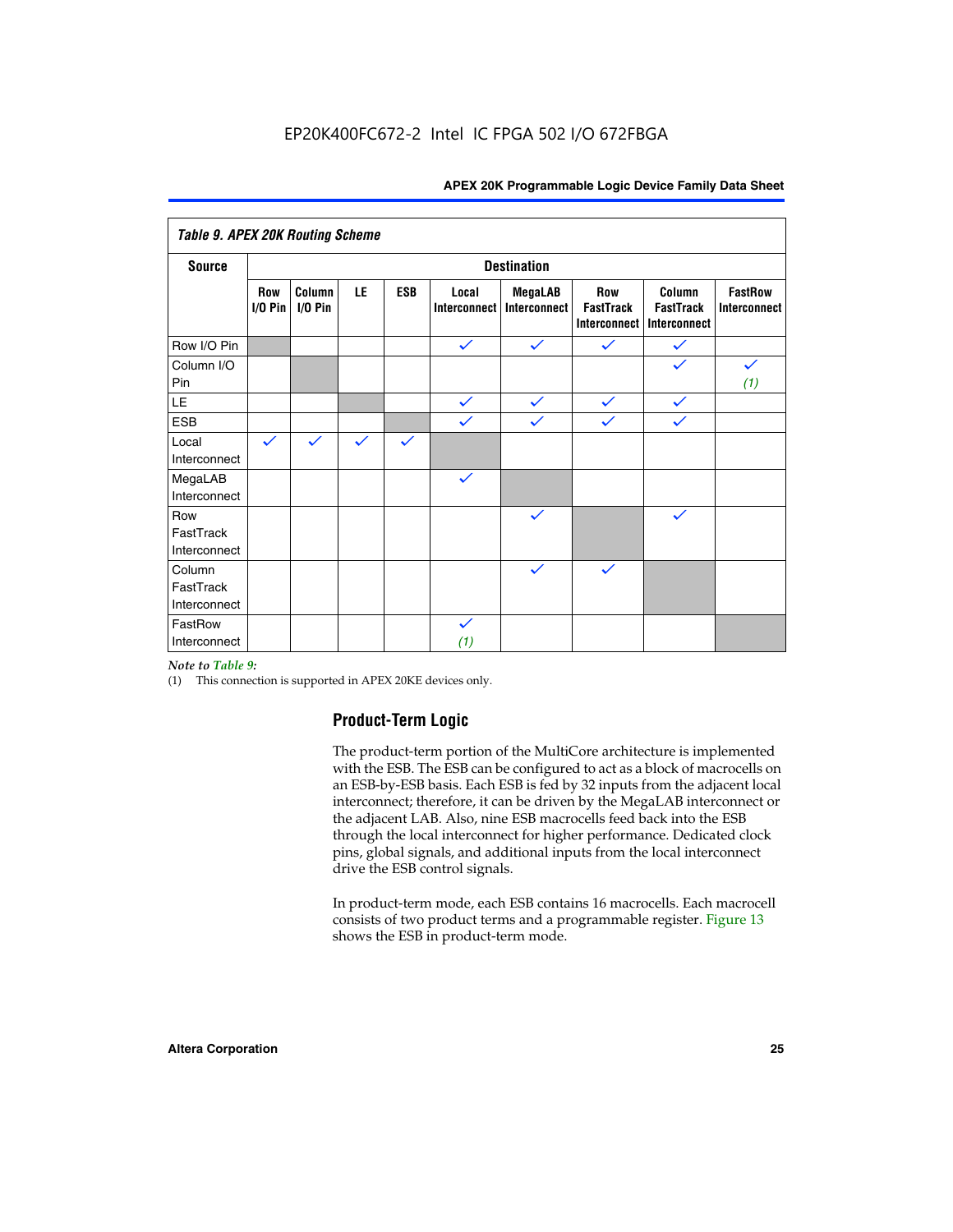#### *Figure 13. Product-Term Logic in ESB*



(1) APEX 20KE devices have four dedicated clocks.

#### *Macrocells*

APEX 20K macrocells can be configured individually for either sequential or combinatorial logic operation. The macrocell consists of three functional blocks: the logic array, the product-term select matrix, and the programmable register.

Combinatorial logic is implemented in the product terms. The productterm select matrix allocates these product terms for use as either primary logic inputs (to the OR and XOR gates) to implement combinatorial functions, or as parallel expanders to be used to increase the logic available to another macrocell. One product term can be inverted; the Quartus II software uses this feature to perform DeMorgan's inversion for more efficient implementation of wide OR functions. The Quartus II software Compiler can use a NOT-gate push-back technique to emulate an asynchronous preset. Figure 14 shows the APEX 20K macrocell.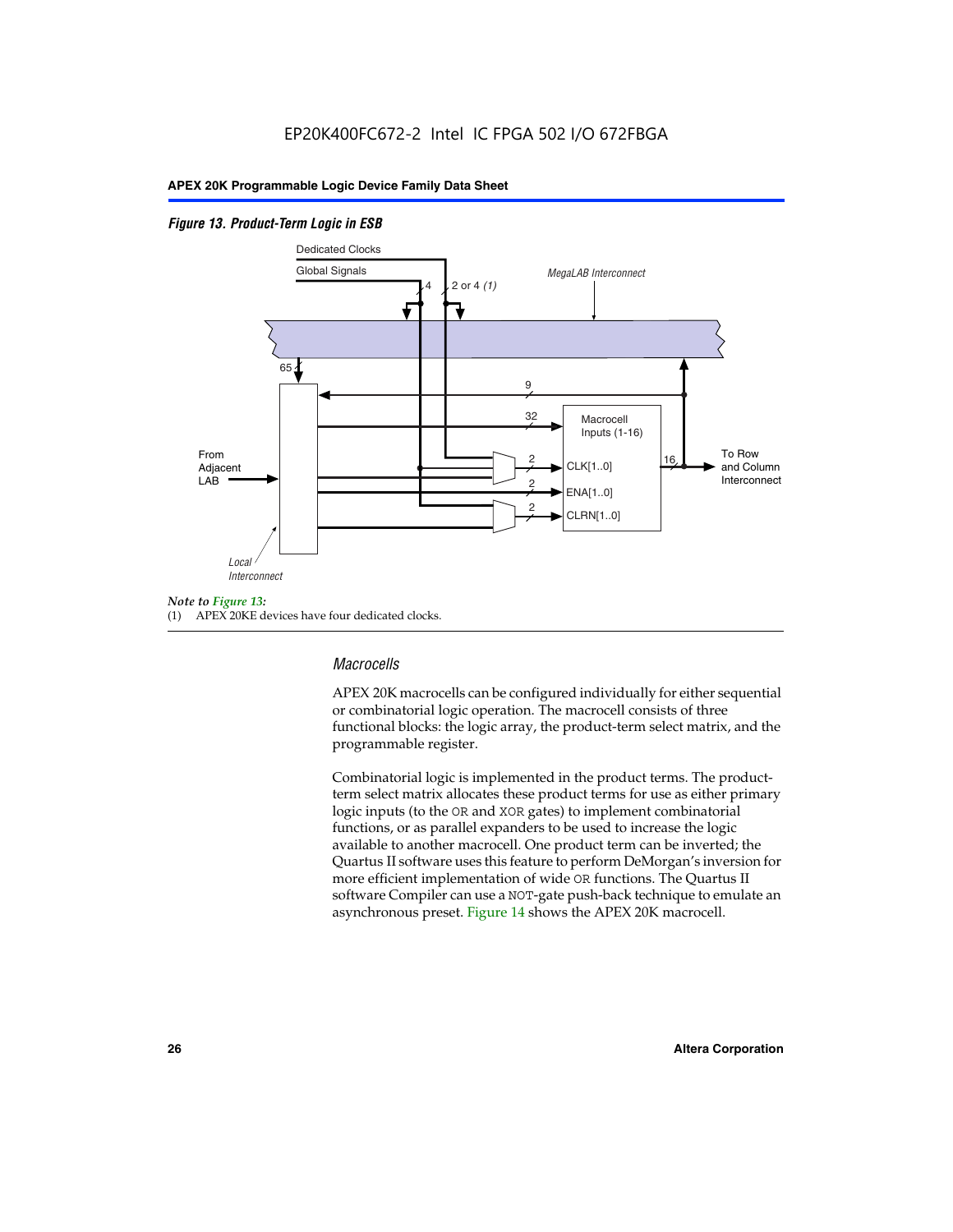

#### *Figure 14. APEX 20K Macrocell*

For registered functions, each macrocell register can be programmed individually to implement D, T, JK, or SR operation with programmable clock control. The register can be bypassed for combinatorial operation. During design entry, the designer specifies the desired register type; the Quartus II software then selects the most efficient register operation for each registered function to optimize resource utilization. The Quartus II software or other synthesis tools can also select the most efficient register operation automatically when synthesizing HDL designs.

Each programmable register can be clocked by one of two ESB-wide clocks. The ESB-wide clocks can be generated from device dedicated clock pins, global signals, or local interconnect. Each clock also has an associated clock enable, generated from the local interconnect. The clock and clock enable signals are related for a particular ESB; any macrocell using a clock also uses the associated clock enable.

If both the rising and falling edges of a clock are used in an ESB, both ESB-wide clock signals are used.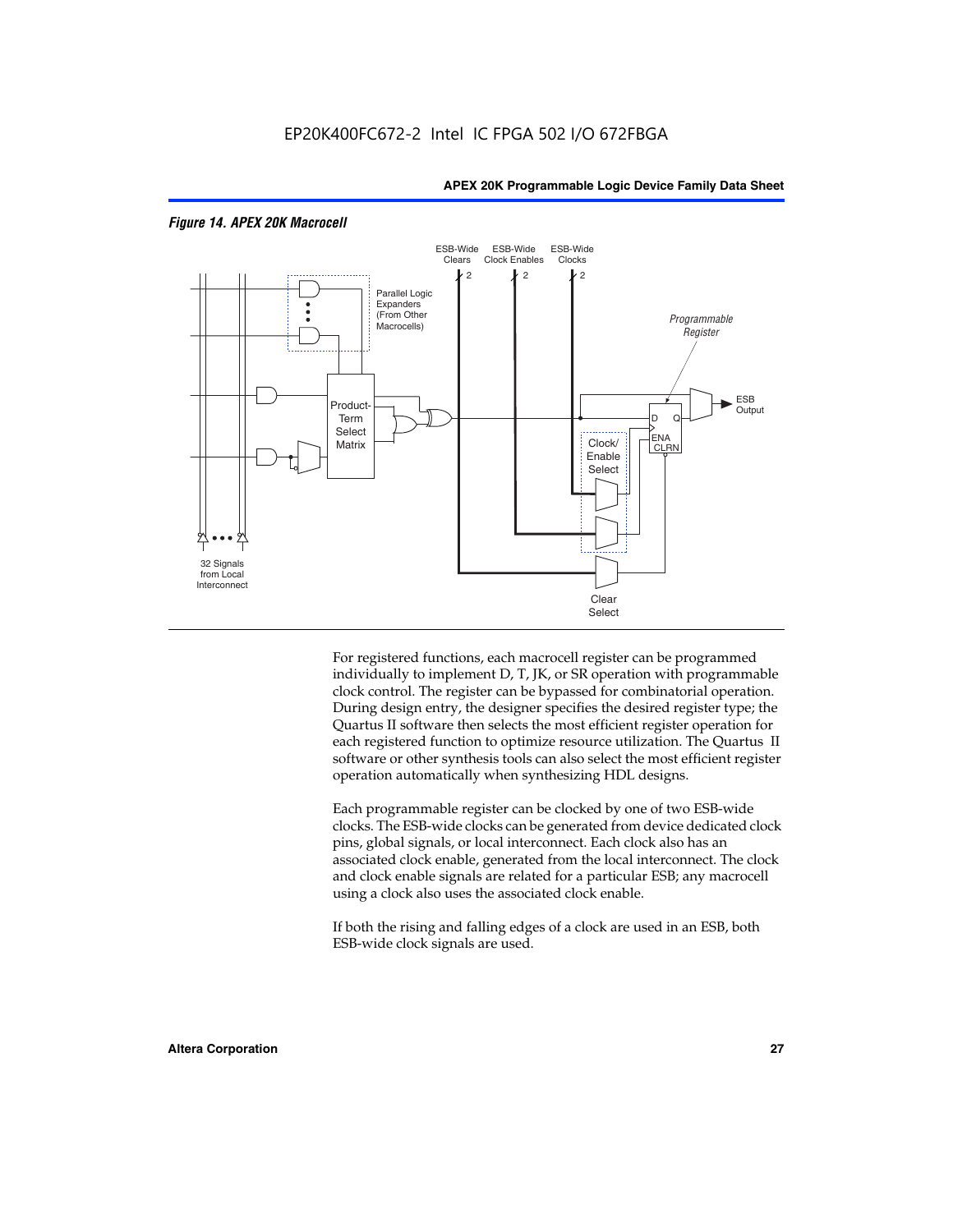The programmable register also supports an asynchronous clear function. Within the ESB, two asynchronous clears are generated from global signals and the local interconnect. Each macrocell can either choose between the two asynchronous clear signals or choose to not be cleared. Either of the two clear signals can be inverted within the ESB. Figure 15 shows the ESB control logic when implementing product-terms.





(1) APEX 20KE devices have four dedicated clocks.

#### *Parallel Expanders*

Parallel expanders are unused product terms that can be allocated to a neighboring macrocell to implement fast, complex logic functions. Parallel expanders allow up to 32 product terms to feed the macrocell OR logic directly, with two product terms provided by the macrocell and 30 parallel expanders provided by the neighboring macrocells in the ESB.

The Quartus II software Compiler can allocate up to 15 sets of up to two parallel expanders per set to the macrocells automatically. Each set of two parallel expanders incurs a small, incremental timing delay. Figure 16 shows the APEX 20K parallel expanders.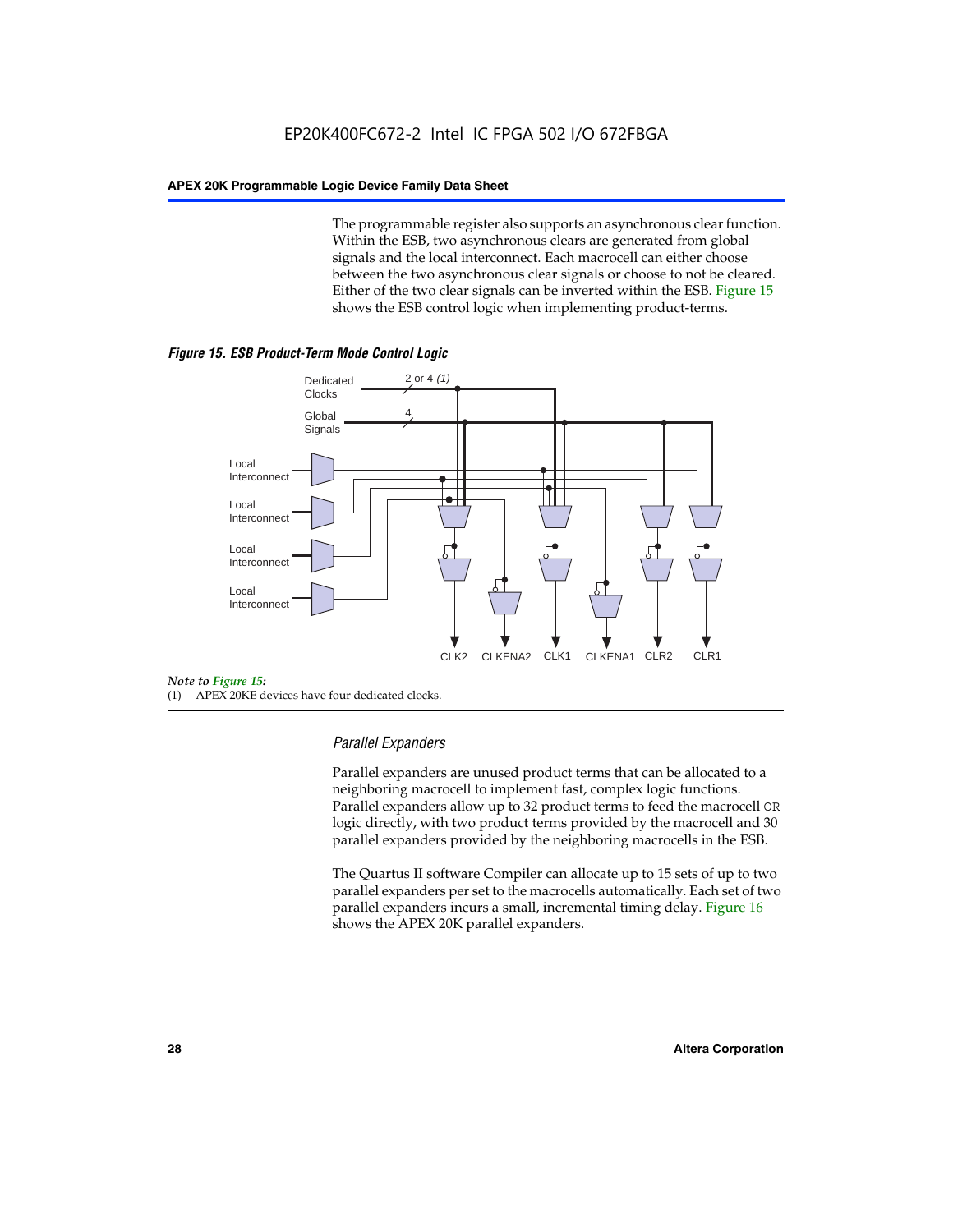



## **Embedded System Block**

The ESB can implement various types of memory blocks, including dual-port RAM, ROM, FIFO, and CAM blocks. The ESB includes input and output registers; the input registers synchronize writes, and the output registers can pipeline designs to improve system performance. The ESB offers a dual-port mode, which supports simultaneous reads and writes at two different clock frequencies. Figure 17 shows the ESB block diagram.



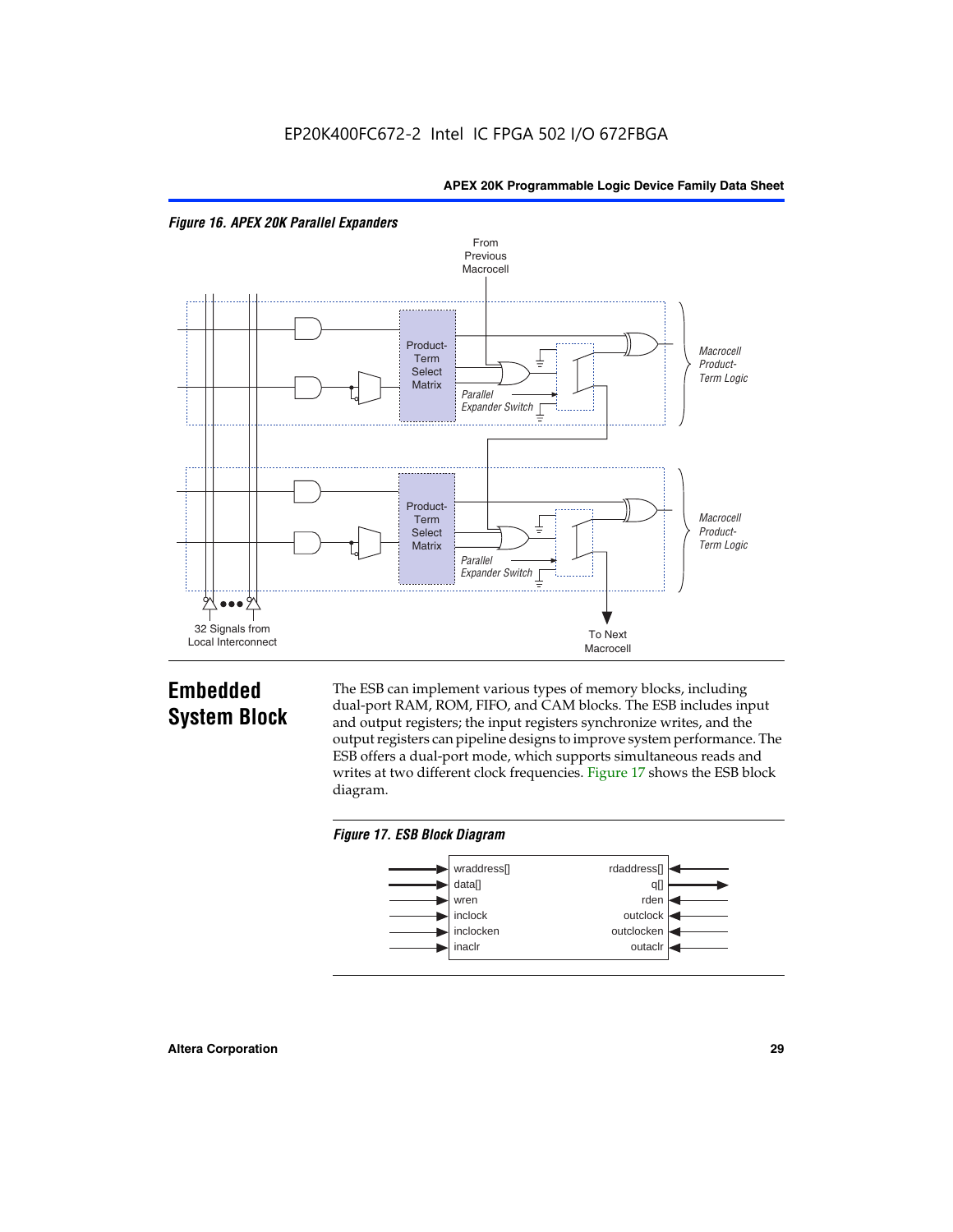ESBs can implement synchronous RAM, which is easier to use than asynchronous RAM. A circuit using asynchronous RAM must generate the RAM write enable (WE) signal, while ensuring that its data and address signals meet setup and hold time specifications relative to the WE signal. In contrast, the ESB's synchronous RAM generates its own WE signal and is self-timed with respect to the global clock. Circuits using the ESB's selftimed RAM must only meet the setup and hold time specifications of the global clock.

ESB inputs are driven by the adjacent local interconnect, which in turn can be driven by the MegaLAB or FastTrack Interconnect. Because the ESB can be driven by the local interconnect, an adjacent LE can drive it directly for fast memory access. ESB outputs drive the MegaLAB and FastTrack Interconnect. In addition, ten ESB outputs, nine of which are unique output lines, drive the local interconnect for fast connection to adjacent LEs or for fast feedback product-term logic.

When implementing memory, each ESB can be configured in any of the following sizes:  $128 \times 16$ ,  $256 \times 8$ ,  $512 \times 4$ ,  $1,024 \times 2$ , or  $2,048 \times 1$ . By combining multiple ESBs, the Quartus II software implements larger memory blocks automatically. For example, two  $128 \times 16$  RAM blocks can be combined to form a  $128 \times 32$  RAM block, and two  $512 \times 4$  RAM blocks can be combined to form a  $512 \times 8$  RAM block. Memory performance does not degrade for memory blocks up to 2,048 words deep. Each ESB can implement a 2,048-word-deep memory; the ESBs are used in parallel, eliminating the need for any external control logic and its associated delays.

To create a high-speed memory block that is more than 2,048 words deep, ESBs drive tri-state lines. Each tri-state line connects all ESBs in a column of MegaLAB structures, and drives the MegaLAB interconnect and row and column FastTrack Interconnect throughout the column. Each ESB incorporates a programmable decoder to activate the tri-state driver appropriately. For instance, to implement 8,192-word-deep memory, four ESBs are used. Eleven address lines drive the ESB memory, and two more drive the tri-state decoder. Depending on which 2,048-word memory page is selected, the appropriate ESB driver is turned on, driving the output to the tri-state line. The Quartus II software automatically combines ESBs with tri-state lines to form deeper memory blocks. The internal tri-state control logic is designed to avoid internal contention and floating lines. See Figure 18.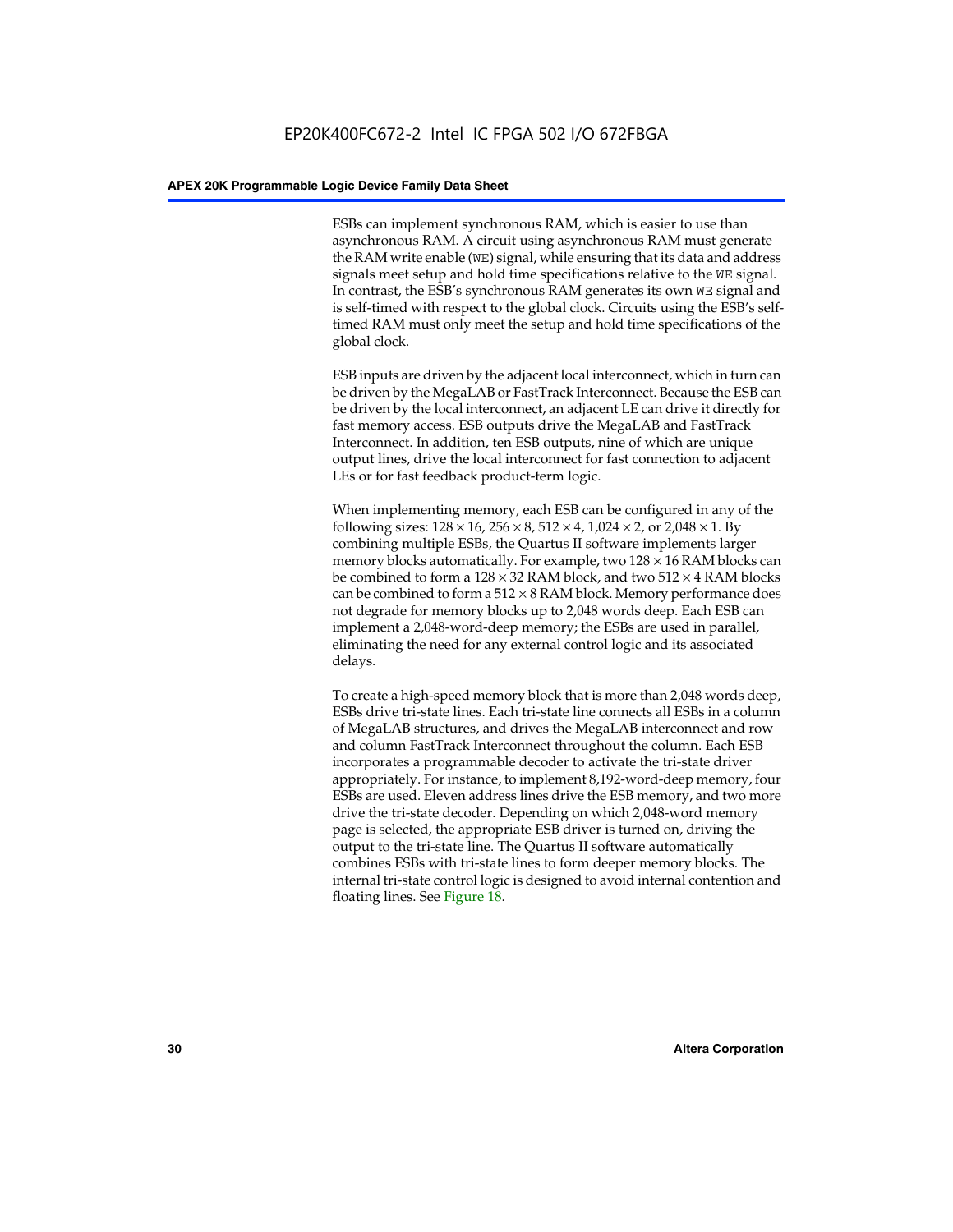

*Figure 18. Deep Memory Block Implemented with Multiple ESBs*

The ESB implements two forms of dual-port memory: read/write clock mode and input/output clock mode. The ESB can also be used for bidirectional, dual-port memory applications in which two ports read or write simultaneously. To implement this type of dual-port memory, two or four ESBs are used to support two simultaneous reads or writes. This functionality is shown in Figure 19.

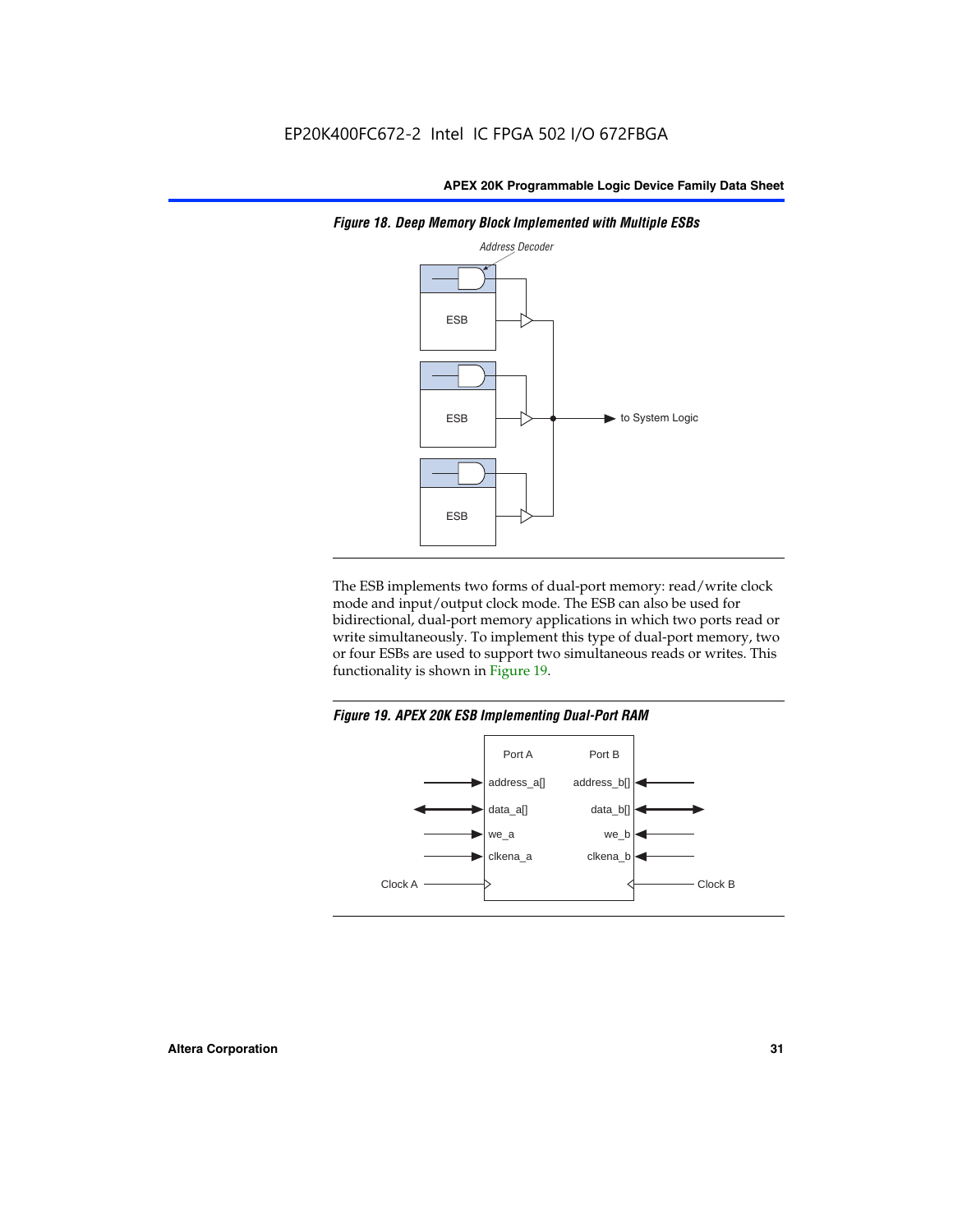#### **Read/Write Clock Mode**

The read/write clock mode contains two clocks. One clock controls all registers associated with writing: data input, WE, and write address. The other clock controls all registers associated with reading: read enable (RE), read address, and data output. The ESB also supports clock enable and asynchronous clear signals; these signals also control the read and write registers independently. Read/write clock mode is commonly used for applications where reads and writes occur at different system frequencies. Figure 20 shows the ESB in read/write clock mode.



## *Notes to Figure 20:*

- (1) All registers can be cleared asynchronously by ESB local interconnect signals, global signals, or the chip-wide reset.
- (2) APEX 20KE devices have four dedicated clocks.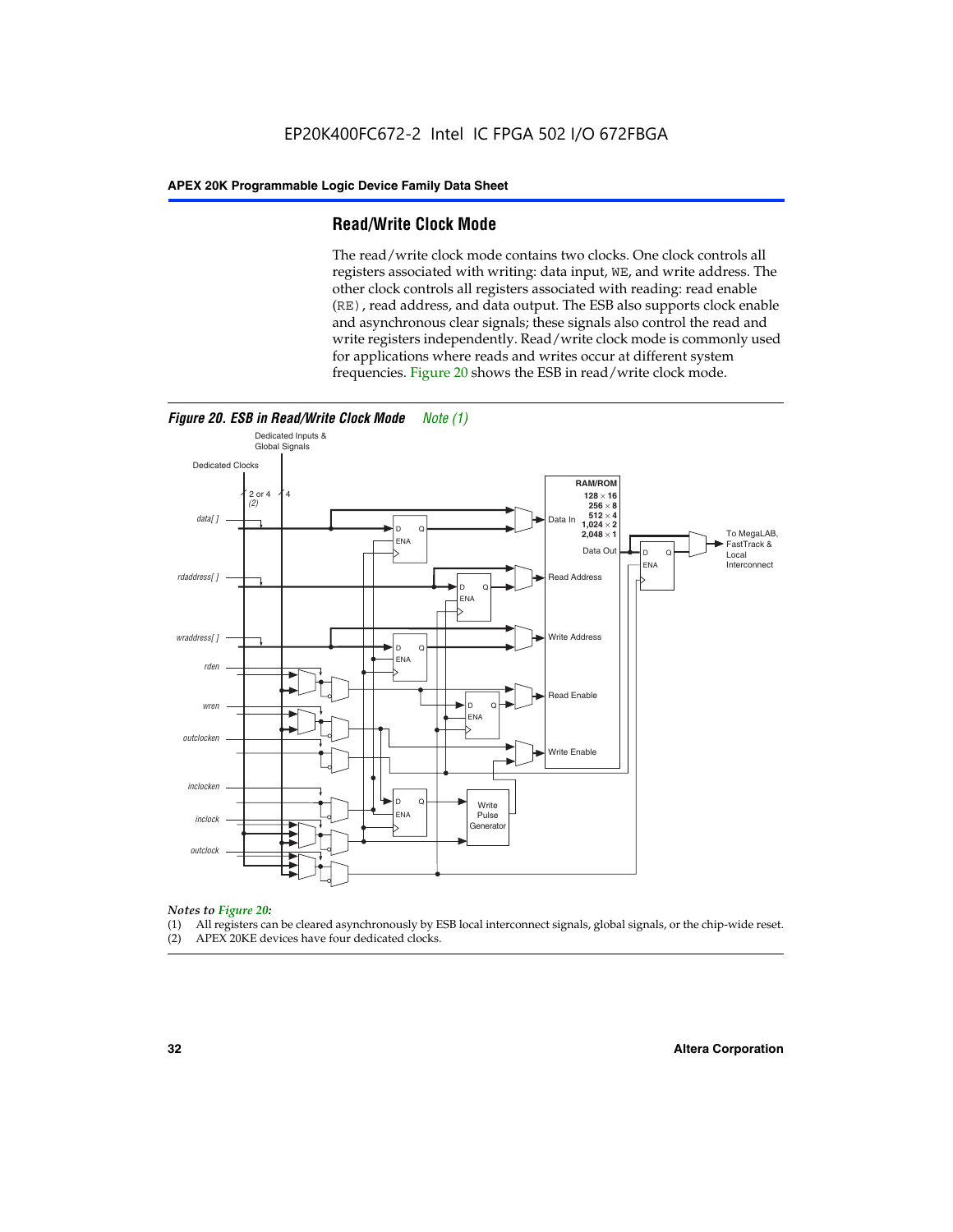#### **Input/Output Clock Mode**

The input/output clock mode contains two clocks. One clock controls all registers for inputs into the ESB: data input, WE, RE, read address, and write address. The other clock controls the ESB data output registers. The ESB also supports clock enable and asynchronous clear signals; these signals also control the reading and writing of registers independently. Input/output clock mode is commonly used for applications where the reads and writes occur at the same system frequency, but require different clock enable signals for the input and output registers. Figure 21 shows the ESB in input/output clock mode.



*Figure 21. ESB in Input/Output Clock Mode Note (1)*

#### *Notes to Figure 21:*

(1) All registers can be cleared asynchronously by ESB local interconnect signals, global signals, or the chip-wide reset.

(2) APEX 20KE devices have four dedicated clocks.

#### **Single-Port Mode**

The APEX 20K ESB also supports a single-port mode, which is used when simultaneous reads and writes are not required. See Figure 22.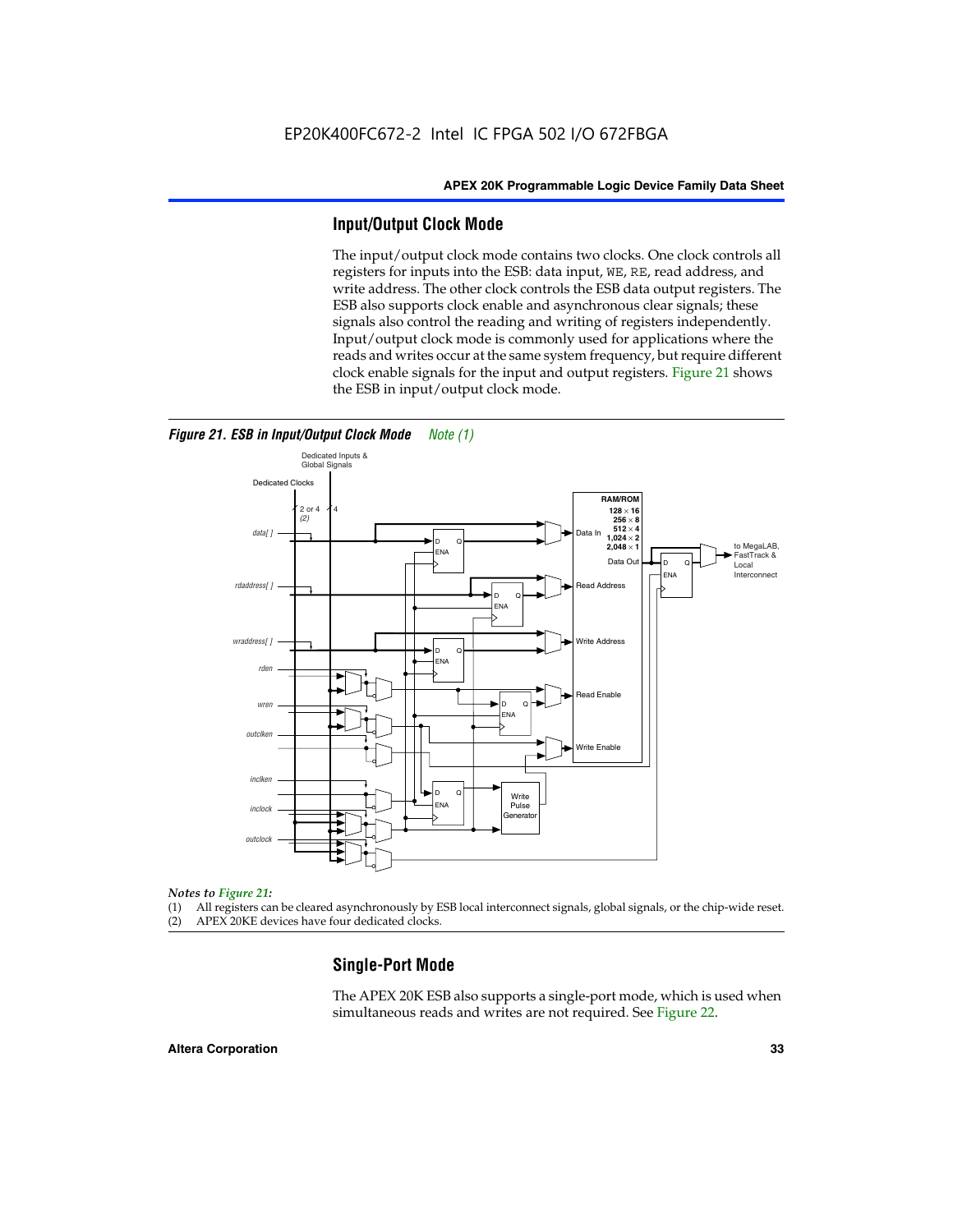#### *Figure 22. ESB in Single-Port Mode Note (1)*



#### *Notes to Figure 22:*

(1) All registers can be asynchronously cleared by ESB local interconnect signals, global signals, or the chip-wide reset.

(2) APEX 20KE devices have four dedicated clocks.

#### **Content-Addressable Memory**

In APEX 20KE devices, the ESB can implement CAM. CAM can be thought of as the inverse of RAM. When read, RAM outputs the data for a given address. Conversely, CAM outputs an address for a given data word. For example, if the data FA12 is stored in address 14, the CAM outputs 14 when FA12 is driven into it.

CAM is used for high-speed search operations. When searching for data within a RAM block, the search is performed serially. Thus, finding a particular data word can take many cycles. CAM searches all addresses in parallel and outputs the address storing a particular word. When a match is found, a match flag is set high. Figure 23 shows the CAM block diagram.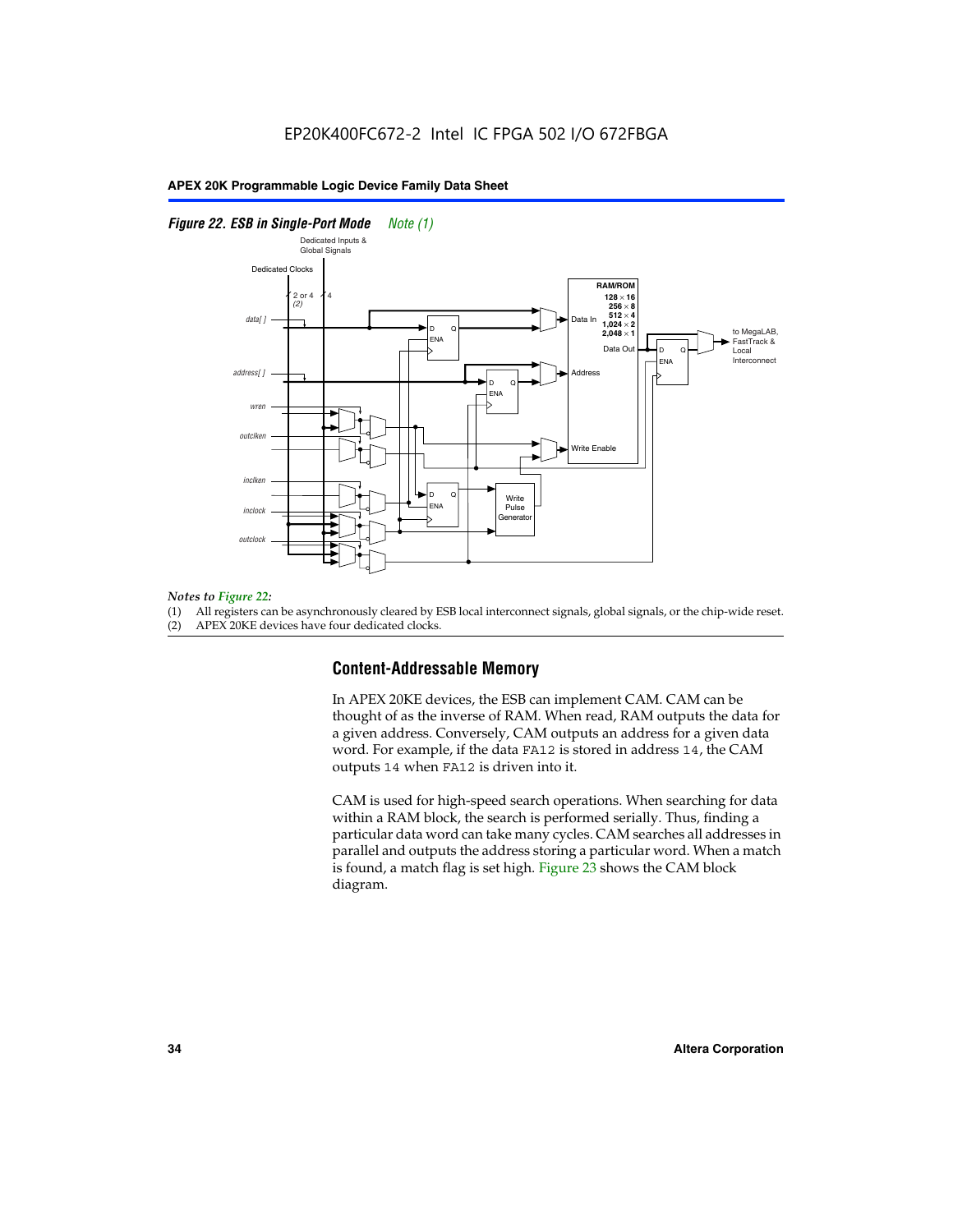

#### *Figure 23. APEX 20KE CAM Block Diagram*

CAM can be used in any application requiring high-speed searches, such as networking, communications, data compression, and cache management.

The APEX 20KE on-chip CAM provides faster system performance than traditional discrete CAM. Integrating CAM and logic into the APEX 20KE device eliminates off-chip and on-chip delays, improving system performance.

When in CAM mode, the ESB implements 32-word, 32-bit CAM. Wider or deeper CAM can be implemented by combining multiple CAMs with some ancillary logic implemented in LEs. The Quartus II software combines ESBs and LEs automatically to create larger CAMs.

CAM supports writing "don't care" bits into words of the memory. The "don't-care" bit can be used as a mask for CAM comparisons; any bit set to "don't-care" has no effect on matches.

The output of the CAM can be encoded or unencoded. When encoded, the ESB outputs an encoded address of the data's location. For instance, if the data is located in address 12, the ESB output is 12. When unencoded, the ESB uses its 16 outputs to show the location of the data over two clock cycles. In this case, if the data is located in address 12, the 12th output line goes high. When using unencoded outputs, two clock cycles are required to read the output because a 16-bit output bus is used to show the status of 32 words.

The encoded output is better suited for designs that ensure duplicate data is not written into the CAM. If duplicate data is written into two locations, the CAM's output will be incorrect. If the CAM may contain duplicate data, the unencoded output is a better solution; CAM with unencoded outputs can distinguish multiple data locations.

CAM can be pre-loaded with data during configuration, or it can be written during system operation. In most cases, two clock cycles are required to write each word into CAM. When "don't-care" bits are used, a third clock cycle is required.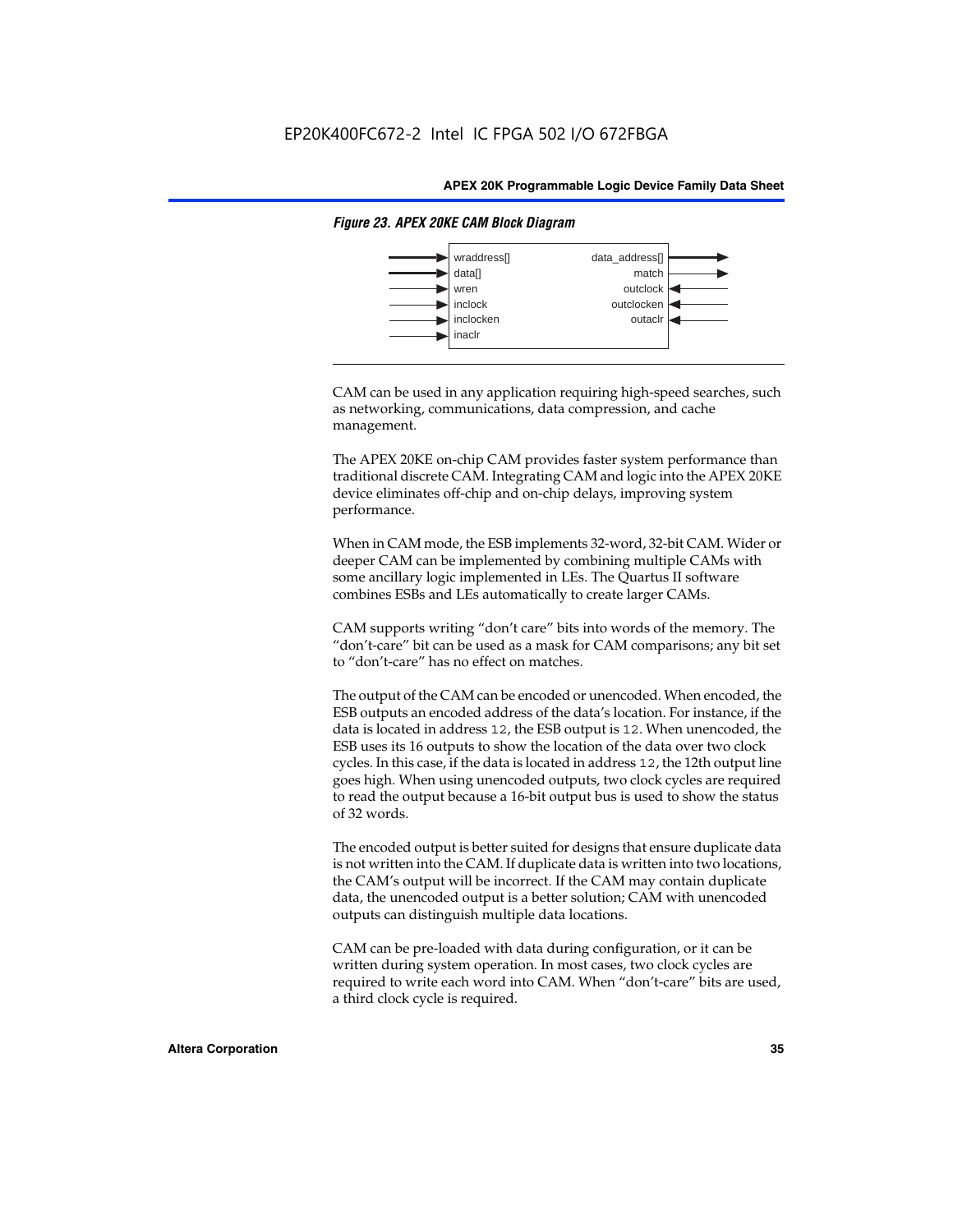

For more information on APEX 20KE devices and CAM, see *Application Note 119 (Implementing High-Speed Search Applications with APEX CAM).*

# **Driving Signals to the ESB**

ESBs provide flexible options for driving control signals. Different clocks can be used for the ESB inputs and outputs. Registers can be inserted independently on the data input, data output, read address, write address, WE, and RE signals. The global signals and the local interconnect can drive the WE and RE signals. The global signals, dedicated clock pins, and local interconnect can drive the ESB clock signals. Because the LEs drive the local interconnect, the LEs can control the WE and RE signals and the ESB clock, clock enable, and asynchronous clear signals. Figure 24 shows the ESB control signal generation logic.





#### *Note to Figure 24:*

(1) APEX 20KE devices have four dedicated clocks.

An ESB is fed by the local interconnect, which is driven by adjacent LEs (for high-speed connection to the ESB) or the MegaLAB interconnect. The ESB can drive the local, MegaLAB, or FastTrack Interconnect routing structure to drive LEs and IOEs in the same MegaLAB structure or anywhere in the device.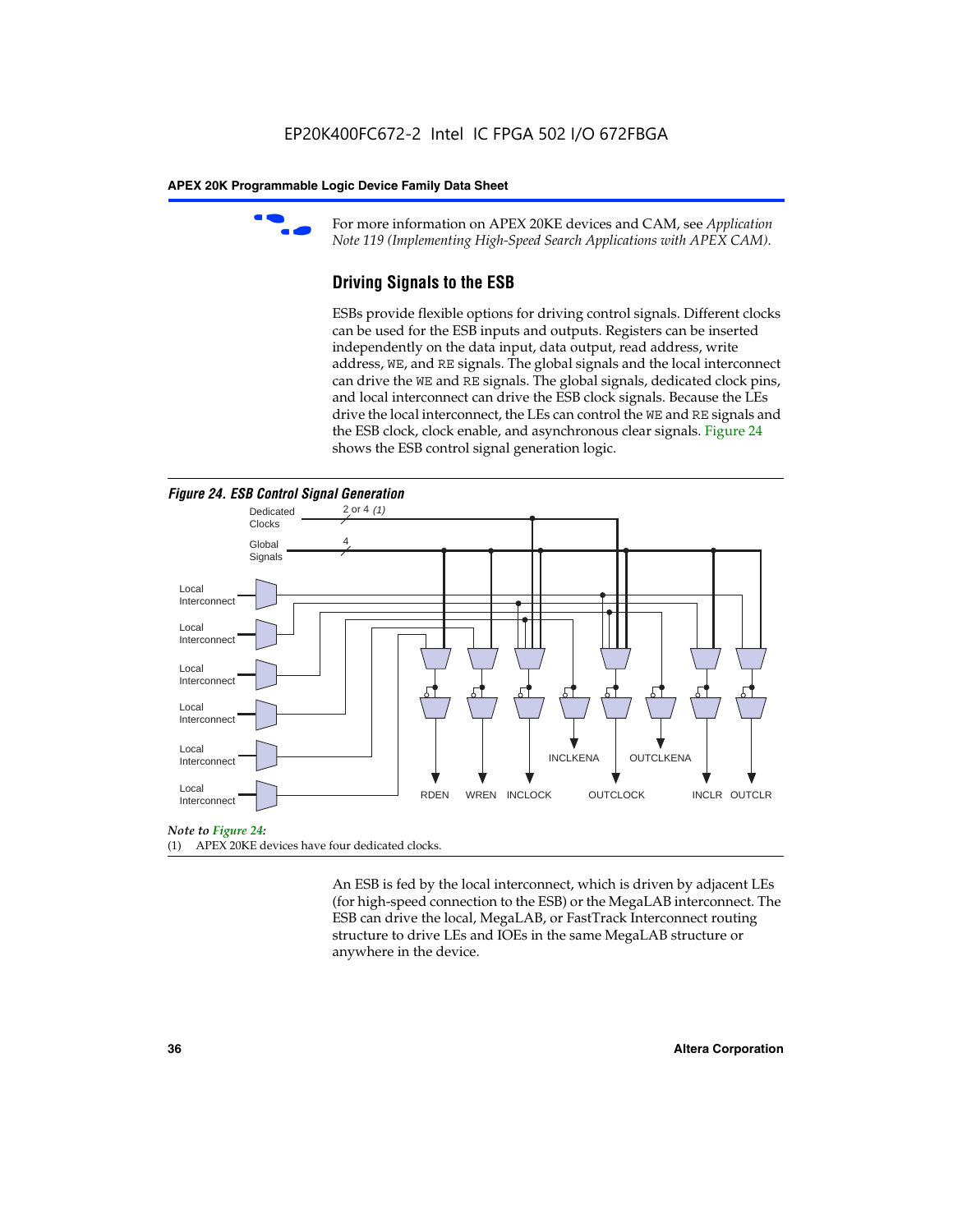# **Implementing Logic in ROM**

In addition to implementing logic with product terms, the ESB can implement logic functions when it is programmed with a read-only pattern during configuration, creating a large LUT. With LUTs, combinatorial functions are implemented by looking up the results, rather than by computing them. This implementation of combinatorial functions can be faster than using algorithms implemented in general logic, a performance advantage that is further enhanced by the fast access times of ESBs. The large capacity of ESBs enables designers to implement complex functions in one logic level without the routing delays associated with linked LEs or distributed RAM blocks. Parameterized functions such as LPM functions can take advantage of the ESB automatically. Further, the Quartus II software can implement portions of a design with ESBs where appropriate.

# **Programmable Speed/Power Control**

APEX 20K ESBs offer a high-speed mode that supports very fast operation on an ESB-by-ESB basis. When high speed is not required, this feature can be turned off to reduce the ESB's power dissipation by up to 50%. ESBs that run at low power incur a nominal timing delay adder. This Turbo  $Bit^{TM}$  option is available for ESBs that implement product-term logic or memory functions. An ESB that is not used will be powered down so that it does not consume DC current.

Designers can program each ESB in the APEX 20K device for either high-speed or low-power operation. As a result, speed-critical paths in the design can run at high speed, while the remaining paths operate at reduced power.

**I/O Structure** The APEX 20K IOE contains a bidirectional I/O buffer and a register that can be used either as an input register for external data requiring fast setup times, or as an output register for data requiring fast clock-to-output performance. IOEs can be used as input, output, or bidirectional pins. For fast bidirectional I/O timing, LE registers using local routing can improve setup times and OE timing. The Quartus II software Compiler uses the programmable inversion option to invert signals from the row and column interconnect automatically where appropriate. Because the APEX 20K IOE offers one output enable per pin, the Quartus II software Compiler can emulate open-drain operation efficiently.

> The APEX 20K IOE includes programmable delays that can be activated to ensure zero hold times, minimum clock-to-output times, input IOE register-to-core register transfers, or core-to-output IOE register transfers. A path in which a pin directly drives a register may require the delay to ensure zero hold time, whereas a path in which a pin drives a register through combinatorial logic may not require the delay.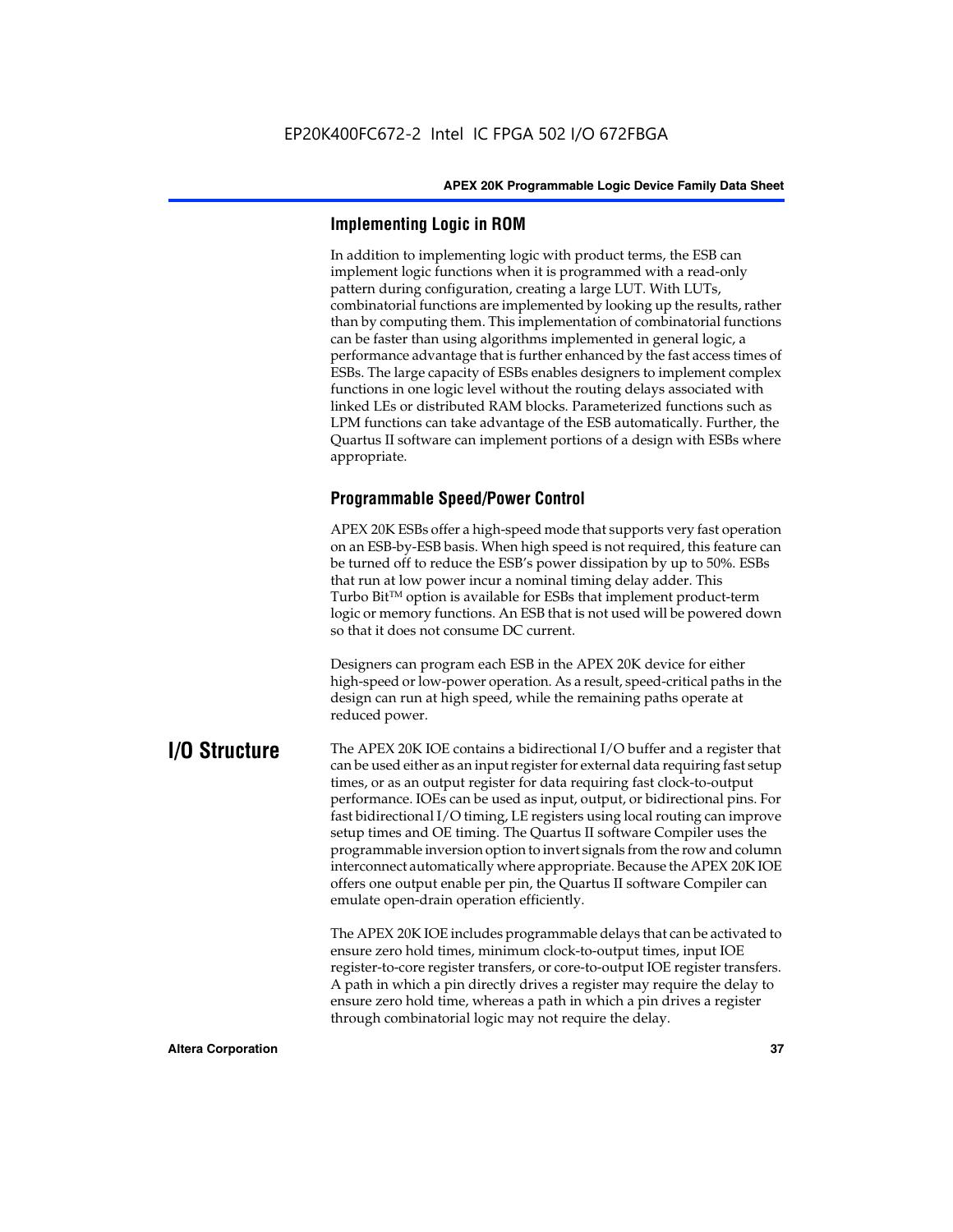Table 10 describes the APEX 20K programmable delays and their logic options in the Quartus II software.

| Table 10. APEX 20K Programmable Delay Chains |                                         |  |  |  |
|----------------------------------------------|-----------------------------------------|--|--|--|
| <b>Programmable Delays</b>                   | <b>Quartus II Logic Option</b>          |  |  |  |
| Input pin to core delay                      | Decrease input delay to internal cells  |  |  |  |
| Input pin to input register delay            | Decrease input delay to input register  |  |  |  |
| Core to output register delay                | Decrease input delay to output register |  |  |  |
| Output register $t_{\rm CO}$ delay           | Increase delay to output pin            |  |  |  |

The Quartus II software compiler can program these delays automatically to minimize setup time while providing a zero hold time. Figure 25 shows how fast bidirectional I/Os are implemented in APEX 20K devices.

The register in the APEX 20K IOE can be programmed to power-up high or low after configuration is complete. If it is programmed to power-up low, an asynchronous clear can control the register. If it is programmed to power-up high, the register cannot be asynchronously cleared or preset. This feature is useful for cases where the APEX 20K device controls an active-low input or another device; it prevents inadvertent activation of the input upon power-up.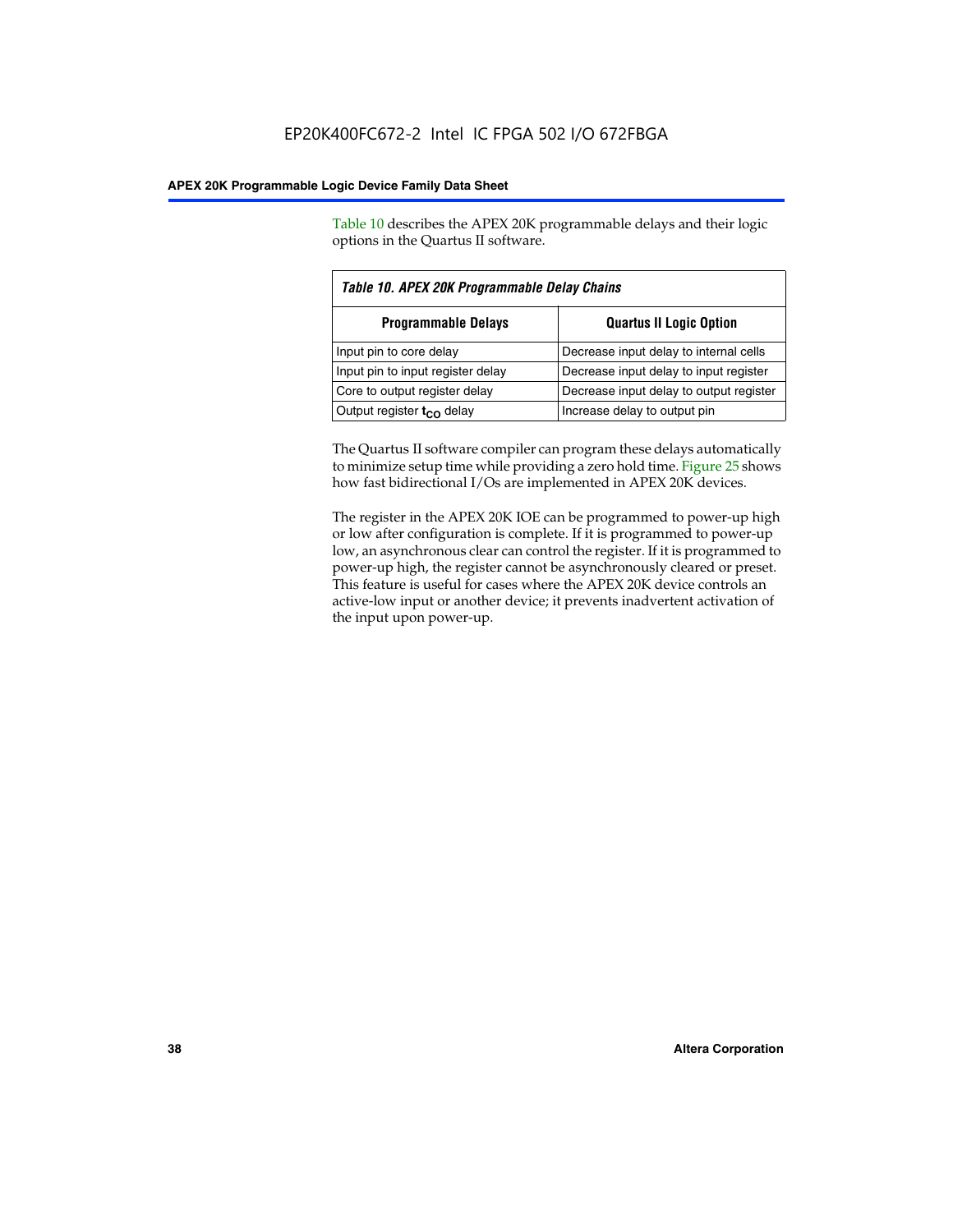

# *Figure 25. APEX 20K Bidirectional I/O Registers Note (1)*



#### **Altera Corporation 39**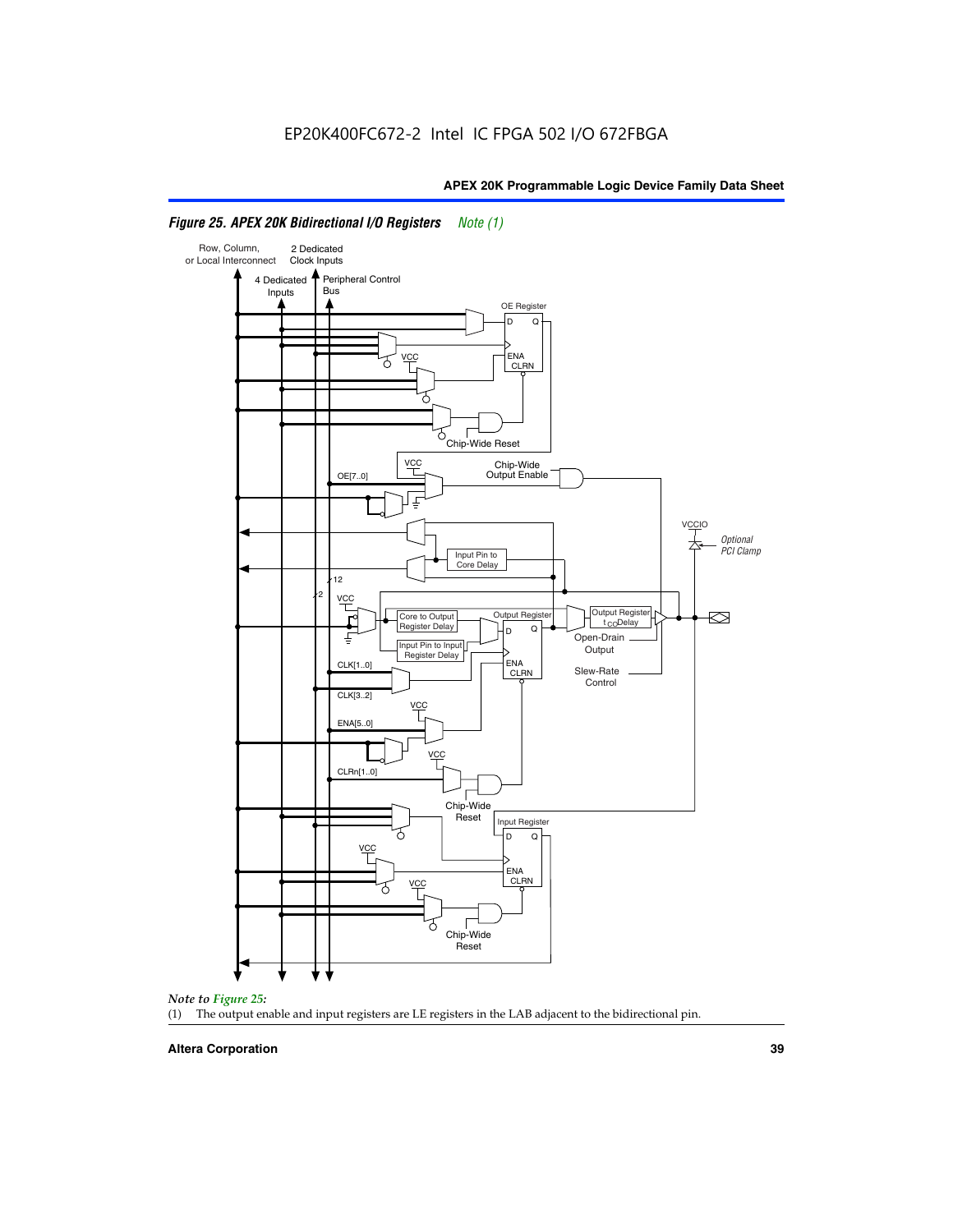APEX 20KE devices include an enhanced IOE, which drives the FastRow interconnect. The FastRow interconnect connects a column I/O pin directly to the LAB local interconnect within two MegaLAB structures. This feature provides fast setup times for pins that drive high fan-outs with complex logic, such as PCI designs. For fast bidirectional I/O timing, LE registers using local routing can improve setup times and OE timing. The APEX 20KE IOE also includes direct support for open-drain operation, giving faster clock-to-output for open-drain signals. Some programmable delays in the APEX 20KE IOE offer multiple levels of delay to fine-tune setup and hold time requirements. The Quartus II software compiler can set these delays automatically to minimize setup time while providing a zero hold time.

Table 11 describes the APEX 20KE programmable delays and their logic options in the Quartus II software.

| Table 11. APEX 20KE Programmable Delay Chains |                                         |  |  |  |
|-----------------------------------------------|-----------------------------------------|--|--|--|
| <b>Programmable Delays</b>                    | <b>Quartus II Logic Option</b>          |  |  |  |
| Input Pin to Core Delay                       | Decrease input delay to internal cells  |  |  |  |
| Input Pin to Input Register Delay             | Decrease input delay to input registers |  |  |  |
| Core to Output Register Delay                 | Decrease input delay to output register |  |  |  |
| Output Register t <sub>CO</sub> Delay         | Increase delay to output pin            |  |  |  |
| <b>Clock Enable Delay</b>                     | Increase clock enable delay             |  |  |  |

The register in the APEX 20KE IOE can be programmed to power-up high or low after configuration is complete. If it is programmed to power-up low, an asynchronous clear can control the register. If it is programmed to power-up high, an asynchronous preset can control the register. Figure 26 shows how fast bidirectional I/O pins are implemented in APEX 20KE devices. This feature is useful for cases where the APEX 20KE device controls an active-low input or another device; it prevents inadvertent activation of the input upon power-up.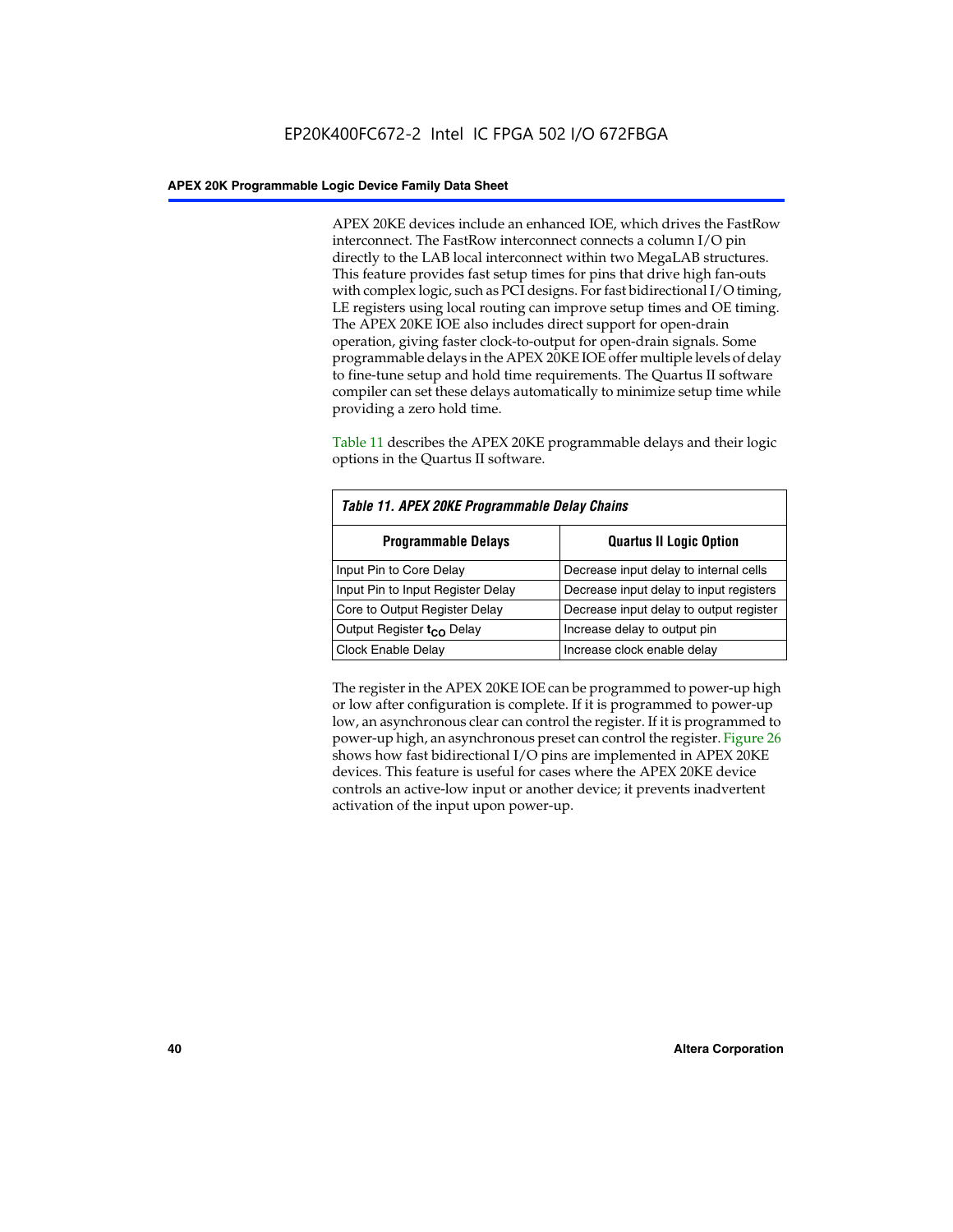#### Row, Column, FastRow, 4 Dedicated or Local Interconnect Clock Inputs Peripheral Control 4 Dedicated **Bus** Inputs OE Register D Q ENA VCC CLRN 7 Chip-Wide Reset vcc Chip-Wide Output Enable OE[7..0] VC Input Pin to **Optional** Core Delay (1) PCI Clamp Input Pin to Core Delay (1) 12 4 **VCC** Output Register **Output Registe**  $\approx$ Core to Output | Output Hegister | Durbut Tropieding | Contput Tropieding | Durbut Tropieding | Output Tropied<br>Register Delay | Durbut Tropieding | Contput Tropieding | Contput Tropieding | O t<sub>CO</sub>Delay  $D$  Q ŧ Open-Drain Input Pin to Input **Output** Register Delay ENA CLK[1..0] CLRN/ Slew-Rate PR<sub>N</sub> Control CLK[3..0] VCC ENA[5..0] Clock Enable Delay (1) VCC CLRn[1..0] Chip-Wide Input Pin to Core Delay (1) Reset Input Register D Q <u>vcc</u> .<br>ENA CLRN **VCC** Chip-Wide Reset

# *Figure 26. APEX 20KE Bidirectional I/O Registers Notes (1), (2)*

#### *Notes to Figure 26:*

- 
- (1) This programmable delay has four settings: off and three levels of delay.<br>(2) The output enable and input registers are LE registers in the LAB adjacer The output enable and input registers are LE registers in the LAB adjacent to the bidirectional pin.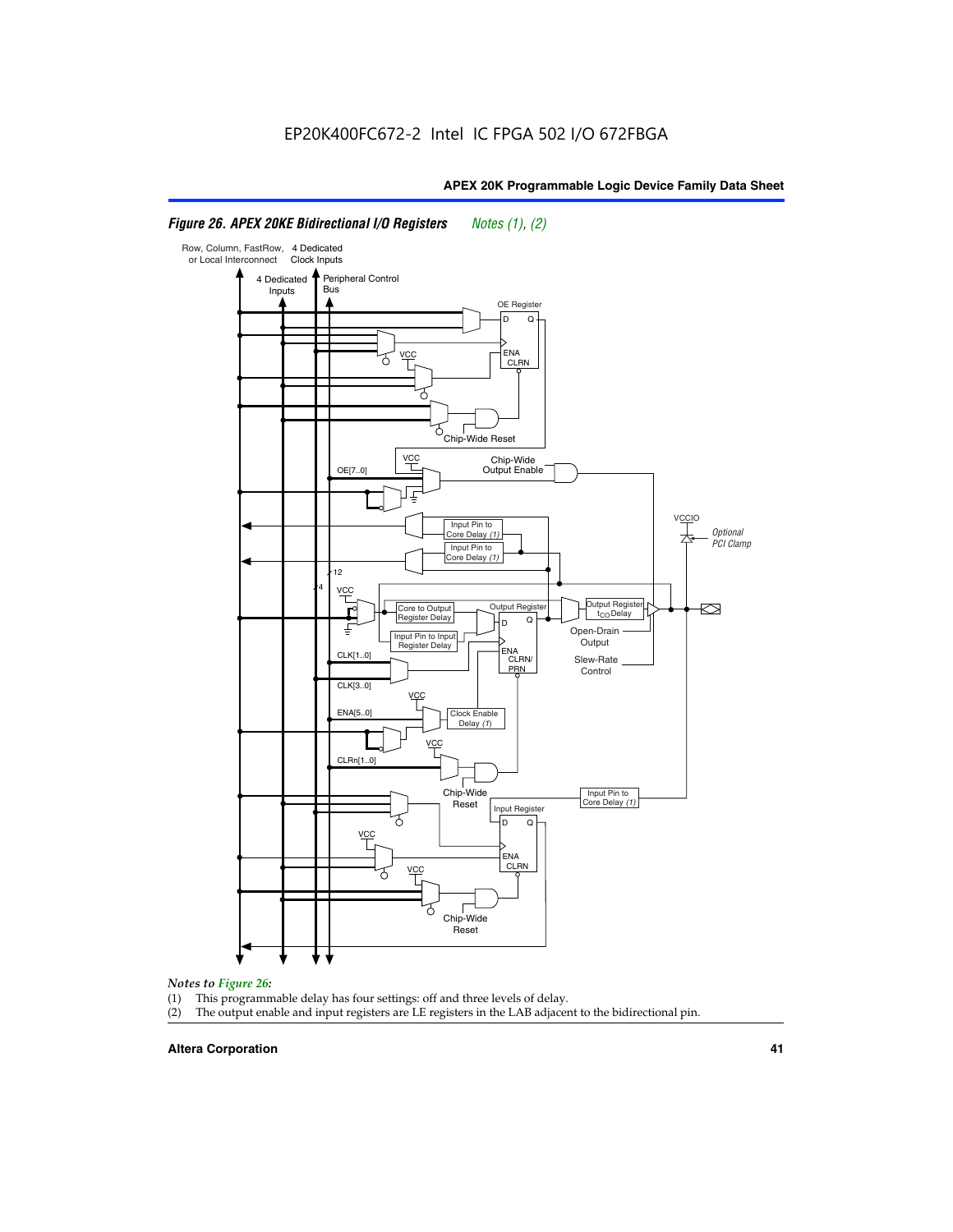Each IOE drives a row, column, MegaLAB, or local interconnect when used as an input or bidirectional pin. A row IOE can drive a local, MegaLAB, row, and column interconnect; a column IOE can drive the column interconnect. Figure 27 shows how a row IOE connects to the interconnect.

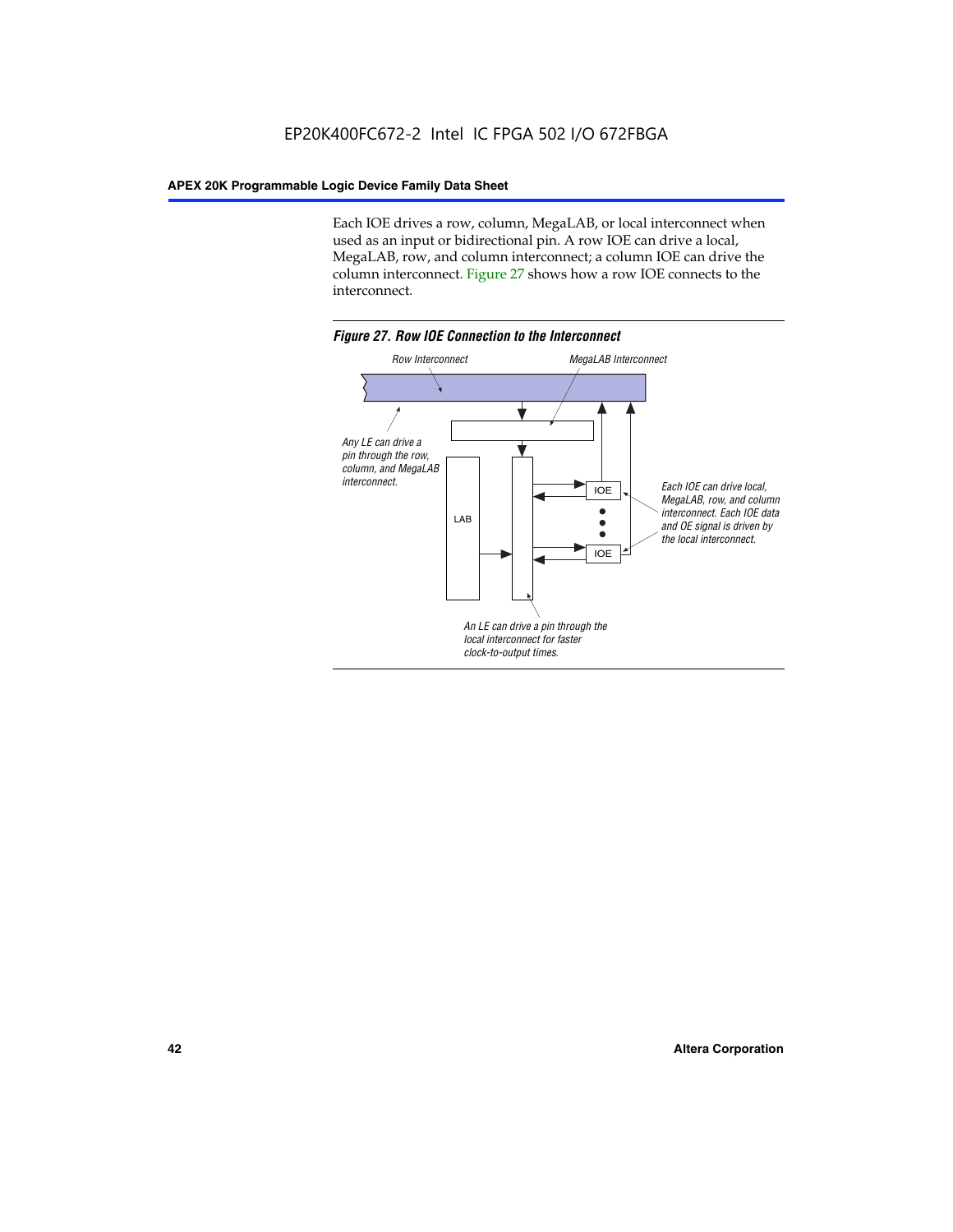Figure 28 shows how a column IOE connects to the interconnect.

# *Figure 28. Column IOE Connection to the Interconnect*



# **Dedicated Fast I/O Pins**

APEX 20KE devices incorporate an enhancement to support bidirectional pins with high internal fanout such as PCI control signals. These pins are called Dedicated Fast I/O pins (FAST1, FAST2, FAST3, and FAST4) and replace dedicated inputs. These pins can be used for fast clock, clear, or high fanout logic signal distribution. They also can drive out. The Dedicated Fast I/O pin data output and tri-state control are driven by local interconnect from the adjacent MegaLAB for high speed.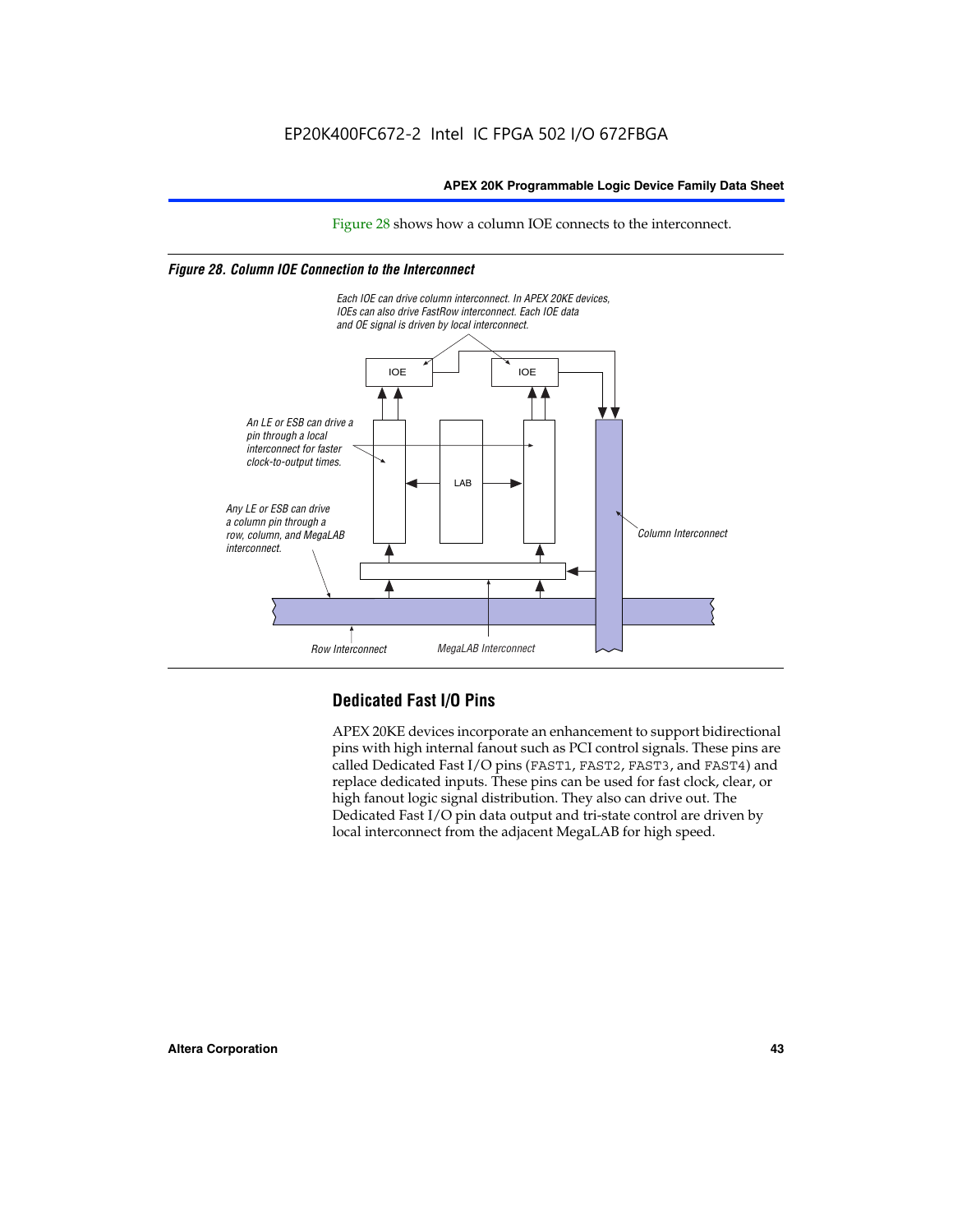# **Advanced I/O Standard Support**

APEX 20KE IOEs support the following I/O standards: LVTTL, LVCMOS, 1.8-V I/O, 2.5-V I/O, 3.3-V PCI, PCI-X, 3.3-V AGP, LVDS, LVPECL, GTL+, CTT, HSTL Class I, SSTL-3 Class I and II, and SSTL-2 Class I and II.



For more information on I/O standards supported by APEX 20KE devices, see *Application Note 117 (Using Selectable I/O Standards in Altera Devices)*.

The APEX 20KE device contains eight I/O banks. In QFP packages, the banks are linked to form four I/O banks. The I/O banks directly support all standards except LVDS and LVPECL. All I/O banks can support LVDS and LVPECL with the addition of external resistors. In addition, one block within a bank contains circuitry to support high-speed True-LVDS and LVPECL inputs, and another block within a particular bank supports high-speed True-LVDS and LVPECL outputs. The LVDS blocks support all of the I/O standards. Each I/O bank has its own VCCIO pins. A single device can support 1.8-V, 2.5-V, and 3.3-V interfaces; each bank can support a different standard independently. Each bank can also use a separate  $V_{\text{REF}}$  level so that each bank can support any of the terminated standards (such as SSTL-3) independently. Within a bank, any one of the terminated standards can be supported. EP20K300E and larger APEX 20KE devices support the LVDS interface for data pins (smaller devices support LVDS clock pins, but not data pins). All EP20K300E and larger devices support the LVDS interface for data pins up to 155 Mbit per channel; EP20K400E devices and larger with an X-suffix on the ordering code add a serializer/deserializer circuit and PLL for higher-speed support.

Each bank can support multiple standards with the same VCCIO for output pins. Each bank can support one voltage-referenced I/O standard, but it can support multiple I/O standards with the same VCCIO voltage level. For example, when VCCIO is 3.3 V, a bank can support LVTTL, LVCMOS, 3.3-V PCI, and SSTL-3 for inputs and outputs.

When the LVDS banks are not used as LVDS I/O banks, they support all of the other I/O standards. Figure 29 shows the arrangement of the APEX 20KE I/O banks.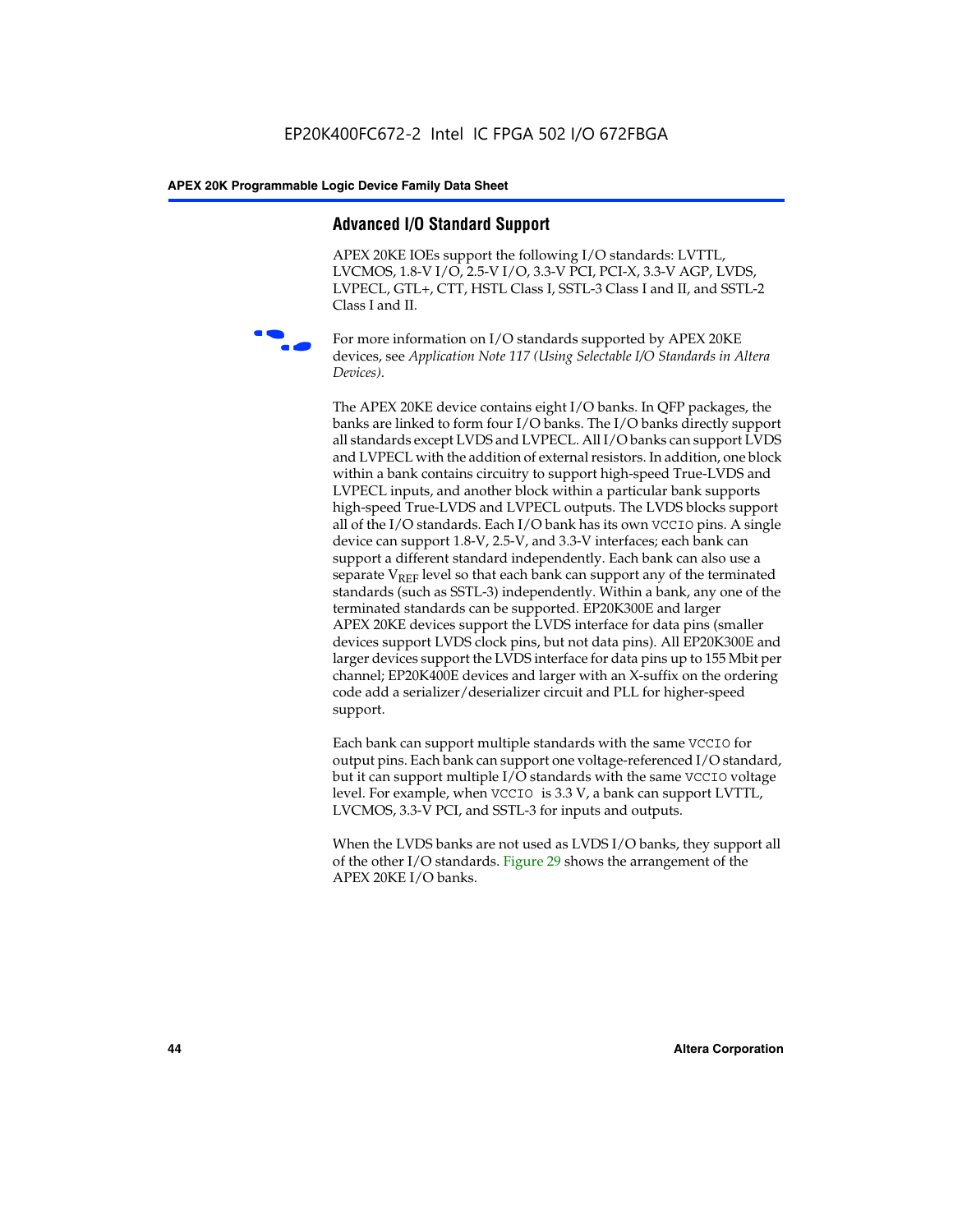

# *Figure 29. APEX 20KE I/O Banks*

#### *Notes to Figure 29:*

- (1) For more information on placing I/O pins in LVDS blocks, refer to the *Guidelines for Using LVDS Blocks* section in *Application Note 120 (Using LVDS in APEX 20KE Devices*).
- (2) If the LVDS input and output blocks are not used for LVDS, they can support all of the I/O standards and can be used as input, output, or bidirectional pins with  $V_{\text{C} \cap \text{O}}$  set to 3.3 V, 2.5 V, or 1.8 V.

# **Power Sequencing & Hot Socketing**

Because APEX 20K and APEX 20KE devices can be used in a mixedvoltage environment, they have been designed specifically to tolerate any possible power-up sequence. Therefore, the  $V_{\text{CCIO}}$  and  $V_{\text{CCINT}}$  power supplies may be powered in any order.

For more information, please refer to the "Power Sequencing Considerations" section in the *Configuring APEX 20KE & APEX 20KC Devices* chapter of the *Configuration Devices Handbook*.

Signals can be driven into APEX 20K devices before and during power-up without damaging the device. In addition, APEX 20K devices do not drive out during power-up. Once operating conditions are reached and the device is configured, APEX 20K and APEX 20KE devices operate as specified by the user.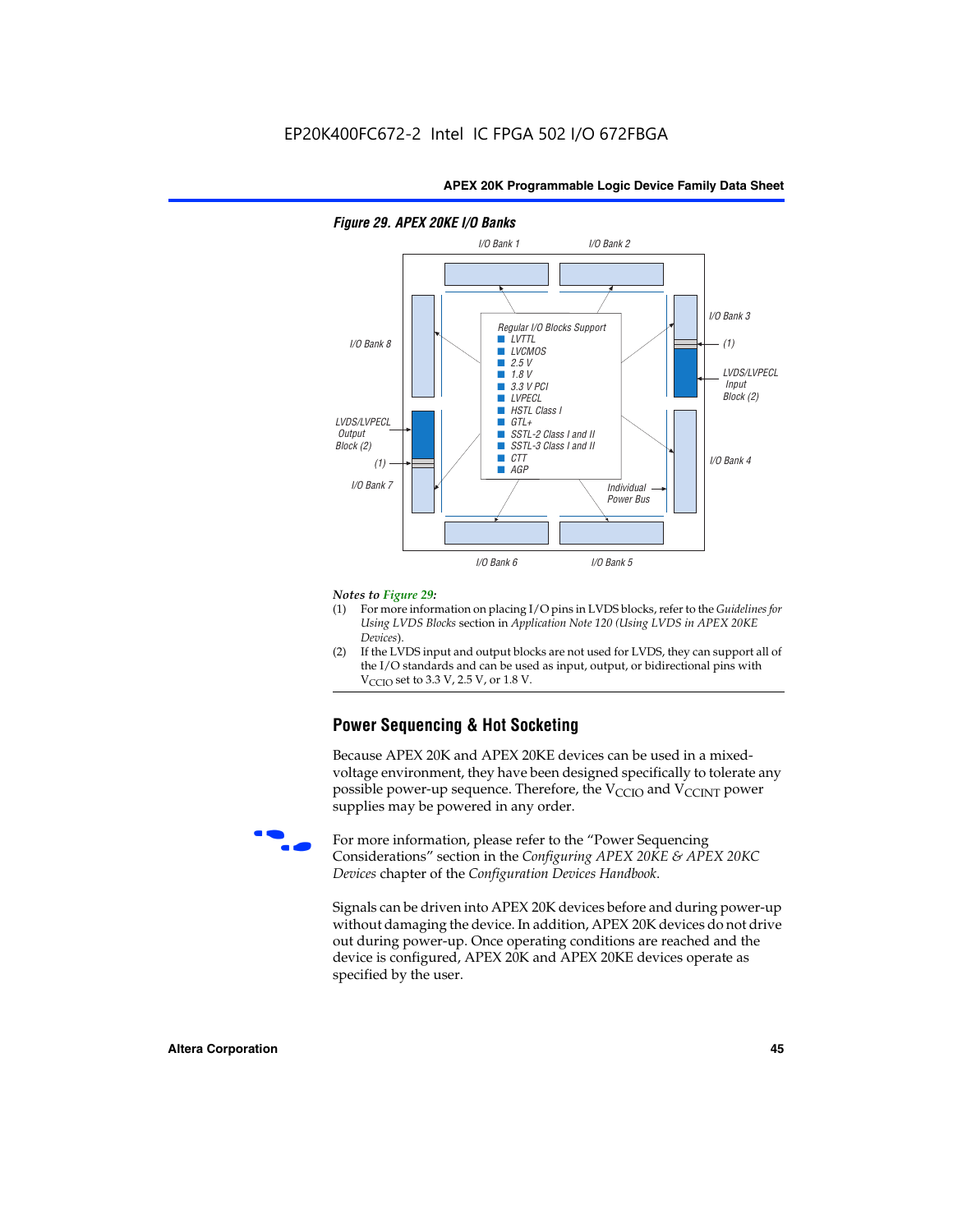Under hot socketing conditions, APEX 20KE devices will not sustain any damage, but the I/O pins will drive out.

# **MultiVolt I/O Interface**

The APEX device architecture supports the MultiVolt I/O interface feature, which allows APEX devices in all packages to interface with systems of different supply voltages. The devices have one set of VCC pins for internal operation and input buffers (VCCINT), and another set for I/O output drivers (VCCIO).

The APEX 20K VCCINT pins must always be connected to a 2.5 V power supply. With a 2.5-V  $V_{\text{CCMT}}$  level, input pins are 2.5-V, 3.3-V, and 5.0-V tolerant. The VCCIO pins can be connected to either a 2.5-V or 3.3-V power supply, depending on the output requirements. When VCCIO pins are connected to a 2.5-V power supply, the output levels are compatible with 2.5-V systems. When the VCCIO pins are connected to a 3.3-V power supply, the output high is 3.3 V and is compatible with 3.3-V or 5.0-V systems.

| Table 12. 5.0-V Tolerant APEX 20K MultiVolt I/O Support |                                                |                  |     |     |     |     |
|---------------------------------------------------------|------------------------------------------------|------------------|-----|-----|-----|-----|
| $V_{\text{CCIO}}(V)$                                    | Input Signals (V)<br><b>Output Signals (V)</b> |                  |     |     |     |     |
|                                                         | 2.5                                            | 3.3              | 5.0 | 2.5 | 3.3 | 5.0 |
| 2.5                                                     |                                                | $\checkmark$ (1) |     |     |     |     |
| 3.3                                                     |                                                |                  |     |     |     |     |

Table 12 summarizes 5.0-V tolerant APEX 20K MultiVolt I/O support.

#### *Notes to Table 12:*

- (1) The PCI clamping diode must be disabled to drive an input with voltages higher than  $V_{CCIO}$ .
- (2) When  $V_{CCIO} = 3.3 V$ , an APEX 20K device can drive a 2.5-V device with 3.3-V tolerant inputs.

Open-drain output pins on 5.0-V tolerant APEX 20K devices (with a pullup resistor to the 5.0-V supply) can drive 5.0-V CMOS input pins that require a  $V_{IH}$  of 3.5 V. When the pin is inactive, the trace will be pulled up to 5.0 V by the resistor. The open-drain pin will only drive low or tri-state; it will never drive high. The rise time is dependent on the value of the pullup resistor and load impedance. The  $I_{OI}$  current specification should be considered when selecting a pull-up resistor.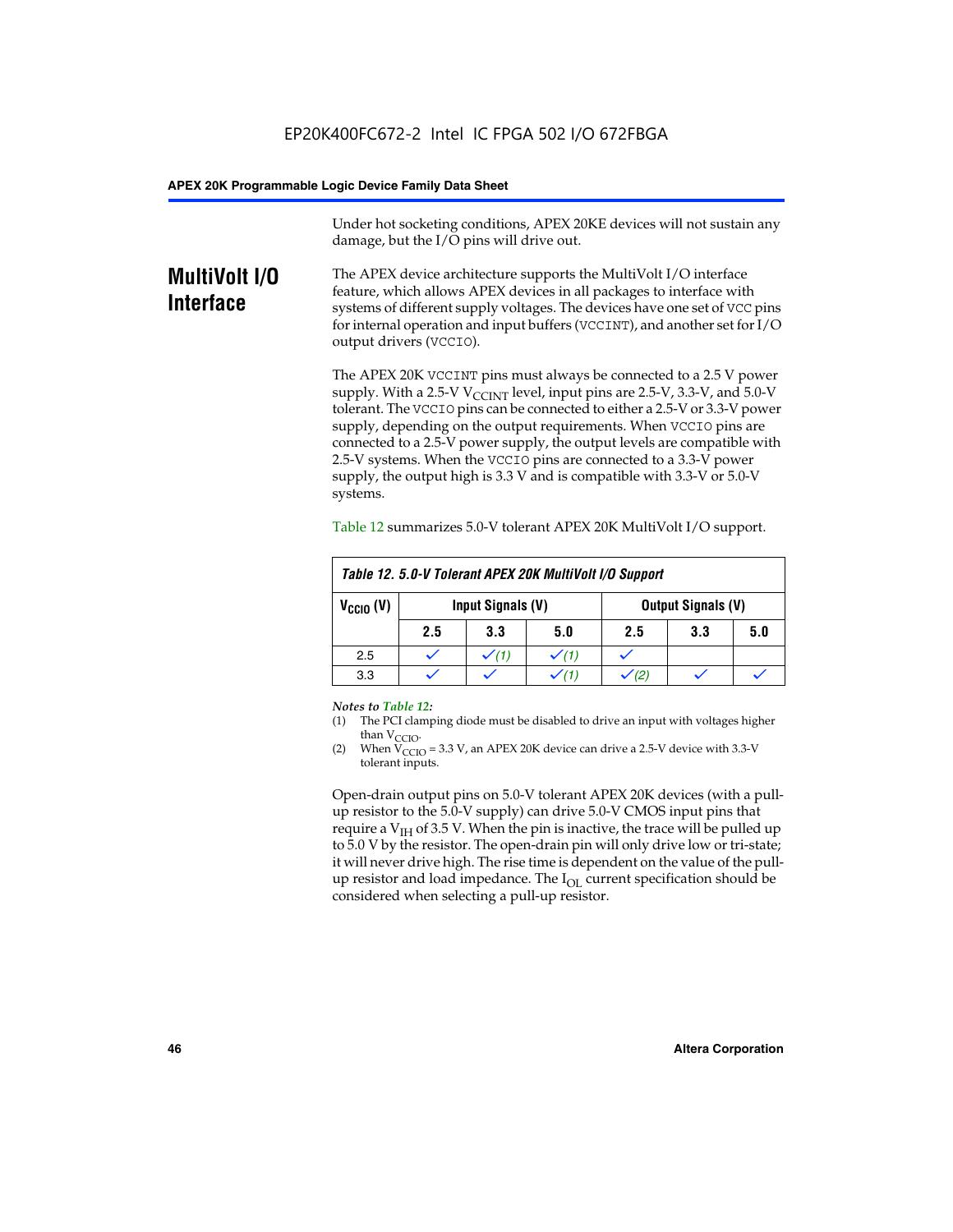APEX 20KE devices also support the MultiVolt I/O interface feature. The APEX 20KE VCCINT pins must always be connected to a 1.8-V power supply. With a 1.8-V  $V_{\text{CCINT}}$  level, input pins are 1.8-V, 2.5-V, and 3.3-V tolerant. The VCCIO pins can be connected to either a 1.8-V, 2.5-V, or 3.3-V power supply, depending on the I/O standard requirements. When the VCCIO pins are connected to a 1.8-V power supply, the output levels are compatible with 1.8-V systems. When VCCIO pins are connected to a 2.5-V power supply, the output levels are compatible with 2.5-V systems. When VCCIO pins are connected to a 3.3-V power supply, the output high is 3.3 V and compatible with 3.3-V or 5.0-V systems. An APEX 20KE device is 5.0-V tolerant with the addition of a resistor.

# Table 13 summarizes APEX 20KE MultiVolt I/O support.

|                                           | Table 13. APEX 20KE MultiVolt I/O Support<br><i>Note</i> $(1)$ |     |     |     |     |     |                           |     |
|-------------------------------------------|----------------------------------------------------------------|-----|-----|-----|-----|-----|---------------------------|-----|
| $V_{\text{CCIO}}(V)$<br>Input Signals (V) |                                                                |     |     |     |     |     | <b>Output Signals (V)</b> |     |
|                                           | 1.8                                                            | 2.5 | 3.3 | 5.0 | 1.8 | 2.5 | 3.3                       | 5.0 |
| 1.8                                       |                                                                |     |     |     |     |     |                           |     |
| 2.5                                       |                                                                |     |     |     |     |     |                           |     |
| 3.3                                       |                                                                |     |     | (2) |     |     | (3)                       |     |

# *Notes to Table 13:*

(1) The PCI clamping diode must be disabled to drive an input with voltages higher than  $V_{CCIO}$ , except for the 5.0-V input case.

(2) An APEX 20KE device can be made 5.0-V tolerant with the addition of an external resistor. You also need a PCI clamp and series resistor.

(3) When  $V_{\text{CCIO}} = 3.3$  V, an APEX 20KE device can drive a 2.5-V device with 3.3-V tolerant inputs.

# **ClockLock & ClockBoost Features**

APEX 20K devices support the ClockLock and ClockBoost clock management features, which are implemented with PLLs. The ClockLock circuitry uses a synchronizing PLL that reduces the clock delay and skew within a device. This reduction minimizes clock-to-output and setup times while maintaining zero hold times. The ClockBoost circuitry, which provides a clock multiplier, allows the designer to enhance device area efficiency by sharing resources within the device. The ClockBoost circuitry allows the designer to distribute a low-speed clock and multiply that clock on-device. APEX 20K devices include a high-speed clock tree; unlike ASICs, the user does not have to design and optimize the clock tree. The ClockLock and ClockBoost features work in conjunction with the APEX 20K device's high-speed clock to provide significant improvements in system performance and band-width. Devices with an X-suffix on the ordering code include the ClockLock circuit.

The ClockLock and ClockBoost features in APEX 20K devices are enabled through the Quartus II software. External devices are not required to use these features.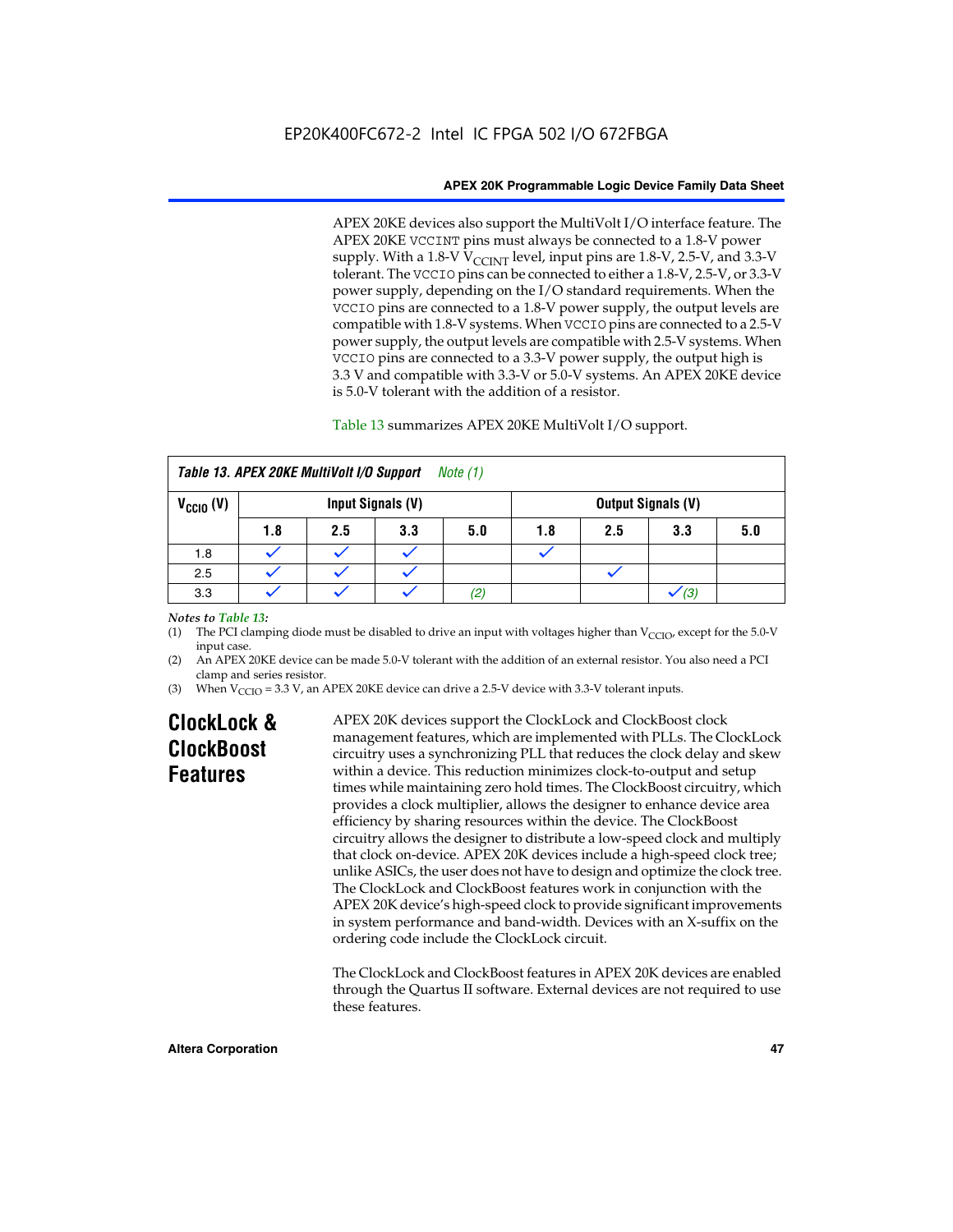For designs that require both a multiplied and non-multiplied clock, the clock trace on the board can be connected to CLK2p. Table 14 shows the combinations supported by the ClockLock and ClockBoost circuitry. The CLK2p pin can feed both the ClockLock and ClockBoost circuitry in the APEX 20K device. However, when both circuits are used, the other clock pin (CLK1p) cannot be used.

| <b>Table 14. Multiplication Factor Combinations</b> |                    |  |
|-----------------------------------------------------|--------------------|--|
| Clock 1                                             | Clock <sub>2</sub> |  |
| ×1                                                  | ×1                 |  |
| $\times$ 1, $\times$ 2                              | $\times 2$         |  |
| $\times$ 1, $\times$ 2, $\times$ 4                  | ×4                 |  |

# **APEX 20KE ClockLock Feature**

APEX 20KE devices include an enhanced ClockLock feature set. These devices include up to four PLLs, which can be used independently. Two PLLs are designed for either general-purpose use or LVDS use (on devices that support LVDS I/O pins). The remaining two PLLs are designed for general-purpose use. The EP20K200E and smaller devices have two PLLs; the EP20K300E and larger devices have four PLLs.

The following sections describe some of the features offered by the APEX 20KE PLLs.

# *External PLL Feedback*

The ClockLock circuit's output can be driven off-chip to clock other devices in the system; further, the feedback loop of the PLL can be routed off-chip. This feature allows the designer to exercise fine control over the I/O interface between the APEX 20KE device and another high-speed device, such as SDRAM.

# *Clock Multiplication*

The APEX 20KE ClockBoost circuit can multiply or divide clocks by a programmable number. The clock can be multiplied by *m*/(*n* × *k*) or  $m/(n \times v)$ , where *m* and *k* range from 2 to 160, and *n* and *v* range from 1 to 16. Clock multiplication and division can be used for time-domain multiplexing and other functions, which can reduce design LE requirements.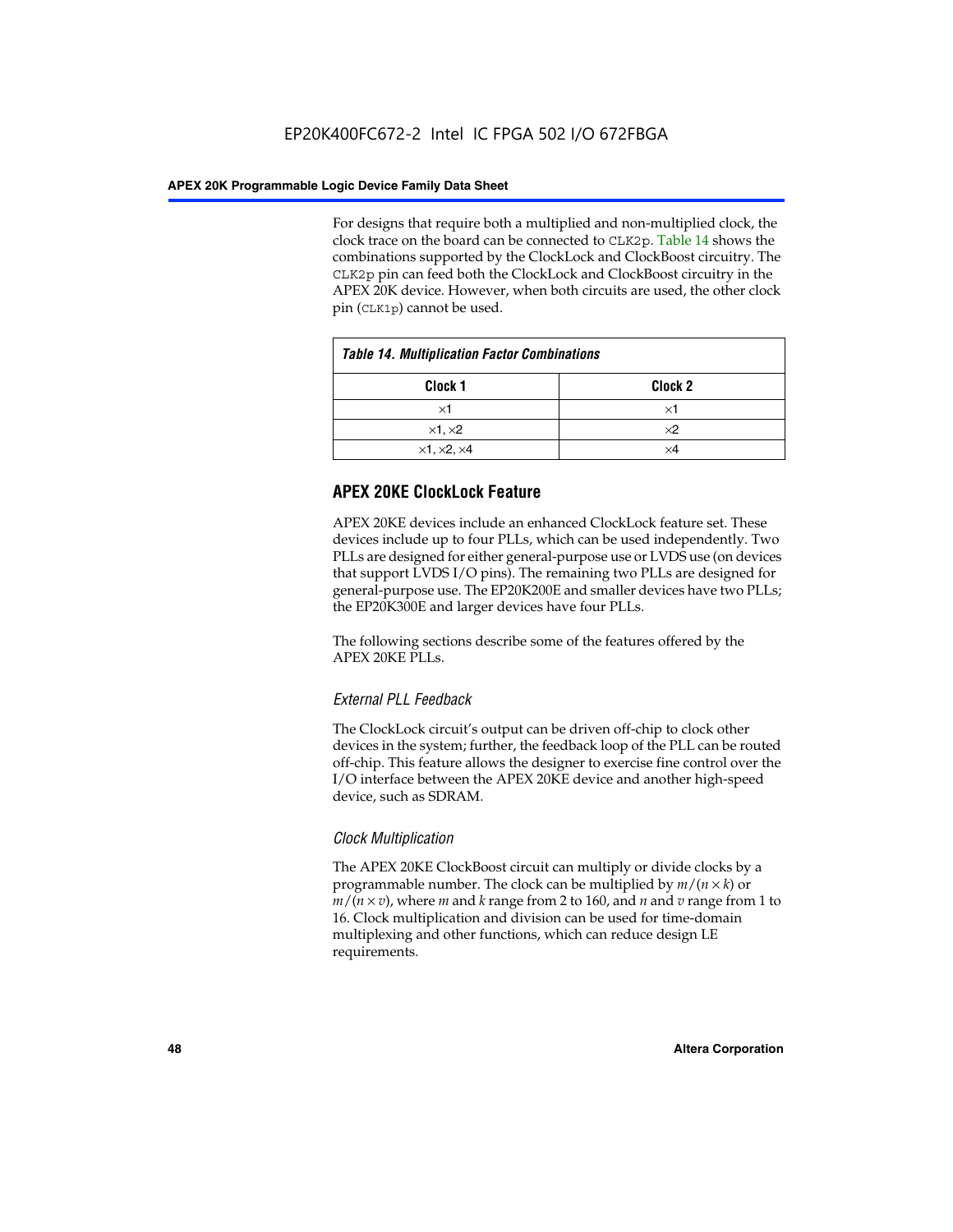# *Clock Phase & Delay Adjustment*

The APEX 20KE ClockShift feature allows the clock phase and delay to be adjusted. The clock phase can be adjusted by 90° steps. The clock delay can be adjusted to increase or decrease the clock delay by an arbitrary amount, up to one clock period.

# *LVDS Support*

Two PLLs are designed to support the LVDS interface. When using LVDS, the I/O clock runs at a slower rate than the data transfer rate. Thus, PLLs are used to multiply the I/O clock internally to capture the LVDS data. For example, an I/O clock may run at 105 MHz to support 840 megabits per second (Mbps) LVDS data transfer. In this example, the PLL multiplies the incoming clock by eight to support the high-speed data transfer. You can use PLLs in EP20K400E and larger devices for high-speed LVDS interfacing.

# *Lock Signals*

The APEX 20KE ClockLock circuitry supports individual LOCK signals. The LOCK signal drives high when the ClockLock circuit has locked onto the input clock. The LOCK signals are optional for each ClockLock circuit; when not used, they are I/O pins.

# **ClockLock & ClockBoost Timing Parameters**

For the ClockLock and ClockBoost circuitry to function properly, the incoming clock must meet certain requirements. If these specifications are not met, the circuitry may not lock onto the incoming clock, which generates an erroneous clock within the device. The clock generated by the ClockLock and ClockBoost circuitry must also meet certain specifications. If the incoming clock meets these requirements during configuration, the APEX 20K ClockLock and ClockBoost circuitry will lock onto the clock during configuration. The circuit will be ready for use immediately after configuration. In APEX 20KE devices, the clock input standard is programmable, so the PLL cannot respond to the clock until the device is configured. The PLL locks onto the input clock as soon as configuration is complete. Figure 30 shows the incoming and generated clock specifications.

 $\mathbb{I} \mathcal{F}$  For more information on ClockLock and ClockBoost circuitry, see *Application Note 115: Using the ClockLock and ClockBoost PLL Features in APEX Devices*.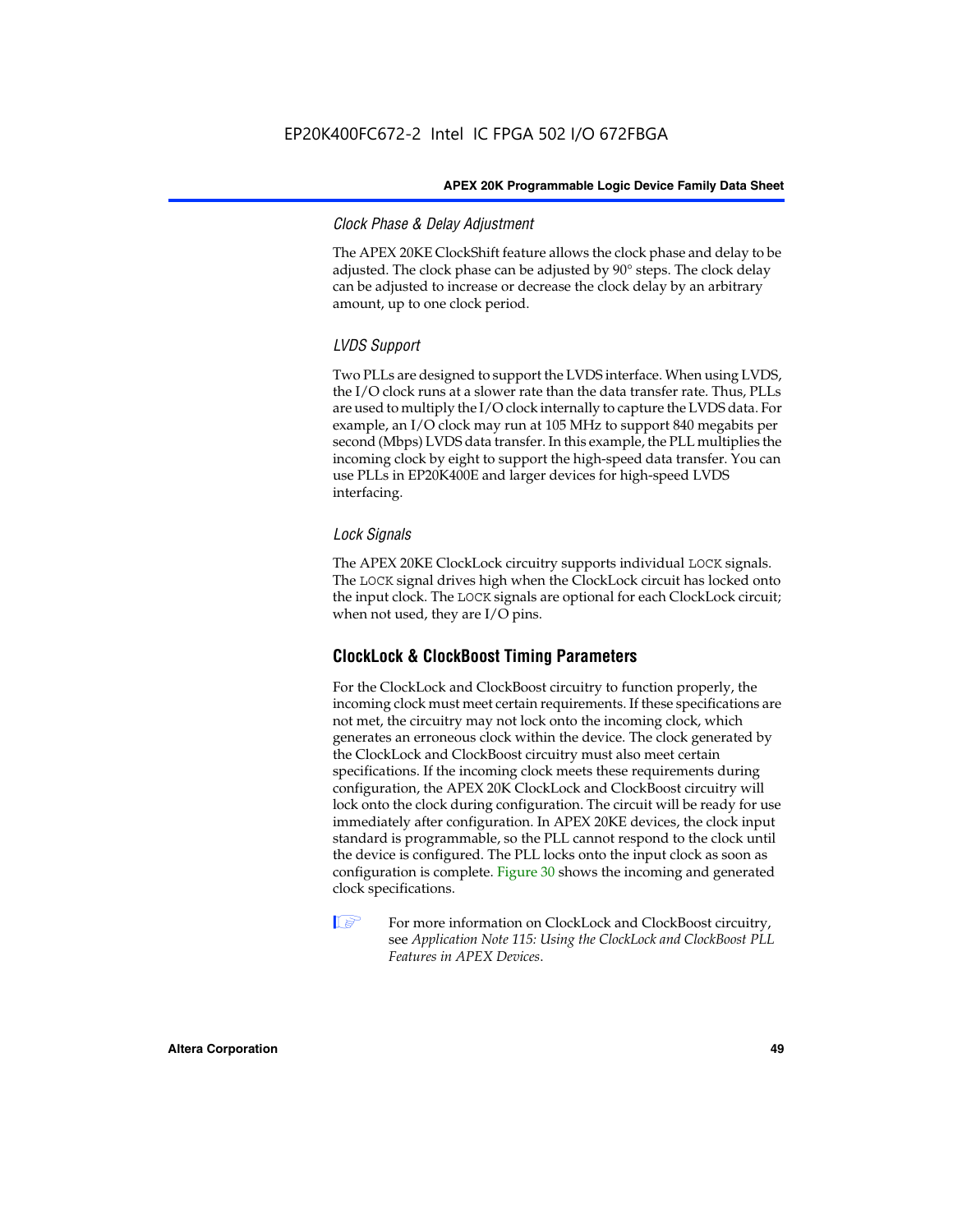

# *Figure 30. Specifications for the Incoming & Generated Clocks Note (1)*

# *Note to Figure 30:*

The tI parameter refers to the nominal input clock period; the tO parameter refers to the nominal output clock period.

Table 15 summarizes the APEX 20K ClockLock and ClockBoost parameters for -1 speed-grade devices.

| <b>Symbol</b>                                                                                                                                       | <b>Parameter</b>                                                           | Min | Max       | <b>Unit</b> |
|-----------------------------------------------------------------------------------------------------------------------------------------------------|----------------------------------------------------------------------------|-----|-----------|-------------|
| $f_{OUT}$                                                                                                                                           | Output frequency                                                           | 25  | 180       | MHz         |
| $f_{CLK1}$ $(1)$                                                                                                                                    | Input clock frequency (ClockBoost clock<br>multiplication factor equals 1) | 25  | 180 $(1)$ | <b>MHz</b>  |
| $f_{CLK2}$                                                                                                                                          | Input clock frequency (ClockBoost clock<br>multiplication factor equals 2) | 16  | 90        | <b>MHz</b>  |
| $f_{CLK4}$                                                                                                                                          | Input clock frequency (ClockBoost clock<br>multiplication factor equals 4) | 10  | 48        | <b>MHz</b>  |
| toutputy                                                                                                                                            | Duty cycle for ClockLock/ClockBoost-generated<br>clock                     | 40  | 60        | %           |
| Input deviation from user specification in the<br><b>f</b> CLKDEV<br>Quartus II software (ClockBoost clock<br>multiplication factor equals 1) $(2)$ |                                                                            |     | 25,000(3) | <b>PPM</b>  |
| $t_{\mathsf{R}}$                                                                                                                                    | Input rise time                                                            |     | 5         | ns          |
| $t_{\mathsf{F}}$                                                                                                                                    | Input fall time                                                            |     | 5         | ns          |
| <sup>t</sup> LOCK                                                                                                                                   | Time required for ClockLock/ClockBoost to<br>acquire lock (4)              |     | 10        | μs          |

 $\mathsf I$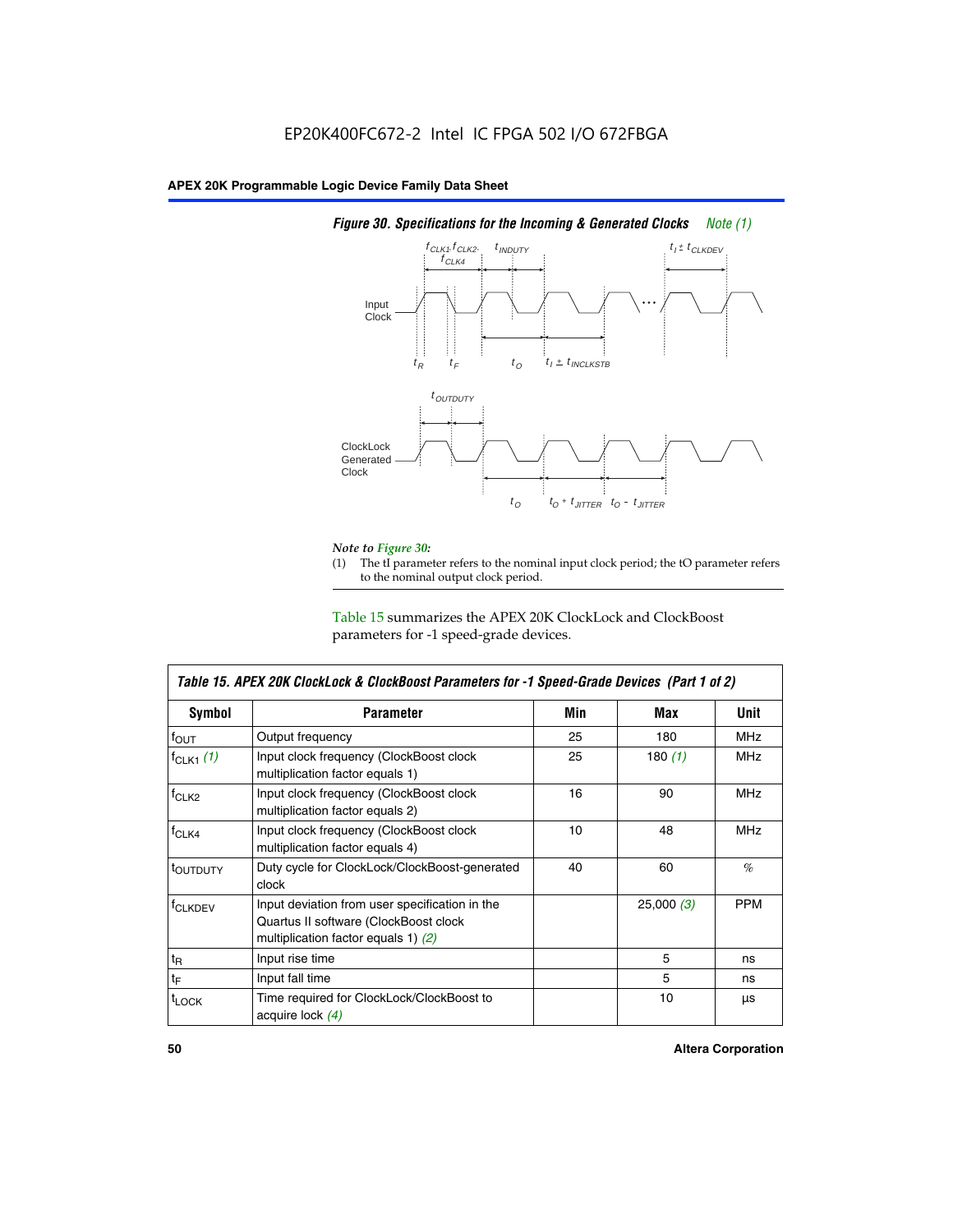| Table 15. APEX 20K ClockLock & ClockBoost Parameters for -1 Speed-Grade Devices (Part 2 of 2) |                                                                     |     |     |      |
|-----------------------------------------------------------------------------------------------|---------------------------------------------------------------------|-----|-----|------|
| <b>Symbol</b>                                                                                 | <b>Parameter</b>                                                    | Min | Max | Unit |
| t <sub>SKEW</sub>                                                                             | Skew delay between related<br>ClockLock/ClockBoost-generated clocks |     | 500 | ps   |
| <b>UITTER</b>                                                                                 | Jitter on ClockLock/ClockBoost-generated clock<br>(5)               |     | 200 | ps   |
| <b>INCLKSTB</b>                                                                               | Input clock stability (measured between adjacent<br>clocks)         |     | 50  | ps   |

*Notes to Table 15:*

- (1) The PLL input frequency range for the EP20K100-1X device for 1x multiplication is 25 MHz to 175 MHz.
- (2) All input clock specifications must be met. The PLL may not lock onto an incoming clock if the clock specifications are not met, creating an erroneous clock within the device.
- (3) During device configuration, the ClockLock and ClockBoost circuitry is configured first. If the incoming clock is supplied during configuration, the ClockLock and ClockBoost circuitry locks during configuration, because the lock time is less than the configuration time.
- (4) The jitter specification is measured under long-term observation.
- (5) If the input clock stability is 100 ps,  $t_{\text{JITTER}}$  is 250 ps.

# Table 16 summarizes the APEX 20K ClockLock and ClockBoost parameters for -2 speed grade devices.

| Symbol                                                                                                                                                    | <b>Parameter</b>                                                           | Min | Max       | Unit       |
|-----------------------------------------------------------------------------------------------------------------------------------------------------------|----------------------------------------------------------------------------|-----|-----------|------------|
| f <sub>ouт</sub>                                                                                                                                          | Output frequency                                                           | 25  | 170       | <b>MHz</b> |
| Input clock frequency (ClockBoost clock multiplication<br>$f_{CLK1}$<br>factor equals 1)                                                                  |                                                                            | 25  | 170       | <b>MHz</b> |
| $f_{CLK2}$                                                                                                                                                | Input clock frequency (ClockBoost clock multiplication<br>factor equals 2) |     | 80        | <b>MHz</b> |
| Input clock frequency (ClockBoost clock multiplication<br>$f_{CLK4}$<br>factor equals 4)                                                                  |                                                                            | 10  | 34        | <b>MHz</b> |
| <sup>t</sup> OUTDUTY                                                                                                                                      | Duty cycle for ClockLock/ClockBoost-generated clock                        | 40  | 60        | $\%$       |
| Input deviation from user specification in the Quartus II<br><sup>T</sup> CLKDEV<br>software (ClockBoost clock multiplication factor equals<br>one) $(1)$ |                                                                            |     | 25,000(2) | <b>PPM</b> |
| $t_{\mathsf{R}}$                                                                                                                                          | Input rise time                                                            |     | 5         | ns         |
| $t_F$                                                                                                                                                     | Input fall time                                                            |     | 5         | ns         |
| $t_{\text{LOCK}}$                                                                                                                                         | Time required for ClockLock/ ClockBoost to acquire<br>lock $(3)$           |     | 10        | μs         |
| t <sub>SKEW</sub>                                                                                                                                         | Skew delay between related ClockLock/ ClockBoost-<br>generated clock       | 500 | 500       | ps         |
| t <sub>JITTER</sub>                                                                                                                                       | Jitter on ClockLock/ ClockBoost-generated clock (4)                        |     | 200       | ps         |
| <sup>I</sup> INCLKSTB                                                                                                                                     | Input clock stability (measured between adjacent<br>clocks)                |     | 50        | ps         |

# *Table 16. APEX 20K ClockLock & ClockBoost Parameters for -2 Speed Grade Devices*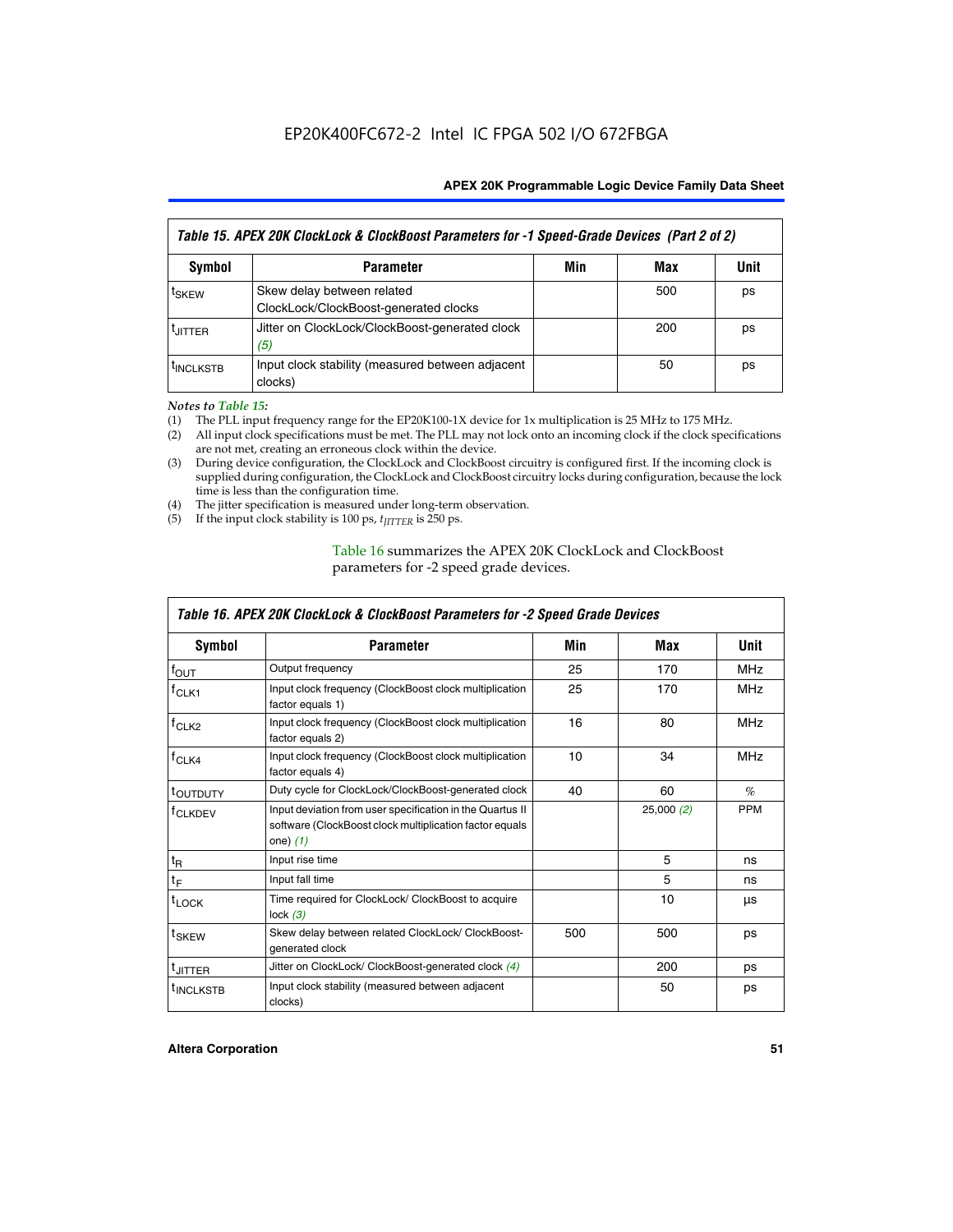- *Notes to Table 16:* (1) To implement the ClockLock and ClockBoost circuitry with the Quartus II software, designers must specify the input frequency. The Quartus II software tunes the PLL in the ClockLock and ClockBoost circuitry to this frequency. The *f<sub>CLKDEV</sub>* parameter specifies how much the incoming clock can differ from the specified frequency during device operation. Simulation does not reflect this parameter.
- (2) Twenty-five thousand parts per million (PPM) equates to 2.5% of input clock period.
- (3) During device configuration, the ClockLock and ClockBoost circuitry is configured before the rest of the device. If the incoming clock is supplied during configuration, the ClockLock and ClockBoost circuitry locks during configuration because the  $t_{LOCK}$  value is less than the time required for configuration.
- (4) The  $t_{\text{ITTTER}}$  specification is measured under long-term observation.

Tables 17 and 18 summarize the ClockLock and ClockBoost parameters for APEX 20KE devices.

|                            | Table 17. APEX 20KE ClockLock & ClockBoost Parameters        |                   | Note (1) |     |                             |                  |
|----------------------------|--------------------------------------------------------------|-------------------|----------|-----|-----------------------------|------------------|
| Symbol                     | <b>Parameter</b>                                             | <b>Conditions</b> | Min      | Typ | Max                         | <b>Unit</b>      |
| $t_{R}$                    | Input rise time                                              |                   |          |     | 5                           | ns               |
| tF                         | Input fall time                                              |                   |          |     | 5                           | ns               |
| <sup>t</sup> INDUTY        | Input duty cycle                                             |                   | 40       |     | 60                          | %                |
| <sup>t</sup> INJITTER      | Input jitter peak-to-peak                                    |                   |          |     | 2% of input<br>period       | peak-to-<br>peak |
| <sup>t</sup> OUTJITTER     | Jitter on ClockLock or ClockBoost-<br>generated clock        |                   |          |     | $0.35%$ of<br>output period | <b>RMS</b>       |
| t <sub>outputy</sub>       | Duty cycle for ClockLock or<br>ClockBoost-generated clock    |                   | 45       |     | 55                          | $\%$             |
| $t_{\text{LOCK}}$ (2), (3) | Time required for ClockLock or<br>ClockBoost to acquire lock |                   |          |     | 40                          | μs               |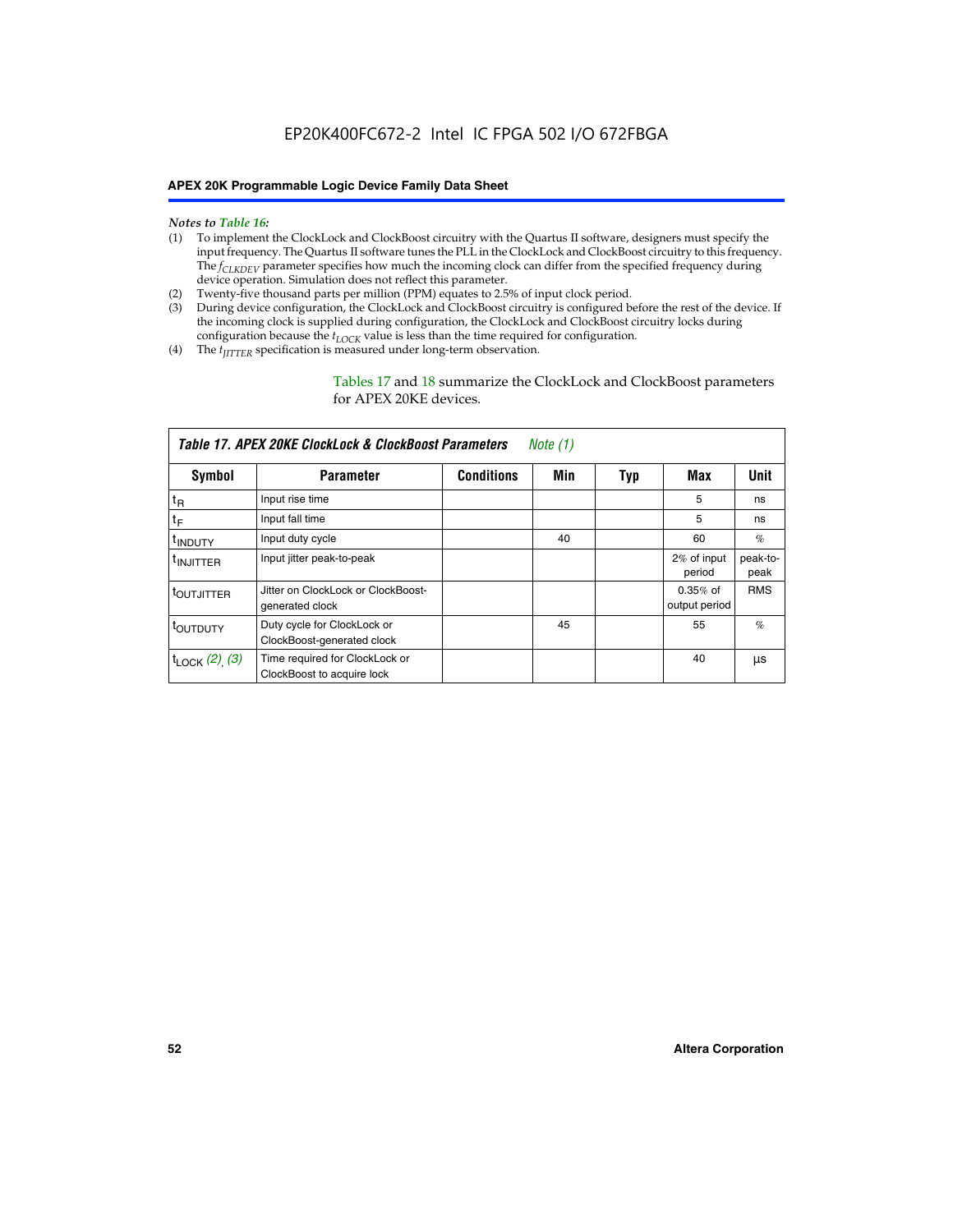| <b>Symbol</b>           | <b>Parameter</b>                                 | I/O Standard      |     | -1X Speed Grade | -2X Speed Grade |     | <b>Units</b> |
|-------------------------|--------------------------------------------------|-------------------|-----|-----------------|-----------------|-----|--------------|
|                         |                                                  |                   |     |                 |                 |     |              |
|                         |                                                  |                   | Min | Max             | Min             | Max |              |
| $f_{VCO}$ $(4)$         | Voltage controlled oscillator<br>operating range |                   | 200 | 500             | 200             | 500 | <b>MHz</b>   |
| f <sub>CLOCK0</sub>     | Clock0 PLL output frequency<br>for internal use  |                   | 1.5 | 335             | 1.5             | 200 | MHz          |
| f <sub>CLOCK1</sub>     | Clock1 PLL output frequency<br>for internal use  |                   | 20  | 335             | 20              | 200 | MHz          |
| f <sub>CLOCK0_EXT</sub> | Output clock frequency for                       | 3.3-V LVTTL       | 1.5 | 245             | 1.5             | 226 | <b>MHz</b>   |
|                         | external clock0 output                           | 2.5-V LVTTL       | 1.5 | 234             | 1.5             | 221 | <b>MHz</b>   |
|                         |                                                  | 1.8-V LVTTL       | 1.5 | 223             | 1.5             | 216 | <b>MHz</b>   |
|                         |                                                  | $GTL+$            | 1.5 | 205             | 1.5             | 193 | <b>MHz</b>   |
|                         |                                                  | SSTL-2 Class<br>L | 1.5 | 158             | 1.5             | 157 | <b>MHz</b>   |
|                         |                                                  | SSTL-2 Class<br>Ш | 1.5 | 142             | 1.5             | 142 | <b>MHz</b>   |
|                         |                                                  | SSTL-3 Class<br>I | 1.5 | 166             | 1.5             | 162 | <b>MHz</b>   |
|                         |                                                  | SSTL-3 Class<br>Ш | 1.5 | 149             | 1.5             | 146 | <b>MHz</b>   |
|                         |                                                  | <b>LVDS</b>       | 1.5 | 420             | 1.5             | 350 | <b>MHz</b>   |
| f <sub>CLOCK1_EXT</sub> | Output clock frequency for                       | 3.3-V LVTTL       | 20  | 245             | 20              | 226 | <b>MHz</b>   |
|                         | external clock1 output                           | 2.5-V LVTTL       | 20  | 234             | 20              | 221 | <b>MHz</b>   |
|                         |                                                  | 1.8-V LVTTL       | 20  | 223             | 20              | 216 | <b>MHz</b>   |
|                         |                                                  | $GTL+$            | 20  | 205             | 20              | 193 | MHz          |
|                         |                                                  | SSTL-2 Class      | 20  | 158             | 20              | 157 | <b>MHz</b>   |
|                         |                                                  | SSTL-2 Class<br>Ш | 20  | 142             | 20              | 142 | <b>MHz</b>   |
|                         |                                                  | SSTL-3 Class      | 20  | 166             | 20              | 162 | <b>MHz</b>   |
|                         |                                                  | SSTL-3 Class<br>Ш | 20  | 149             | 20              | 146 | <b>MHz</b>   |
|                         |                                                  | <b>LVDS</b>       | 20  | 420             | 20              | 350 | MHz          |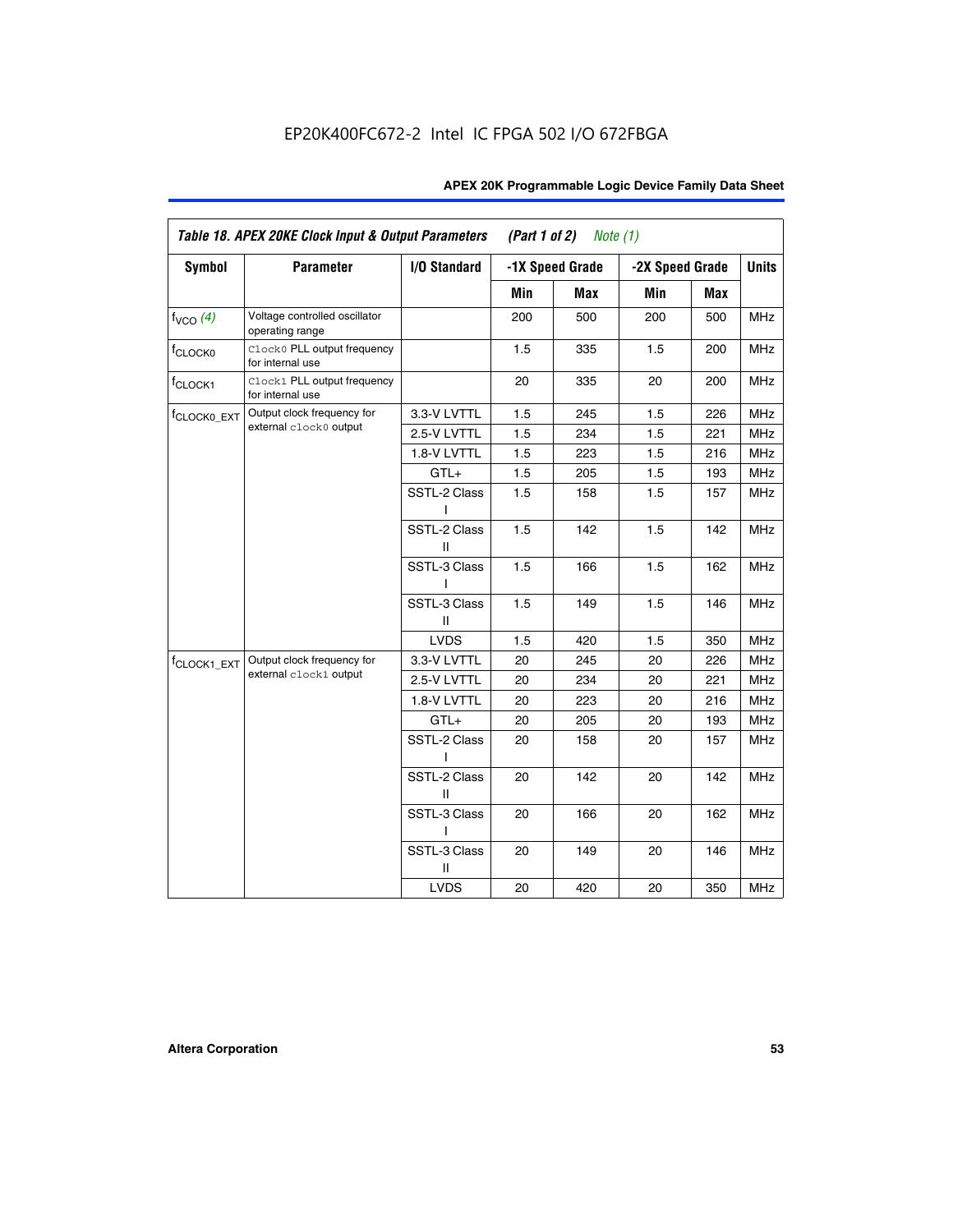| Table 18. APEX 20KE Clock Input & Output Parameters<br>(Part 2 of 2)<br>Note (1) |                       |                   |     |                 |     |                 |              |
|----------------------------------------------------------------------------------|-----------------------|-------------------|-----|-----------------|-----|-----------------|--------------|
| <b>Symbol</b>                                                                    | <b>Parameter</b>      | I/O Standard      |     | -1X Speed Grade |     | -2X Speed Grade | <b>Units</b> |
|                                                                                  |                       |                   | Min | Max             | Min | Max             |              |
| $f_{IN}$                                                                         | Input clock frequency | 3.3-V LVTTL       | 1.5 | 290             | 1.5 | 257             | <b>MHz</b>   |
|                                                                                  |                       | 2.5-V LVTTL       | 1.5 | 281             | 1.5 | 250             | <b>MHz</b>   |
|                                                                                  |                       | 1.8-V LVTTL       | 1.5 | 272             | 1.5 | 243             | <b>MHz</b>   |
|                                                                                  |                       | $GTL+$            | 1.5 | 303             | 1.5 | 261             | <b>MHz</b>   |
|                                                                                  |                       | SSTL-2 Class      | 1.5 | 291             | 1.5 | 253             | <b>MHz</b>   |
|                                                                                  |                       | SSTL-2 Class<br>Ш | 1.5 | 291             | 1.5 | 253             | <b>MHz</b>   |
|                                                                                  |                       | SSTL-3 Class      | 1.5 | 300             | 1.5 | 260             | <b>MHz</b>   |
|                                                                                  |                       | SSTL-3 Class<br>Ш | 1.5 | 300             | 1.5 | 260             | <b>MHz</b>   |
|                                                                                  |                       | <b>LVDS</b>       | 1.5 | 420             | 1.5 | 350             | <b>MHz</b>   |

#### *Notes to Tables 17 and 18:*

(1) All input clock specifications must be met. The PLL may not lock onto an incoming clock if the clock specifications are not met, creating an erroneous clock within the device.

- (2) The maximum lock time is 40 µs or 2000 input clock cycles, whichever occurs first.
- (3) Before configuration, the PLL circuits are disable and powered down. During configuration, the PLLs are still disabled. The PLLs begin to lock once the device is in the user mode. If the clock enable feature is used, lock begins once the CLKLK\_ENA pin goes high in user mode.
- (4) The PLL VCO operating range is 200 MHz  $\eth$  f<sub>VCO</sub>  $\eth$  840 MHz for LVDS mode.

# **SignalTap Embedded Logic Analyzer**

APEX 20K devices include device enhancements to support the SignalTap embedded logic analyzer. By including this circuitry, the APEX 20K device provides the ability to monitor design operation over a period of time through the IEEE Std. 1149.1 (JTAG) circuitry; a designer can analyze internal logic at speed without bringing internal signals to the I/O pins. This feature is particularly important for advanced packages such as FineLine BGA packages because adding a connection to a pin during the debugging process can be difficult after a board is designed and manufactured.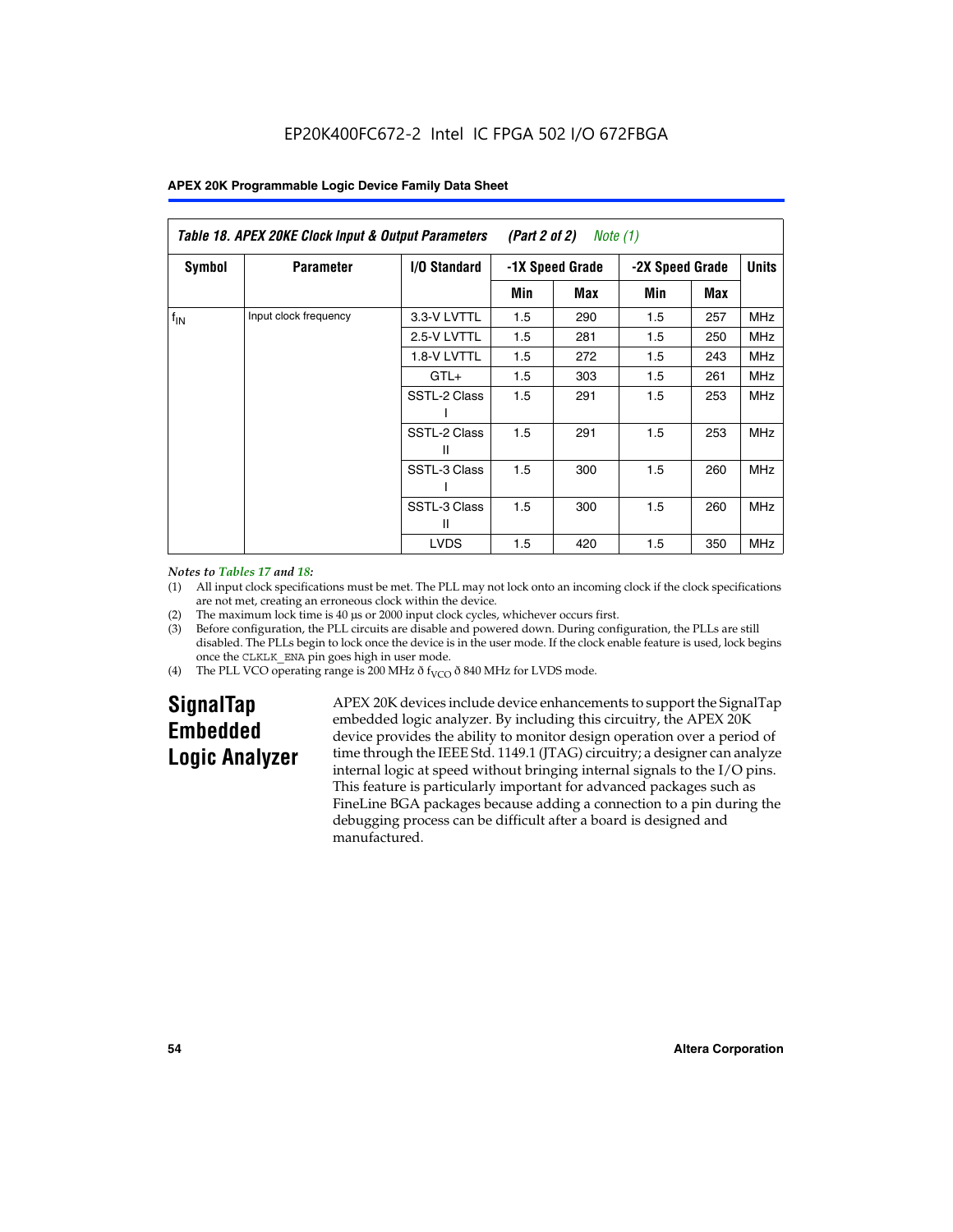# **IEEE Std. 1149.1 (JTAG) Boundary-Scan Support**

All APEX 20K devices provide JTAG BST circuitry that complies with the IEEE Std. 1149.1-1990 specification. JTAG boundary-scan testing can be performed before or after configuration, but not during configuration. APEX 20K devices can also use the JTAG port for configuration with the Quartus II software or with hardware using either Jam Files (**.jam**) or Jam Byte-Code Files (**.jbc**). Finally, APEX 20K devices use the JTAG port to monitor the logic operation of the device with the SignalTap embedded logic analyzer. APEX 20K devices support the JTAG instructions shown in Table 19. Although EP20K1500E devices support the JTAG BYPASS and SignalTap instructions, they do not support boundary-scan testing or the use of the JTAG port for configuration.

| <i><b>Table 19. APEX 20K JTAG Instructions</b></i> |                                                                                                                                                                                                                                            |
|----------------------------------------------------|--------------------------------------------------------------------------------------------------------------------------------------------------------------------------------------------------------------------------------------------|
| <b>JTAG Instruction</b>                            | <b>Description</b>                                                                                                                                                                                                                         |
| SAMPLE/PRELOAD                                     | Allows a snapshot of signals at the device pins to be captured and examined during<br>normal device operation, and permits an initial data pattern to be output at the device<br>pins. Also used by the SignalTap embedded logic analyzer. |
| <b>EXTEST</b>                                      | Allows the external circuitry and board-level interconnections to be tested by forcing a<br>test pattern at the output pins and capturing test results at the input pins.                                                                  |
| BYPASS (1)                                         | Places the 1-bit bypass register between the TDI and TDO pins, which allows the BST<br>data to pass synchronously through selected devices to adjacent devices during<br>normal device operation.                                          |
| <b>USERCODE</b>                                    | Selects the 32-bit USERCODE register and places it between the TDI and TDO pins,<br>allowing the USERCODE to be serially shifted out of TDO.                                                                                               |
| <b>IDCODE</b>                                      | Selects the IDCODE register and places it between TDI and TDO, allowing the<br>IDCODE to be serially shifted out of TDO.                                                                                                                   |
| <b>ICR Instructions</b>                            | Used when configuring an APEX 20K device via the JTAG port with a MasterBlaster™<br>or ByteBlasterMV™ download cable, or when using a Jam File or Jam Byte-Code File<br>via an embedded processor.                                         |
| SignalTap Instructions<br>(1)                      | Monitors internal device operation with the SignalTap embedded logic analyzer.                                                                                                                                                             |

 $\overline{\phantom{a}}$ 

# *Note to Table 19:*

(1) The EP20K1500E device supports the JTAG BYPASS instruction and the SignalTap instructions.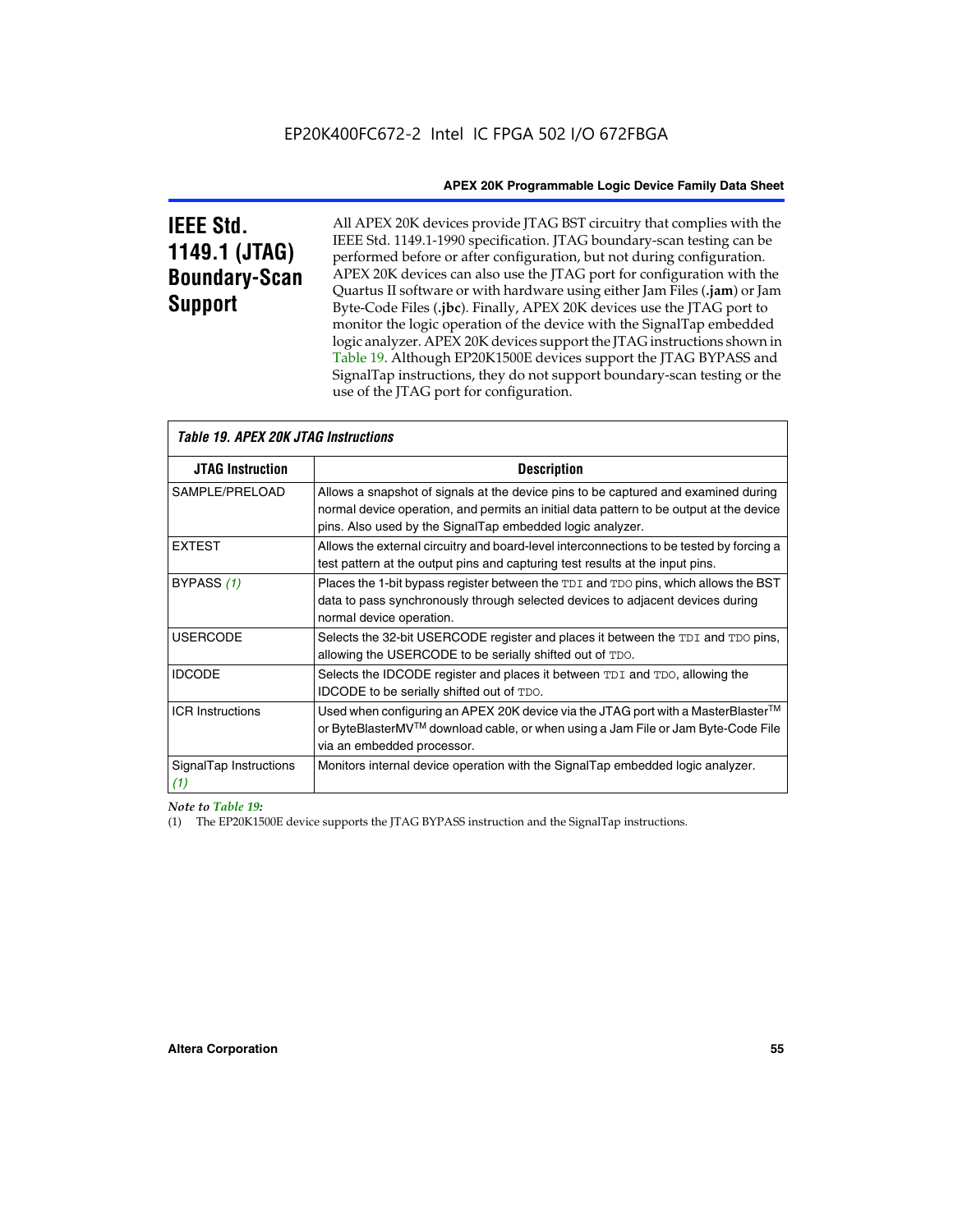The APEX 20K device instruction register length is 10 bits. The APEX 20K device USERCODE register length is 32 bits. Tables 20 and 21 show the boundary-scan register length and device IDCODE information for APEX 20K devices.

| Table 20. APEX 20K Boundary-Scan Register Length |                                      |  |  |  |
|--------------------------------------------------|--------------------------------------|--|--|--|
| <b>Device</b>                                    | <b>Boundary-Scan Register Length</b> |  |  |  |
| EP20K30E                                         | 420                                  |  |  |  |
| EP20K60E                                         | 624                                  |  |  |  |
| EP20K100                                         | 786                                  |  |  |  |
| EP20K100E                                        | 774                                  |  |  |  |
| EP20K160E                                        | 984                                  |  |  |  |
| EP20K200                                         | 1,176                                |  |  |  |
| EP20K200E                                        | 1,164                                |  |  |  |
| EP20K300E                                        | 1,266                                |  |  |  |
| EP20K400                                         | 1,536                                |  |  |  |
| EP20K400E                                        | 1,506                                |  |  |  |
| EP20K600E                                        | 1,806                                |  |  |  |
| EP20K1000E                                       | 2,190                                |  |  |  |
| EP20K1500E                                       | 1 $(1)$                              |  |  |  |

#### *Note to Table 20:*

(1) This device does not support JTAG boundary scan testing.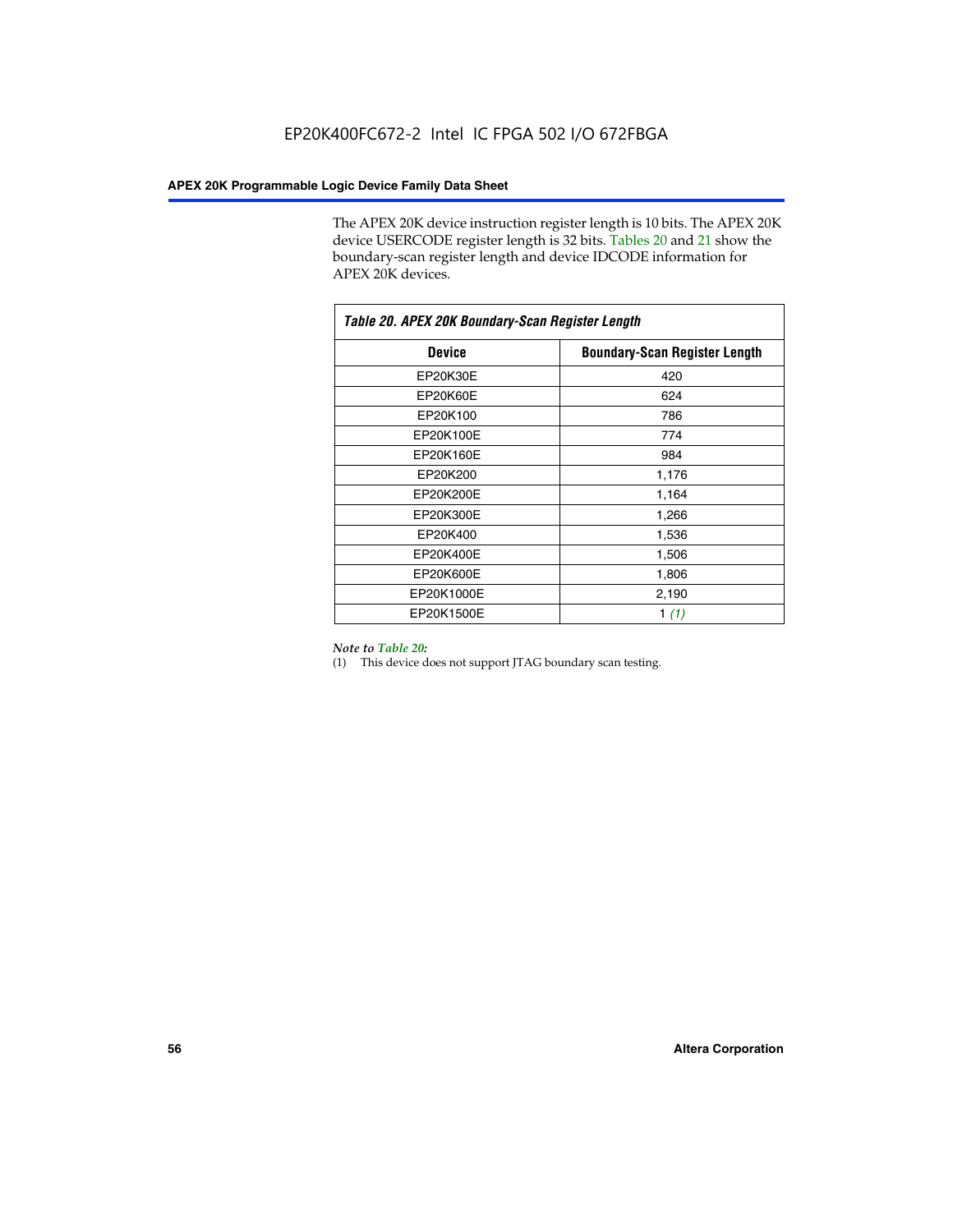| Table 21. 32-Bit APEX 20K Device IDCODE |                                          |                              |                                                  |                  |  |  |
|-----------------------------------------|------------------------------------------|------------------------------|--------------------------------------------------|------------------|--|--|
| <b>Device</b>                           | <b>IDCODE (32 Bits) <math>(1)</math></b> |                              |                                                  |                  |  |  |
|                                         | <b>Version</b><br>(4 Bits)               | Part Number (16 Bits)        | <b>Manufacturer</b><br><b>Identity (11 Bits)</b> | 1 (1 Bit)<br>(2) |  |  |
| EP20K30E                                | 0000                                     | 0000 0011 0000<br>1000       | 0110 1110<br>000                                 | 1                |  |  |
| EP20K60E                                | 0000                                     | 1000<br>0000 0110<br>0000    | 0110 1110<br>000                                 | 1                |  |  |
| EP20K100                                | 0000                                     | 0000<br>0100<br>0001 0110    | 000<br>0110 1110                                 | 1                |  |  |
| EP20K100E                               | 0000                                     | 1000<br>0001 0000<br>0000    | 0110 1110<br>000                                 | 1                |  |  |
| EP20K160E                               | 0000                                     | 0001 0110<br>0000<br>1000    | 000<br>0110 1110                                 | 1                |  |  |
| EP20K200                                | 0000                                     | 1000<br>0011 0010<br>0000    | 0110 1110<br>000                                 | 1                |  |  |
| EP20K200E                               | 0000                                     | 0010<br>0000<br>0000<br>1000 | 0110 1110<br>000                                 | 1                |  |  |
| EP20K300E                               | 0000                                     | 0011 0000<br>0000<br>1000    | 0110 1110<br>000                                 | 1                |  |  |
| EP20K400                                | 0000                                     | 0001<br>0110<br>0110<br>0100 | 0110 1110<br>000                                 | 1                |  |  |
| EP20K400E                               | 0000                                     | 0100<br>0000<br>0000<br>1000 | 0110 1110<br>000                                 | 1                |  |  |
| EP20K600E                               | 0000                                     | 1000<br>0110<br>0000<br>0000 | 0110 1110<br>000                                 | 1                |  |  |
| EP20K1000E                              | 0000                                     | 0000<br>0000<br>0000<br>1001 | 000<br>0110 1110                                 | 1                |  |  |

*Notes to Table 21:*

The most significant bit (MSB) is on the left.

(2) The IDCODE's least significant bit (LSB) is always 1.

# Figure 31 shows the timing requirements for the JTAG signals.



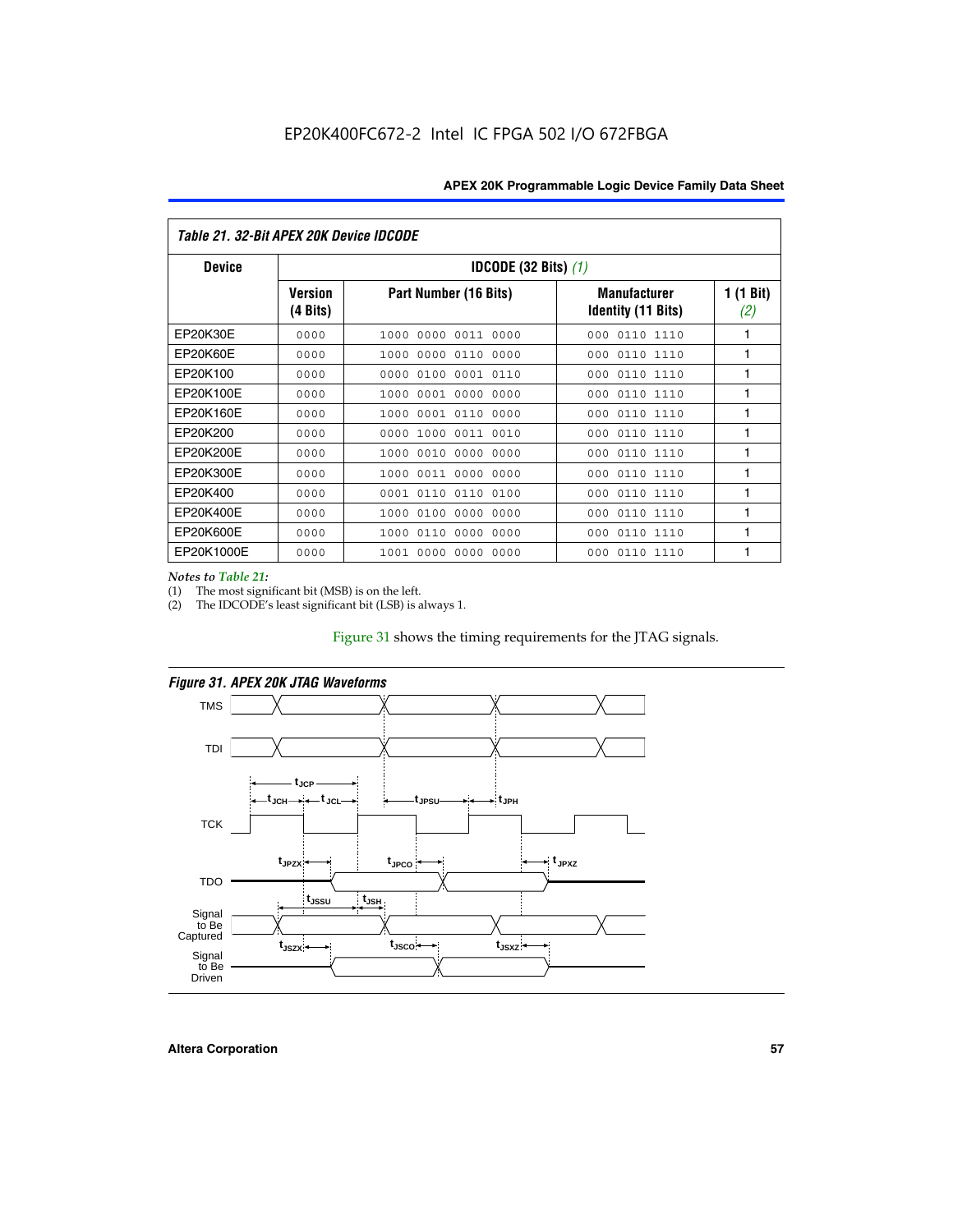Table 22 shows the JTAG timing parameters and values for APEX 20K devices.

|                   | TADIG LL. AF LA LUN JTAU THIIHIY FAIAHIGIGIS & VAIUGS |     |     |      |  |  |  |
|-------------------|-------------------------------------------------------|-----|-----|------|--|--|--|
| Symbol            | Parameter                                             | Min | Max | Unit |  |  |  |
| $t_{JCP}$         | <b>TCK clock period</b>                               | 100 |     | ns   |  |  |  |
| $t_{\text{JCH}}$  | TCK clock high time                                   | 50  |     | ns   |  |  |  |
| $t_{JCL}$         | TCK clock low time                                    | 50  |     | ns   |  |  |  |
| t <sub>JPSU</sub> | JTAG port setup time                                  | 20  |     | ns   |  |  |  |
| $t_{\rm JPH}$     | JTAG port hold time                                   | 45  |     | ns   |  |  |  |
| <sup>t</sup> JPCO | JTAG port clock to output                             |     | 25  | ns   |  |  |  |
| t <sub>JPZX</sub> | JTAG port high impedance to valid output              |     | 25  | ns   |  |  |  |
| t <sub>JPXZ</sub> | JTAG port valid output to high impedance              |     | 25  | ns   |  |  |  |
| tussu             | Capture register setup time                           | 20  |     | ns   |  |  |  |
| $t_{\rm JSH}$     | Capture register hold time                            | 45  |     | ns   |  |  |  |
| t <sub>JSCO</sub> | Update register clock to output                       |     | 35  | ns   |  |  |  |
| t <sub>JSZX</sub> | Update register high impedance to valid output        |     | 35  | ns   |  |  |  |
| t <sub>JSXZ</sub> | Update register valid output to high impedance        |     | 35  | ns   |  |  |  |

*Table 22. APEX 20K JTAG Timing Parameters & Values*

For more information, see the following documents:

- *Application Note 39 (IEEE Std. 1149.1 (JTAG) Boundary-Scan Testing in Altera Devices)*
- Jam Programming & Test Language Specification

**Generic Testing** Each APEX 20K device is functionally tested. Complete testing of each configurable static random access memory (SRAM) bit and all logic functionality ensures 100% yield. AC test measurements for APEX 20K devices are made under conditions equivalent to those shown in Figure 32. Multiple test patterns can be used to configure devices during all stages of the production flow.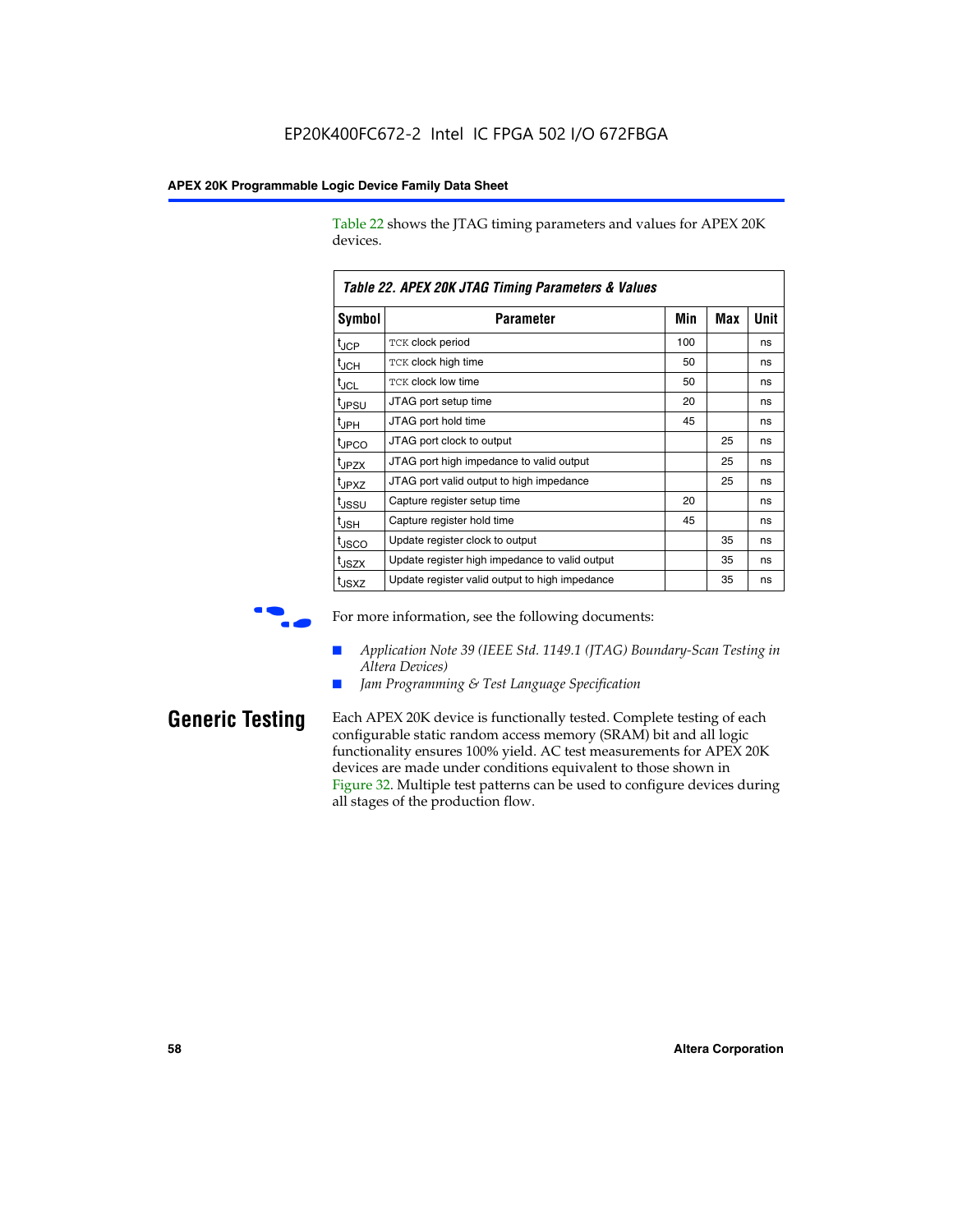

#### *Note to Figure 32:*

(1) Power supply transients can affect AC measurements. Simultaneous transitions of multiple outputs should be avoided for accurate measurement. Threshold tests must not be performed under AC conditions. Large-amplitude, fast-groundcurrent transients normally occur as the device outputs discharge the load capacitances. When these transients flow through the parasitic inductance between the device ground pin and the test system ground, significant reductions in observable noise immunity can result.

# **Operating Conditions**

Tables 23 through 26 provide information on absolute maximum ratings, recommended operating conditions, DC operating conditions, and capacitance for 2.5-V APEX 20K devices.

|                           | TUDIO LO: TH LA LOR 0.0 T TUIUIUM DUTIUU HUUUMIU MUAMMUM HUUMIYU<br>$110100 + 11, 141$ |                                                   |        |      |              |  |  |
|---------------------------|----------------------------------------------------------------------------------------|---------------------------------------------------|--------|------|--------------|--|--|
| Symbol                    | <b>Parameter</b>                                                                       | <b>Conditions</b>                                 | Min    | Max  | <b>Unit</b>  |  |  |
| <b>V<sub>CCINT</sub></b>  | Supply voltage                                                                         | With respect to ground $(3)$                      | $-0.5$ | 3.6  | v            |  |  |
| V <sub>CCIO</sub>         |                                                                                        |                                                   | $-0.5$ | 4.6  | $\vee$       |  |  |
| $V_{1}$                   | DC input voltage                                                                       |                                                   | $-2.0$ | 5.75 | v            |  |  |
| $I_{\text{OUT}}$          | DC output current, per pin                                                             |                                                   | $-25$  | 25   | mA           |  |  |
| $\mathsf{T}_{\text{STG}}$ | Storage temperature                                                                    | No bias                                           | $-65$  | 150  | $^{\circ}$ C |  |  |
| Т <sub>АМВ</sub>          | Ambient temperature                                                                    | Under bias                                        | $-65$  | 135  | $^{\circ}$ C |  |  |
| $T_{\rm J}$               | Junction temperature                                                                   | PQFP, RQFP, TQFP, and BGA packages,<br>under bias |        | 135  | $^{\circ}$ C |  |  |
|                           |                                                                                        | Ceramic PGA packages, under bias                  |        | 150  | $^{\circ}$ C |  |  |

| Table 23. APEX 20K 5.0-V Tolerant Device Absolute Maximum Ratings Notes (1), (2) |  |
|----------------------------------------------------------------------------------|--|
|----------------------------------------------------------------------------------|--|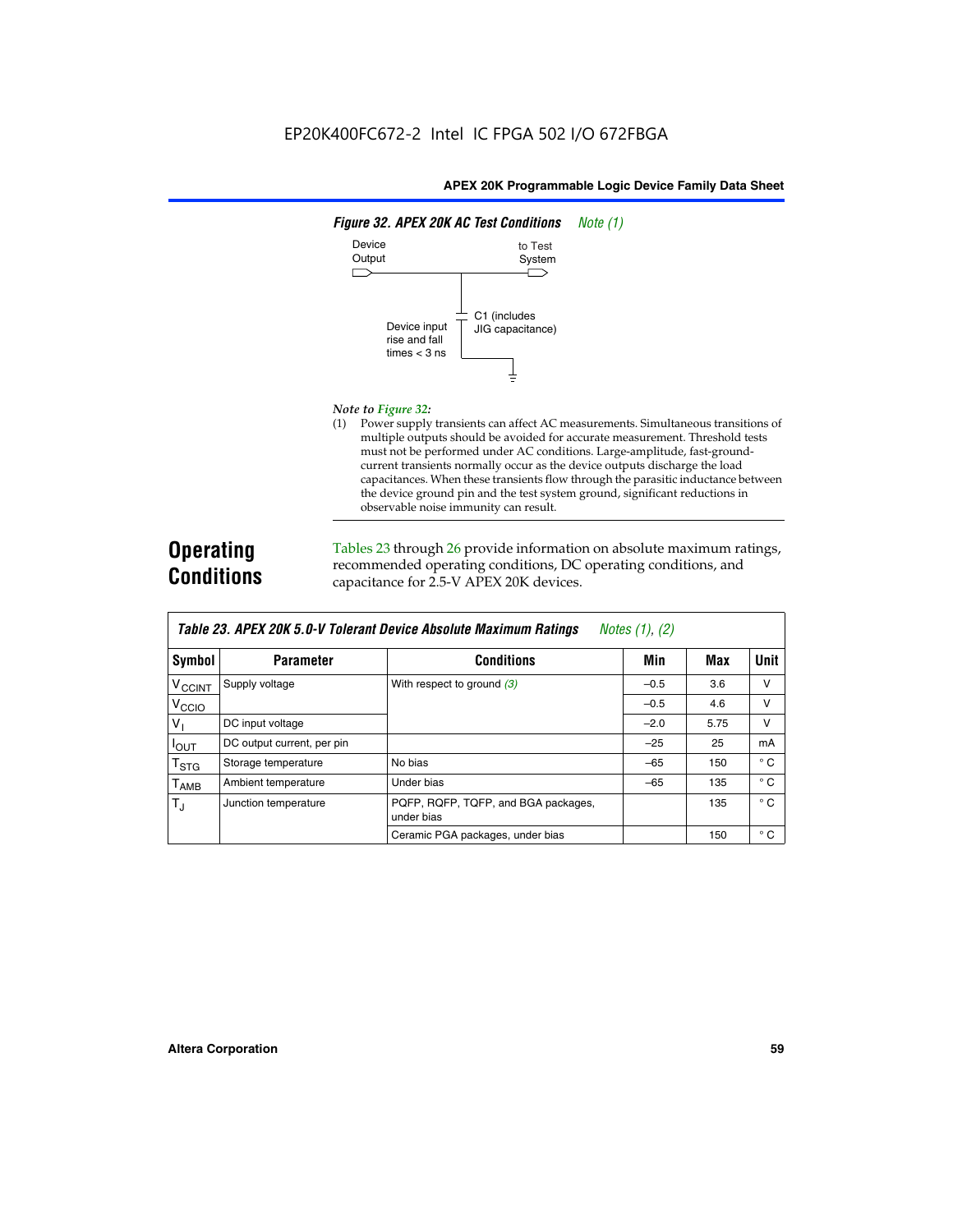# EP20K400FC672-2 Intel IC FPGA 502 I/O 672FBGA

# **APEX 20K Programmable Logic Device Family Data Sheet**

|                          | Table 24. APEX 20K 5.0-V Tolerant Device Recommended Operating Conditions<br>Note $(2)$ |                    |                  |                   |              |  |
|--------------------------|-----------------------------------------------------------------------------------------|--------------------|------------------|-------------------|--------------|--|
| <b>Symbol</b>            | <b>Parameter</b>                                                                        | <b>Conditions</b>  | Min              | Max               | <b>Unit</b>  |  |
| <b>V<sub>CCINT</sub></b> | Supply voltage for internal logic<br>and input buffers                                  | (4), (5)           | 2.375<br>(2.375) | 2.625<br>(2.625)  | $\vee$       |  |
| V <sub>CCIO</sub>        | Supply voltage for output buffers,<br>3.3-V operation                                   | (4), (5)           | 3.00(3.00)       | 3.60(3.60)        | $\vee$       |  |
|                          | Supply voltage for output buffers,<br>2.5-V operation                                   | (4), (5)           | 2.375<br>(2.375) | 2.625<br>(2.625)  | $\vee$       |  |
| $V_1$                    | Input voltage                                                                           | (3), (6)           | $-0.5$           | 5.75              | $\vee$       |  |
| $V_{\rm O}$              | Output voltage                                                                          |                    | $\Omega$         | V <sub>CCIO</sub> | $\vee$       |  |
| $T_{\rm J}$              | Junction temperature                                                                    | For commercial use | $\Omega$         | 85                | $^{\circ}$ C |  |
|                          |                                                                                         | For industrial use | $-40$            | 100               | $^{\circ}$ C |  |
| $t_{R}$                  | Input rise time                                                                         |                    |                  | 40                | ns           |  |
| $t_F$                    | Input fall time                                                                         |                    |                  | 40                | ns           |  |

| Table 25. APEX 20K 5.0-V Tolerant Device DC Operating Conditions (Part 1 of 2) Notes (2), (7), (8) |                                         |                                                                        |                                          |     |                                          |              |  |
|----------------------------------------------------------------------------------------------------|-----------------------------------------|------------------------------------------------------------------------|------------------------------------------|-----|------------------------------------------|--------------|--|
| Symbol                                                                                             | <b>Parameter</b>                        | <b>Conditions</b>                                                      | Min                                      | Typ | Max                                      | Unit         |  |
| $V_{\text{IH}}$                                                                                    | High-level input voltage                |                                                                        | 1.7, $0.5 \times V_{\text{CCIO}}$<br>(9) |     | 5.75                                     | $\mathsf{V}$ |  |
| $V_{\parallel}$                                                                                    | Low-level input voltage                 |                                                                        | $-0.5$                                   |     | 0.8, $0.3 \times V_{\text{CCIO}}$<br>(9) | $\mathsf{V}$ |  |
| $V_{OH}$                                                                                           | 3.3-V high-level TTL output<br>voltage  | $I_{OH} = -8$ mA DC,<br>$V_{\text{CCIO}} = 3.00 V (10)$                | 2.4                                      |     |                                          | $\mathsf{V}$ |  |
|                                                                                                    | 3.3-V high-level CMOS output<br>voltage | $I_{OH} = -0.1$ mA DC,<br>$V_{\text{CCIO}} = 3.00 \text{ V} (10)$      | $V_{\text{CCIO}} - 0.2$                  |     |                                          | $\mathsf{v}$ |  |
|                                                                                                    | 3.3-V high-level PCI output voltage     | $I_{OH} = -0.5$ mA DC,<br>$V_{\text{GClO}} = 3.00$ to 3.60 V<br>(10)   | $0.9 \times V_{\text{CCIO}}$             |     |                                          | $\mathsf{V}$ |  |
|                                                                                                    | 2.5-V high-level output voltage         | $I_{OH} = -0.1$ mA DC,<br>$V_{\text{CCIO}} = 2.30 \text{ V} (10)$      | 2.1                                      |     |                                          | $\mathsf{V}$ |  |
|                                                                                                    |                                         | $I_{\text{OH}} = -1 \text{ mA DC},$<br>$V_{\text{CCIO}} = 2.30 V (10)$ | 2.0                                      |     |                                          | v            |  |
|                                                                                                    |                                         | $I_{OH} = -2$ mA DC,<br>$V_{\text{CCIO}} = 2.30 V (10)$                | 1.7                                      |     |                                          | v            |  |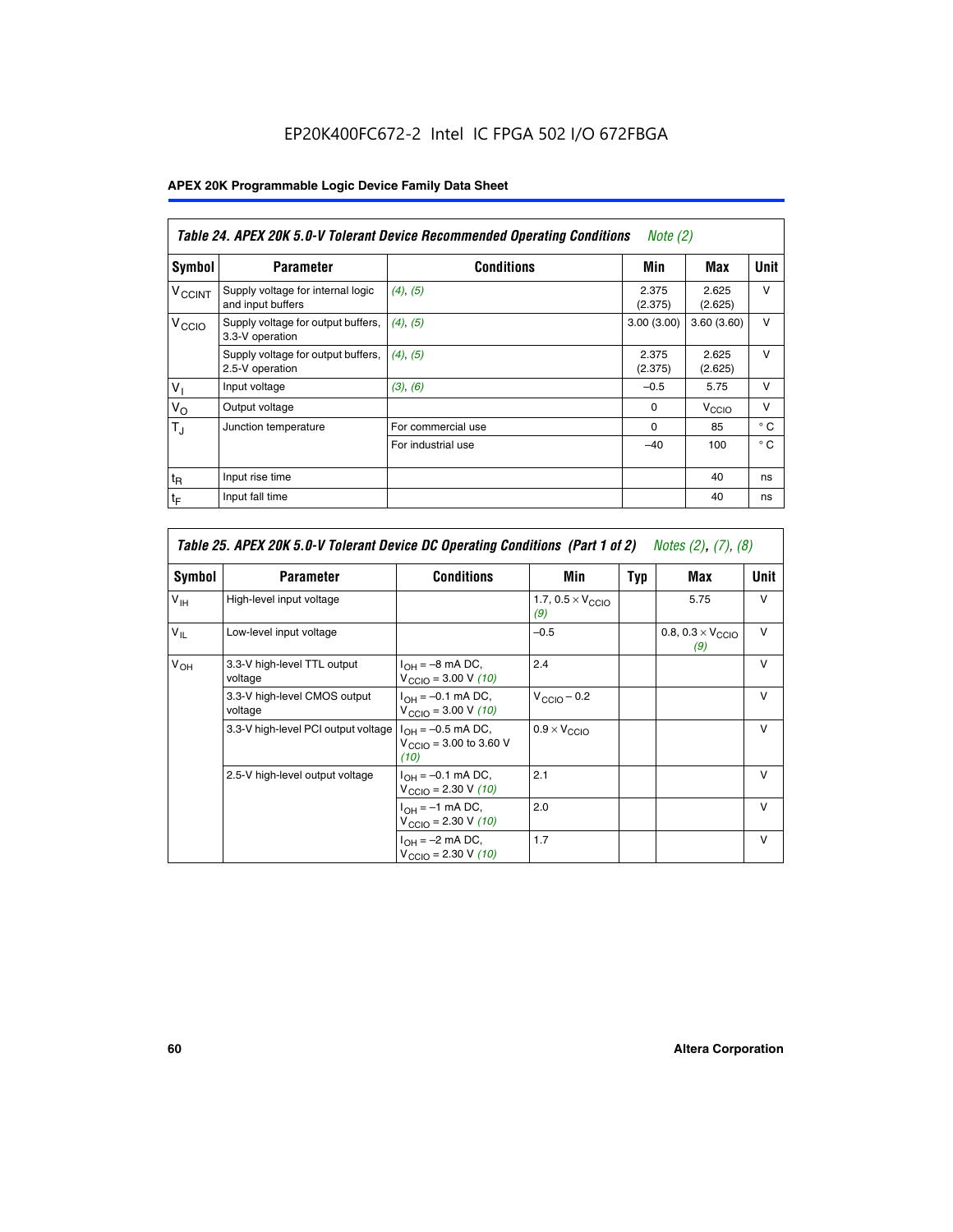|                   | Table 25. APEX 20K 5.0-V Tolerant Device DC Operating Conditions (Part 2 of 2) Notes (2), (7), (8) |                                                                                    |       |     |                              |        |  |  |
|-------------------|----------------------------------------------------------------------------------------------------|------------------------------------------------------------------------------------|-------|-----|------------------------------|--------|--|--|
| Symbol            | <b>Parameter</b>                                                                                   | <b>Conditions</b>                                                                  | Min   | Typ | Max                          | Unit   |  |  |
| $V_{OL}$          | 3.3-V low-level TTL output voltage                                                                 | $I_{\Omega}$ = 12 mA DC,<br>$V_{\text{CCIO}} = 3.00 V (11)$                        |       |     | 0.45                         | $\vee$ |  |  |
|                   | 3.3-V low-level CMOS output<br>voltage                                                             | $I_{\Omega I} = 0.1$ mA DC,<br>$V_{\text{CCIO}} = 3.00 V (11)$                     |       |     | 0.2                          | $\vee$ |  |  |
|                   | 3.3-V low-level PCI output voltage                                                                 | $I_{\Omega}$ = 1.5 mA DC,<br>$V_{CClO}$ = 3.00 to 3.60 V<br>(11)                   |       |     | $0.1 \times V_{\text{CCLO}}$ | $\vee$ |  |  |
|                   | 2.5-V low-level output voltage                                                                     | $I_{\Omega I} = 0.1$ mA DC,<br>$V_{\text{CCIO}} = 2.30 V (11)$                     |       |     | 0.2                          | $\vee$ |  |  |
|                   |                                                                                                    | $I_{\Omega}$ = 1 mA DC,<br>$V_{\text{CCIO}} = 2.30 V (11)$                         |       |     | 0.4                          | $\vee$ |  |  |
|                   |                                                                                                    | $I_{\Omega}$ = 2 mA DC,<br>$V_{\text{CCIO}} = 2.30 V (11)$                         |       |     | 0.7                          | $\vee$ |  |  |
| Τ,                | Input pin leakage current                                                                          | $V_1 = 5.75$ to $-0.5$ V                                                           | $-10$ |     | 10                           | μA     |  |  |
| $I_{OZ}$          | Tri-stated I/O pin leakage current                                                                 | $V_{\Omega}$ = 5.75 to -0.5 V                                                      | $-10$ |     | 10                           | μA     |  |  |
| $I_{CC0}$         | $V_{CC}$ supply current (standby)<br>(All ESBs in power-down mode)                                 | $V_1$ = ground, no load, no<br>toggling inputs, -1 speed<br>grade $(12)$           |       | 10  |                              | mA     |  |  |
|                   |                                                                                                    | $V_1$ = ground, no load, no<br>toggling inputs,<br>$-2$ , $-3$ speed grades $(12)$ |       | 5   |                              | mA     |  |  |
| R <sub>CONF</sub> | Value of I/O pin pull-up resistor                                                                  | $V_{\text{CCIO}} = 3.0 V (13)$                                                     | 20    |     | 50                           | W      |  |  |
|                   | before and during configuration                                                                    | $V_{\text{CCIO}} = 2.375 \text{ V} (13)$                                           | 30    |     | 80                           | W      |  |  |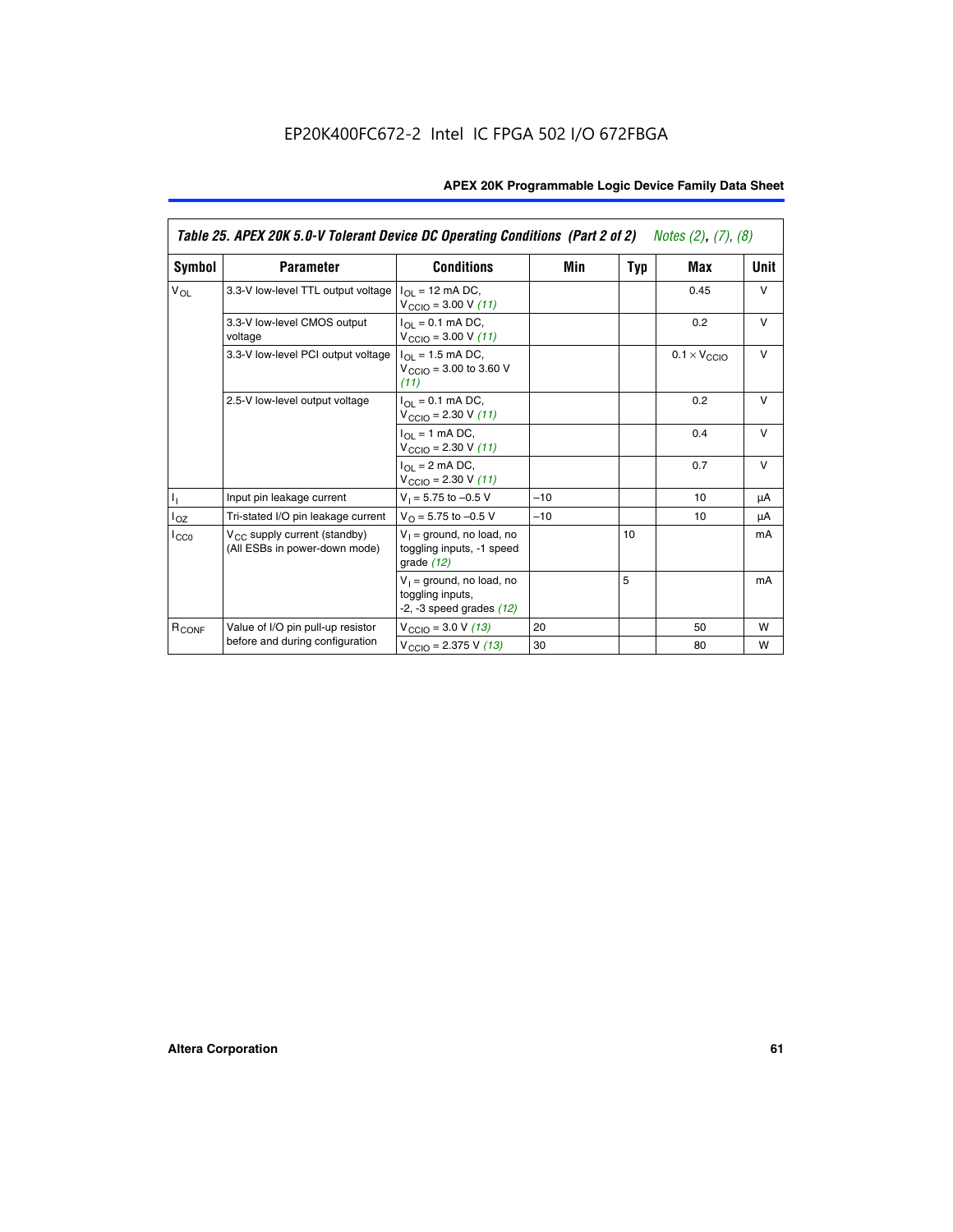|                    | Table 26. APEX 20K 5.0-V Tolerant Device Capacitance<br>Notes (2), (14) |                                     |     |     |      |  |
|--------------------|-------------------------------------------------------------------------|-------------------------------------|-----|-----|------|--|
| Symbol             | <b>Parameter</b>                                                        | <b>Conditions</b>                   | Min | Max | Unit |  |
| $C_{IN}$           | Input capacitance                                                       | $V_{1N} = 0 V$ , f = 1.0 MHz        |     | 8   | pF   |  |
| $C_{\text{INCLK}}$ | Input capacitance on dedicated<br>clock pin                             | $V_{IN} = 0 V$ , f = 1.0 MHz        |     | 12  | pF   |  |
| $C_{OUT}$          | Output capacitance                                                      | $V_{\text{OUT}} = 0 V, f = 1.0 MHz$ |     | 8   | pF   |  |

#### *Notes to Tables 23 through 26:*

- (1) See the *Operating Requirements for Altera Devices Data Sheet*.
- (2) All APEX 20K devices are 5.0-V tolerant.
- (3) Minimum DC input is –0.5 V. During transitions, the inputs may undershoot to –2.0 V or overshoot to 5.75 V for input currents less than 100 mA and periods shorter than 20 ns.
- (4) Numbers in parentheses are for industrial-temperature-range devices.
- (5) Maximum  $V_{CC}$  rise time is 100 ms, and  $V_{CC}$  must rise monotonically.<br>(6) All pins, including dedicated inputs, clock I/O, and JTAG pins, may b
- All pins, including dedicated inputs, clock I/O, and JTAG pins, may be driven before  $V_{\text{CCINT}}$  and  $V_{\text{CCIO}}$  are powered.
- (7) Typical values are for  $T_A = 25^\circ$  C, V<sub>CCINT</sub> = 2.5 V, and V<sub>CCIO</sub> = 2.5 or 3.3 V.<br>(8) These values are specified in the APEX 20K device recommended operat
- These values are specified in the APEX 20K device recommended operating conditions, shown in Table 26 on page 62.
- (9) The APEX 20K input buffers are compatible with 2.5-V and 3.3-V (LVTTL and LVCMOS) signals. Additionally, the input buffers are 3.3-V PCI compliant when  $V_{\text{CCIO}}$  and  $V_{\text{CCINI}}$  meet the relationship shown in Figure 33 on page 68.
- (10) The  $I<sub>OH</sub>$  parameter refers to high-level TTL, PCI or CMOS output current.
- (11) The I<sub>OL</sub> parameter refers to low-level TTL, PCI, or CMOS output current. This parameter applies to open-drain pins as well as output pins.
- (12) This value is specified for normal device operation. The value may vary during power-up.
- (13) Pin pull-up resistance values will be lower if an external source drives the pin higher than  $V_{\text{CCIO}}$ .
- (14) Capacitance is sample-tested only.

Tables 27 through 30 provide information on absolute maximum ratings, recommended operating conditions, DC operating conditions, and capacitance for 1.8-V APEX 20KE devices.

| Table 27. APEX 20KE Device Absolute Maximum Ratings<br>Note (1) |                            |                                                   |        |     |              |  |
|-----------------------------------------------------------------|----------------------------|---------------------------------------------------|--------|-----|--------------|--|
| Symbol                                                          | <b>Parameter</b>           | <b>Conditions</b>                                 | Min    | Max | Unit         |  |
| $V_{\text{CCINT}}$                                              | Supply voltage             | With respect to ground (2)                        | $-0.5$ | 2.5 | v            |  |
| V <sub>CCIO</sub>                                               |                            |                                                   | $-0.5$ | 4.6 | v            |  |
| $V_{1}$                                                         | DC input voltage           |                                                   | $-0.5$ | 4.6 | $\vee$       |  |
| $I_{OUT}$                                                       | DC output current, per pin |                                                   | $-25$  | 25  | mA           |  |
| $\mathsf{T}_{\texttt{STG}}$                                     | Storage temperature        | No bias                                           | $-65$  | 150 | $^{\circ}$ C |  |
| Т <sub>АМВ</sub>                                                | Ambient temperature        | Under bias                                        | $-65$  | 135 | $^{\circ}$ C |  |
| $\mathsf{T}_{\text{d}}$                                         | Junction temperature       | PQFP, RQFP, TQFP, and BGA packages,<br>under bias |        | 135 | $^{\circ}$ C |  |
|                                                                 |                            | Ceramic PGA packages, under bias                  |        | 150 | $^{\circ}$ C |  |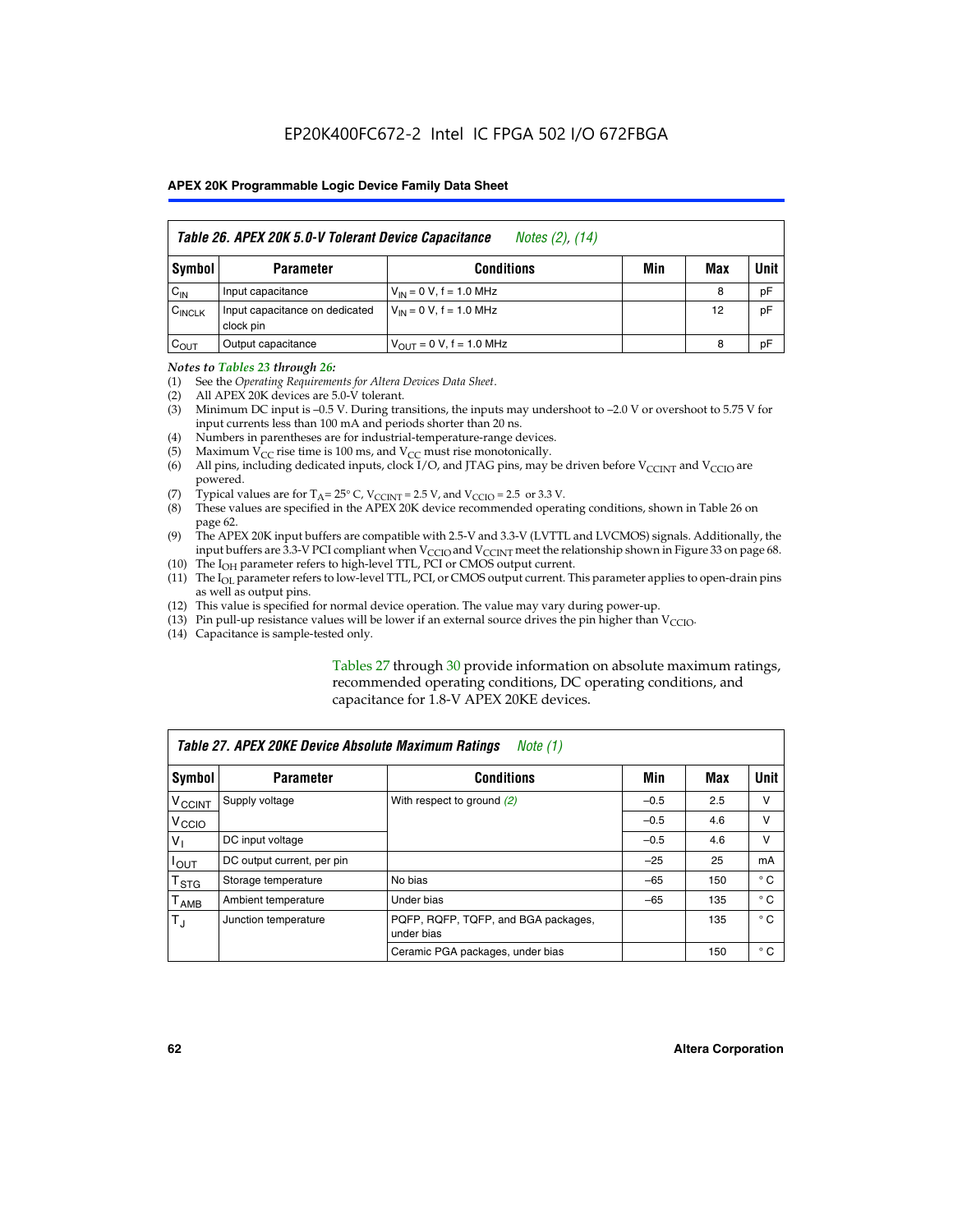|                             | <b>Table 28. APEX 20KE Device Recommended Operating Conditions</b> |                    |                  |                   |              |  |  |
|-----------------------------|--------------------------------------------------------------------|--------------------|------------------|-------------------|--------------|--|--|
| <b>Symbol</b>               | <b>Parameter</b>                                                   | <b>Conditions</b>  | Min              | Max               | <b>Unit</b>  |  |  |
| <b>V<sub>CCINT</sub></b>    | Supply voltage for internal logic and<br>input buffers             | (3), (4)           | 1.71(1.71)       | 1.89(1.89)        | $\vee$       |  |  |
| V <sub>CCIO</sub>           | Supply voltage for output buffers, 3.3-V<br>operation              | (3), (4)           | 3.00(3.00)       | 3.60(3.60)        | $\vee$       |  |  |
|                             | Supply voltage for output buffers, 2.5-V<br>operation              | (3), (4)           | 2.375<br>(2.375) | 2.625<br>(2.625)  | $\vee$       |  |  |
|                             | Supply voltage for output buffers, 1.8-V<br>operation              | (3), (4)           | 1.71(1.71)       | 1.89(1.89)        | $\vee$       |  |  |
| $V_1$                       | Input voltage                                                      | (5), (6)           | $-0.5$           | 4.0               | $\vee$       |  |  |
| $V_{\rm O}$                 | Output voltage                                                     |                    | $\Omega$         | V <sub>CCIO</sub> | v            |  |  |
| $T_{\rm J}$                 | Junction temperature                                               | For commercial use | $\Omega$         | 85                | $^{\circ}$ C |  |  |
|                             |                                                                    | For industrial use | $-40$            | 100               | $^{\circ}$ C |  |  |
| $t_{R}$                     | Input rise time                                                    |                    |                  | 40                | ns           |  |  |
| $\mathfrak{t}_{\mathsf{F}}$ | Input fall time                                                    |                    |                  | 40                | ns           |  |  |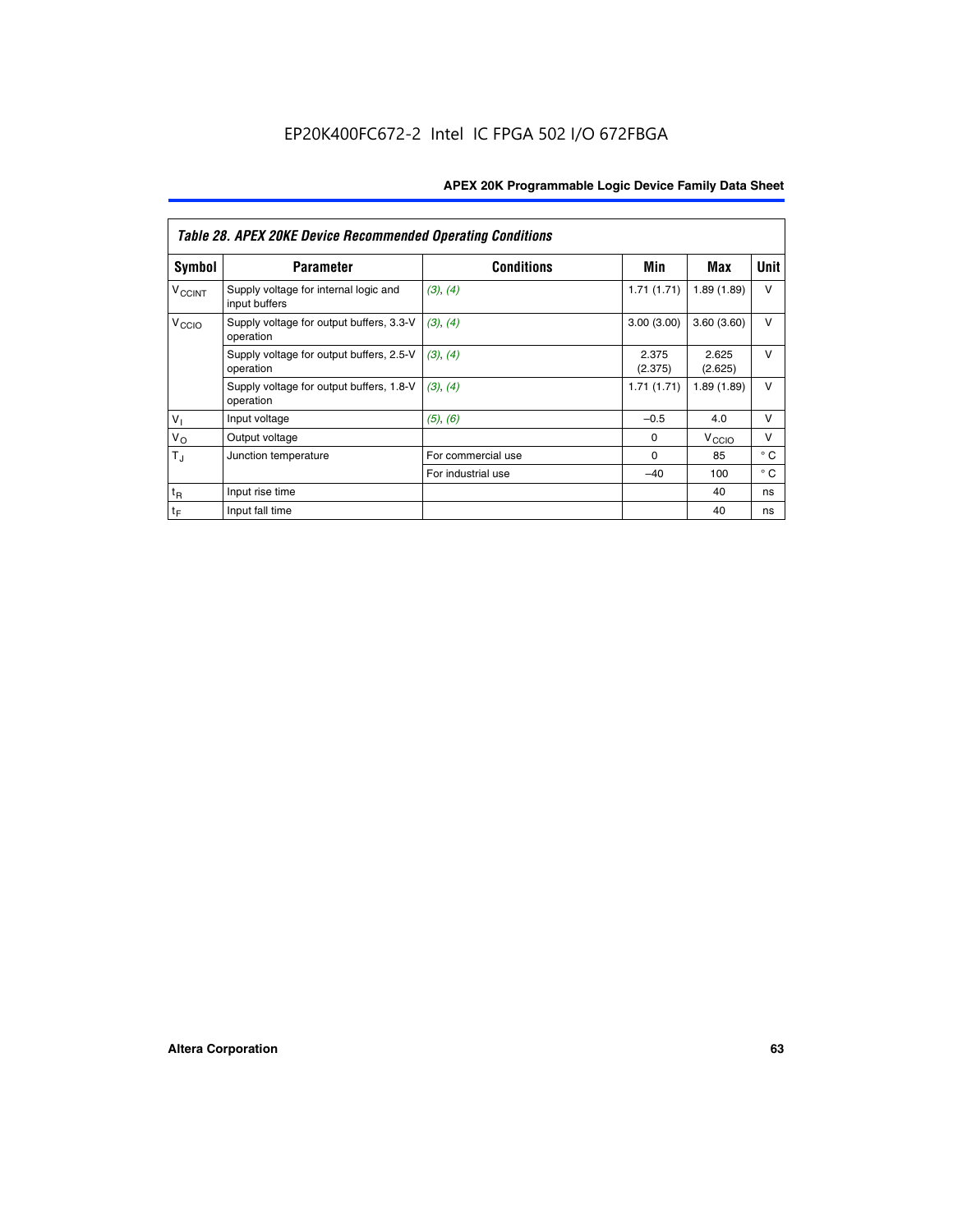# EP20K400FC672-2 Intel IC FPGA 502 I/O 672FBGA

# **APEX 20K Programmable Logic Device Family Data Sheet**

| Symbol            | <b>Parameter</b>                                                   | <b>Conditions</b>                                                                    | Min                                       | <b>Typ</b> | Max                                       | Unit   |
|-------------------|--------------------------------------------------------------------|--------------------------------------------------------------------------------------|-------------------------------------------|------------|-------------------------------------------|--------|
| $V_{\text{H}}$    | High-level LVTTL, CMOS, or 3.3-V<br>PCI input voltage              |                                                                                      | 1.7, $0.5 \times V_{\text{CCIO}}$<br>(10) |            | 4.1                                       | V      |
| $V_{IL}$          | Low-level LVTTL, CMOS, or 3.3-V<br>PCI input voltage               |                                                                                      | $-0.5$                                    |            | 0.8, $0.3 \times V_{\text{CCIO}}$<br>(10) | v      |
| V <sub>OH</sub>   | 3.3-V high-level LVTTL output<br>voltage                           | $I_{OH} = -12$ mA DC,<br>$V_{\text{CCIO}} = 3.00 V (11)$                             | 2.4                                       |            |                                           | $\vee$ |
|                   | 3.3-V high-level LVCMOS output<br>voltage                          | $I_{OH} = -0.1$ mA DC,<br>$V_{\text{CCIO}} = 3.00 V (11)$                            | $V_{\text{CCIO}} - 0.2$                   |            |                                           | v      |
|                   | 3.3-V high-level PCI output voltage $ I_{OH} = -0.5$ mA DC,        | $V_{CGIO} = 3.00$ to 3.60 V<br>(11)                                                  | $0.9 \times V_{\text{CCIO}}$              |            |                                           | $\vee$ |
|                   | 2.5-V high-level output voltage                                    | $I_{OH} = -0.1$ mA DC,<br>$V_{\text{CCIO}} = 2.30 V (11)$                            | 2.1                                       |            |                                           | V      |
|                   |                                                                    | $I_{OH} = -1$ mA DC,<br>$V_{\text{CCIO}} = 2.30 V (11)$                              | 2.0                                       |            |                                           | $\vee$ |
|                   |                                                                    | $I_{OH} = -2$ mA DC,<br>$V_{\text{CCIO}}$ = 2.30 V (11)                              | 1.7                                       |            |                                           | $\vee$ |
| $V_{OL}$          | 3.3-V low-level LVTTL output<br>voltage                            | $I_{\Omega I}$ = 12 mA DC,<br>$V_{\text{CCIO}} = 3.00 V (12)$                        |                                           |            | 0.4                                       | v      |
|                   | 3.3-V low-level LVCMOS output<br>voltage                           | $I_{\text{OL}} = 0.1 \text{ mA DC}$ ,<br>$V_{\text{CCIO}} = 3.00 V (12)$             |                                           |            | 0.2                                       | $\vee$ |
|                   | 3.3-V low-level PCI output voltage                                 | $I_{OL}$ = 1.5 mA DC,<br>$V_{\text{CCIO}} = 3.00 \text{ to } 3.60 \text{ V}$<br>(12) |                                           |            | $0.1 \times V_{\text{CCIO}}$              | v      |
|                   | 2.5-V low-level output voltage                                     | $I_{\Omega} = 0.1$ mA DC,<br>$V_{\text{CCIO}}$ = 2.30 V (12)                         |                                           |            | 0.2                                       | $\vee$ |
|                   |                                                                    | $I_{\Omega I}$ = 1 mA DC,<br>$V_{\text{CCIO}} = 2.30 V (12)$                         |                                           |            | 0.4                                       | $\vee$ |
|                   |                                                                    | $I_{OL}$ = 2 mA DC,<br>$V_{\text{CCIO}} = 2.30 V (12)$                               |                                           |            | 0.7                                       | $\vee$ |
| Τ,                | Input pin leakage current                                          | $V_1 = 4.1$ to -0.5 V (13)                                                           | $-10$                                     |            | 10                                        | μA     |
| l <sub>OZ</sub>   | Tri-stated I/O pin leakage current                                 | $V_{\Omega}$ = 4.1 to -0.5 V (13)                                                    | $-10$                                     |            | 10                                        | μA     |
| $_{\rm l_{CC0}}$  | $V_{CC}$ supply current (standby)<br>(All ESBs in power-down mode) | $V_1$ = ground, no load, no<br>toggling inputs, -1 speed<br>grade                    |                                           | 10         |                                           | mA     |
|                   |                                                                    | $V_1$ = ground, no load, no<br>toggling inputs,<br>-2, -3 speed grades               |                                           | 5          |                                           | mA     |
| R <sub>CONF</sub> | Value of I/O pin pull-up resistor                                  | $V_{\text{CCIO}} = 3.0 V (14)$                                                       | 20                                        |            | 50                                        | kΩ     |
|                   | before and during configuration                                    | $V_{\text{CCIO}} = 2.375 V (14)$                                                     | 30                                        |            | 80                                        | kΩ     |
|                   |                                                                    | $V_{\text{CCIO}} = 1.71 V (14)$                                                      | 60                                        |            | 150                                       | kΩ     |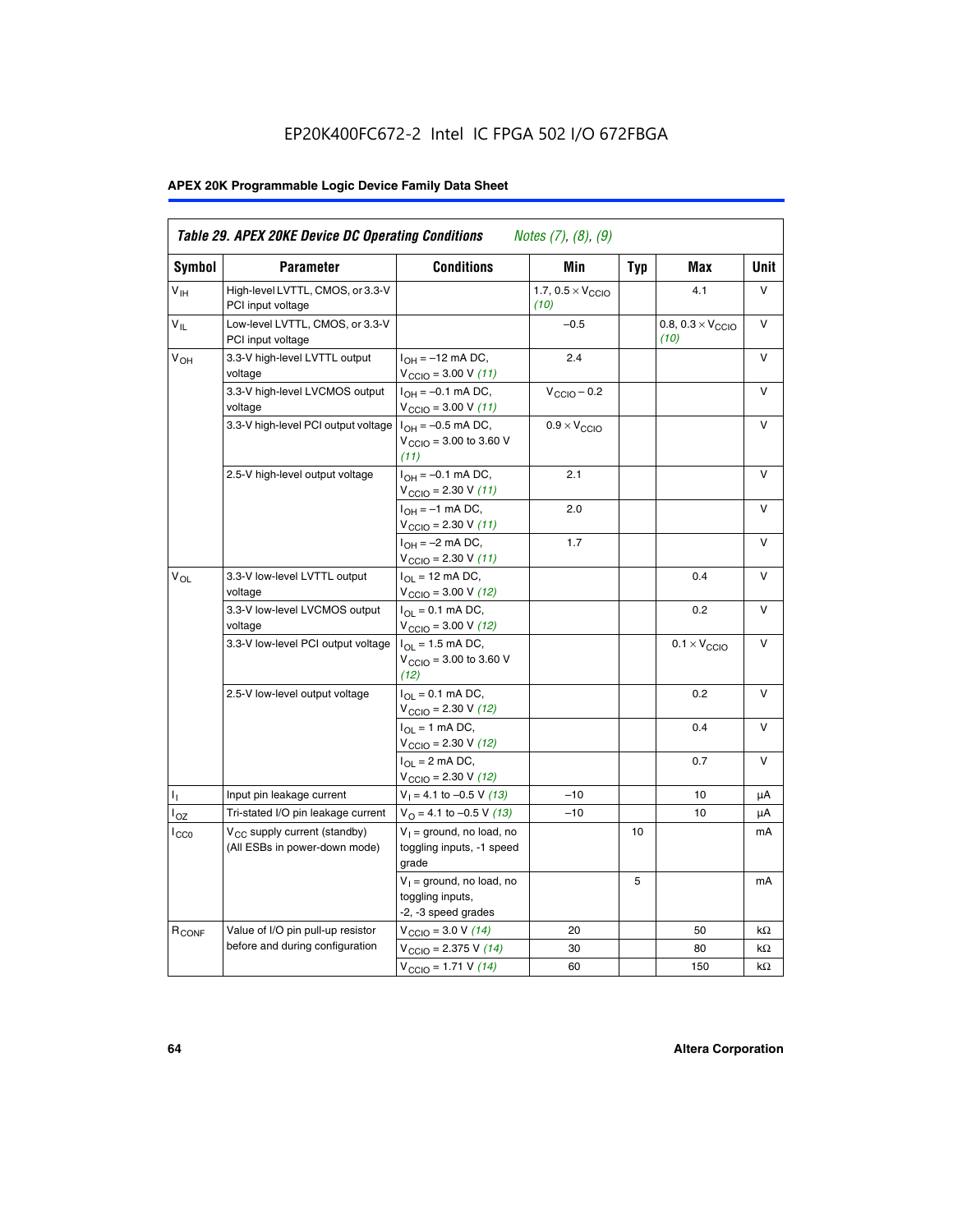**1 For DC Operating Specifications on APEX 20KE I/O standards,** please refer to *Application Note 117 (Using Selectable I/O Standards in Altera Devices).*

| Table 30. APEX 20KE Device Capacitance<br><i>Note</i> (15) |                                             |                                |     |     |      |  |
|------------------------------------------------------------|---------------------------------------------|--------------------------------|-----|-----|------|--|
| Symbol                                                     | <b>Parameter</b>                            | <b>Conditions</b>              | Min | Max | Unit |  |
| $C_{IN}$                                                   | Input capacitance                           | $V_{IN} = 0 V$ , f = 1.0 MHz   |     | 8   | pF   |  |
| $C_{\text{INCLK}}$                                         | Input capacitance on<br>dedicated clock pin | $V_{IN} = 0 V$ , f = 1.0 MHz   |     | 12  | pF   |  |
| $C_{OUT}$                                                  | Output capacitance                          | $V_{OUIT} = 0 V$ , f = 1.0 MHz |     | 8   | рF   |  |

- *Notes to Tables 27 through 30:* (1) See the *Operating Requirements for Altera Devices Data Sheet*.
- (2) Minimum DC input is –0.5 V. During transitions, the inputs may undershoot to –2.0 V or overshoot to 5.75 V for input currents less than 100 mA and periods shorter than 20 ns.
- (3) Numbers in parentheses are for industrial-temperature-range devices.
- (4) Maximum  $V_{CC}$  rise time is 100 ms, and  $V_{CC}$  must rise monotonically.<br>(5) Minimum DC input is -0.5 V. During transitions, the inputs may und
- Minimum DC input is  $-0.5$  V. During transitions, the inputs may undershoot to  $-2.0$  V or overshoot to the voltage shown in the following table based on input duty cycle for input currents less than 100 mA. The overshoot is dependent upon duty cycle of the signal. The DC case is equivalent to 100% duty cycle.

| Vin  | Max. Duty Cycle |
|------|-----------------|
| 4.0V | 100% (DC)       |
| 4.1  | 90%             |
| 4.2  | 50%             |
| 4.3  | 30%             |
| . .  |                 |

- 4.4  $17\%$ <br>4.5  $10\%$
- 10%
- (6) All pins, including dedicated inputs, clock, I/O, and JTAG pins, may be driven before  $V_{\text{CCINT}}$  and  $V_{\text{CCIO}}$  are powered.
- (7) Typical values are for  $T_A = 25^\circ$  C, V<sub>CCINT</sub> = 1.8 V, and V<sub>CCIO</sub> = 1.8 V, 2.5 V or 3.3 V.
- (8) These values are specified under the APEX 20KE device recommended operating conditions, shown in Table 24 on page 60.
- (9) Refer to *Application Note 117 (Using Selectable I/O Standards in Altera Devices)* for the V<sub>IH</sub>, V<sub>IL</sub>, V<sub>OH</sub>, V<sub>OL</sub>, and I<sub>I</sub> parameters when VCCIO = 1.8 V.
- (10) The APEX 20KE input buffers are compatible with 1.8-V, 2.5-V and 3.3-V (LVTTL and LVCMOS) signals. Additionally, the input buffers are 3.3-V PCI compliant. Input buffers also meet specifications for GTL+, CTT, AGP, SSTL-2, SSTL-3, and HSTL.
- (11) The  $I_{OH}$  parameter refers to high-level TTL, PCI, or CMOS output current.
- (12) The I<sub>OL</sub> parameter refers to low-level TTL, PCI, or CMOS output current. This parameter applies to open-drain pins as well as output pins.
- (13) This value is specified for normal device operation. The value may vary during power-up.
- (14) Pin pull-up resistance values will be lower if an external source drives the pin higher than  $V_{CCIO}$ .
- (15) Capacitance is sample-tested only.

Figure 33 shows the relationship between  $V_{\text{CCIO}}$  and  $V_{\text{CCINT}}$  for 3.3-V PCI compliance on APEX 20K devices.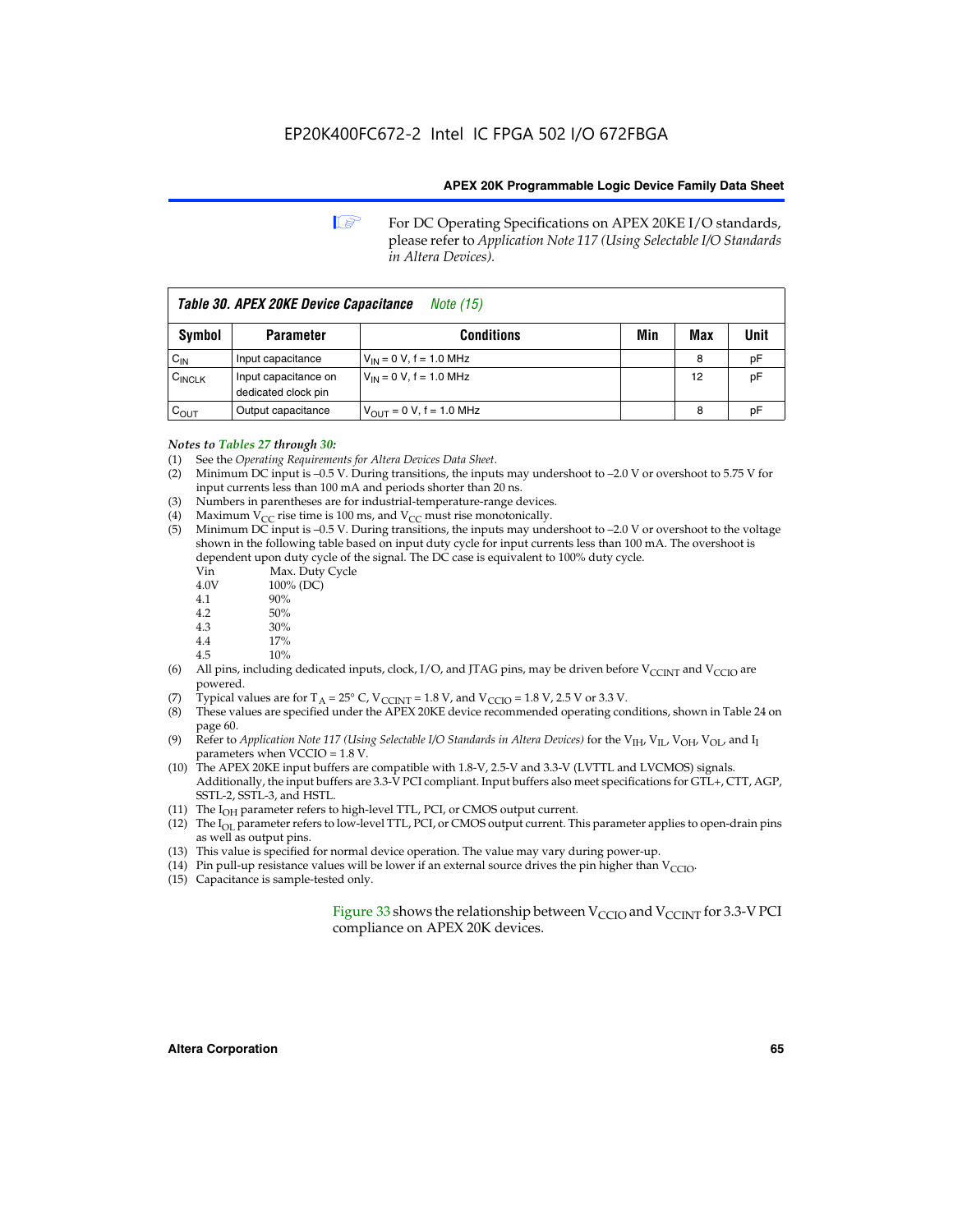

Figure 34 shows the typical output drive characteristics of APEX 20K devices with 3.3-V and 2.5-V V<sub>CCIO</sub>. The output driver is compatible with the 3.3-V *PCI Local Bus Specification, Revision 2.2* (when VCCIO pins are connected to 3.3 V). 5-V tolerant APEX 20K devices in the -1 speed grade are 5-V PCI compliant over all operating conditions.







**66 Altera Corporation**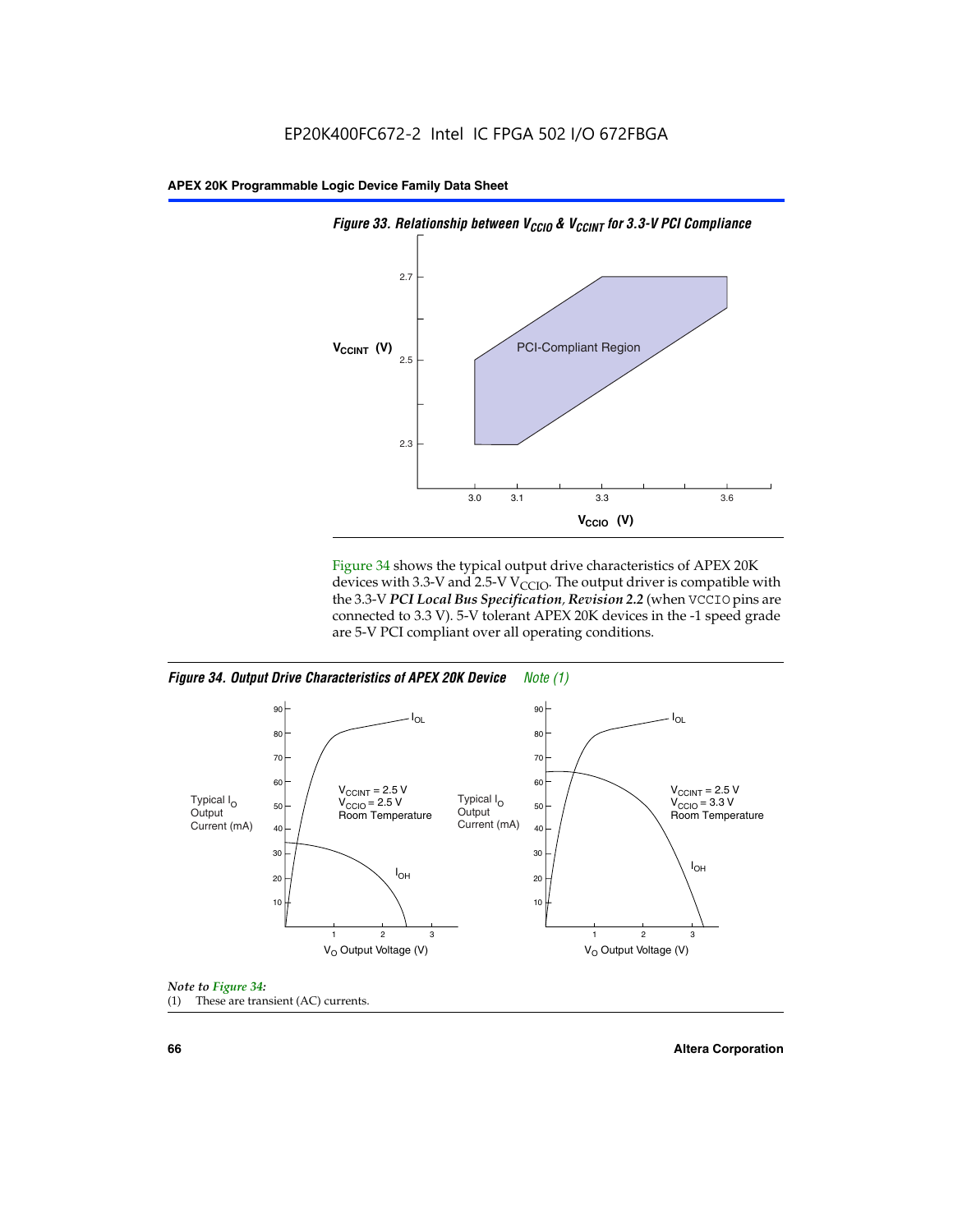

Figure 35 shows the output drive characteristics of APEX 20KE devices.

*Note to Figure 35:* (1) These are transient (AC) currents.

**Timing Model** The high-performance FastTrack and MegaLAB interconnect routing resources ensure predictable performance, accurate simulation, and accurate timing analysis. This predictable performance contrasts with that of FPGAs, which use a segmented connection scheme and therefore have unpredictable performance.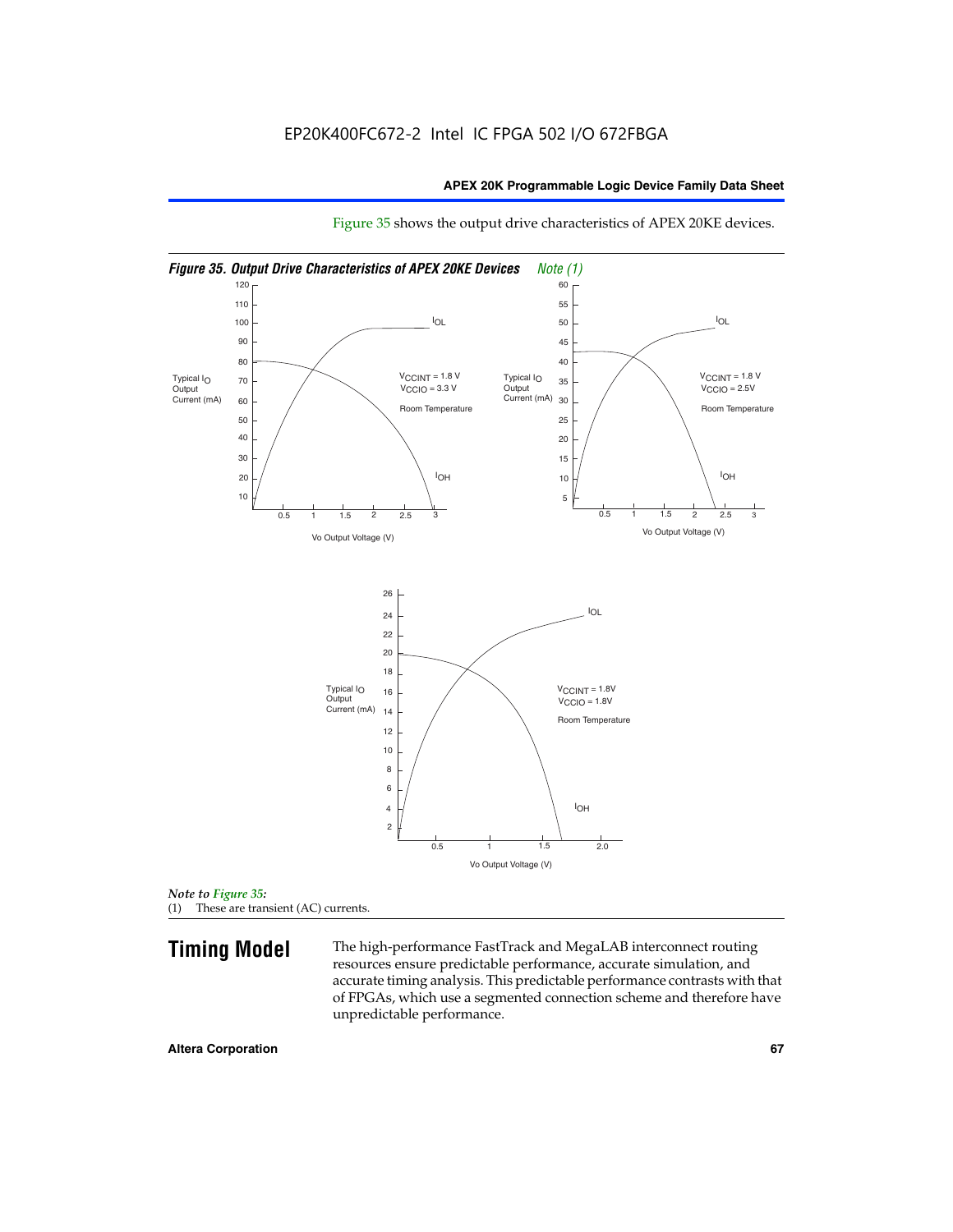All specifications are always representative of worst-case supply voltage and junction temperature conditions. All output-pin-timing specifications are reported for maximum driver strength.

Figure  $36$  shows the  $f_{MAX}$  timing model for APEX 20K devices.



Figure 37 shows the  $f_{MAX}$  timing model for APEX 20KE devices. These parameters can be used to estimate  $f_{MAX}$  for multiple levels of logic. Quartus II software timing analysis should be used for more accurate timing information.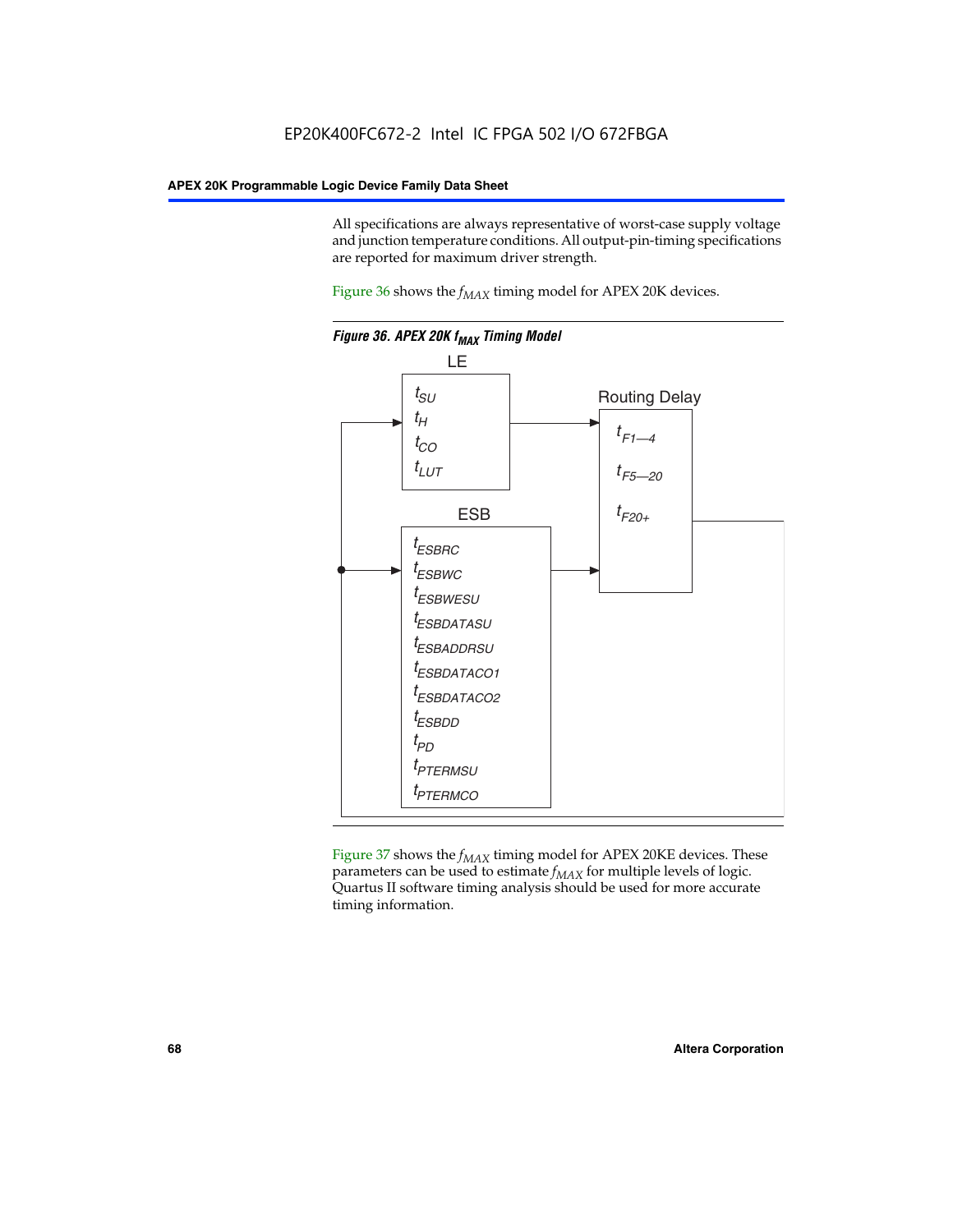

**Figure 37. APEX 20KE f<sub>MAX</sub> Timing Model**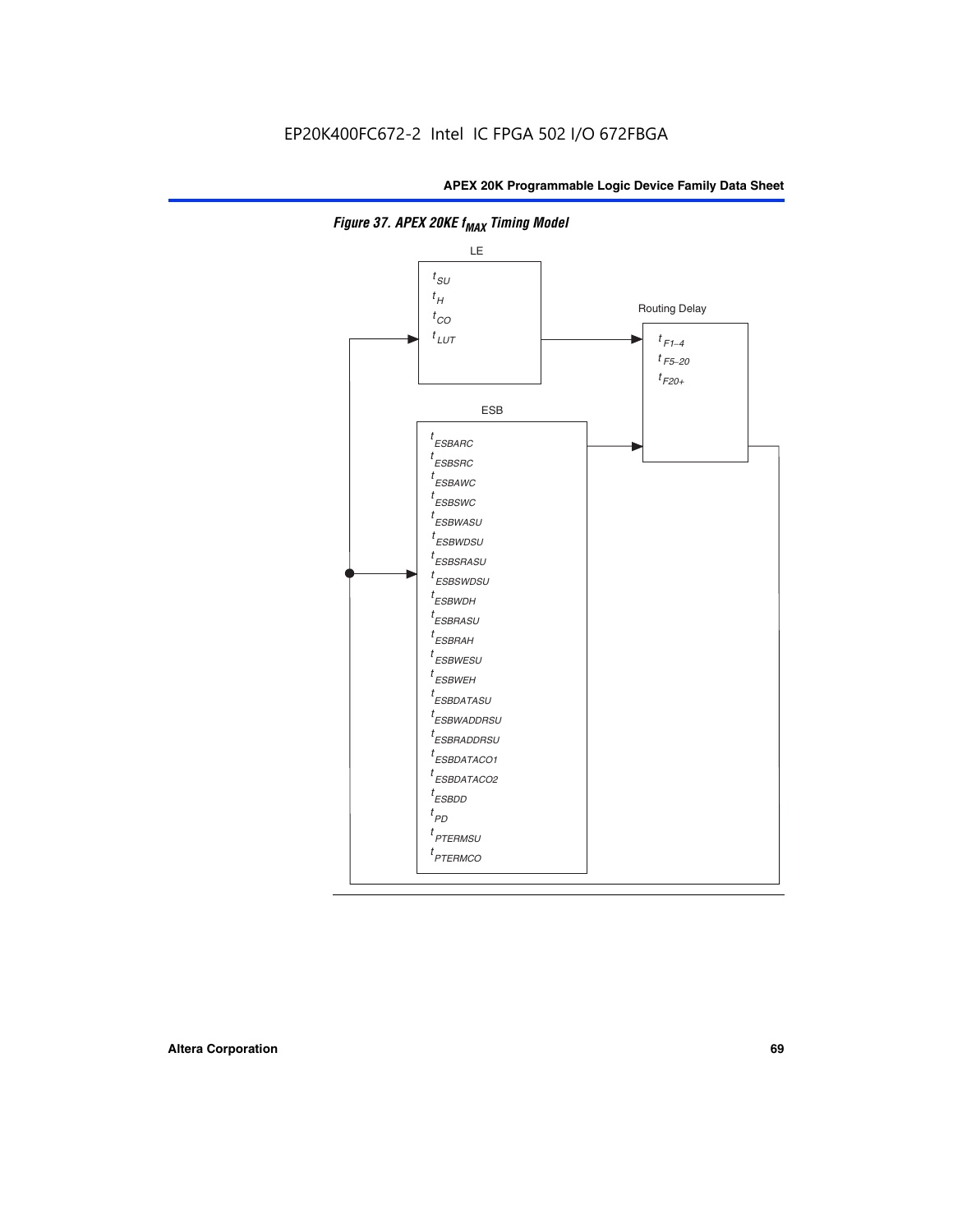Figures 38 and 39 show the asynchronous and synchronous timing waveforms, respectively, for the ESB macroparameters in Table 31.



*Figure 38. ESB Asynchronous Timing Waveforms*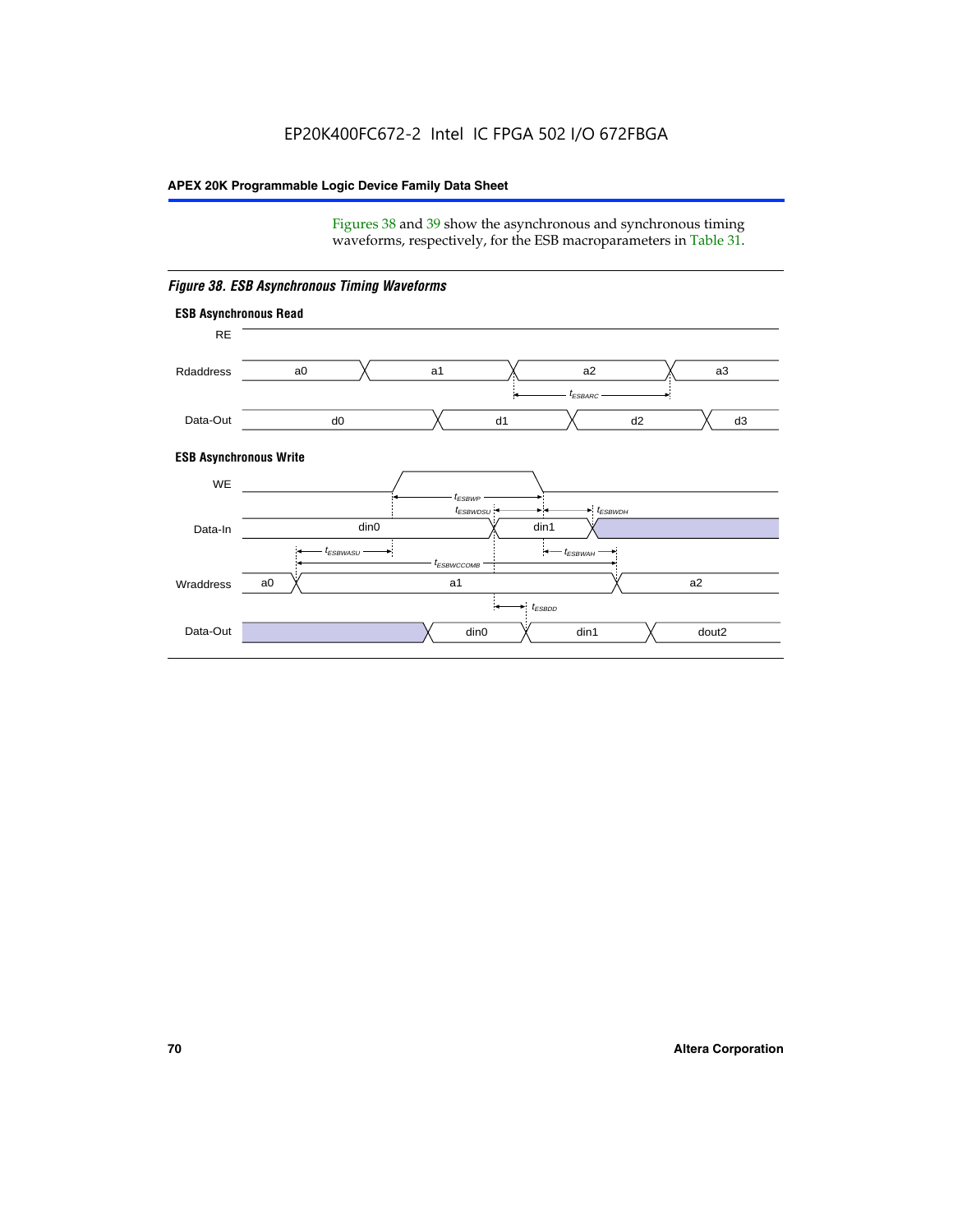

# *Figure 39. ESB Synchronous Timing Waveforms*

# **ESB Synchronous Write (ESB Output Registers Used)**



Figure 40 shows the timing model for bidirectional I/O pin timing.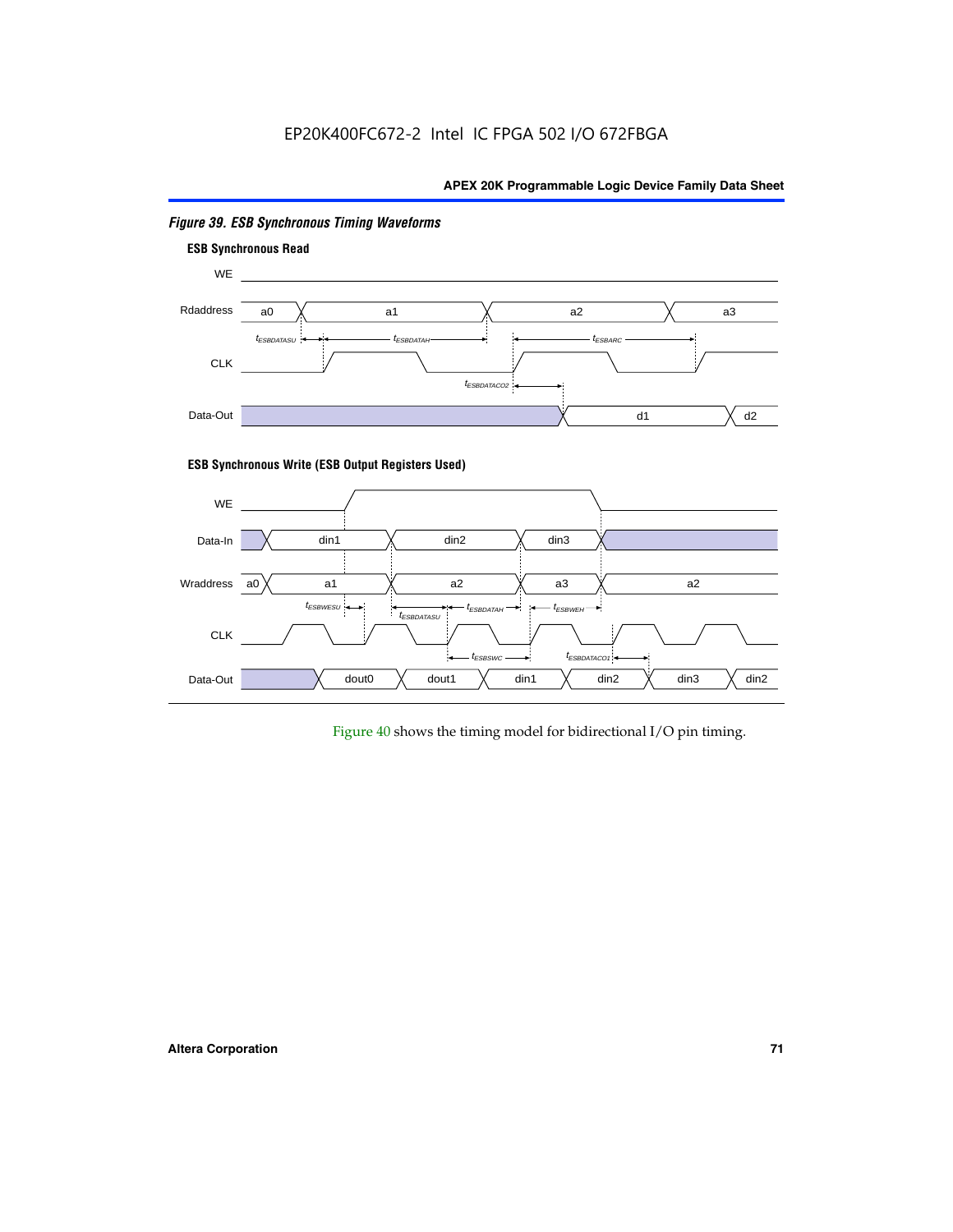

### *Figure 40. Synchronous Bidirectional Pin External Timing*

# *Notes to Figure 40:*

- The output enable and input registers are LE registers in the LAB adjacent to a bidirectional row pin. The output enable register is set with "Output Enable Routing= Signal-Pin" option in the Quartus II software.
- (2) The LAB adjacent input register is set with "Decrease Input Delay to Internal Cells= Off". This maintains a zero hold time for lab adjacent registers while giving a fast, position independent setup time. A faster setup time with zero hold time is possible by setting "Decrease Input Delay to Internal Cells= ON" and moving the input register farther away from the bidirectional pin. The exact position where zero hold occurs with the minimum setup time, varies with device density and speed grade.

Table 31 describes the  $f_{MAX}$  timing parameters shown in Figure 36 on page 68.

| Table 31. APEX 20K f <sub>MAX</sub> Timing Parameters<br>(Part 1 of 2) |                                                                |  |  |  |  |
|------------------------------------------------------------------------|----------------------------------------------------------------|--|--|--|--|
| Symbol                                                                 | <b>Parameter</b>                                               |  |  |  |  |
| $t_{\text{SU}}$                                                        | LE register setup time before clock                            |  |  |  |  |
| $t_H$                                                                  | LE register hold time after clock                              |  |  |  |  |
| $t_{CO}$                                                               | LE register clock-to-output delay                              |  |  |  |  |
| t <sub>LUT</sub>                                                       | LUT delay for data-in                                          |  |  |  |  |
| <sup>t</sup> ESBRC                                                     | ESB Asynchronous read cycle time                               |  |  |  |  |
| <sup>t</sup> ESBWC                                                     | ESB Asynchronous write cycle time                              |  |  |  |  |
| <sup>t</sup> ESBWESU                                                   | ESB WE setup time before clock when using input register       |  |  |  |  |
| <sup>t</sup> ESBDATASU                                                 | ESB data setup time before clock when using input register     |  |  |  |  |
| <sup>t</sup> ESBDATAH                                                  | ESB data hold time after clock when using input register       |  |  |  |  |
| <sup>t</sup> ESBADDRSU                                                 | ESB address setup time before clock when using input registers |  |  |  |  |
| ESBDATACO1                                                             | ESB clock-to-output delay when using output registers          |  |  |  |  |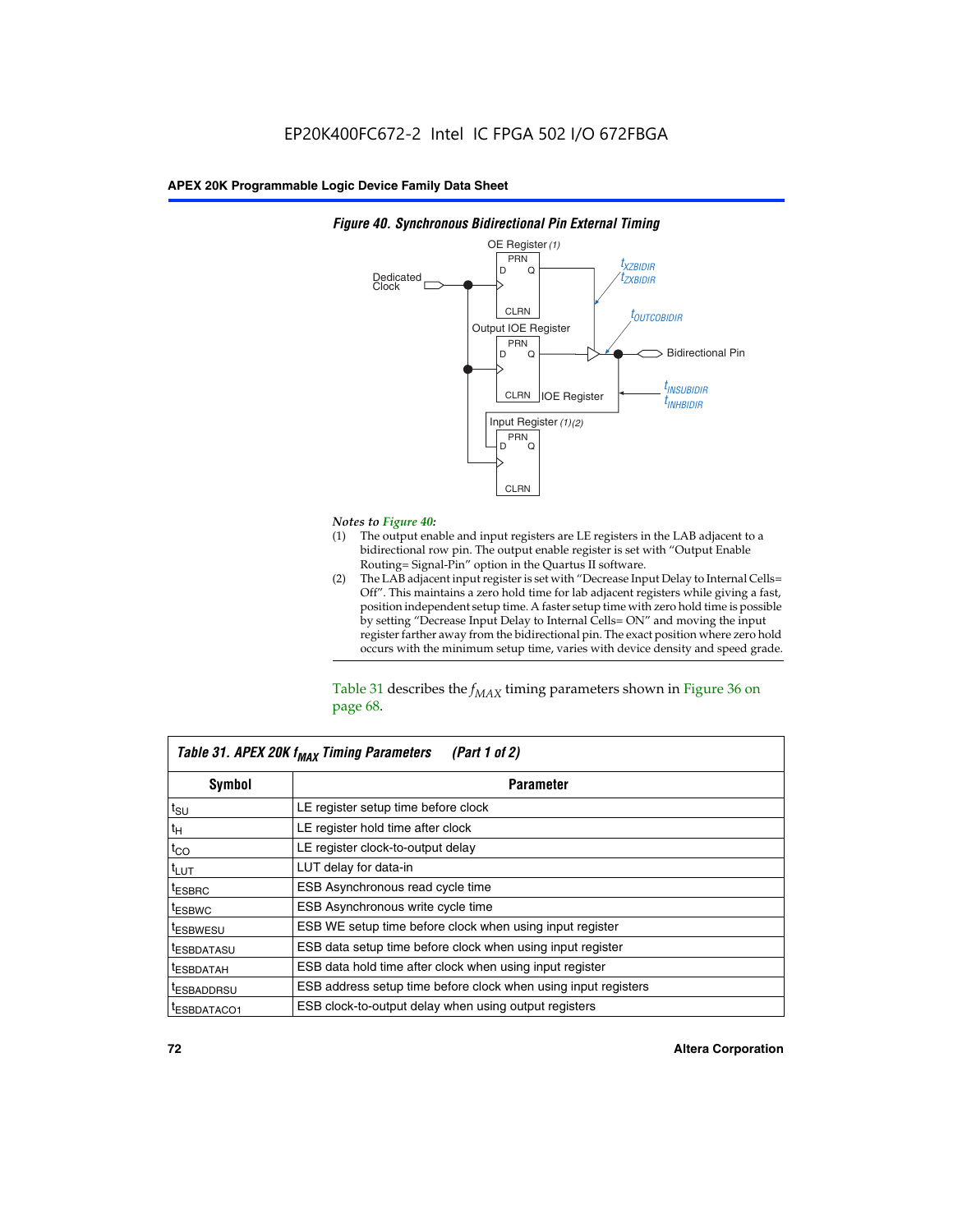| Table 31. APEX 20K f <sub>MAX</sub> Timing Parameters<br>(Part 2 of 2) |                                                    |  |  |  |  |
|------------------------------------------------------------------------|----------------------------------------------------|--|--|--|--|
| Symbol                                                                 | <b>Parameter</b>                                   |  |  |  |  |
| t <sub>ESBDATACO2</sub>                                                | ESB clock-to-output delay without output registers |  |  |  |  |
| <sup>t</sup> ESBDD                                                     | ESB data-in to data-out delay for RAM mode         |  |  |  |  |
| t <sub>PD</sub>                                                        | ESB macrocell input to non-registered output       |  |  |  |  |
| <sup>t</sup> PTERMSU                                                   | ESB macrocell register setup time before clock     |  |  |  |  |
| <sup>t</sup> PTERMCO                                                   | ESB macrocell register clock-to-output delay       |  |  |  |  |
| $t_{F1-4}$                                                             | Fanout delay using local interconnect              |  |  |  |  |
| $t_{F5-20}$                                                            | Fanout delay using MegaLab Interconnect            |  |  |  |  |
| $t_{F20+}$                                                             | Fanout delay using FastTrack Interconnect          |  |  |  |  |
| $t_{CH}$                                                               | Minimum clock high time from clock pin             |  |  |  |  |
| $t_{CL}$                                                               | Minimum clock low time from clock pin              |  |  |  |  |
| $t_{CLRP}$                                                             | LE clear pulse width                               |  |  |  |  |
| t <sub>PREP</sub>                                                      | LE preset pulse width                              |  |  |  |  |
| <sup>t</sup> ESBCH                                                     | Clock high time                                    |  |  |  |  |
| <sup>t</sup> ESBCL                                                     | Clock low time                                     |  |  |  |  |
| <sup>t</sup> ESBWP                                                     | Write pulse width                                  |  |  |  |  |
| <sup>t</sup> ESBRP                                                     | Read pulse width                                   |  |  |  |  |

## Tables 32 and 33 describe APEX 20K external timing parameters.

| Table 32. APEX 20K External Timing Parameters<br>Note (1) |                                                         |  |  |  |  |
|-----------------------------------------------------------|---------------------------------------------------------|--|--|--|--|
| Symbol                                                    | <b>Clock Parameter</b>                                  |  |  |  |  |
| <sup>t</sup> insu                                         | Setup time with global clock at IOE register            |  |  |  |  |
| $t_{\mathsf{INH}}$                                        | Hold time with global clock at IOE register             |  |  |  |  |
| toutco                                                    | Clock-to-output delay with global clock at IOE register |  |  |  |  |

| Table 33. APEX 20K External Bidirectional Timing Parameters<br>Note (1) |                                                                                                |              |  |  |  |
|-------------------------------------------------------------------------|------------------------------------------------------------------------------------------------|--------------|--|--|--|
| Symbol<br><b>Conditions</b><br><b>Parameter</b>                         |                                                                                                |              |  |  |  |
| <sup>I</sup> INSUBIDIR                                                  | Setup time for bidirectional pins with global clock at same-row or same-<br>column LE register |              |  |  |  |
| <sup>t</sup> INHBIDIR                                                   | Hold time for bidirectional pins with global clock at same-row or same-<br>column LE register  |              |  |  |  |
| <sup>t</sup> OUTCOBIDIR                                                 | Clock-to-output delay for bidirectional pins with global clock at IOE<br>register              | $C1 = 10 pF$ |  |  |  |
| <sup>T</sup> XZBIDIR                                                    | Synchronous IOE output buffer disable delay                                                    | $C1 = 10 pF$ |  |  |  |
| <sup>I</sup> ZXBIDIR                                                    | Synchronous IOE output buffer enable delay, slow slew rate $=$ off                             | $C1 = 10 pF$ |  |  |  |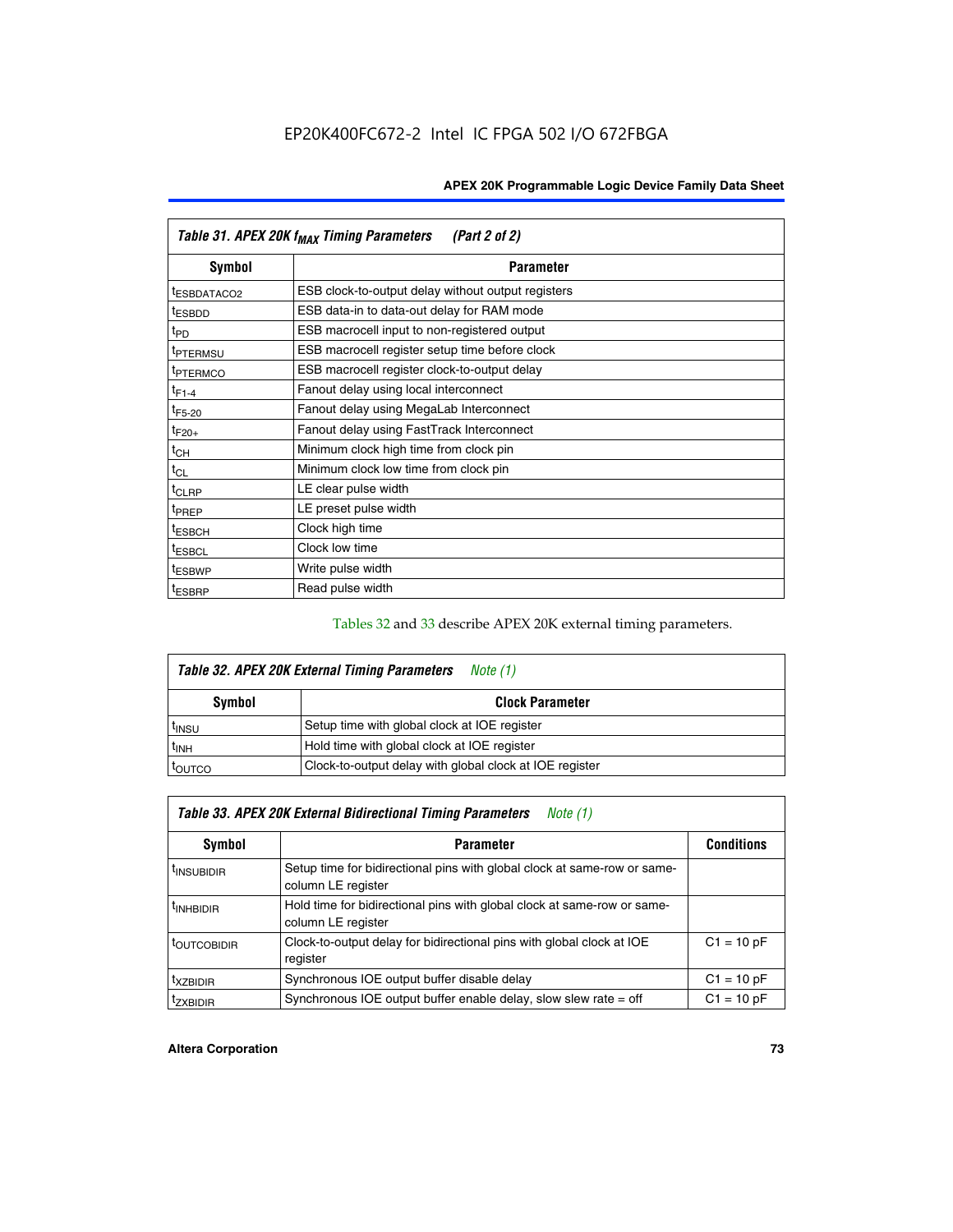$\mathbf{r}$ 

#### *Note to Tables 32 and 33:*

(1) These timing parameters are sample-tested only.

Tables 34 through 37 show APEX 20KE LE, ESB, routing, and functional timing microparameters for the  $f_{MAX}$  timing model.

| <b>Table 34. APEX 20KE LE Timing Microparameters</b> |                                     |  |  |  |  |
|------------------------------------------------------|-------------------------------------|--|--|--|--|
| Symbol<br><b>Parameter</b>                           |                                     |  |  |  |  |
| t <sub>SU</sub>                                      | LE register setup time before clock |  |  |  |  |
| $t_H$                                                | LE register hold time after clock   |  |  |  |  |
| $t_{CO}$                                             | LE register clock-to-output delay   |  |  |  |  |
|                                                      | LUT delay for data-in to data-out   |  |  |  |  |

| Table 35. APEX 20KE ESB Timing Microparameters |                                                            |  |  |  |
|------------------------------------------------|------------------------------------------------------------|--|--|--|
| Symbol                                         | <b>Parameter</b>                                           |  |  |  |
| <sup>t</sup> ESBARC                            | ESB Asynchronous read cycle time                           |  |  |  |
| <sup>t</sup> ESBSRC                            | ESB Synchronous read cycle time                            |  |  |  |
| <b><i>ESBAWC</i></b>                           | ESB Asynchronous write cycle time                          |  |  |  |
| t <sub>ESBSWC</sub>                            | ESB Synchronous write cycle time                           |  |  |  |
| t <sub>ESBWASU</sub>                           | ESB write address setup time with respect to WE            |  |  |  |
| <sup>t</sup> ESBWAH                            | ESB write address hold time with respect to WE             |  |  |  |
| t <sub>ESBWDSU</sub>                           | ESB data setup time with respect to WE                     |  |  |  |
| <sup>t</sup> ESBWDH                            | ESB data hold time with respect to WE                      |  |  |  |
| tESBRASU                                       | ESB read address setup time with respect to RE             |  |  |  |
| <sup>t</sup> ESBRAH                            | ESB read address hold time with respect to RE              |  |  |  |
| <i>ESBWESU</i>                                 | ESB WE setup time before clock when using input register   |  |  |  |
| t <sub>ESBWEH</sub>                            | ESB WE hold time after clock when using input register     |  |  |  |
| <b><i>t</i>ESBDATASU</b>                       | ESB data setup time before clock when using input register |  |  |  |
| t <sub>ESBDATAH</sub>                          | ESB data hold time after clock when using input register   |  |  |  |
| t <sub>ESBWADDRSU</sub>                        | ESB write address setup time before clock when using input |  |  |  |
|                                                | registers                                                  |  |  |  |
| <i><b>LESBRADDRSU</b></i>                      | ESB read address setup time before clock when using input  |  |  |  |
|                                                | registers                                                  |  |  |  |
| t <sub>ESBDATACO1</sub>                        | ESB clock-to-output delay when using output registers      |  |  |  |
| t <sub>ESBDATACO2</sub>                        | ESB clock-to-output delay without output registers         |  |  |  |
| $t_{ESBDD}$                                    | ESB data-in to data-out delay for RAM mode                 |  |  |  |
| $t_{\mathsf{PD}}$                              | ESB Macrocell input to non-registered output               |  |  |  |
| t <sub>PTERMSU</sub>                           | ESB Macrocell register setup time before clock             |  |  |  |
| t <sub>PTERMCO</sub>                           | ESB Macrocell register clock-to-output delay               |  |  |  |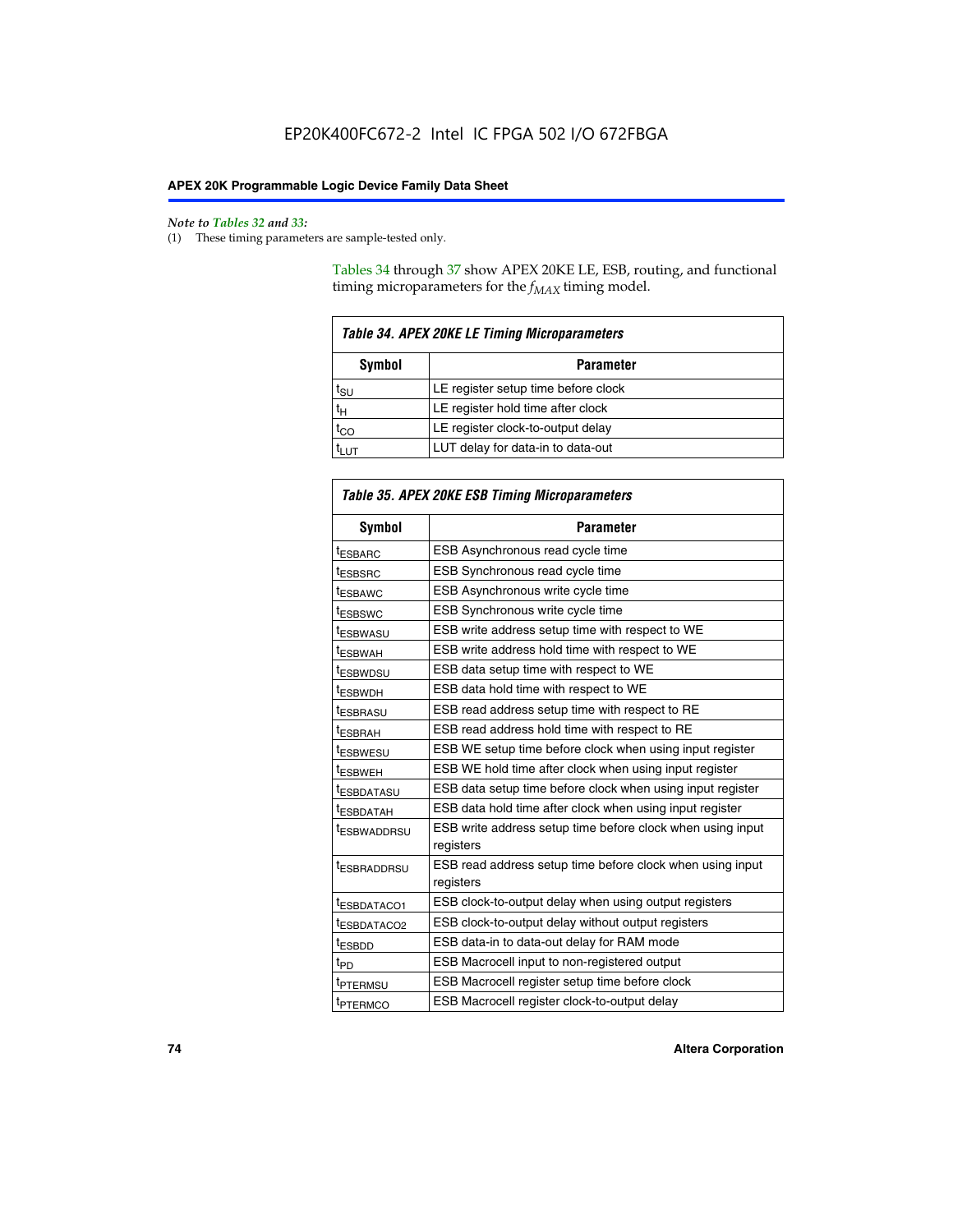| Table 36. APEX 20KE Routing Timing Microparameters<br>Note (1) |                                                    |  |  |  |  |
|----------------------------------------------------------------|----------------------------------------------------|--|--|--|--|
| Symbol<br><b>Parameter</b>                                     |                                                    |  |  |  |  |
| $t_{F1-4}$                                                     | Fanout delay using Local Interconnect              |  |  |  |  |
| $t_{F5-20}$                                                    | Fanout delay estimate using MegaLab Interconnect   |  |  |  |  |
| t <sub>F20+</sub>                                              | Fanout delay estimate using FastTrack Interconnect |  |  |  |  |

#### *Note to Table 36:*

(1) These parameters are worst-case values for typical applications. Post-compilation timing simulation and timing analysis are required to determine actual worst-case performance.

| Symbol        | <b>Parameter</b>                       |  |  |  |  |  |
|---------------|----------------------------------------|--|--|--|--|--|
| <b>TCH</b>    | Minimum clock high time from clock pin |  |  |  |  |  |
| <b>TCL</b>    | Minimum clock low time from clock pin  |  |  |  |  |  |
| <b>TCLRP</b>  | LE clear Pulse Width                   |  |  |  |  |  |
| <b>TPREP</b>  | LE preset pulse width                  |  |  |  |  |  |
| <b>TESBCH</b> | Clock high time for ESB                |  |  |  |  |  |
| <b>TESBCL</b> | Clock low time for ESB                 |  |  |  |  |  |
| <b>TESBWP</b> | Write pulse width                      |  |  |  |  |  |
| <b>TESBRP</b> | Read pulse width                       |  |  |  |  |  |

### *Table 37. APEX 20KE Functional Timing Microparameters*

Tables 38 and 39 describe the APEX 20KE external timing parameters.

| Table 38. APEX 20KE External Timing Parameters<br>Note (1) |                                                                |              |  |  |  |  |
|------------------------------------------------------------|----------------------------------------------------------------|--------------|--|--|--|--|
| <b>Clock Parameter</b><br><b>Conditions</b><br>Symbol      |                                                                |              |  |  |  |  |
| <sup>t</sup> insu                                          | Setup time with global clock at IOE input register             |              |  |  |  |  |
| $t_{\text{INH}}$                                           | Hold time with global clock at IOE input register              |              |  |  |  |  |
| t <sub>outco</sub>                                         | Clock-to-output delay with global clock at IOE output register | $C1 = 10 pF$ |  |  |  |  |
| <sup>t</sup> INSUPLL                                       | Setup time with PLL clock at IOE input register                |              |  |  |  |  |
| <sup>t</sup> INHPLL                                        | Hold time with PLL clock at IOE input register                 |              |  |  |  |  |
| <b><i>LOUTCOPLL</i></b>                                    | Clock-to-output delay with PLL clock at IOE output register    | $C1 = 10 pF$ |  |  |  |  |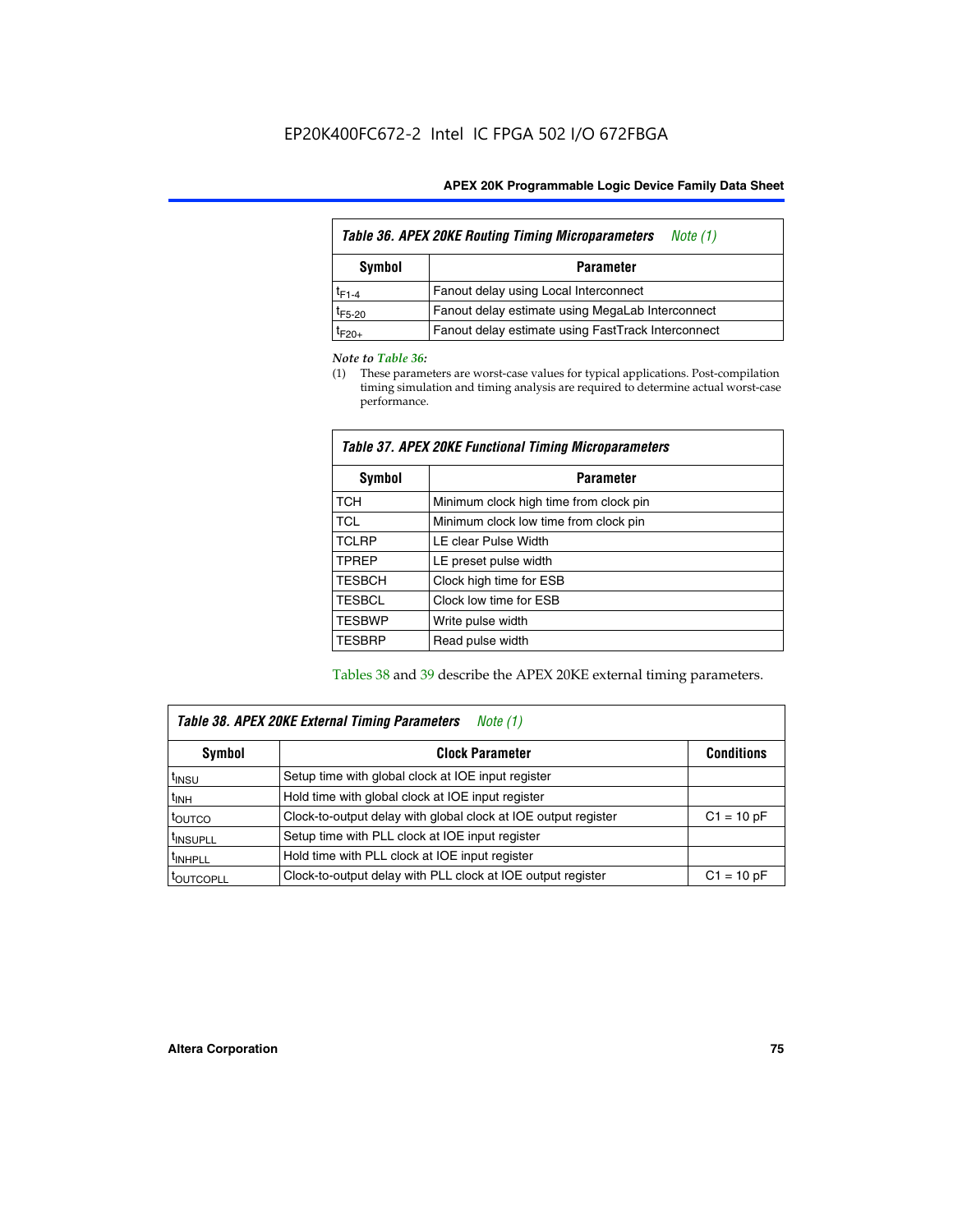| Table 39. APEX 20KE External Bidirectional Timing Parameters<br>Note $(1)$ |                                                                                                          |              |  |  |  |  |  |  |
|----------------------------------------------------------------------------|----------------------------------------------------------------------------------------------------------|--------------|--|--|--|--|--|--|
| <b>Symbol</b>                                                              | <b>Conditions</b><br><b>Parameter</b>                                                                    |              |  |  |  |  |  |  |
| <sup>t</sup> INSUBIDIR                                                     | Setup time for bidirectional pins with global clock at LAB adjacent Input<br>Register                    |              |  |  |  |  |  |  |
| <sup>t</sup> INHBIDIR                                                      | Hold time for bidirectional pins with global clock at LAB adjacent Input<br>Register                     |              |  |  |  |  |  |  |
| <b><i>LOUTCOBIDIR</i></b>                                                  | $C1 = 10 pF$<br>Clock-to-output delay for bidirectional pins with global clock at IOE output<br>register |              |  |  |  |  |  |  |
| t <sub>XZBIDIR</sub>                                                       | $C1 = 10 pF$<br>Synchronous Output Enable Register to output buffer disable delay                        |              |  |  |  |  |  |  |
| <sup>t</sup> zxbidir                                                       | Synchronous Output Enable Register output buffer enable delay                                            | $C1 = 10 pF$ |  |  |  |  |  |  |
| <sup>I</sup> INSUBIDIRPLL                                                  | Setup time for bidirectional pins with PLL clock at LAB adjacent Input<br>Register                       |              |  |  |  |  |  |  |
| <sup>t</sup> INHBIDIRPLL                                                   | Hold time for bidirectional pins with PLL clock at LAB adjacent Input<br>Register                        |              |  |  |  |  |  |  |
| <sup>t</sup> OUTCOBIDIRPLL                                                 | Clock-to-output delay for bidirectional pins with PLL clock at IOE output<br>register                    | $C1 = 10 pF$ |  |  |  |  |  |  |
| <sup>t</sup> XZBIDIRPLL                                                    | Synchronous Output Enable Register to output buffer disable delay with<br><b>PLL</b>                     | $C1 = 10 pF$ |  |  |  |  |  |  |
| <sup>I</sup> ZXBIDIRPLL                                                    | Synchronous Output Enable Register output buffer enable delay with PLL                                   | $C1 = 10 pF$ |  |  |  |  |  |  |

*Note to Tables 38 and 39:*

(1) These timing parameters are sample-tested only.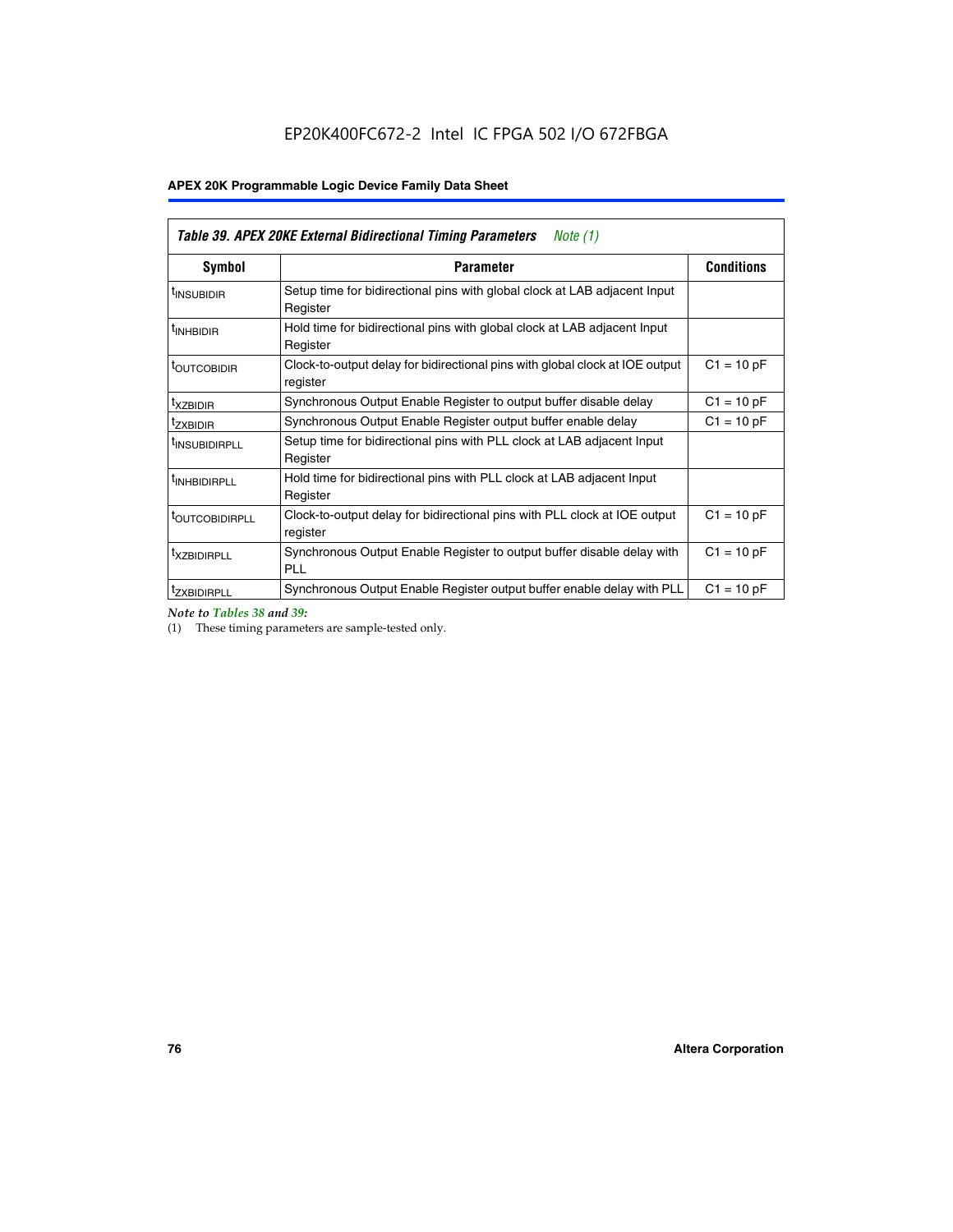Tables 40 through 42 show the **f<sub>MAX</sub>** timing parameters for EP20K100, EP20K200, and EP20K400 APEX 20K devices.

| Table 40. EP20K100 f <sub>MAX</sub> Timing Parameters |                |     |                |     |                |            |              |
|-------------------------------------------------------|----------------|-----|----------------|-----|----------------|------------|--------------|
| <b>Symbol</b>                                         | -1 Speed Grade |     | -2 Speed Grade |     | -3 Speed Grade |            | <b>Units</b> |
|                                                       | Min            | Max | Min            | Max | Min            | <b>Max</b> |              |
| $t_{\text{SU}}$                                       | 0.5            |     | 0.6            |     | 0.8            |            | ns           |
| $t_H$                                                 | 0.7            |     | 0.8            |     | 1.0            |            | ns           |
| $t_{CO}$                                              |                | 0.3 |                | 0.4 |                | 0.5        | ns           |
| $t_{LUT}$                                             |                | 0.8 |                | 1.0 |                | 1.3        | ns           |
| <sup>t</sup> ESBRC                                    |                | 1.7 |                | 2.1 |                | 2.4        | ns           |
| t <sub>ESBWC</sub>                                    |                | 5.7 |                | 6.9 |                | 8.1        | ns           |
| t <sub>ESBWESU</sub>                                  | 3.3            |     | 3.9            |     | 4.6            |            | ns           |
| <sup>t</sup> ESBDATASU                                | 2.2            |     | 2.7            |     | 3.1            |            | ns           |
| <sup>t</sup> ESBDATAH                                 | 0.6            |     | 0.8            |     | 0.9            |            | ns           |
| <sup>t</sup> ESBADDRSU                                | 2.4            |     | 2.9            |     | 3.3            |            | ns           |
| <sup>t</sup> ESBDATACO1                               |                | 1.3 |                | 1.6 |                | 1.8        | ns           |
| t <sub>ESBDATACO2</sub>                               |                | 2.6 |                | 3.1 |                | 3.6        | ns           |
| t <sub>ESBDD</sub>                                    |                | 2.5 |                | 3.3 |                | 3.6        | ns           |
| $t_{PD}$                                              |                | 2.5 |                | 3.0 |                | 3.6        | ns           |
| t <sub>PTERMSU</sub>                                  | 2.3            |     | 2.6            |     | 3.2            |            | ns           |
| t <sub>PTERMCO</sub>                                  |                | 1.5 |                | 1.8 |                | 2.1        | ns           |
| $t_{F1-4}$                                            |                | 0.5 |                | 0.6 |                | 0.7        | ns           |
| $t_{F5-20}$                                           |                | 1.6 |                | 1.7 |                | 1.8        | ns           |
| $t_{F20+}$                                            |                | 2.2 |                | 2.2 |                | 2.3        | ns           |
| $t_{\mathsf{CH}}$                                     | 2.0            |     | 2.5            |     | 3.0            |            | ns           |
| $t_{CL}$                                              | 2.0            |     | 2.5            |     | 3.0            |            | ns           |
| t <sub>CLRP</sub>                                     | 0.3            |     | 0.4            |     | 0.4            |            | ns           |
| t <sub>PREP</sub>                                     | 0.5            |     | 0.5            |     | 0.5            |            | ns           |
| <sup>t</sup> ESBCH                                    | 2.0            |     | 2.5            |     | 3.0            |            | ns           |
| <b>t</b> ESBCL                                        | 2.0            |     | 2.5            |     | 3.0            |            | ns           |
| t <sub>ESBWP</sub>                                    | 1.6            |     | 1.9            |     | 2.2            |            | ns           |
| $t_{ESBRP}$                                           | 1.0            |     | 1.3            |     | 1.4            |            | ns           |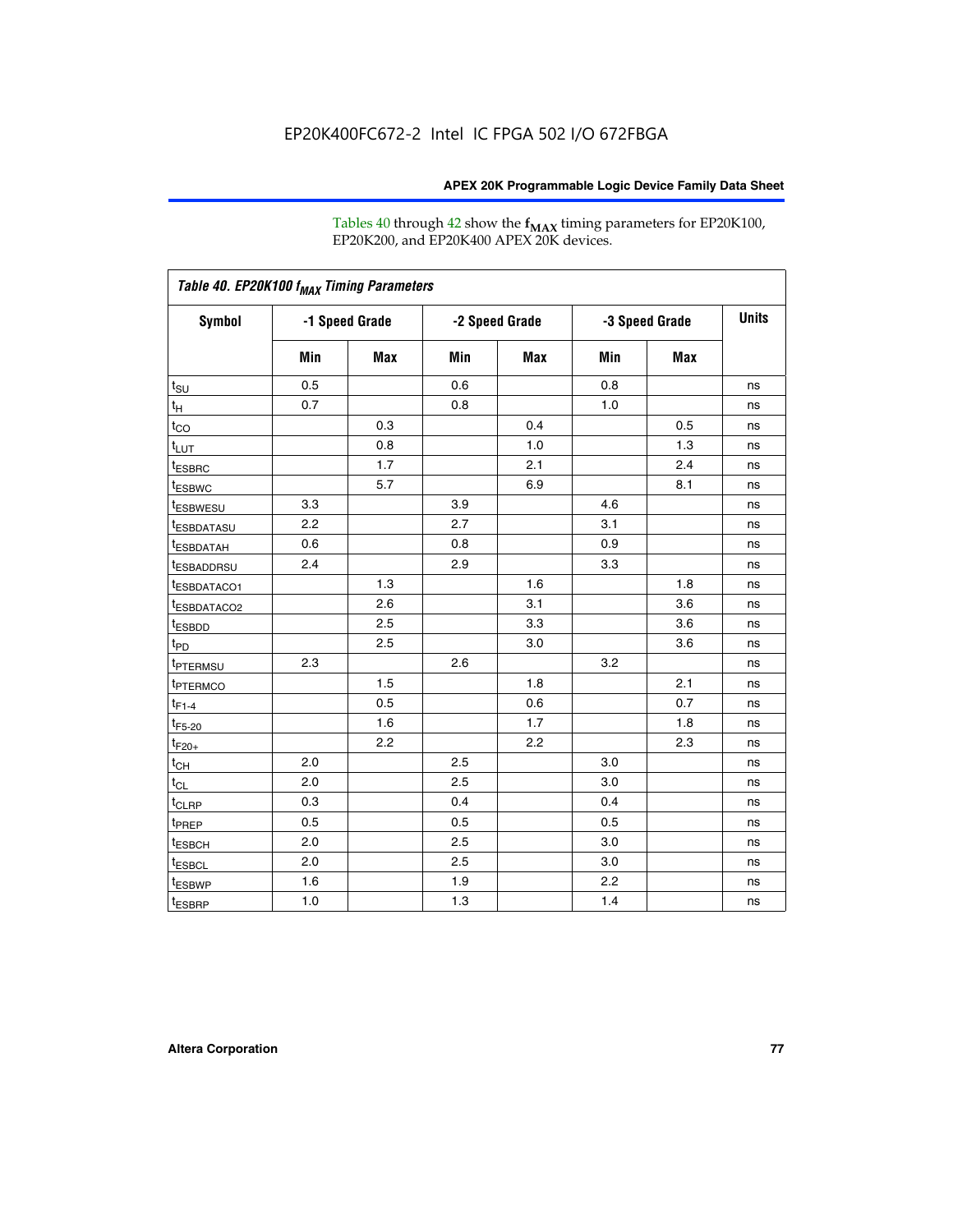| Table 41. EP20K200 f <sub>MAX</sub> Timing Parameters |                |     |     |                |     |                |    |
|-------------------------------------------------------|----------------|-----|-----|----------------|-----|----------------|----|
| Symbol                                                | -1 Speed Grade |     |     | -2 Speed Grade |     | -3 Speed Grade |    |
|                                                       | Min            | Max | Min | <b>Max</b>     | Min | Max            |    |
| $t_{\text{SU}}$                                       | 0.5            |     | 0.6 |                | 0.8 |                | ns |
| $t_H$                                                 | 0.7            |     | 0.8 |                | 1.0 |                | ns |
| $t_{CO}$                                              |                | 0.3 |     | 0.4            |     | 0.5            | ns |
| $t_{LUT}$                                             |                | 0.8 |     | 1.0            |     | 1.3            | ns |
| t <sub>ESBRC</sub>                                    |                | 1.7 |     | 2.1            |     | 2.4            | ns |
| t <sub>ESBWC</sub>                                    |                | 5.7 |     | 6.9            |     | 8.1            | ns |
| t <sub>ESBWESU</sub>                                  | 3.3            |     | 3.9 |                | 4.6 |                | ns |
| <sup>t</sup> ESBDATASU                                | 2.2            |     | 2.7 |                | 3.1 |                | ns |
| t <sub>ESBDATAH</sub>                                 | 0.6            |     | 0.8 |                | 0.9 |                | ns |
| t <sub>ESBADDRSU</sub>                                | 2.4            |     | 2.9 |                | 3.3 |                | ns |
| <u>t<sub>ESBDATACO1</sub></u>                         |                | 1.3 |     | 1.6            |     | 1.8            | ns |
| <sup>t</sup> ESBDATACO2                               |                | 2.6 |     | 3.1            |     | 3.6            | ns |
| t <sub>ESBDD</sub>                                    |                | 2.5 |     | 3.3            |     | 3.6            | ns |
| t <sub>PD</sub>                                       |                | 2.5 |     | 3.0            |     | 3.6            | ns |
| t <sub>PTERMSU</sub>                                  | 2.3            |     | 2.7 |                | 3.2 |                | ns |
| t <sub>PTERMCO</sub>                                  |                | 1.5 |     | 1.8            |     | 2.1            | ns |
| $t_{F1-4}$                                            |                | 0.5 |     | 0.6            |     | 0.7            | ns |
| $t_{F5-20}$                                           |                | 1.6 |     | 1.7            |     | 1.8            | ns |
| $t_{F20+}$                                            |                | 2.2 |     | 2.2            |     | 2.3            | ns |
| $\textnormal{t}_{\textnormal{CH}}$                    | 2.0            |     | 2.5 |                | 3.0 |                | ns |
| $t_{CL}$                                              | 2.0            |     | 2.5 |                | 3.0 |                | ns |
| t <sub>CLRP</sub>                                     | 0.3            |     | 0.4 |                | 0.4 |                | ns |
| t <sub>PREP</sub>                                     | 0.4            |     | 0.5 |                | 0.5 |                | ns |
| t <sub>ESBCH</sub>                                    | 2.0            |     | 2.5 |                | 3.0 |                | ns |
| t <sub>ESBCL</sub>                                    | 2.0            |     | 2.5 |                | 3.0 |                | ns |
| t <sub>ESBWP</sub>                                    | 1.6            |     | 1.9 |                | 2.2 |                | ns |
| t <sub>ESBRP</sub>                                    | 1.0            |     | 1.3 |                | 1.4 |                | ns |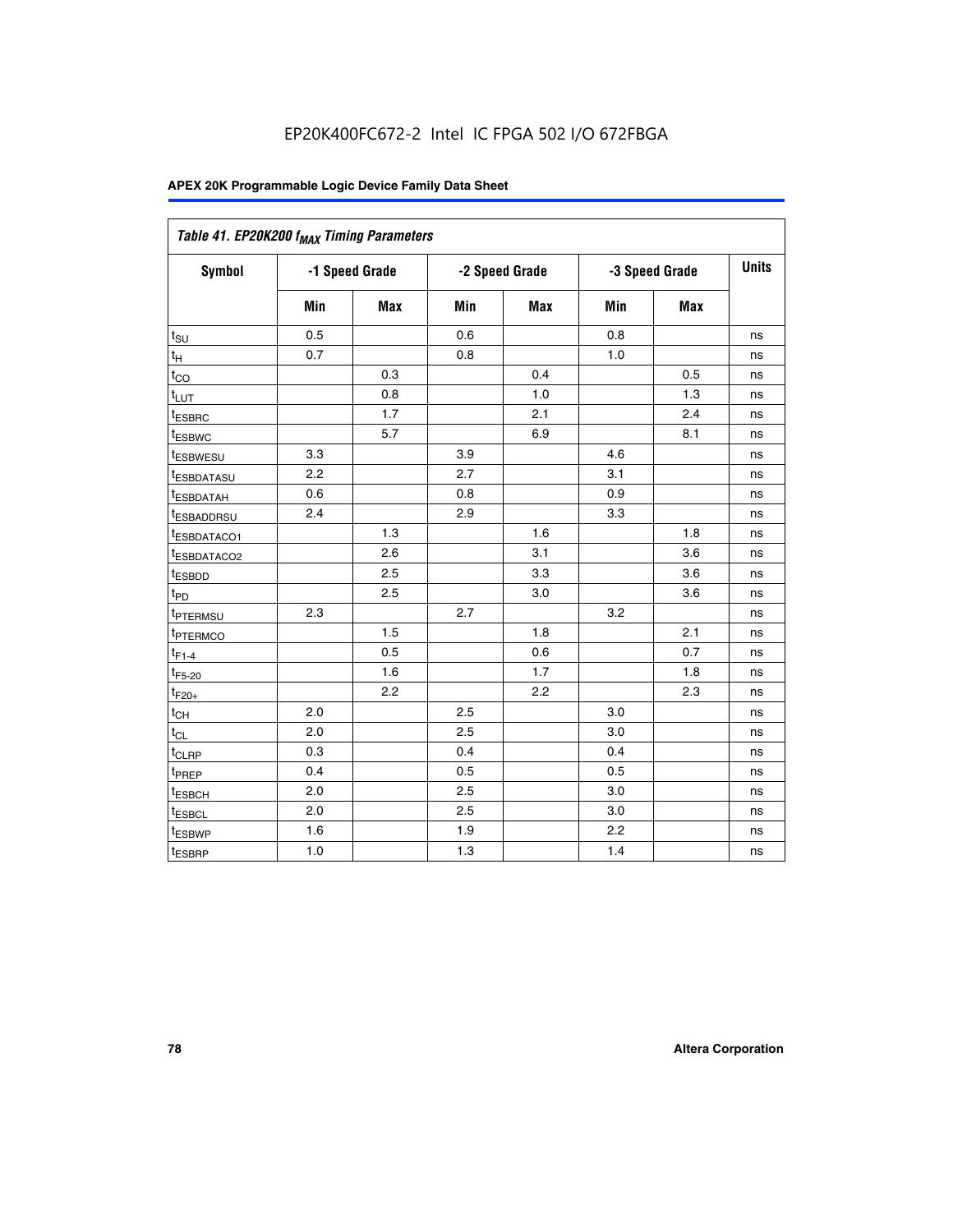| Table 42. EP20K400 f <sub>MAX</sub> Timing Parameters |     |                |     |                |     |                |              |
|-------------------------------------------------------|-----|----------------|-----|----------------|-----|----------------|--------------|
| <b>Symbol</b>                                         |     | -1 Speed Grade |     | -2 Speed Grade |     | -3 Speed Grade | <b>Units</b> |
|                                                       | Min | Max            | Min | <b>Max</b>     | Min | <b>Max</b>     |              |
| $t_{\text{SU}}$                                       | 0.1 |                | 0.3 |                | 0.6 |                | ns           |
| $t_H$                                                 | 0.5 |                | 0.8 |                | 0.9 |                | ns           |
| $t_{CO}$                                              |     | 0.1            |     | 0.4            |     | 0.6            | ns           |
| $t_{LUT}$                                             |     | 1.0            |     | 1.2            |     | 1.4            | ns           |
| t <sub>ESBRC</sub>                                    |     | 1.7            |     | 2.1            |     | 2.4            | ns           |
| t <sub>ESBWC</sub>                                    |     | 5.7            |     | 6.9            |     | 8.1            | ns           |
| <i>t</i> ESBWESU                                      | 3.3 |                | 3.9 |                | 4.6 |                | ns           |
| <i>t</i> ESBDATASU                                    | 2.2 |                | 2.7 |                | 3.1 |                | ns           |
| <sup>t</sup> ESBDATAH                                 | 0.6 |                | 0.8 |                | 0.9 |                | ns           |
| <sup>t</sup> ESBADDRSU                                | 2.4 |                | 2.9 |                | 3.3 |                | ns           |
| t <sub>ESBDATACO1</sub>                               |     | 1.3            |     | 1.6            |     | 1.8            | ns           |
| t <sub>ESBDATACO2</sub>                               |     | 2.5            |     | 3.1            |     | 3.6            | ns           |
| t <sub>ESBDD</sub>                                    |     | 2.5            |     | 3.3            |     | 3.6            | ns           |
| t <sub>PD</sub>                                       |     | 2.5            |     | 3.1            |     | 3.6            | ns           |
| t <sub>PTERMSU</sub>                                  | 1.7 |                | 2.1 |                | 2.4 |                | ns           |
| <sup>t</sup> PTERMCO                                  |     | 1.0            |     | 1.2            |     | 1.4            | ns           |
| $t_{F1-4}$                                            |     | 0.4            |     | 0.5            |     | 0.6            | ns           |
| $t_{F5-20}$                                           |     | 2.6            |     | 2.8            |     | 2.9            | ns           |
| $t_{F20+}$                                            |     | 3.7            |     | 3.8            |     | 3.9            | ns           |
| $t_{CH}$                                              | 2.0 |                | 2.5 |                | 3.0 |                | ns           |
| $t_{CL}$                                              | 2.0 |                | 2.5 |                | 3.0 |                | ns           |
| $t_{CLRP}$                                            | 0.5 |                | 0.6 |                | 0.8 |                | ns           |
| t <sub>PREP</sub>                                     | 0.5 |                | 0.5 |                | 0.5 |                | ns           |
| <sup>t</sup> ESBCH                                    | 2.0 |                | 2.5 |                | 3.0 |                | ns           |
| t <sub>ESBCL</sub>                                    | 2.0 |                | 2.5 |                | 3.0 |                | ns           |
| t <sub>ESBWP</sub>                                    | 1.5 |                | 1.9 |                | 2.2 |                | ns           |
| t <sub>ESBRP</sub>                                    | 1.0 |                | 1.2 |                | 1.4 |                | ns           |

Tables 43 through 48 show the I/O external and external bidirectional timing parameter values for EP20K100, EP20K200, and EP20K400 APEX 20K devices.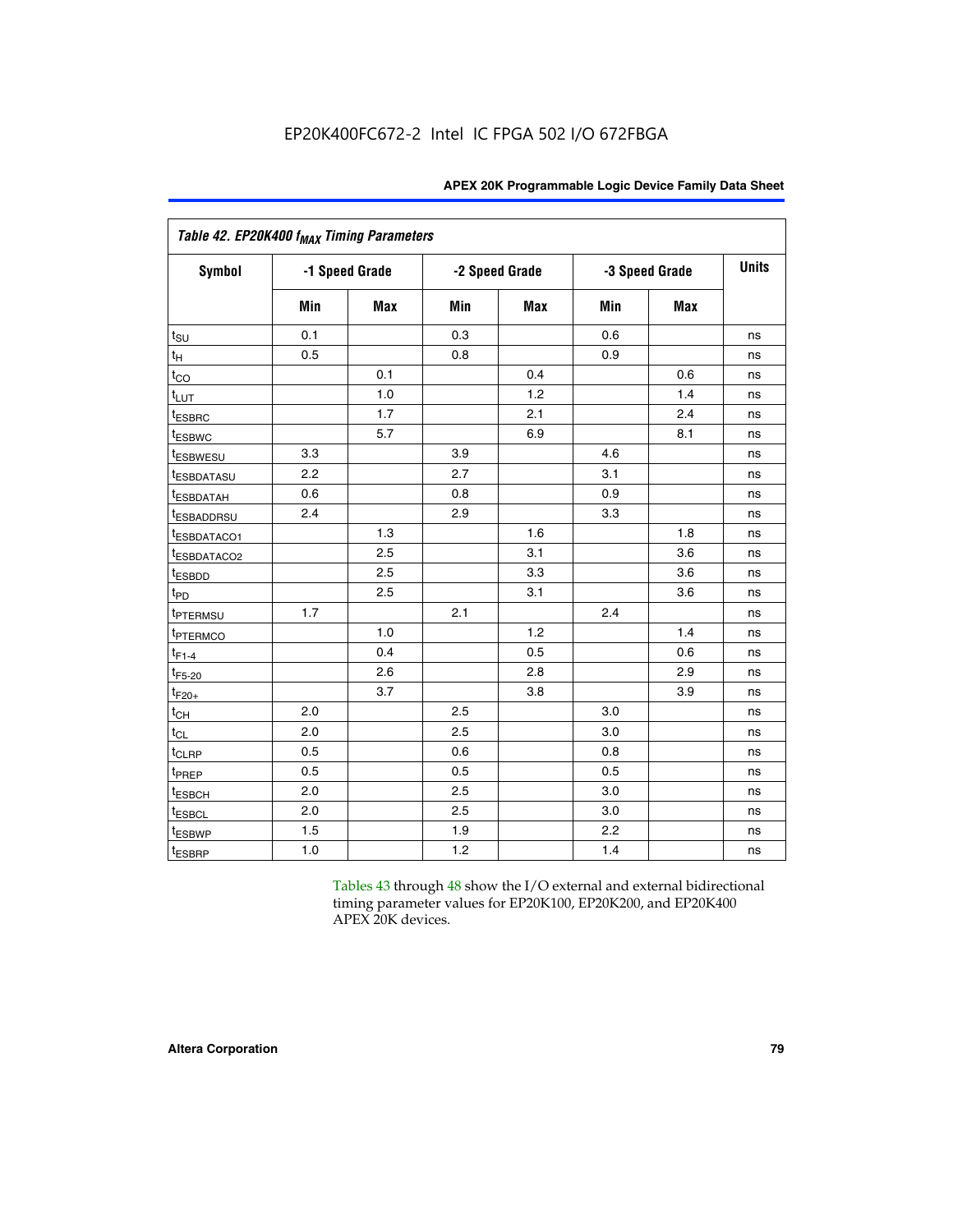## EP20K400FC672-2 Intel IC FPGA 502 I/O 672FBGA

| Table 43. EP20K100 External Timing Parameters |     |                |     |                |     |                |             |  |  |  |  |
|-----------------------------------------------|-----|----------------|-----|----------------|-----|----------------|-------------|--|--|--|--|
| Symbol                                        |     | -1 Speed Grade |     | -2 Speed Grade |     | -3 Speed Grade | <b>Unit</b> |  |  |  |  |
|                                               | Min | Max            | Min | <b>Max</b>     | Min | <b>Max</b>     |             |  |  |  |  |
| $t_{INSU}$ (1)                                | 2.3 |                | 2.8 |                | 3.2 |                | ns          |  |  |  |  |
| $t_{INH}$ (1)                                 | 0.0 |                | 0.0 |                | 0.0 |                | ns          |  |  |  |  |
| $t_{\text{OUTCO}}(1)$                         | 2.0 | 4.5            | 2.0 | 4.9            | 2.0 | 6.6            | ns          |  |  |  |  |
| $t_{IN}$ su $(2)$                             | 1.1 |                | 1.2 |                |     |                | ns          |  |  |  |  |
| $t_{INH}$ (2)                                 | 0.0 |                | 0.0 |                |     |                | ns          |  |  |  |  |
| $t_{\text{OUTCO}}$ (2)                        | 0.5 | 2.7            | 0.5 | 3.1            |     | 4.8            | ns          |  |  |  |  |

|                                | <b>Table 44. EP20K100 External Bidirectional Timing Parameters</b> |                |     |                |     |                |             |  |  |  |  |
|--------------------------------|--------------------------------------------------------------------|----------------|-----|----------------|-----|----------------|-------------|--|--|--|--|
| Symbol                         |                                                                    | -1 Speed Grade |     | -2 Speed Grade |     | -3 Speed Grade | <b>Unit</b> |  |  |  |  |
|                                | Min                                                                | Max            | Min | Max            | Min | Max            |             |  |  |  |  |
| $t_{\text{INSUBIDIR}}(1)$      | 2.3                                                                |                | 2.8 |                | 3.2 |                | ns          |  |  |  |  |
| $t_{INHBIDIR}$ (1)             | 0.0                                                                |                | 0.0 |                | 0.0 |                | ns          |  |  |  |  |
| <sup>t</sup> OUTCOBIDIR<br>(1) | 2.0                                                                | 4.5            | 2.0 | 4.9            | 2.0 | 6.6            | ns          |  |  |  |  |
| $t_{XZBIDIR}$ (1)              |                                                                    | 5.0            |     | 5.9            |     | 6.9            | ns          |  |  |  |  |
| $t_{ZXBIDIR}$ (1)              |                                                                    | 5.0            |     | 5.9            |     | 6.9            | ns          |  |  |  |  |
| $t_{INSUBIDIR}$ (2)            | 1.0                                                                |                | 1.2 |                |     |                | ns          |  |  |  |  |
| $t_{\text{INHBIDIR}}$ (2)      | 0.0                                                                |                | 0.0 |                |     |                | ns          |  |  |  |  |
| <sup>t</sup> OUTCOBIDIR<br>(2) | 0.5                                                                | 2.7            | 0.5 | 3.1            |     |                | ns          |  |  |  |  |
| $t_{XZBIDIR}$ (2)              |                                                                    | 4.3            |     | 5.0            |     |                | ns          |  |  |  |  |
| $t_{ZXBIDIR}$ (2)              |                                                                    | 4.3            |     | 5.0            |     |                | ns          |  |  |  |  |

| Table 45. EP20K200 External Timing Parameters |     |                |     |                |     |                |             |  |  |  |  |
|-----------------------------------------------|-----|----------------|-----|----------------|-----|----------------|-------------|--|--|--|--|
| Symbol                                        |     | -1 Speed Grade |     | -2 Speed Grade |     | -3 Speed Grade | <b>Unit</b> |  |  |  |  |
|                                               | Min | Max            | Min | <b>Max</b>     | Min | <b>Max</b>     |             |  |  |  |  |
| $t_{INSU}$ (1)                                | 1.9 |                | 2.3 |                | 2.6 |                | ns          |  |  |  |  |
| $t_{INH}$ (1)                                 | 0.0 |                | 0.0 |                | 0.0 |                | ns          |  |  |  |  |
| $t_{\text{OUTCO}}(1)$                         | 2.0 | 4.6            | 2.0 | 5.6            | 2.0 | 6.8            | ns          |  |  |  |  |
| $t_{INSU}$ (2)                                | 1.1 |                | 1.2 |                |     |                | ns          |  |  |  |  |
| $t_{INH}$ (2)                                 | 0.0 |                | 0.0 |                |     |                | ns          |  |  |  |  |
| $t_{\text{OUTCO}}$ (2)                        | 0.5 | 2.7            | 0.5 | 3.1            |     |                | ns          |  |  |  |  |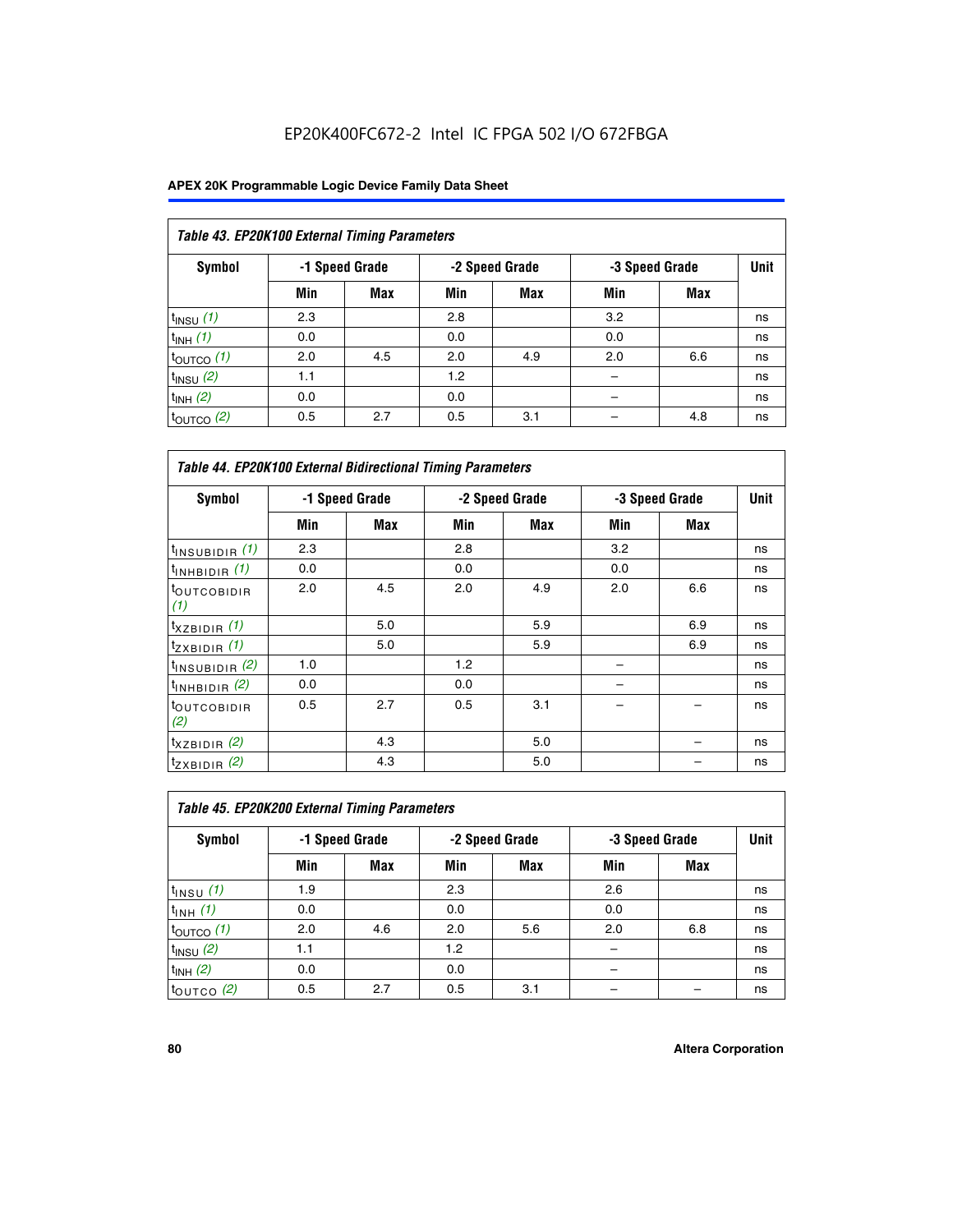| Table 46. EP20K200 External Bidirectional Timing Parameters |     |                |     |                |     |                |             |
|-------------------------------------------------------------|-----|----------------|-----|----------------|-----|----------------|-------------|
| Symbol                                                      |     | -1 Speed Grade |     | -2 Speed Grade |     | -3 Speed Grade | <b>Unit</b> |
|                                                             | Min | Max            | Min | Max            | Min | Max            |             |
| $t_{\text{INSUBIDIR}}(1)$                                   | 1.9 |                | 2.3 |                | 2.6 |                | ns          |
| $t_{INHBIDIR}$ (1)                                          | 0.0 |                | 0.0 |                | 0.0 |                | ns          |
| $t_{\text{OUTCOBIDIR}}(1)$                                  | 2.0 | 4.6            | 2.0 | 5.6            | 2.0 | 6.8            | ns          |
| $t_{XZBIDIR}$ (1)                                           |     | 5.0            |     | 5.9            |     | 6.9            | ns          |
| $t_{ZXBIDIR}$ (1)                                           |     | 5.0            |     | 5.9            |     | 6.9            | ns          |
| $t_{\text{INSUBIDIR}}(2)$                                   | 1.1 |                | 1.2 |                |     |                | ns          |
| $t_{INHBIDIR}$ (2)                                          | 0.0 |                | 0.0 |                |     |                | ns          |
| $t_{\text{OUTCOBIDIR}}(2)$                                  | 0.5 | 2.7            | 0.5 | 3.1            |     |                | ns          |
| $t_{XZBIDIR}$ (2)                                           |     | 4.3            |     | 5.0            |     |                | ns          |
| $t_{ZXBIDIR}$ (2)                                           |     | 4.3            |     | 5.0            |     |                | ns          |

## *Table 47. EP20K400 External Timing Parameters*

| Symbol                | -1 Speed Grade |            | -2 Speed Grade |            | -3 Speed Grade | <b>Unit</b> |    |
|-----------------------|----------------|------------|----------------|------------|----------------|-------------|----|
|                       | Min            | <b>Max</b> | Min            | <b>Max</b> | Min            | <b>Max</b>  |    |
| $t_{INSU}$ (1)        | 1.4            |            | 1.8            |            | 2.0            |             | ns |
| $t_{INH}$ (1)         | 0.0            |            | 0.0            |            | 0.0            |             | ns |
| $t_{\text{OUTCO}}(1)$ | 2.0            | 4.9        | 2.0            | 6.1        | 2.0            | 7.0         | ns |
| $t_{INSU}$ (2)        | 0.4            |            | 1.0            |            |                |             | ns |
| $t_{INH}$ (2)         | 0.0            |            | 0.0            |            | -              |             | ns |
| $t_{\text{OUTCO}}(2)$ | 0.5            | 3.1        | 0.5            | 4.1        |                |             | ns |

*Table 48. EP20K400 External Bidirectional Timing Parameters*

| Symbol                      | -1 Speed Grade |     | -2 Speed Grade |     |     | -3 Speed Grade | <b>Unit</b> |
|-----------------------------|----------------|-----|----------------|-----|-----|----------------|-------------|
|                             | Min            | Max | Min            | Max | Min | Max            |             |
| $t_{\text{INSUBIDIR}}(1)$   | 1.4            |     | 1.8            |     | 2.0 |                | ns          |
| $t_{INHBIDIR}$ (1)          | 0.0            |     | 0.0            |     | 0.0 |                | ns          |
| $t_{\text{OUTCOBIDIR}}(1)$  | 2.0            | 4.9 | 2.0            | 6.1 | 2.0 | 7.0            | ns          |
| $t_{XZBIDIR}$ (1)           |                | 7.3 |                | 8.9 |     | 10.3           | ns          |
| $t_{ZXBIDIR}$ (1)           |                | 7.3 |                | 8.9 |     | 10.3           | ns          |
| $t_{\text{INSUBIDIR}}(2)$   | 0.5            |     | 1.0            |     |     |                | ns          |
| $t_{INHBIDIR}$ (2)          | 0.0            |     | 0.0            |     |     |                | ns          |
| $t_{\text{OUTCOBIDIR}}$ (2) | 0.5            | 3.1 | 0.5            | 4.1 |     |                | ns          |
| $t_{XZBIDIR}$ (2)           |                | 6.2 |                | 7.6 |     |                | ns          |
| $t_{ZXBIDIR}$ (2)           |                | 6.2 |                | 7.6 |     |                | ns          |

#### **Altera Corporation 81**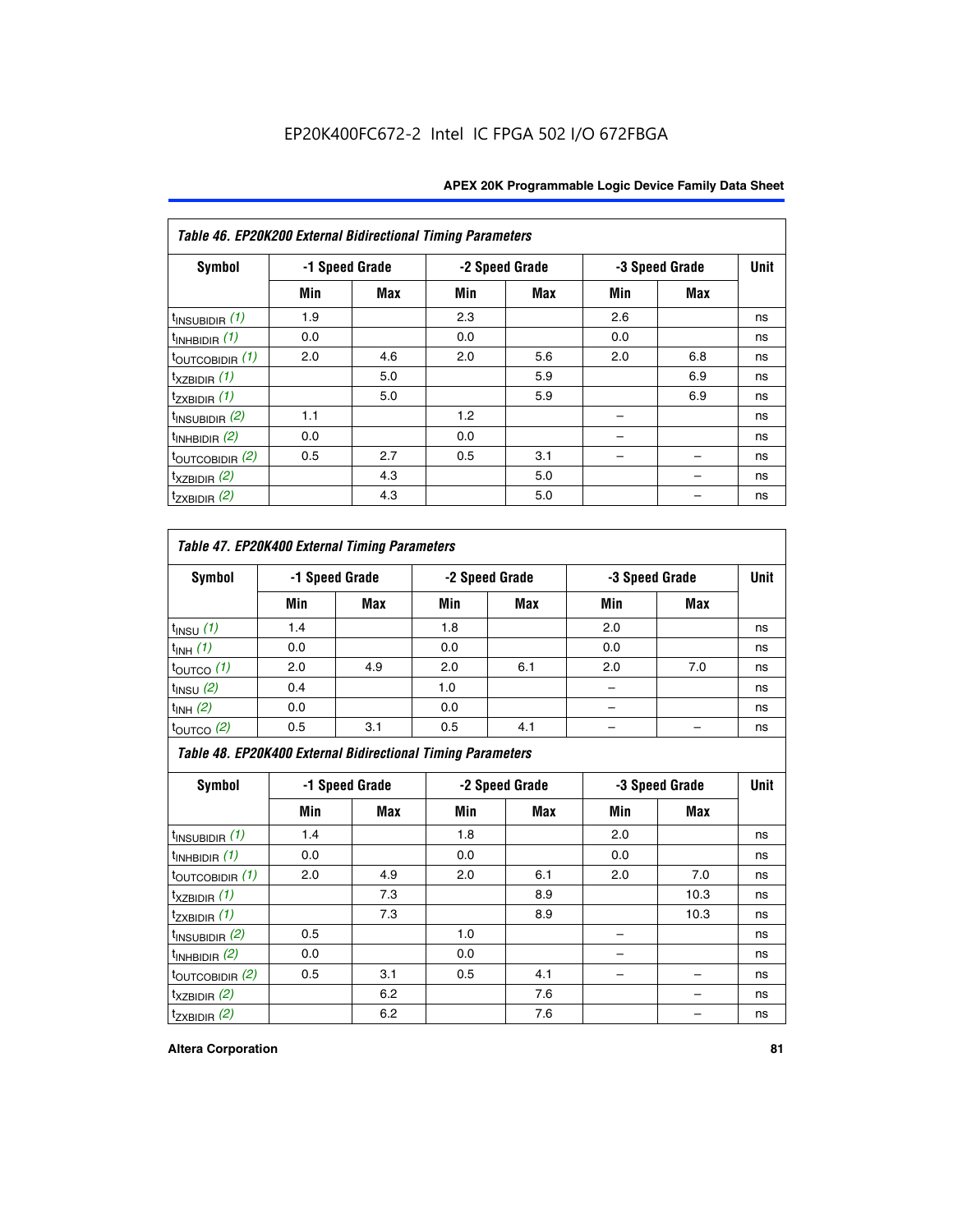#### *Notes to Tables 43 through 48:*

- (1) This parameter is measured without using ClockLock or ClockBoost circuits.
- (2) This parameter is measured using ClockLock or ClockBoost circuits.

Tables 49 through 54 describe  $f_{MAX}$  LE Timing Microparameters,  $f_{MAX}$ ESB Timing Microparameters, *f<sub>MAX</sub>* Routing Delays, Minimum Pulse Width Timing Parameters, External Timing Parameters, and External Bidirectional Timing Parameters for EP20K30E APEX 20KE devices.

|                  | Table 49. EP20K30E f <sub>MAX</sub> LE Timing Microparameters |      |      |            |      |      |    |  |  |  |  |  |
|------------------|---------------------------------------------------------------|------|------|------------|------|------|----|--|--|--|--|--|
| <b>Symbol</b>    |                                                               | -1   |      | -2         |      | -3   |    |  |  |  |  |  |
|                  | Min                                                           | Max  | Min  | <b>Max</b> | Min  | Max  |    |  |  |  |  |  |
| t <sub>SU</sub>  | 0.01                                                          |      | 0.02 |            | 0.02 |      | ns |  |  |  |  |  |
| 't <sub>H</sub>  | 0.11                                                          |      | 0.16 |            | 0.23 |      | ns |  |  |  |  |  |
| $t_{CO}$         |                                                               | 0.32 |      | 0.45       |      | 0.67 | ns |  |  |  |  |  |
| t <sub>LUT</sub> |                                                               | 0.85 |      | 1.20       |      | 1.77 | ns |  |  |  |  |  |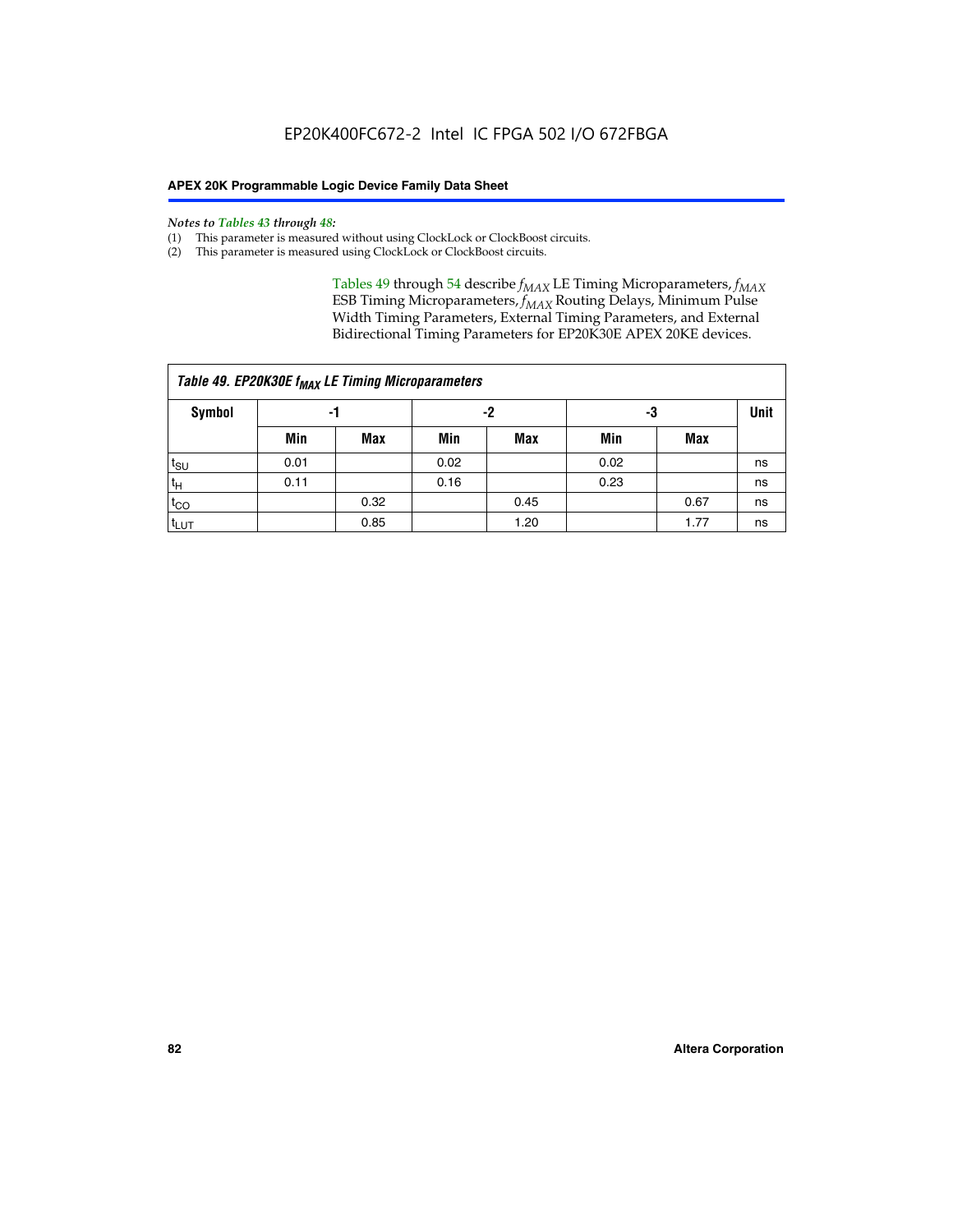| Table 50. EP20K30E f <sub>MAX</sub> ESB Timing Microparameters |      |            |      |            |      |            |             |
|----------------------------------------------------------------|------|------------|------|------------|------|------------|-------------|
| Symbol                                                         |      | $-1$       |      | $-2$       |      | -3         | <b>Unit</b> |
|                                                                | Min  | <b>Max</b> | Min  | <b>Max</b> | Min  | <b>Max</b> |             |
| <sup>t</sup> ESBARC                                            |      | 2.03       |      | 2.86       |      | 4.24       | ns          |
| <sup>t</sup> ESBSRC                                            |      | 2.58       |      | 3.49       |      | 5.02       | ns          |
| <sup>t</sup> ESBAWC                                            |      | 3.88       |      | 5.45       |      | 8.08       | ns          |
| <sup>t</sup> ESBSWC                                            |      | 4.08       |      | 5.35       |      | 7.48       | ns          |
| <sup>t</sup> ESBWASU                                           | 1.77 |            | 2.49 |            | 3.68 |            | ns          |
| t <sub>ESBWAH</sub>                                            | 0.00 |            | 0.00 |            | 0.00 |            | ns          |
| <sup>t</sup> ESBWDSU                                           | 1.95 |            | 2.74 |            | 4.05 |            | ns          |
| t <sub>ESBWDH</sub>                                            | 0.00 |            | 0.00 |            | 0.00 |            | ns          |
| <sup>t</sup> ESBRASU                                           | 1.96 |            | 2.75 |            | 4.07 |            | ns          |
| <sup>t</sup> ESBRAH                                            | 0.00 |            | 0.00 |            | 0.00 |            | ns          |
| <i>t</i> <sub>ESBWESU</sub>                                    | 1.80 |            | 2.73 |            | 4.28 |            | ns          |
| <sup>t</sup> ESBWEH                                            | 0.00 |            | 0.00 |            | 0.00 |            | ns          |
| t <sub>ESBDATASU</sub>                                         | 0.07 |            | 0.48 |            | 1.17 |            | ns          |
| <sup>t</sup> ESBDATAH                                          | 0.13 |            | 0.13 |            | 0.13 |            | ns          |
| <sup>t</sup> ESBWADDRSU                                        | 0.30 |            | 0.80 |            | 1.64 |            | ns          |
| <sup>t</sup> ESBRADDRSU                                        | 0.37 |            | 0.90 |            | 1.78 |            | ns          |
| <sup>t</sup> ESBDATACO1                                        |      | 1.11       |      | 1.32       |      | 1.67       | ns          |
| <sup>t</sup> ESBDATACO2                                        |      | 2.65       |      | 3.73       |      | 5.53       | ns          |
| <sup>t</sup> ESBDD                                             |      | 3.88       |      | 5.45       |      | 8.08       | ns          |
| $t_{PD}$                                                       |      | 1.91       |      | 2.69       |      | 3.98       | ns          |
| <sup>t</sup> PTERMSU                                           | 1.04 |            | 1.71 |            | 2.82 |            | ns          |
| t <sub>PTERMCO</sub>                                           |      | 1.13       |      | 1.34       |      | 1.69       | ns          |

## **Table 51. EP20K30E f<sub>MAX</sub> Routing Delays**

| Symbol      | .,  |            | -2  |            | -3  |            | Unit |
|-------------|-----|------------|-----|------------|-----|------------|------|
|             | Min | <b>Max</b> | Min | <b>Max</b> | Min | <b>Max</b> |      |
| $t_{F1-4}$  |     | 0.24       |     | 0.27       |     | 0.31       | ns   |
| $t_{F5-20}$ |     | 1.03       |     | 1.14       |     | 1.30       | ns   |
| $t_{F20+}$  |     | 1.42       |     | 1.54       |     | 1.77       | ns   |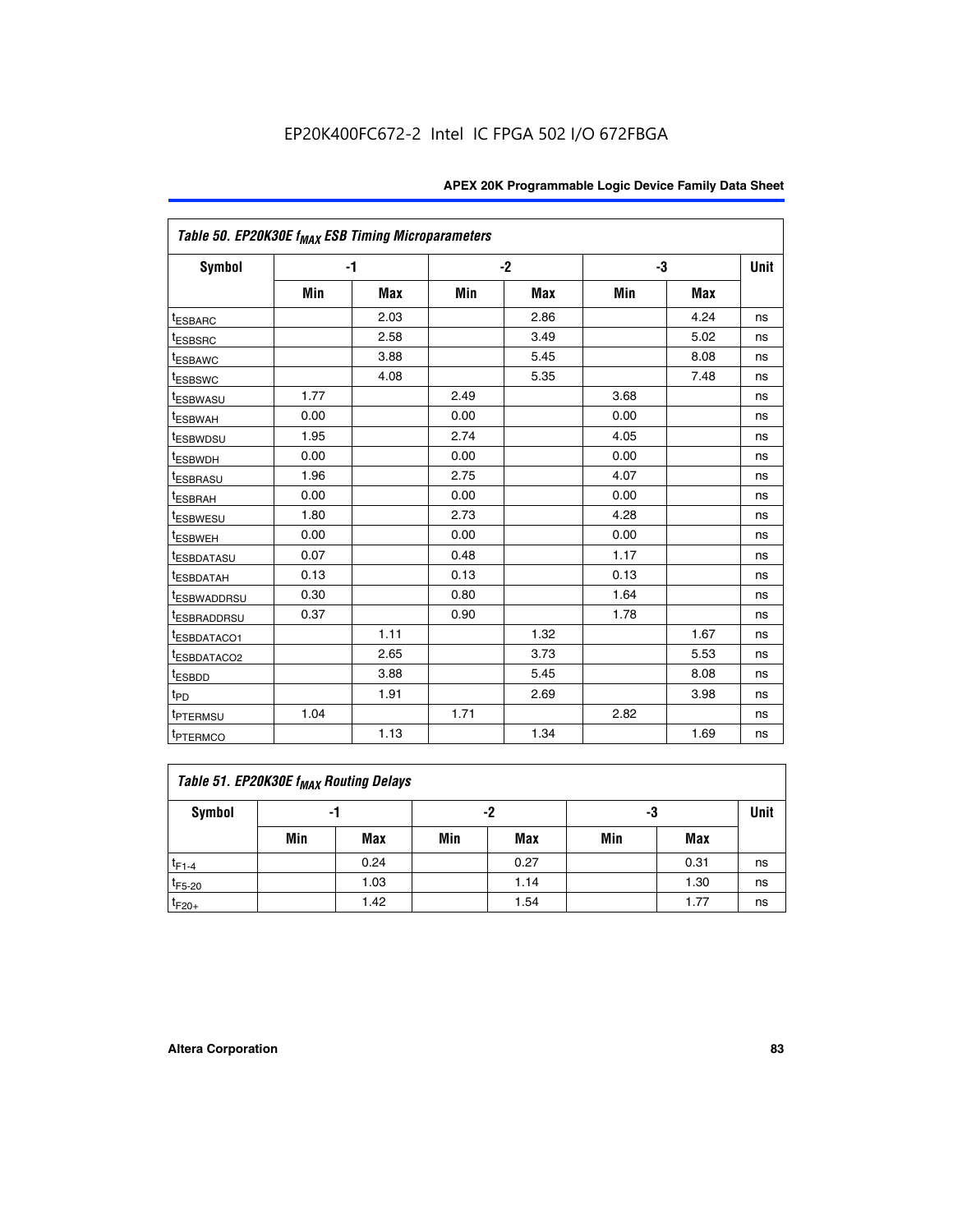## EP20K400FC672-2 Intel IC FPGA 502 I/O 672FBGA

### **APEX 20K Programmable Logic Device Family Data Sheet**

|                    | Table 52. EP20K30E Minimum Pulse Width Timing Parameters |            |      |            |      |            |             |  |  |  |  |  |
|--------------------|----------------------------------------------------------|------------|------|------------|------|------------|-------------|--|--|--|--|--|
| <b>Symbol</b>      | -1                                                       |            |      | $-2$       | -3   |            | <b>Unit</b> |  |  |  |  |  |
|                    | Min                                                      | <b>Max</b> | Min  | <b>Max</b> | Min  | <b>Max</b> |             |  |  |  |  |  |
| $t_{CH}$           | 0.55                                                     |            | 0.78 |            | 1.15 |            | ns          |  |  |  |  |  |
| $t_{CL}$           | 0.55                                                     |            | 0.78 |            | 1.15 |            | ns          |  |  |  |  |  |
| $t_{CLRP}$         | 0.22                                                     |            | 0.31 |            | 0.46 |            | ns          |  |  |  |  |  |
| <sup>t</sup> PREP  | 0.22                                                     |            | 0.31 |            | 0.46 |            | ns          |  |  |  |  |  |
| <sup>t</sup> ESBCH | 0.55                                                     |            | 0.78 |            | 1.15 |            | ns          |  |  |  |  |  |
| <sup>t</sup> ESBCL | 0.55                                                     |            | 0.78 |            | 1.15 |            | ns          |  |  |  |  |  |
| <sup>t</sup> ESBWP | 1.43                                                     |            | 2.01 |            | 2.97 |            | ns          |  |  |  |  |  |
| <sup>t</sup> ESBRP | 1.15                                                     |            | 1.62 |            | 2.39 |            | ns          |  |  |  |  |  |

|                      | Table 53. EP20K30E External Timing Parameters |            |      |            |                |            |             |  |  |  |  |  |
|----------------------|-----------------------------------------------|------------|------|------------|----------------|------------|-------------|--|--|--|--|--|
| <b>Symbol</b>        | -1                                            |            |      | -2         |                | -3         | <b>Unit</b> |  |  |  |  |  |
|                      | Min                                           | <b>Max</b> | Min  | <b>Max</b> | Min            | <b>Max</b> |             |  |  |  |  |  |
| $t_{INSU}$           | 2.02                                          |            | 2.13 |            | 2.24           |            | ns          |  |  |  |  |  |
| $t_{\rm INH}$        | 0.00                                          |            | 0.00 |            | 0.00           |            | ns          |  |  |  |  |  |
| <b>t</b> outco       | 2.00                                          | 4.88       | 2.00 | 5.36       | 2.00           | 5.88       | ns          |  |  |  |  |  |
| <sup>t</sup> INSUPLL | 2.11                                          |            | 2.23 |            |                |            | ns          |  |  |  |  |  |
| <sup>t</sup> INHPLL  | 0.00                                          |            | 0.00 |            | $\blacksquare$ |            | ns          |  |  |  |  |  |
| <b>LOUTCOPLL</b>     | 0.50                                          | 2.60       | 0.50 | 2.88       | -              |            | ns          |  |  |  |  |  |

| Table 54. EP20K30E External Bidirectional Timing Parameters |      |      |      |      |                          |      |             |  |  |  |  |
|-------------------------------------------------------------|------|------|------|------|--------------------------|------|-------------|--|--|--|--|
| Symbol                                                      | -1   |      | $-2$ |      | -3                       |      | <b>Unit</b> |  |  |  |  |
|                                                             | Min  | Max  | Min  | Max  | Min                      | Max  |             |  |  |  |  |
| <sup>t</sup> INSUBIDIR                                      | 1.85 |      | 1.77 |      | 1.54                     |      | ns          |  |  |  |  |
| <b>INHBIDIR</b>                                             | 0.00 |      | 0.00 |      | 0.00                     |      | ns          |  |  |  |  |
| <b>LOUTCOBIDIR</b>                                          | 2.00 | 4.88 | 2.00 | 5.36 | 2.00                     | 5.88 | ns          |  |  |  |  |
| <sup>T</sup> XZBIDIR                                        |      | 7.48 |      | 8.46 |                          | 9.83 | ns          |  |  |  |  |
| <sup>t</sup> zxbidir                                        |      | 7.48 |      | 8.46 |                          | 9.83 | ns          |  |  |  |  |
| <sup>I</sup> INSUBIDIRPLL                                   | 4.12 |      | 4.24 |      | $\overline{\phantom{0}}$ |      | ns          |  |  |  |  |
| <b>INHBIDIRPLL</b>                                          | 0.00 |      | 0.00 |      |                          |      | ns          |  |  |  |  |
| <b><i>COUTCOBIDIRPLL</i></b>                                | 0.50 | 2.60 | 0.50 | 2.88 |                          |      | ns          |  |  |  |  |
| <sup>I</sup> XZBIDIRPLL                                     |      | 5.21 |      | 5.99 |                          |      | ns          |  |  |  |  |
| <sup>I</sup> ZXBIDIRPLL                                     |      | 5.21 |      | 5.99 |                          |      | ns          |  |  |  |  |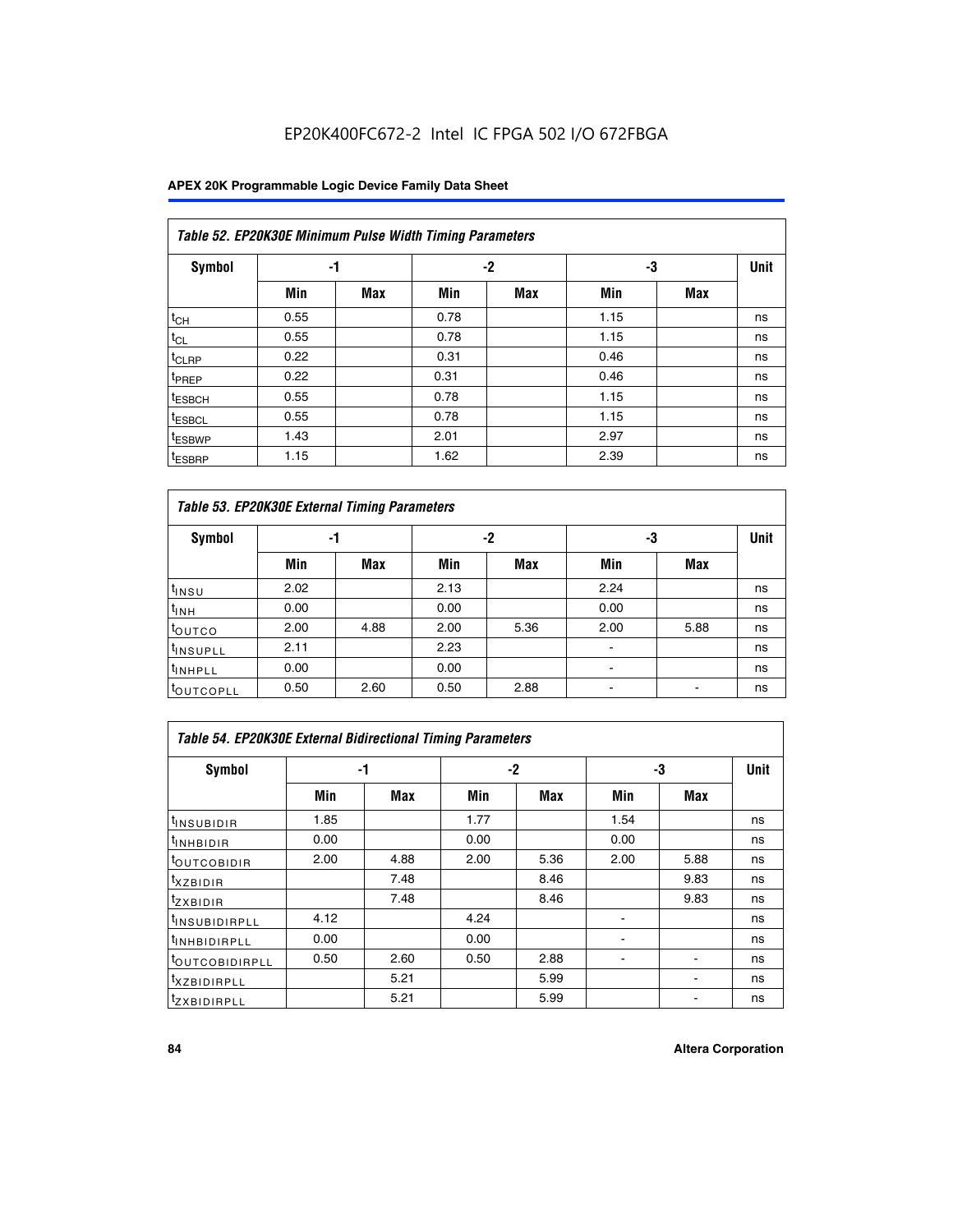Tables 55 through 60 describe *f<sub>MAX</sub>* LE Timing Microparameters, *f<sub>MAX</sub>* ESB Timing Microparameters, *f<sub>MAX</sub>* Routing Delays, Minimum Pulse Width Timing Parameters, External Timing Parameters, and External Bidirectional Timing Parameters for EP20K60E APEX 20KE devices.

| Table 55. EP20K60E f <sub>MAX</sub> LE Timing Microparameters |      |      |      |      |      |      |    |  |  |  |  |
|---------------------------------------------------------------|------|------|------|------|------|------|----|--|--|--|--|
| <b>Symbol</b>                                                 | -1   |      |      | -2   |      | -3   |    |  |  |  |  |
|                                                               | Min  | Max  | Min  | Max  | Min  | Max  |    |  |  |  |  |
| $t_{\text{SU}}$                                               | 0.17 |      | 0.15 |      | 0.16 |      | ns |  |  |  |  |
| $t_H$                                                         | 0.32 |      | 0.33 |      | 0.39 |      | ns |  |  |  |  |
| $t_{CO}$                                                      |      | 0.29 |      | 0.40 |      | 0.60 | ns |  |  |  |  |
| t <sub>lut</sub>                                              |      | 0.77 |      | 1.07 |      | 1.59 | ns |  |  |  |  |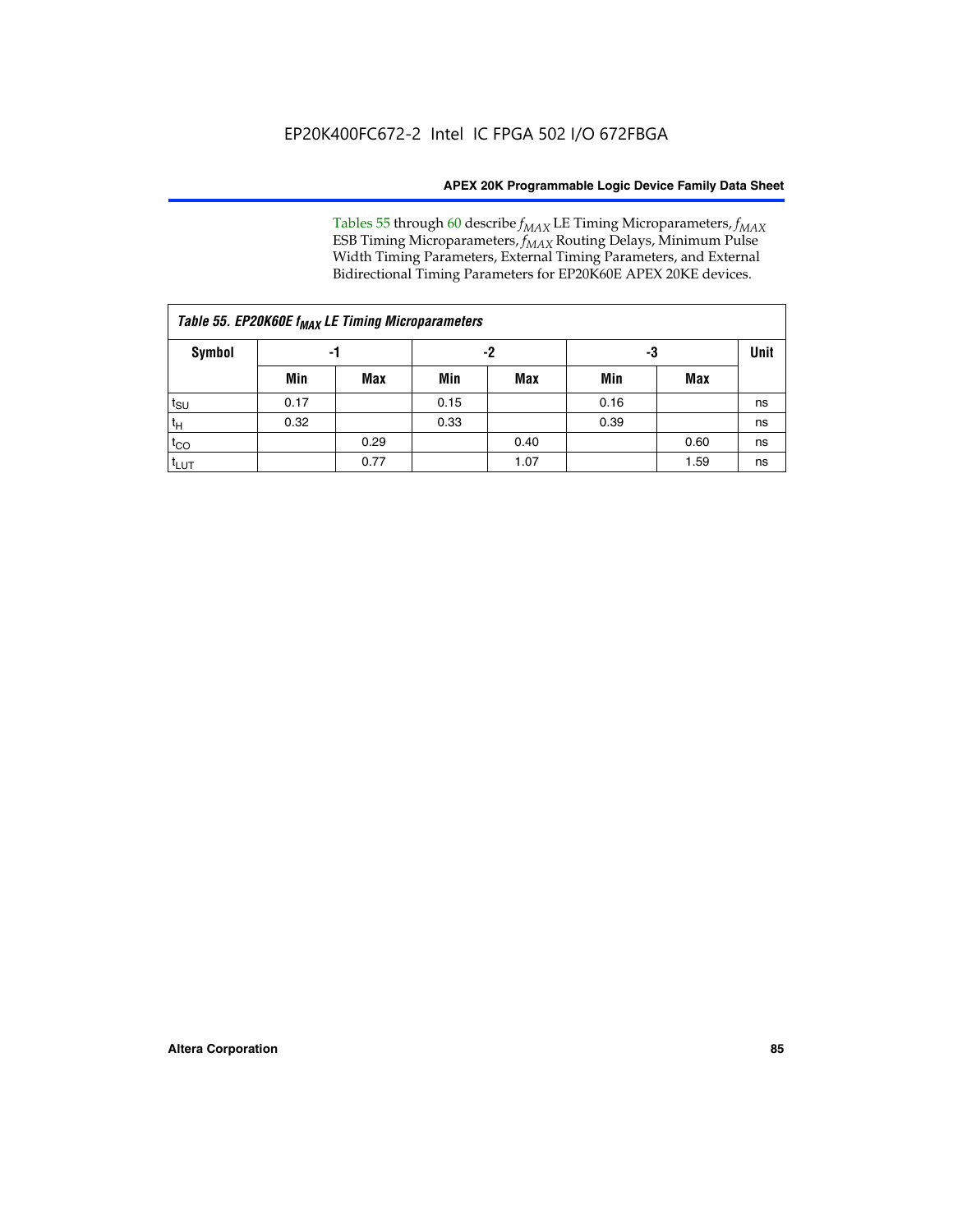| Table 56. EP20K60E f <sub>MAX</sub> ESB Timing Microparameters |      |            |      |            |      |            |             |
|----------------------------------------------------------------|------|------------|------|------------|------|------------|-------------|
| <b>Symbol</b>                                                  |      | $-1$       |      | $-2$       |      | -3         | <b>Unit</b> |
|                                                                | Min  | <b>Max</b> | Min  | <b>Max</b> | Min  | <b>Max</b> |             |
| <sup>t</sup> ESBARC                                            |      | 1.83       |      | 2.57       |      | 3.79       | ns          |
| t <sub>ESBSRC</sub>                                            |      | 2.46       |      | 3.26       |      | 4.61       | ns          |
| t <sub>ESBAWC</sub>                                            |      | 3.50       |      | 4.90       |      | 7.23       | ns          |
| <sup>t</sup> ESBSWC                                            |      | 3.77       |      | 4.90       |      | 6.79       | ns          |
| t <sub>ESBWASU</sub>                                           | 1.59 |            | 2.23 |            | 3.29 |            | ns          |
| <sup>t</sup> ESBWAH                                            | 0.00 |            | 0.00 |            | 0.00 |            | ns          |
| t <sub>ESBWDSU</sub>                                           | 1.75 |            | 2.46 |            | 3.62 |            | ns          |
| t <sub>ESBWDH</sub>                                            | 0.00 |            | 0.00 |            | 0.00 |            | ns          |
| t <sub>ESBRASU</sub>                                           | 1.76 |            | 2.47 |            | 3.64 |            | ns          |
| <sup>t</sup> ESBRAH                                            | 0.00 |            | 0.00 |            | 0.00 |            | ns          |
| t <sub>ESBWESU</sub>                                           | 1.68 |            | 2.49 |            | 3.87 |            | ns          |
| <sup>t</sup> ESBWEH                                            | 0.00 |            | 0.00 |            | 0.00 |            | ns          |
| <sup>t</sup> ESBDATASU                                         | 0.08 |            | 0.43 |            | 1.04 |            | ns          |
| <sup>t</sup> ESBDATAH                                          | 0.13 |            | 0.13 |            | 0.13 |            | ns          |
| <sup>t</sup> ESBWADDRSU                                        | 0.29 |            | 0.72 |            | 1.46 |            | ns          |
| <sup>t</sup> ESBRADDRSU                                        | 0.36 |            | 0.81 |            | 1.58 |            | ns          |
| t <sub>ESBDATACO1</sub>                                        |      | 1.06       |      | 1.24       |      | 1.55       | ns          |
| <sup>t</sup> ESBDATACO2                                        |      | 2.39       |      | 3.35       |      | 4.94       | ns          |
| <sup>t</sup> ESBDD                                             |      | 3.50       |      | 4.90       |      | 7.23       | ns          |
| t <sub>PD</sub>                                                |      | 1.72       |      | 2.41       |      | 3.56       | ns          |
| <sup>t</sup> PTERMSU                                           | 0.99 |            | 1.56 |            | 2.55 |            | ns          |
| t <sub>PTERMCO</sub>                                           |      | 1.07       |      | 1.26       |      | 1.08       | ns          |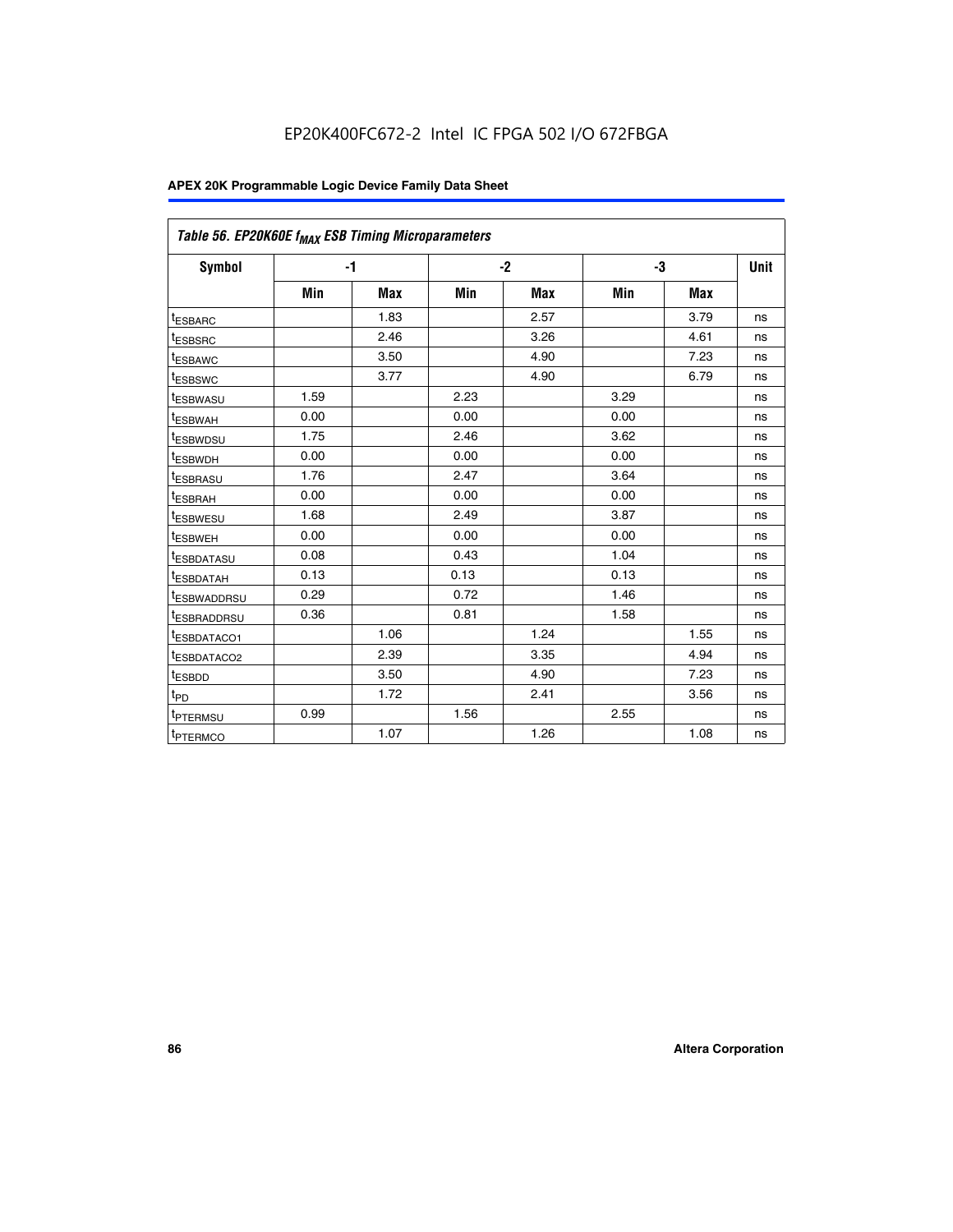## EP20K400FC672-2 Intel IC FPGA 502 I/O 672FBGA

| Table 57. EP20K60E f <sub>MAX</sub> Routing Delays |     |      |     |      |     |      |             |  |  |  |  |
|----------------------------------------------------|-----|------|-----|------|-----|------|-------------|--|--|--|--|
| Symbol                                             | -1  |      | -2  |      | -3  |      | <b>Unit</b> |  |  |  |  |
|                                                    | Min | Max  | Min | Max  | Min | Max  |             |  |  |  |  |
| $t_{F1-4}$                                         |     | 0.24 |     | 0.26 |     | 0.30 | ns          |  |  |  |  |
| $t_{F5-20}$                                        |     | 1.45 |     | 1.58 |     | 1.79 | ns          |  |  |  |  |
| $t_{F20+}$                                         |     | 1.96 |     | 2.14 |     | 2.45 | ns          |  |  |  |  |

|                    | Table 58. EP20K60E Minimum Pulse Width Timing Parameters |            |      |     |      |     |             |  |  |  |  |  |
|--------------------|----------------------------------------------------------|------------|------|-----|------|-----|-------------|--|--|--|--|--|
| Symbol             | -1                                                       |            |      | -2  |      | -3  | <b>Unit</b> |  |  |  |  |  |
|                    | Min                                                      | <b>Max</b> | Min  | Max | Min  | Max |             |  |  |  |  |  |
| $t_{CH}$           | 2.00                                                     |            | 2.50 |     | 2.75 |     | ns          |  |  |  |  |  |
| $t_{CL}$           | 2.00                                                     |            | 2.50 |     | 2.75 |     | ns          |  |  |  |  |  |
| $t_{CLRP}$         | 0.20                                                     |            | 0.28 |     | 0.41 |     | ns          |  |  |  |  |  |
| t <sub>PREP</sub>  | 0.20                                                     |            | 0.28 |     | 0.41 |     | ns          |  |  |  |  |  |
| <sup>t</sup> ESBCH | 2.00                                                     |            | 2.50 |     | 2.75 |     | ns          |  |  |  |  |  |
| <sup>t</sup> ESBCL | 2.00                                                     |            | 2.50 |     | 2.75 |     | ns          |  |  |  |  |  |
| <sup>t</sup> ESBWP | 1.29                                                     |            | 1.80 |     | 2.66 |     | ns          |  |  |  |  |  |
| <sup>t</sup> ESBRP | 1.04                                                     |            | 1.45 |     | 2.14 |     | ns          |  |  |  |  |  |

|                      | Table 59. EP20K60E External Timing Parameters |      |      |      |      |      |    |  |  |  |  |  |
|----------------------|-----------------------------------------------|------|------|------|------|------|----|--|--|--|--|--|
| Symbol               | -1                                            |      |      | -2   | -3   | Unit |    |  |  |  |  |  |
|                      | Min                                           | Max  | Min  | Max  | Min  | Max  |    |  |  |  |  |  |
| $t_{INSU}$           | 2.03                                          |      | 2.12 |      | 2.23 |      | ns |  |  |  |  |  |
| t <sub>INH</sub>     | 0.00                                          |      | 0.00 |      | 0.00 |      | ns |  |  |  |  |  |
| toutco               | 2.00                                          | 4.84 | 2.00 | 5.31 | 2.00 | 5.81 | ns |  |  |  |  |  |
| <sup>t</sup> INSUPLL | 1.12                                          |      | 1.15 |      |      |      | ns |  |  |  |  |  |
| <sup>t</sup> INHPLL  | 0.00                                          |      | 0.00 |      | ۰    |      | ns |  |  |  |  |  |
| toutcopll            | 0.50                                          | 3.37 | 0.50 | 3.69 |      |      | ns |  |  |  |  |  |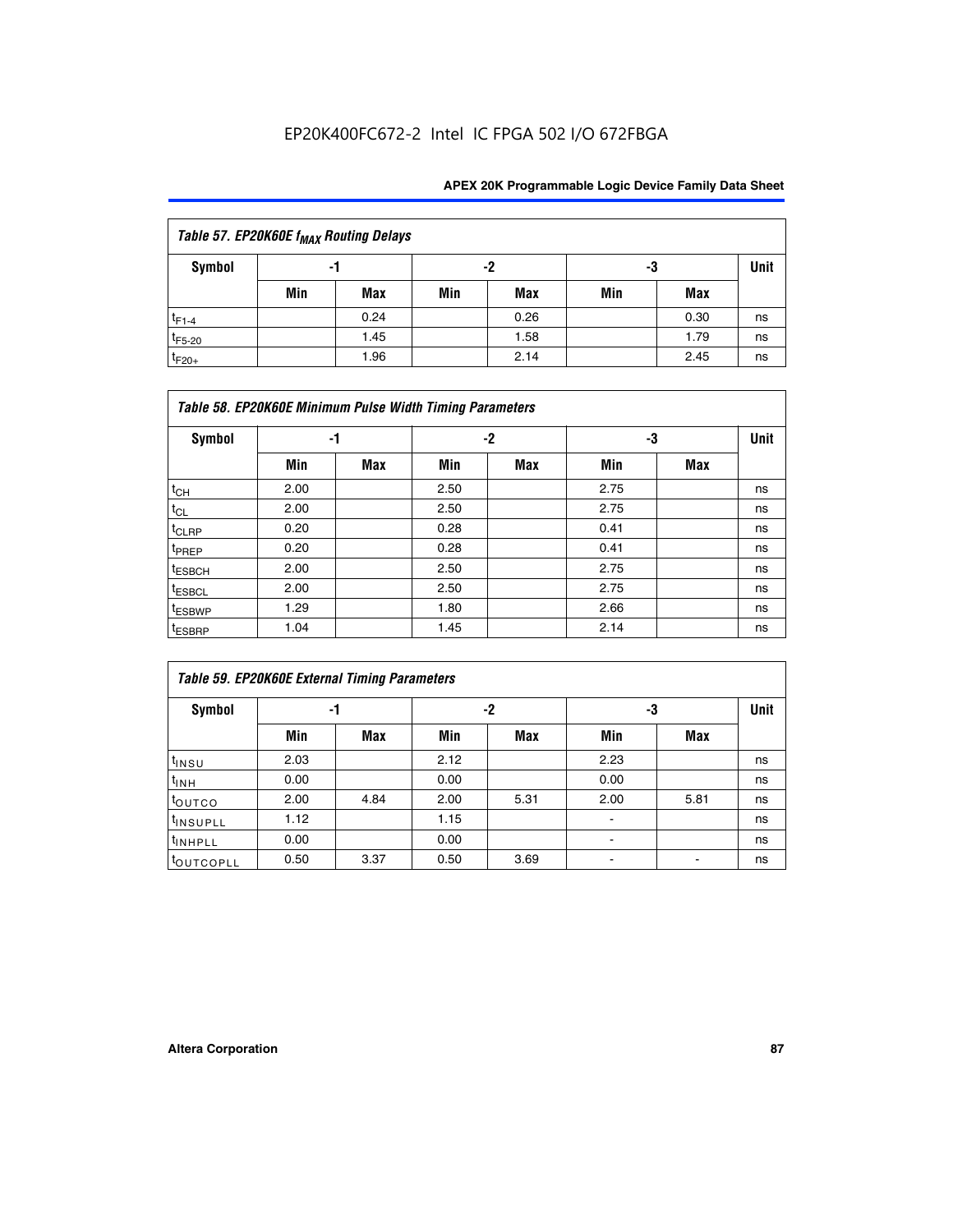|                            | Table 60. EP20K60E External Bidirectional Timing Parameters |      |      |      |      |      |             |  |  |  |  |
|----------------------------|-------------------------------------------------------------|------|------|------|------|------|-------------|--|--|--|--|
| <b>Symbol</b>              | -1                                                          |      |      | -2   | -3   |      | <b>Unit</b> |  |  |  |  |
|                            | Min                                                         | Max  | Min  | Max  | Min  | Max  |             |  |  |  |  |
| t <sub>INSUBIDIR</sub>     | 2.77                                                        |      | 2.91 |      | 3.11 |      | ns          |  |  |  |  |
| $t_{\rm INHBIDIR}$         | 0.00                                                        |      | 0.00 |      | 0.00 |      | ns          |  |  |  |  |
| <sup>t</sup> OUTCOBIDIR    | 2.00                                                        | 4.84 | 2.00 | 5.31 | 2.00 | 5.81 | ns          |  |  |  |  |
| $t_{XZBIDIR}$              |                                                             | 6.47 |      | 7.44 |      | 8.65 | ns          |  |  |  |  |
| tzxbidir                   |                                                             | 6.47 |      | 7.44 |      | 8.65 | ns          |  |  |  |  |
| <sup>t</sup> INSUBIDIRPLL  | 3.44                                                        |      | 3.24 |      |      |      | ns          |  |  |  |  |
| <sup>t</sup> INHBIDIRPLL   | 0.00                                                        |      | 0.00 |      |      |      | ns          |  |  |  |  |
| <sup>t</sup> OUTCOBIDIRPLL | 0.50                                                        | 3.37 | 0.50 | 3.69 |      |      | ns          |  |  |  |  |
| <sup>t</sup> XZBIDIRPLL    |                                                             | 5.00 |      | 5.82 |      |      | ns          |  |  |  |  |
| <sup>t</sup> zxbidirpll    |                                                             | 5.00 |      | 5.82 |      |      | ns          |  |  |  |  |

Tables 61 through 66 describe  $f_{MAX}$  LE Timing Microparameters, *fMAX* ESB Timing Microparameters, *fMAX* Routing Delays, Minimum Pulse Width Timing Parameters, External Timing Parameters, and External Bidirectional Timing Parameters for EP20K100E APEX 20KE devices.

| Table 61. EP20K100E f <sub>MAX</sub> LE Timing Microparameters |      |      |      |            |      |            |             |  |  |  |  |
|----------------------------------------------------------------|------|------|------|------------|------|------------|-------------|--|--|--|--|
| <b>Symbol</b>                                                  |      | -1   |      | -2         | -3   |            | <b>Unit</b> |  |  |  |  |
|                                                                | Min  | Max  | Min  | <b>Max</b> | Min  | <b>Max</b> |             |  |  |  |  |
| $t_{\text{SU}}$                                                | 0.25 |      | 0.25 |            | 0.25 |            | ns          |  |  |  |  |
| tμ                                                             | 0.25 |      | 0.25 |            | 0.25 |            | ns          |  |  |  |  |
| $t_{CO}$                                                       |      | 0.28 |      | 0.28       |      | 0.34       | ns          |  |  |  |  |
| t <sub>LUT</sub>                                               |      | 0.80 |      | 0.95       |      | 1.13       | ns          |  |  |  |  |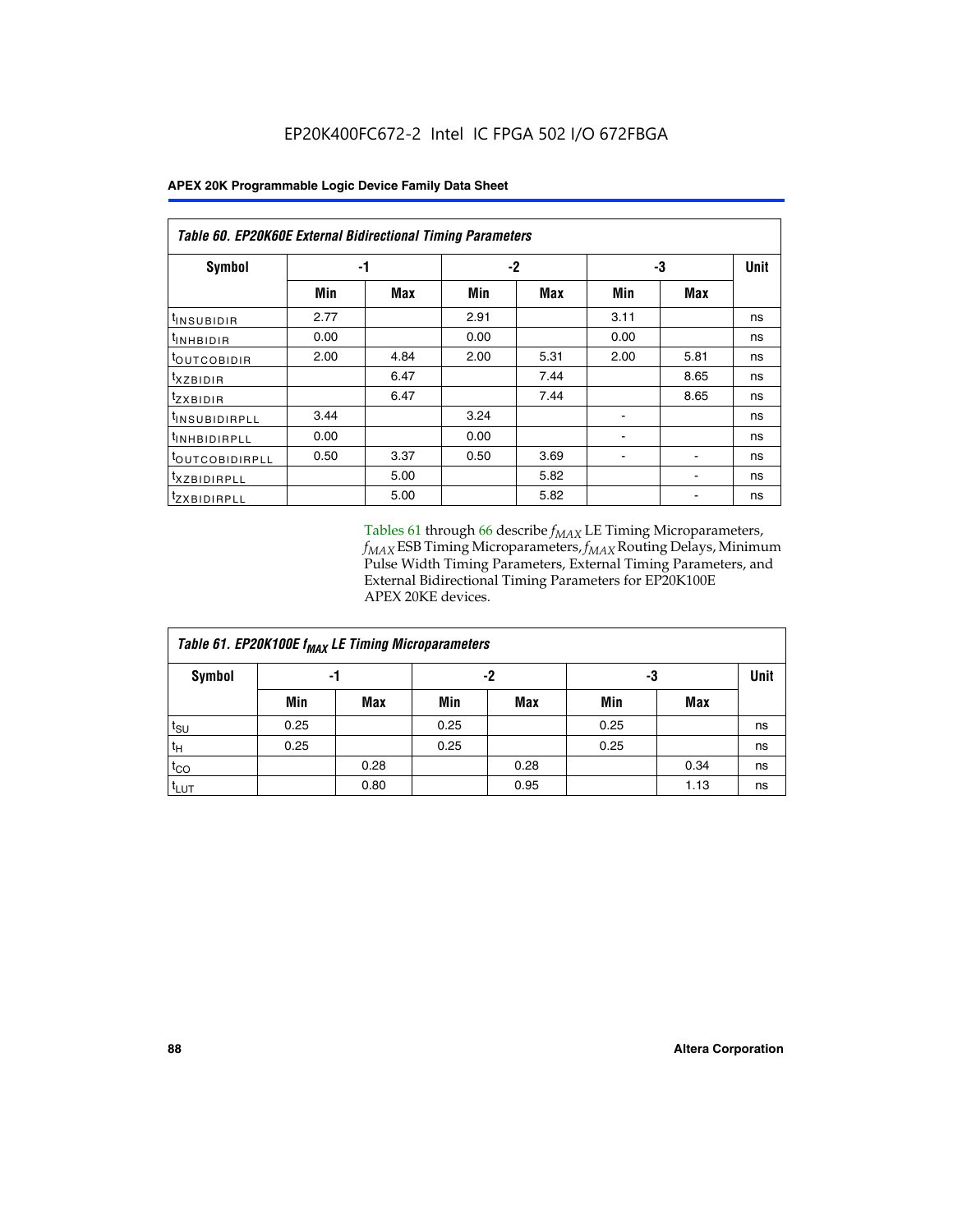|                         | Table 62. EP20K100E f <sub>MAX</sub> ESB Timing Microparameters |            |         |      |         |            |             |  |  |  |  |
|-------------------------|-----------------------------------------------------------------|------------|---------|------|---------|------------|-------------|--|--|--|--|
| <b>Symbol</b>           |                                                                 | $-1$       |         | $-2$ |         | -3         | <b>Unit</b> |  |  |  |  |
|                         | Min                                                             | <b>Max</b> | Min     | Max  | Min     | <b>Max</b> |             |  |  |  |  |
| <sup>t</sup> ESBARC     |                                                                 | 1.61       |         | 1.84 |         | 1.97       | ns          |  |  |  |  |
| <sup>t</sup> ESBSRC     |                                                                 | 2.57       |         | 2.97 |         | 3.20       | ns          |  |  |  |  |
| <sup>t</sup> ESBAWC     |                                                                 | 0.52       |         | 4.09 |         | 4.39       | ns          |  |  |  |  |
| <sup>t</sup> ESBSWC     |                                                                 | 3.17       |         | 3.78 |         | 4.09       | ns          |  |  |  |  |
| <sup>t</sup> ESBWASU    | 0.56                                                            |            | 6.41    |      | 0.63    |            | ns          |  |  |  |  |
| <sup>t</sup> ESBWAH     | 0.48                                                            |            | 0.54    |      | 0.55    |            | ns          |  |  |  |  |
| <sup>t</sup> ESBWDSU    | 0.71                                                            |            | 0.80    |      | 0.81    |            | ns          |  |  |  |  |
| t <sub>ESBWDH</sub>     | .048                                                            |            | 0.54    |      | 0.55    |            | ns          |  |  |  |  |
| <sup>t</sup> ESBRASU    | 1.57                                                            |            | 1.75    |      | 1.87    |            | ns          |  |  |  |  |
| t <sub>ESBRAH</sub>     | 0.00                                                            |            | 0.00    |      | 0.20    |            | ns          |  |  |  |  |
| <b>ESBWESU</b>          | 1.54                                                            |            | 1.72    |      | 1.80    |            | ns          |  |  |  |  |
| t <sub>ESBWEH</sub>     | 0.00                                                            |            | 0.00    |      | 0.00    |            | ns          |  |  |  |  |
| <sup>t</sup> ESBDATASU  | $-0.16$                                                         |            | $-0.20$ |      | $-0.20$ |            | ns          |  |  |  |  |
| <sup>t</sup> ESBDATAH   | 0.13                                                            |            | 0.13    |      | 0.13    |            | ns          |  |  |  |  |
| <sup>t</sup> ESBWADDRSU | 0.12                                                            |            | 0.08    |      | 0.13    |            | ns          |  |  |  |  |
| <sup>t</sup> ESBRADDRSU | 0.17                                                            |            | 0.15    |      | 0.19    |            | ns          |  |  |  |  |
| ESBDATACO1              |                                                                 | 1.20       |         | 1.39 |         | 1.52       | ns          |  |  |  |  |
| <sup>t</sup> ESBDATACO2 |                                                                 | 2.54       |         | 2.99 |         | 3.22       | ns          |  |  |  |  |
| <sup>t</sup> ESBDD      |                                                                 | 3.06       |         | 3.56 |         | 3.85       | ns          |  |  |  |  |
| t <sub>PD</sub>         |                                                                 | 1.73       |         | 2.02 |         | 2.20       | ns          |  |  |  |  |
| t <sub>PTERMSU</sub>    | 1.11                                                            |            | 1.26    |      | 1.38    |            | ns          |  |  |  |  |
| <sup>t</sup> PTERMCO    |                                                                 | 1.19       |         | 1.40 |         | 1.08       | ns          |  |  |  |  |

| Table 63. EP20K100E f <sub>MAX</sub> Routing Delays |     |      |     |            |     |      |    |  |  |  |  |
|-----------------------------------------------------|-----|------|-----|------------|-----|------|----|--|--|--|--|
| Symbol                                              |     | -1   |     | -2         |     | -3   |    |  |  |  |  |
|                                                     | Min | Max  | Min | <b>Max</b> | Min | Max  |    |  |  |  |  |
| $t_{F1-4}$                                          |     | 0.24 |     | 0.27       |     | 0.29 | ns |  |  |  |  |
| $t_{F5-20}$                                         |     | 1.04 |     | 1.26       |     | 1.52 | ns |  |  |  |  |
| $t_{F20+}$                                          |     | 1.12 |     | 1.36       |     | 1.86 | ns |  |  |  |  |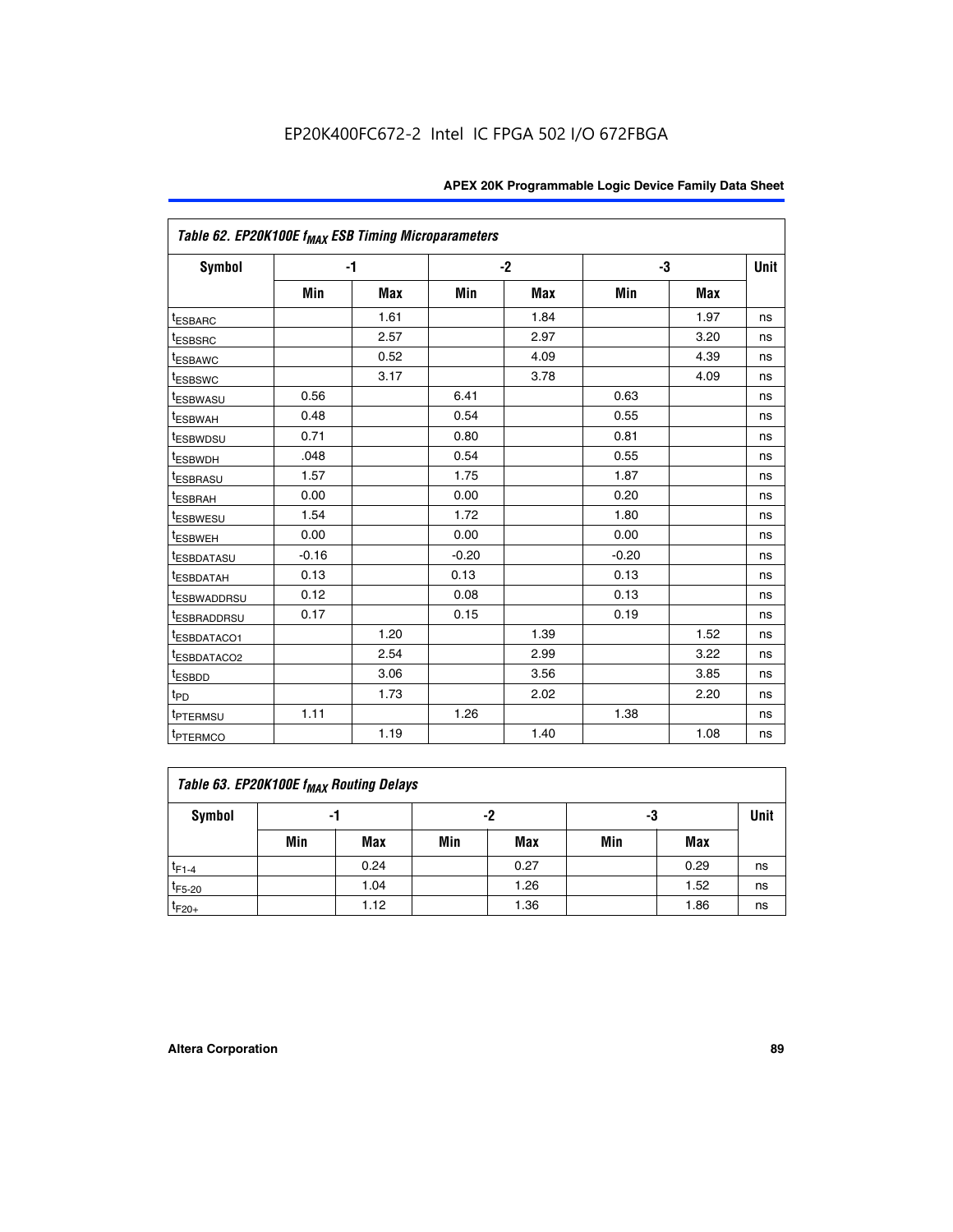## EP20K400FC672-2 Intel IC FPGA 502 I/O 672FBGA

### **APEX 20K Programmable Logic Device Family Data Sheet**

|                    | Table 64. EP20K100E Minimum Pulse Width Timing Parameters |            |      |            |      |            |             |  |  |  |  |  |
|--------------------|-----------------------------------------------------------|------------|------|------------|------|------------|-------------|--|--|--|--|--|
| <b>Symbol</b>      | -1                                                        |            |      | $-2$       | -3   |            | <b>Unit</b> |  |  |  |  |  |
|                    | Min                                                       | <b>Max</b> | Min  | <b>Max</b> | Min  | <b>Max</b> |             |  |  |  |  |  |
| $t_{CH}$           | 2.00                                                      |            | 2.00 |            | 2.00 |            | ns          |  |  |  |  |  |
| $t_{CL}$           | 2.00                                                      |            | 2.00 |            | 2.00 |            | ns          |  |  |  |  |  |
| t <sub>CLRP</sub>  | 0.20                                                      |            | 0.20 |            | 0.20 |            | ns          |  |  |  |  |  |
| <sup>t</sup> PREP  | 0.20                                                      |            | 0.20 |            | 0.20 |            | ns          |  |  |  |  |  |
| <sup>t</sup> ESBCH | 2.00                                                      |            | 2.00 |            | 2.00 |            | ns          |  |  |  |  |  |
| <sup>t</sup> ESBCL | 2.00                                                      |            | 2.00 |            | 2.00 |            | ns          |  |  |  |  |  |
| <sup>t</sup> ESBWP | 1.29                                                      |            | 1.53 |            | 1.66 |            | ns          |  |  |  |  |  |
| <sup>t</sup> ESBRP | 1.11                                                      |            | 1.29 |            | 1.41 |            | ns          |  |  |  |  |  |

|                      | Table 65. EP20K100E External Timing Parameters |            |      |            |                          |            |    |  |  |  |  |  |
|----------------------|------------------------------------------------|------------|------|------------|--------------------------|------------|----|--|--|--|--|--|
| <b>Symbol</b>        | -1                                             |            |      | -2         |                          | -3         |    |  |  |  |  |  |
|                      | Min                                            | <b>Max</b> | Min  | <b>Max</b> | Min                      | <b>Max</b> |    |  |  |  |  |  |
| t <sub>INSU</sub>    | 2.23                                           |            | 2.32 |            | 2.43                     |            | ns |  |  |  |  |  |
| $t_{\rm INH}$        | 0.00                                           |            | 0.00 |            | 0.00                     |            | ns |  |  |  |  |  |
| toutco               | 2.00                                           | 4.86       | 2.00 | 5.35       | 2.00                     | 5.84       | ns |  |  |  |  |  |
| <sup>t</sup> INSUPLL | 1.58                                           |            | 1.66 |            |                          |            | ns |  |  |  |  |  |
| <sup>t</sup> INHPLL  | 0.00                                           |            | 0.00 |            | $\overline{\phantom{a}}$ |            | ns |  |  |  |  |  |
| <b>LOUTCOPLL</b>     | 0.50                                           | 2.96       | 0.50 | 3.29       | -                        |            | ns |  |  |  |  |  |

|                              | Table 66. EP20K100E External Bidirectional Timing Parameters |      |      |      |      |            |      |  |  |  |  |
|------------------------------|--------------------------------------------------------------|------|------|------|------|------------|------|--|--|--|--|
| Symbol                       |                                                              | -1   |      | $-2$ | -3   |            | Unit |  |  |  |  |
|                              | Min                                                          | Max  | Min  | Max  | Min  | <b>Max</b> |      |  |  |  |  |
| <sup>t</sup> INSUBIDIR       | 2.74                                                         |      | 2.96 |      | 3.19 |            | ns   |  |  |  |  |
| <b>TINHBIDIR</b>             | 0.00                                                         |      | 0.00 |      | 0.00 |            | ns   |  |  |  |  |
| <b>LOUTCOBIDIR</b>           | 2.00                                                         | 4.86 | 2.00 | 5.35 | 2.00 | 5.84       | ns   |  |  |  |  |
| <sup>T</sup> XZBIDIR         |                                                              | 5.00 |      | 5.48 |      | 5.89       | ns   |  |  |  |  |
| $I_{Z}$ XBIDIR               |                                                              | 5.00 |      | 5.48 |      | 5.89       | ns   |  |  |  |  |
| <sup>t</sup> INSUBIDIRPLL    | 4.64                                                         |      | 5.03 |      |      |            | ns   |  |  |  |  |
| <sup>I</sup> INHBIDIRPLL     | 0.00                                                         |      | 0.00 |      |      |            | ns   |  |  |  |  |
| <b><i>COUTCOBIDIRPLL</i></b> | 0.50                                                         | 2.96 | 0.50 | 3.29 |      |            | ns   |  |  |  |  |
| <sup>I</sup> XZBIDIRPLL      |                                                              | 3.10 |      | 3.42 |      |            | ns   |  |  |  |  |
| <sup>I</sup> ZXBIDIRPLL      |                                                              | 3.10 |      | 3.42 |      |            | ns   |  |  |  |  |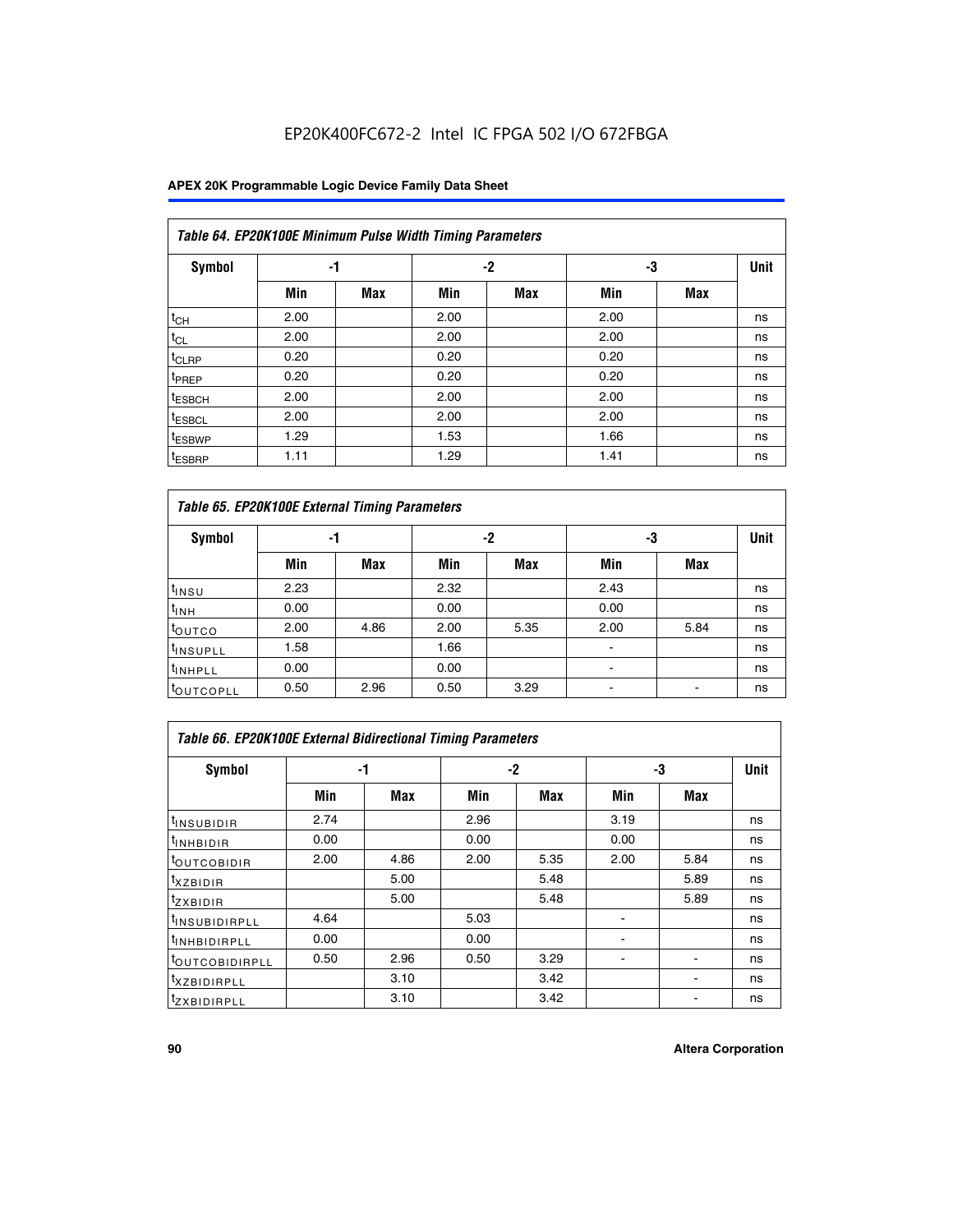Tables 67 through 72 describe *f<sub>MAX</sub>* LE Timing Microparameters, *f<sub>MAX</sub>* ESB Timing Microparameters, *f<sub>MAX</sub>* Routing Delays, Minimum Pulse Width Timing Parameters, External Timing Parameters, and External Bidirectional Timing Parameters for EP20K160E APEX 20KE devices.

|                  | Table 67. EP20K160E f <sub>MAX</sub> LE Timing Microparameters |            |      |            |      |      |             |  |  |  |  |  |
|------------------|----------------------------------------------------------------|------------|------|------------|------|------|-------------|--|--|--|--|--|
| Symbol           | -1                                                             |            |      | -2         |      | -3   | <b>Unit</b> |  |  |  |  |  |
|                  | Min                                                            | <b>Max</b> | Min  | <b>Max</b> | Min  | Max  |             |  |  |  |  |  |
| $t_{\text{SU}}$  | 0.22                                                           |            | 0.24 |            | 0.26 |      | ns          |  |  |  |  |  |
| $t_H$            | 0.22                                                           |            | 0.24 |            | 0.26 |      | ns          |  |  |  |  |  |
| $t_{CO}$         |                                                                | 0.25       |      | 0.31       |      | 0.35 | ns          |  |  |  |  |  |
| t <sub>lut</sub> |                                                                | 0.69       |      | 0.88       |      | 1.12 | ns          |  |  |  |  |  |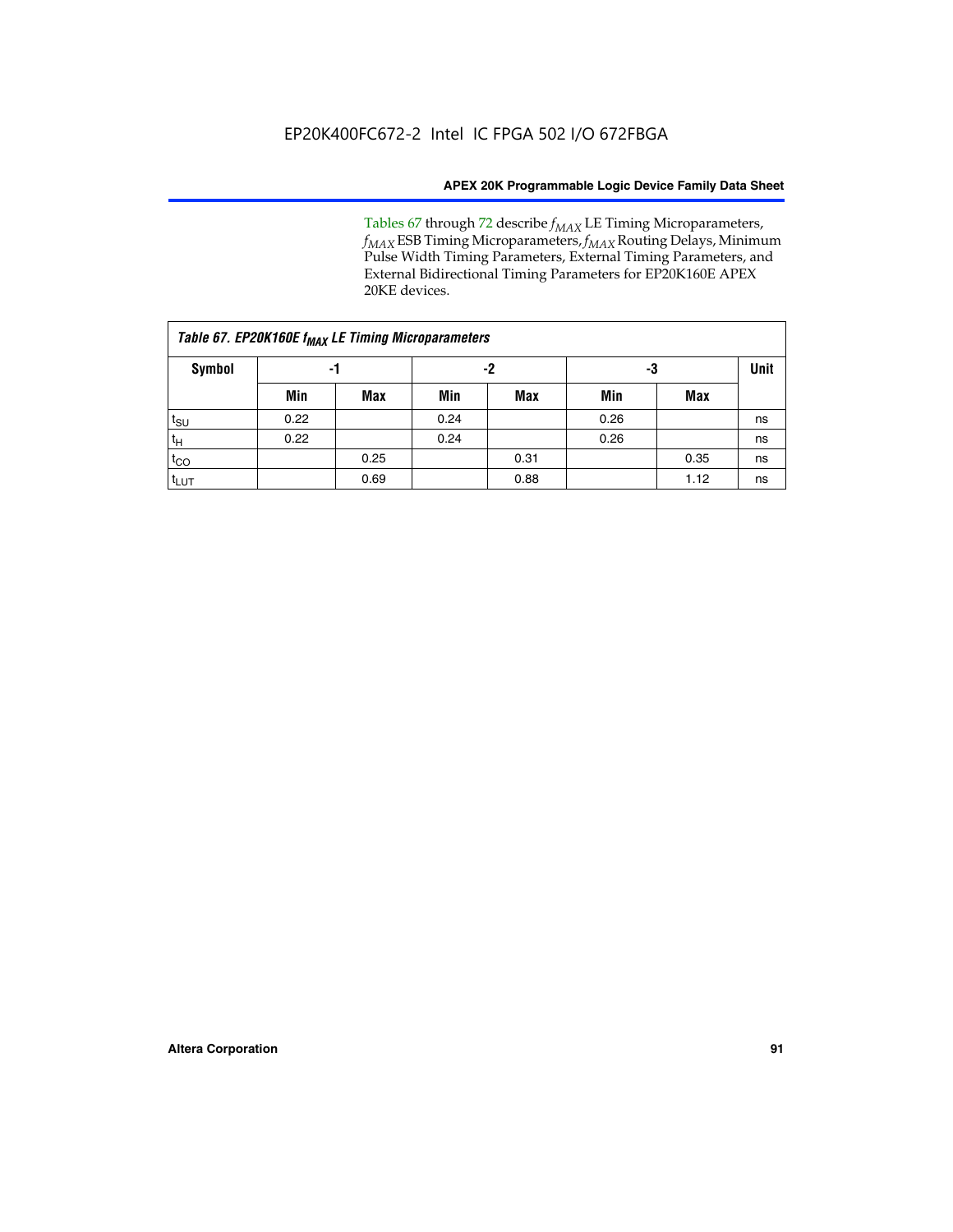| Table 68. EP20K160E f <sub>MAX</sub> ESB Timing Microparameters |         |            |         |            |      |      |      |
|-----------------------------------------------------------------|---------|------------|---------|------------|------|------|------|
| <b>Symbol</b>                                                   |         | $-1$       |         | $-2$       |      | -3   | Unit |
|                                                                 | Min     | <b>Max</b> | Min     | <b>Max</b> | Min  | Max  |      |
| <sup>t</sup> ESBARC                                             |         | 1.65       |         | 2.02       |      | 2.11 | ns   |
| t <sub>ESBSRC</sub>                                             |         | 2.21       |         | 2.70       |      | 3.11 | ns   |
| <sup>t</sup> ESBAWC                                             |         | 3.04       |         | 3.79       |      | 4.42 | ns   |
| t <sub>ESBSWC</sub>                                             |         | 2.81       |         | 3.56       |      | 4.10 | ns   |
| <sup>t</sup> ESBWASU                                            | 0.54    |            | 0.66    |            | 0.73 |      | ns   |
| <sup>t</sup> ESBWAH                                             | 0.36    |            | 0.45    |            | 0.47 |      | ns   |
| t <sub>ESBWDSU</sub>                                            | 0.68    |            | 0.81    |            | 0.94 |      | ns   |
| <sup>t</sup> ESBWDH                                             | 0.36    |            | 0.45    |            | 0.47 |      | ns   |
| t <sub>ESBRASU</sub>                                            | 1.58    |            | 1.87    |            | 2.06 |      | ns   |
| <sup>t</sup> ESBRAH                                             | 0.00    |            | 0.00    |            | 0.01 |      | ns   |
| <sup>t</sup> ESBWESU                                            | 1.41    |            | 1.71    |            | 2.00 |      | ns   |
| t <sub>ESBWEH</sub>                                             | 0.00    |            | 0.00    |            | 0.00 |      | ns   |
| t <sub>ESBDATASU</sub>                                          | $-0.02$ |            | $-0.03$ |            | 0.09 |      | ns   |
| t <sub>ESBDATAH</sub>                                           | 0.13    |            | 0.13    |            | 0.13 |      | ns   |
| t <sub>ESBWADDRSU</sub>                                         | 0.14    |            | 0.17    |            | 0.35 |      | ns   |
| <sup>t</sup> ESBRADDRSU                                         | 0.21    |            | 0.27    |            | 0.43 |      | ns   |
| <sup>I</sup> ESBDATACO1                                         |         | 1.04       |         | 1.30       |      | 1.46 | ns   |
| t <sub>ESBDATACO2</sub>                                         |         | 2.15       |         | 2.70       |      | 3.16 | ns   |
| <sup>t</sup> ESBDD                                              |         | 2.69       |         | 3.35       |      | 3.97 | ns   |
| $t_{\mathsf{PD}}$                                               |         | 1.55       |         | 1.93       |      | 2.29 | ns   |
| t <sub>PTERMSU</sub>                                            | 1.01    |            | 1.23    |            | 1.52 |      | ns   |
| t <sub>PTERMCO</sub>                                            |         | 1.06       |         | 1.32       |      | 1.04 | ns   |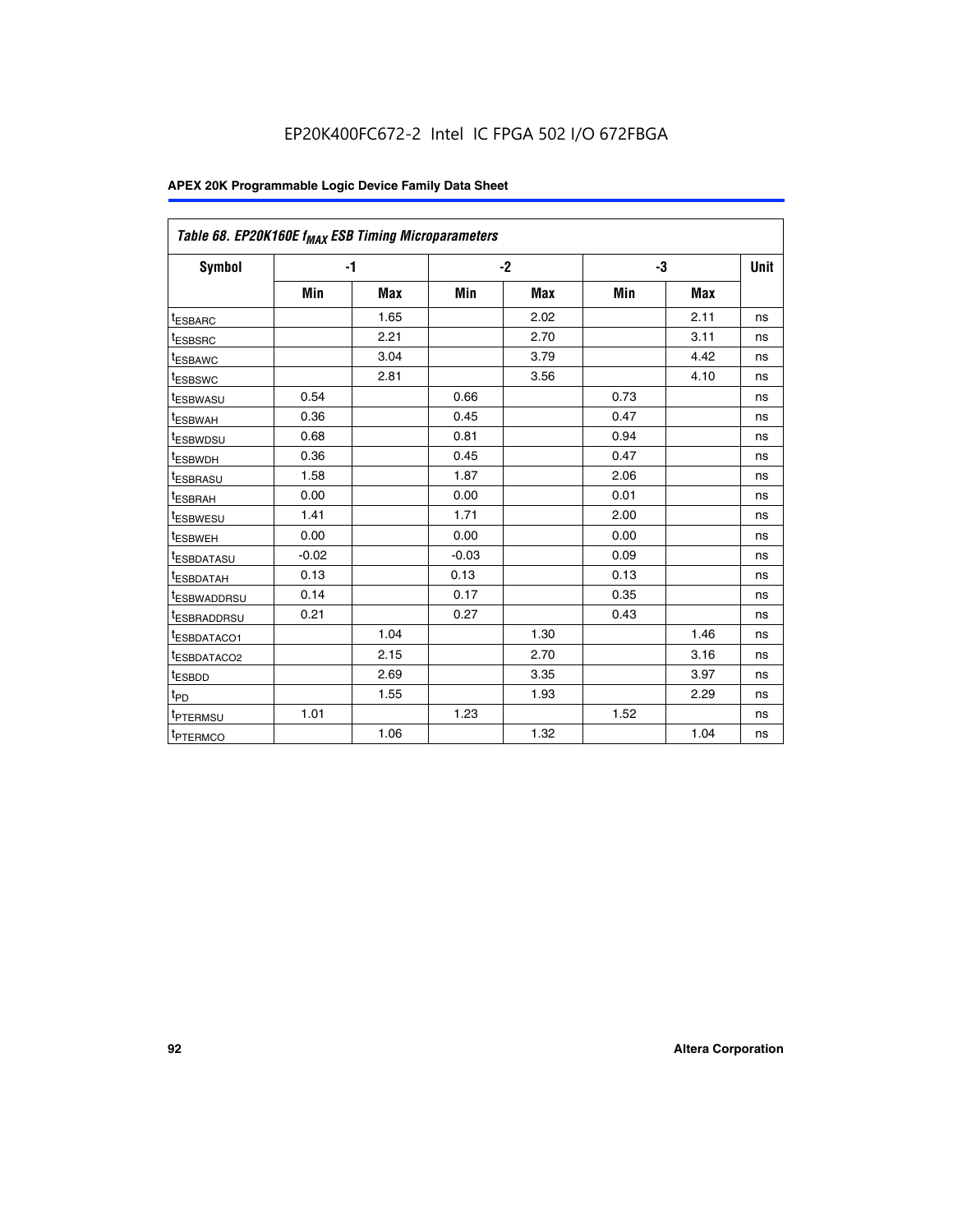## EP20K400FC672-2 Intel IC FPGA 502 I/O 672FBGA

| Table 69. EP20K160E f <sub>MAX</sub> Routing Delays |     |      |     |      |     |      |      |  |  |  |  |
|-----------------------------------------------------|-----|------|-----|------|-----|------|------|--|--|--|--|
| Symbol                                              | -1  |      | -2  |      | -3  |      | Unit |  |  |  |  |
|                                                     | Min | Max  | Min | Max  | Min | Max  |      |  |  |  |  |
| $t_{F1-4}$                                          |     | 0.25 |     | 0.26 |     | 0.28 | ns   |  |  |  |  |
| $t_{F5-20}$                                         |     | 1.00 |     | 1.18 |     | 1.35 | ns   |  |  |  |  |
| $t_{F20+}$                                          |     | 1.95 |     | 2.19 |     | 2.30 | ns   |  |  |  |  |

|                    | Table 70. EP20K160E Minimum Pulse Width Timing Parameters |     |      |      |      |     |             |  |  |  |  |  |
|--------------------|-----------------------------------------------------------|-----|------|------|------|-----|-------------|--|--|--|--|--|
| Symbol             |                                                           | -1  |      | $-2$ |      | -3  | <b>Unit</b> |  |  |  |  |  |
|                    | Min                                                       | Max | Min  | Max  | Min  | Max |             |  |  |  |  |  |
| $t_{CH}$           | 1.34                                                      |     | 1.43 |      | 1.55 |     | ns          |  |  |  |  |  |
| $t_{CL}$           | 1.34                                                      |     | 1.43 |      | 1.55 |     | ns          |  |  |  |  |  |
| $t_{CLRP}$         | 0.18                                                      |     | 0.19 |      | 0.21 |     | ns          |  |  |  |  |  |
| t <sub>PREP</sub>  | 0.18                                                      |     | 0.19 |      | 0.21 |     | ns          |  |  |  |  |  |
| <sup>t</sup> ESBCH | 1.34                                                      |     | 1.43 |      | 1.55 |     | ns          |  |  |  |  |  |
| <sup>t</sup> ESBCL | 1.34                                                      |     | 1.43 |      | 1.55 |     | ns          |  |  |  |  |  |
| <sup>t</sup> ESBWP | 1.15                                                      |     | 1.45 |      | 1.73 |     | ns          |  |  |  |  |  |
| <sup>t</sup> ESBRP | 0.93                                                      |     | 1.15 |      | 1.38 |     | ns          |  |  |  |  |  |

|                      | Table 71. EP20K160E External Timing Parameters |      |      |      |                |      |      |  |  |  |  |  |
|----------------------|------------------------------------------------|------|------|------|----------------|------|------|--|--|--|--|--|
| Symbol               | -1                                             |      |      | -2   |                | -3   | Unit |  |  |  |  |  |
|                      | Min                                            | Max  | Min  | Max  | Min            | Max  |      |  |  |  |  |  |
| $t_{INSU}$           | 2.23                                           |      | 2.34 |      | 2.47           |      | ns   |  |  |  |  |  |
| $t_{INH}$            | 0.00                                           |      | 0.00 |      | 0.00           |      | ns   |  |  |  |  |  |
| toutco               | 2.00                                           | 5.07 | 2.00 | 5.59 | 2.00           | 6.13 | ns   |  |  |  |  |  |
| <sup>t</sup> INSUPLL | 2.12                                           |      | 2.07 |      | $\blacksquare$ |      | ns   |  |  |  |  |  |
| <sup>t</sup> INHPLL  | 0.00                                           |      | 0.00 |      | ۰              |      | ns   |  |  |  |  |  |
| toutcopll            | 0.50                                           | 3.00 | 0.50 | 3.35 |                |      | ns   |  |  |  |  |  |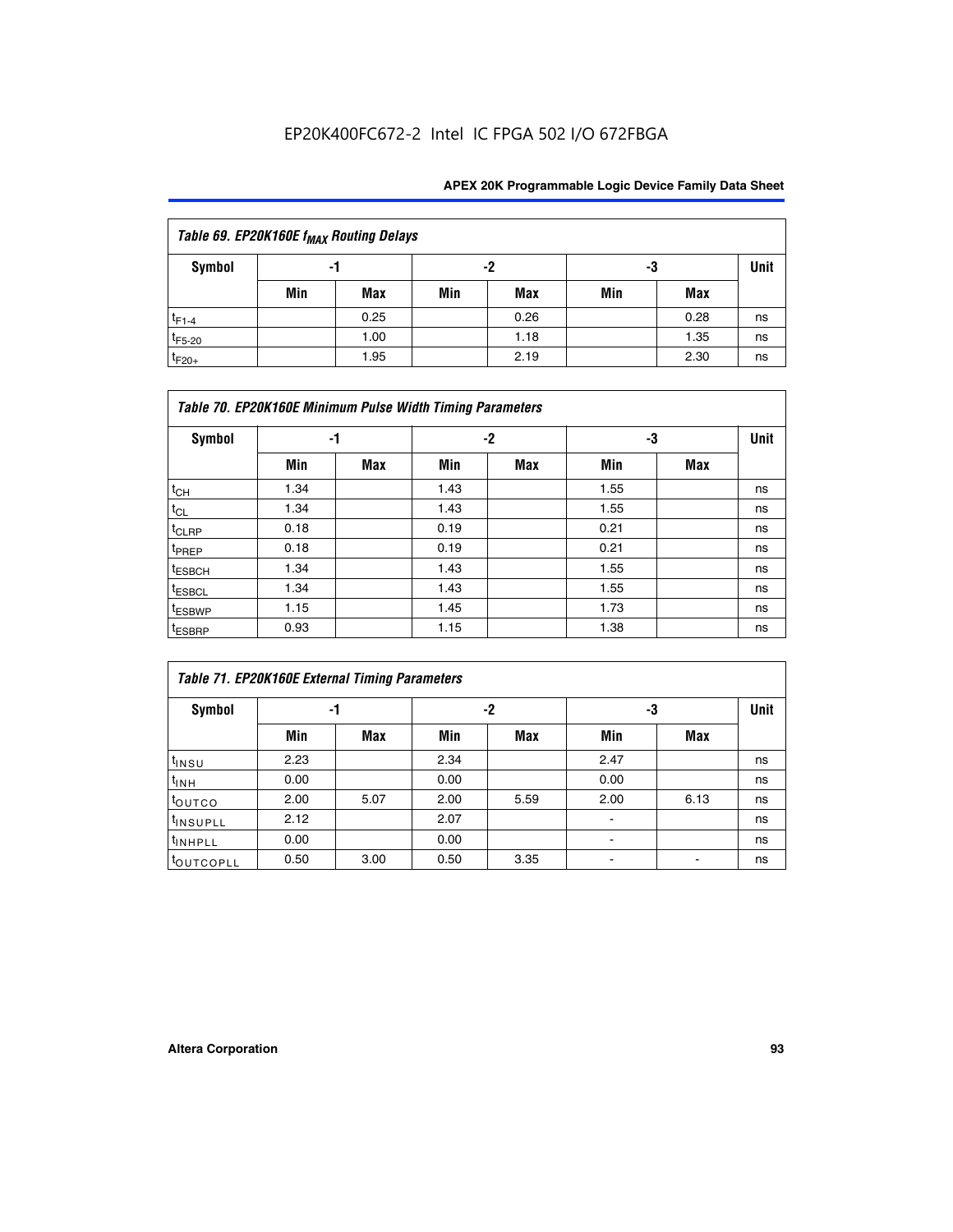| Symbol                       | -1   |      |      | $-2$ | -3   |      | <b>Unit</b> |
|------------------------------|------|------|------|------|------|------|-------------|
|                              | Min  | Max  | Min  | Max  | Min  | Max  |             |
| <sup>t</sup> INSUBIDIR       | 2.86 |      | 3.24 |      | 3.54 |      | ns          |
| <b>UNHBIDIR</b>              | 0.00 |      | 0.00 |      | 0.00 |      | ns          |
| <b>LOUTCOBIDIR</b>           | 2.00 | 5.07 | 2.00 | 5.59 | 2.00 | 6.13 | ns          |
| <sup>T</sup> XZBIDIR         |      | 7.43 |      | 8.23 |      | 8.58 | ns          |
| <sup>t</sup> zxbidir         |      | 7.43 |      | 8.23 |      | 8.58 | ns          |
| <sup>I</sup> INSUBIDIRPLL    | 4.93 |      | 5.48 |      |      |      | ns          |
| <b>INHBIDIRPLL</b>           | 0.00 |      | 0.00 |      |      |      | ns          |
| <b><i>LOUTCOBIDIRPLL</i></b> | 0.50 | 3.00 | 0.50 | 3.35 |      |      | ns          |
| <sup>I</sup> XZBIDIRPLL      |      | 5.36 |      | 5.99 |      |      | ns          |
| <sup>t</sup> ZXBIDIRPLL      |      | 5.36 |      | 5.99 |      |      | ns          |

Tables 73 through 78 describe  $f_{MAX}$  LE Timing Microparameters,  $f_{MAX}$ ESB Timing Microparameters, *f<sub>MAX</sub>* Routing Delays, Minimum Pulse Width Timing Parameters, External Timing Parameters, and External Bidirectional Timing Parameters for EP20K200E APEX 20KE devices.

|                  | Table 73. EP20K200E f <sub>MAX</sub> LE Timing Microparameters |      |      |      |      |      |    |  |  |  |  |  |
|------------------|----------------------------------------------------------------|------|------|------|------|------|----|--|--|--|--|--|
| <b>Symbol</b>    |                                                                | -1   |      | -2   | -3   | Unit |    |  |  |  |  |  |
|                  | Min                                                            | Max  | Min  | Max  | Min  | Max  |    |  |  |  |  |  |
| $t_{\text{SU}}$  | 0.23                                                           |      | 0.24 |      | 0.26 |      | ns |  |  |  |  |  |
| $t_H$            | 0.23                                                           |      | 0.24 |      | 0.26 |      | ns |  |  |  |  |  |
| $t_{CO}$         |                                                                | 0.26 |      | 0.31 |      | 0.36 | ns |  |  |  |  |  |
| t <sub>LUT</sub> |                                                                | 0.70 |      | 0.90 |      | 1.14 | ns |  |  |  |  |  |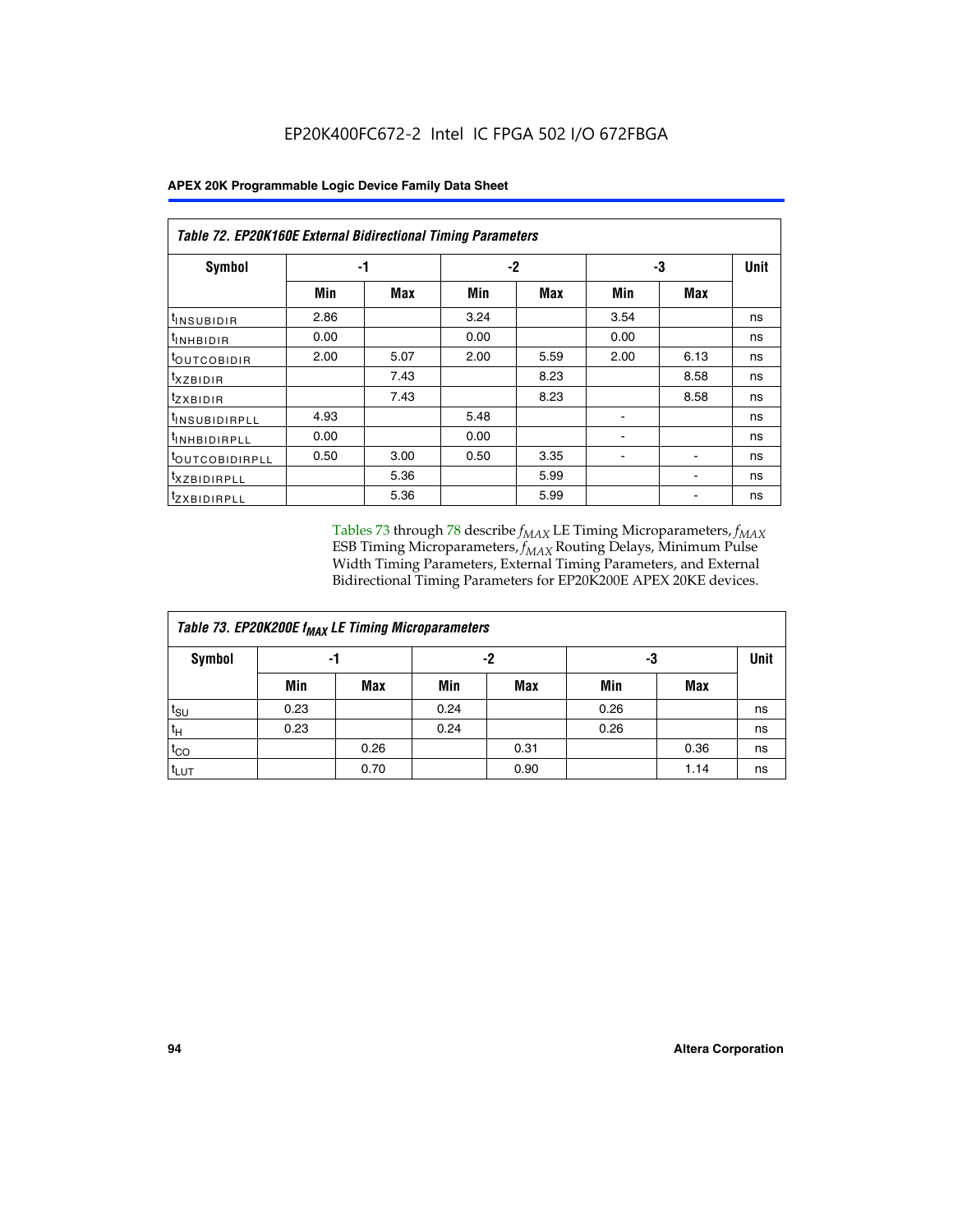| Table 74. EP20K200E f <sub>MAX</sub> ESB Timing Microparameters |         |      |         |            |      |            |             |
|-----------------------------------------------------------------|---------|------|---------|------------|------|------------|-------------|
| Symbol                                                          |         | $-1$ |         | $-2$       | -3   |            | <b>Unit</b> |
|                                                                 | Min     | Max  | Min     | <b>Max</b> | Min  | <b>Max</b> |             |
| <sup>t</sup> ESBARC                                             |         | 1.68 |         | 2.06       |      | 2.24       | ns          |
| <sup>t</sup> ESBSRC                                             |         | 2.27 |         | 2.77       |      | 3.18       | ns          |
| <sup>t</sup> ESBAWC                                             |         | 3.10 |         | 3.86       |      | 4.50       | ns          |
| <sup>t</sup> ESBSWC                                             |         | 2.90 |         | 3.67       |      | 4.21       | ns          |
| <sup>t</sup> ESBWASU                                            | 0.55    |      | 0.67    |            | 0.74 |            | ns          |
| <b><i>LESBWAH</i></b>                                           | 0.36    |      | 0.46    |            | 0.48 |            | ns          |
| <sup>t</sup> ESBWDSU                                            | 0.69    |      | 0.83    |            | 0.95 |            | ns          |
| t <sub>ESBWDH</sub>                                             | 0.36    |      | 0.46    |            | 0.48 |            | ns          |
| <sup>t</sup> ESBRASU                                            | 1.61    |      | 1.90    |            | 2.09 |            | ns          |
| <sup>t</sup> ESBRAH                                             | 0.00    |      | 0.00    |            | 0.01 |            | ns          |
| t <sub>ESBWESU</sub>                                            | 1.42    |      | 1.71    |            | 2.01 |            | ns          |
| <sup>I</sup> ESBWEH                                             | 0.00    |      | 0.00    |            | 0.00 |            | ns          |
| <sup>t</sup> ESBDATASU                                          | $-0.06$ |      | $-0.07$ |            | 0.05 |            | ns          |
| <sup>I</sup> ESBDATAH                                           | 0.13    |      | 0.13    |            | 0.13 |            | ns          |
| <sup>t</sup> ESBWADDRSU                                         | 0.11    |      | 0.13    |            | 0.31 |            | ns          |
| <sup>I</sup> ESBRADDRSU                                         | 0.18    |      | 0.23    |            | 0.39 |            | ns          |
| ESBDATACO1                                                      |         | 1.09 |         | 1.35       |      | 1.51       | ns          |
| <sup>t</sup> ESBDATACO2                                         |         | 2.19 |         | 2.75       |      | 3.22       | ns          |
| t <sub>ESBDD</sub>                                              |         | 2.75 |         | 3.41       |      | 4.03       | ns          |
| t <sub>PD</sub>                                                 |         | 1.58 |         | 1.97       |      | 2.33       | ns          |
| t <sub>PTERMSU</sub>                                            | 1.00    |      | 1.22    |            | 1.51 |            | ns          |
| t <sub>PTERMCO</sub>                                            |         | 1.10 |         | 1.37       |      | 1.09       | ns          |

| Table 75. EP20K200E f <sub>MAX</sub> Routing Delays |     |      |     |            |     |      |             |  |  |  |
|-----------------------------------------------------|-----|------|-----|------------|-----|------|-------------|--|--|--|
| Symbol                                              |     | -1   |     | -2         | -3  |      | <b>Unit</b> |  |  |  |
|                                                     | Min | Max  | Min | <b>Max</b> | Min | Max  |             |  |  |  |
| $t_{F1-4}$                                          |     | 0.25 |     | 0.27       |     | 0.29 | ns          |  |  |  |
| $t_{F5-20}$                                         |     | 1.02 |     | 1.20       |     | 1.41 | ns          |  |  |  |
| $t_{F20+}$                                          |     | 1.99 |     | 2.23       |     | 2.53 | ns          |  |  |  |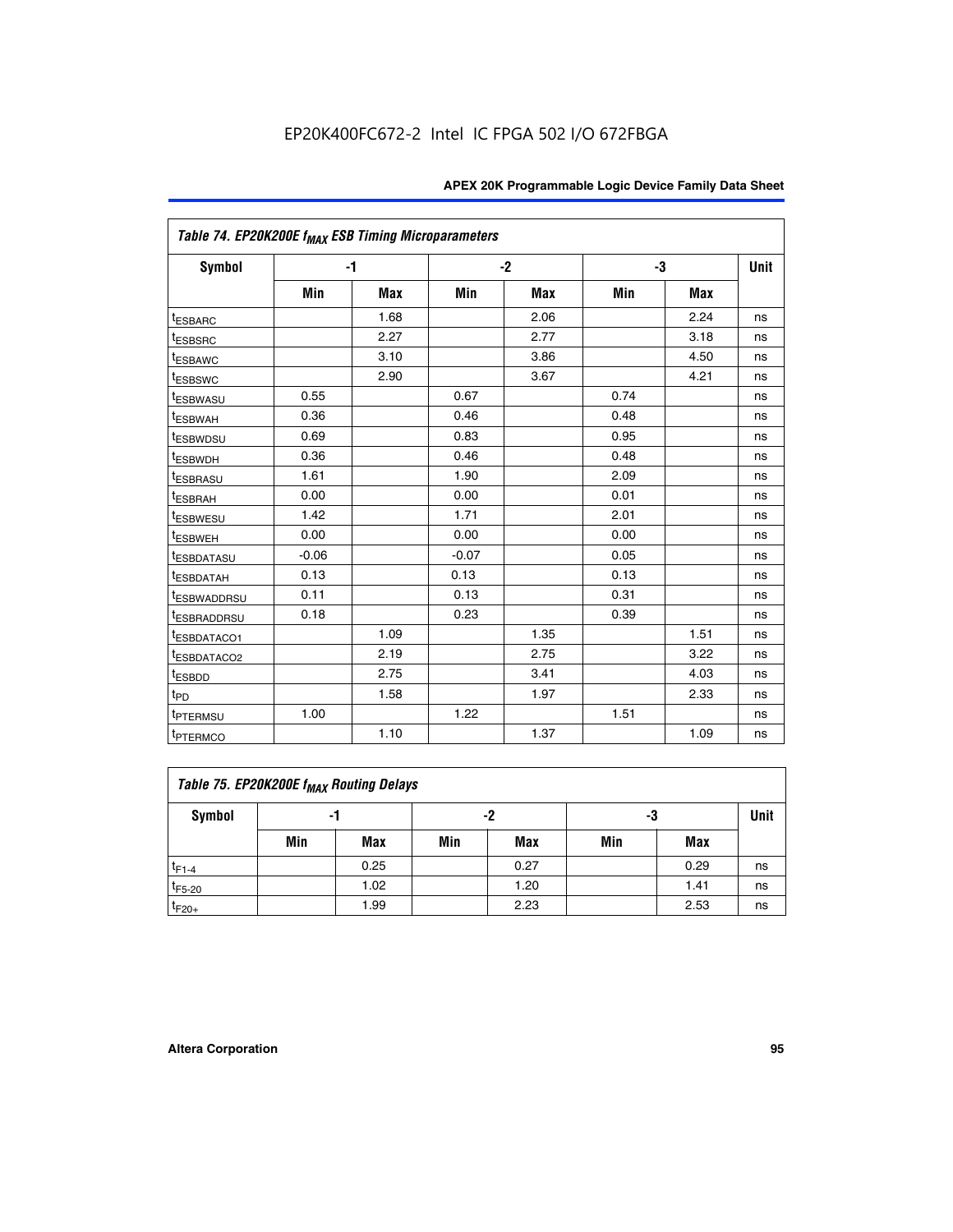## EP20K400FC672-2 Intel IC FPGA 502 I/O 672FBGA

|                    | Table 76. EP20K200E Minimum Pulse Width Timing Parameters |            |      |            |      |            |             |  |  |  |  |  |
|--------------------|-----------------------------------------------------------|------------|------|------------|------|------------|-------------|--|--|--|--|--|
| <b>Symbol</b>      | -1                                                        |            |      | $-2$       |      | -3         | <b>Unit</b> |  |  |  |  |  |
|                    | Min                                                       | <b>Max</b> | Min  | <b>Max</b> | Min  | <b>Max</b> |             |  |  |  |  |  |
| $t_{CH}$           | 1.36                                                      |            | 2.44 |            | 2.65 |            | ns          |  |  |  |  |  |
| $t_{CL}$           | 1.36                                                      |            | 2.44 |            | 2.65 |            | ns          |  |  |  |  |  |
| $t_{CLRP}$         | 0.18                                                      |            | 0.19 |            | 0.21 |            | ns          |  |  |  |  |  |
| t <sub>PREP</sub>  | 0.18                                                      |            | 0.19 |            | 0.21 |            | ns          |  |  |  |  |  |
| <sup>t</sup> ESBCH | 1.36                                                      |            | 2.44 |            | 2.65 |            | ns          |  |  |  |  |  |
| <sup>t</sup> ESBCL | 1.36                                                      |            | 2.44 |            | 2.65 |            | ns          |  |  |  |  |  |
| t <sub>ESBWP</sub> | 1.18                                                      |            | 1.48 |            | 1.76 |            | ns          |  |  |  |  |  |
| <sup>t</sup> ESBRP | 0.95                                                      |            | 1.17 |            | 1.41 |            | ns          |  |  |  |  |  |

|                       | Table 77. EP20K200E External Timing Parameters |            |      |            |      |      |             |  |  |  |  |  |  |
|-----------------------|------------------------------------------------|------------|------|------------|------|------|-------------|--|--|--|--|--|--|
| <b>Symbol</b>         |                                                | -1         |      | -2         |      | -3   | <b>Unit</b> |  |  |  |  |  |  |
|                       | Min                                            | <b>Max</b> | Min  | <b>Max</b> | Min  | Max  |             |  |  |  |  |  |  |
| t <sub>INSU</sub>     | 2.24                                           |            | 2.35 |            | 2.47 |      | ns          |  |  |  |  |  |  |
| $t_{\text{INH}}$      | 0.00                                           |            | 0.00 |            | 0.00 |      | ns          |  |  |  |  |  |  |
| toutco                | 2.00                                           | 5.12       | 2.00 | 5.62       | 2.00 | 6.11 | ns          |  |  |  |  |  |  |
| <sup>t</sup> INSUPLL  | 2.13                                           |            | 2.07 |            |      |      | ns          |  |  |  |  |  |  |
| <sup>t</sup> INHPLL   | 0.00                                           |            | 0.00 |            | -    |      | ns          |  |  |  |  |  |  |
| <sup>I</sup> OUTCOPLL | 0.50                                           | 3.01       | 0.50 | 3.36       |      |      | ns          |  |  |  |  |  |  |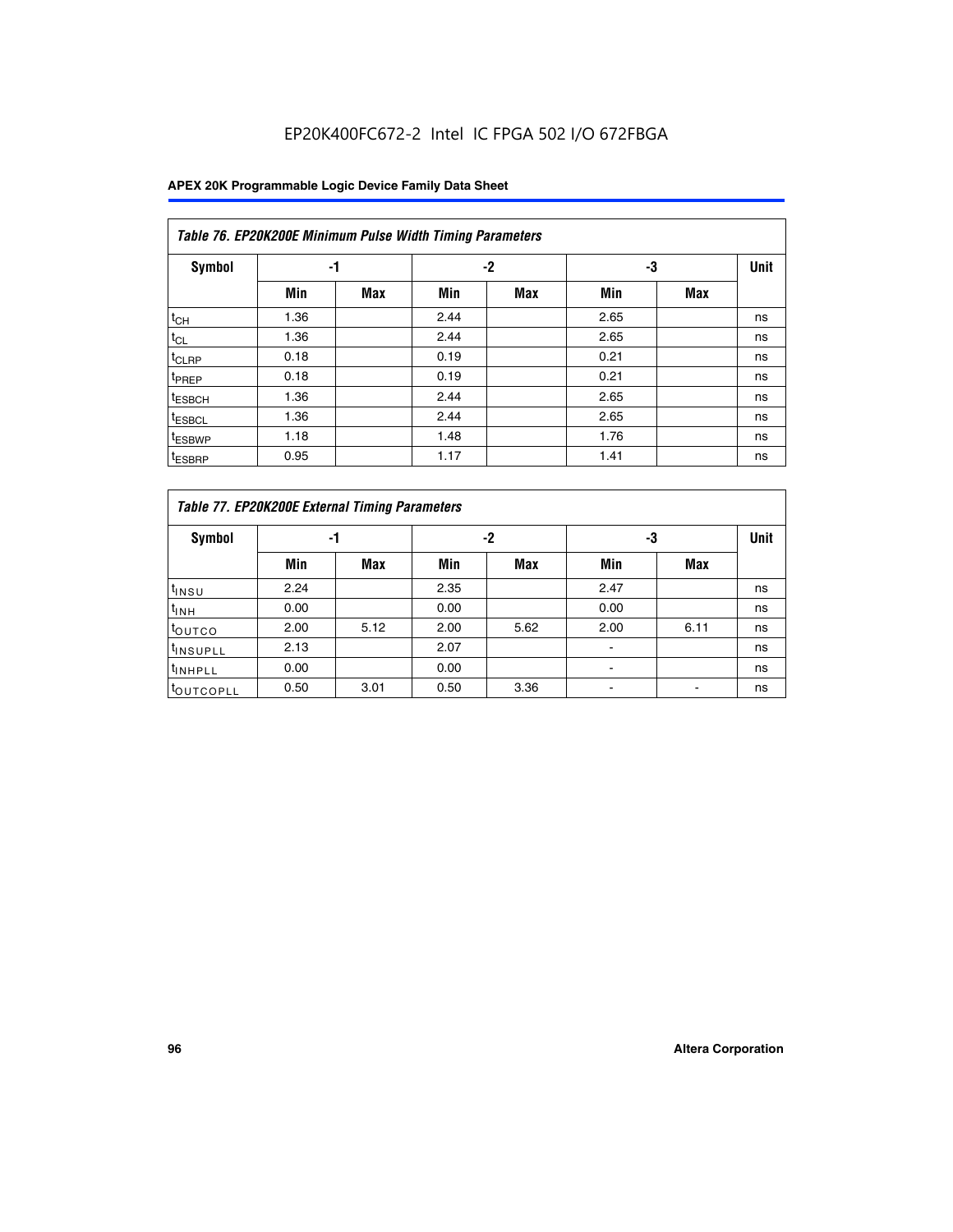| <b>Table 78. EP20K200E External Bidirectional Timing Parameters</b> |      |      |      |      |      |            |             |  |  |  |
|---------------------------------------------------------------------|------|------|------|------|------|------------|-------------|--|--|--|
| Symbol                                                              |      | -1   | $-2$ |      |      | -3         | <b>Unit</b> |  |  |  |
|                                                                     | Min  | Max  | Min  | Max  | Min  | <b>Max</b> |             |  |  |  |
| t <sub>INSUBIDIR</sub>                                              | 2.81 |      | 3.19 |      | 3.54 |            | ns          |  |  |  |
| t <sub>INHBIDIR</sub>                                               | 0.00 |      | 0.00 |      | 0.00 |            | ns          |  |  |  |
| t <sub>outcobidir</sub>                                             | 2.00 | 5.12 | 2.00 | 5.62 | 2.00 | 6.11       | ns          |  |  |  |
| <i>txzbidir</i>                                                     |      | 7.51 |      | 8.32 |      | 8.67       | ns          |  |  |  |
| tzxbidir                                                            |      | 7.51 |      | 8.32 |      | 8.67       | ns          |  |  |  |
| t <sub>INSUBIDIRPLL</sub>                                           | 3.30 |      | 3.64 |      |      |            | ns          |  |  |  |
| tINHBIDIRPLL                                                        | 0.00 |      | 0.00 |      |      |            | ns          |  |  |  |
| toutcobidirpll                                                      | 0.50 | 3.01 | 0.50 | 3.36 |      |            | ns          |  |  |  |
| <i>txzbidirpll</i>                                                  |      | 5.40 |      | 6.05 |      |            | ns          |  |  |  |
| <i>tzxBIDIRPLL</i>                                                  |      | 5.40 |      | 6.05 |      |            | ns          |  |  |  |

Tables 79 through 84 describe  $f_{MAX}$  LE Timing Microparameters,  $f_{MAX}$ ESB Timing Microparameters, *f<sub>MAX</sub>* Routing Delays, Minimum Pulse Width Timing Parameters, External Timing Parameters, and External Bidirectional Timing Parameters for EP20K300E APEX 20KE devices.

| Table 79. EP20K300E f <sub>MAX</sub> LE Timing Microparameters |      |            |      |            |      |            |    |  |  |  |
|----------------------------------------------------------------|------|------------|------|------------|------|------------|----|--|--|--|
| <b>Symbol</b>                                                  |      | -1         |      | -2         |      | -3         |    |  |  |  |
|                                                                | Min  | <b>Max</b> | Min  | <b>Max</b> | Min  | <b>Max</b> |    |  |  |  |
| $t_{\text{SU}}$                                                | 0.16 |            | 0.17 |            | 0.18 |            | ns |  |  |  |
| $t_H$                                                          | 0.31 |            | 0.33 |            | 0.38 |            | ns |  |  |  |
| $t_{CO}$                                                       |      | 0.28       |      | 0.38       |      | 0.51       | ns |  |  |  |
| t <sub>LUT</sub>                                               |      | 0.79       |      | 1.07       |      | 1.43       | ns |  |  |  |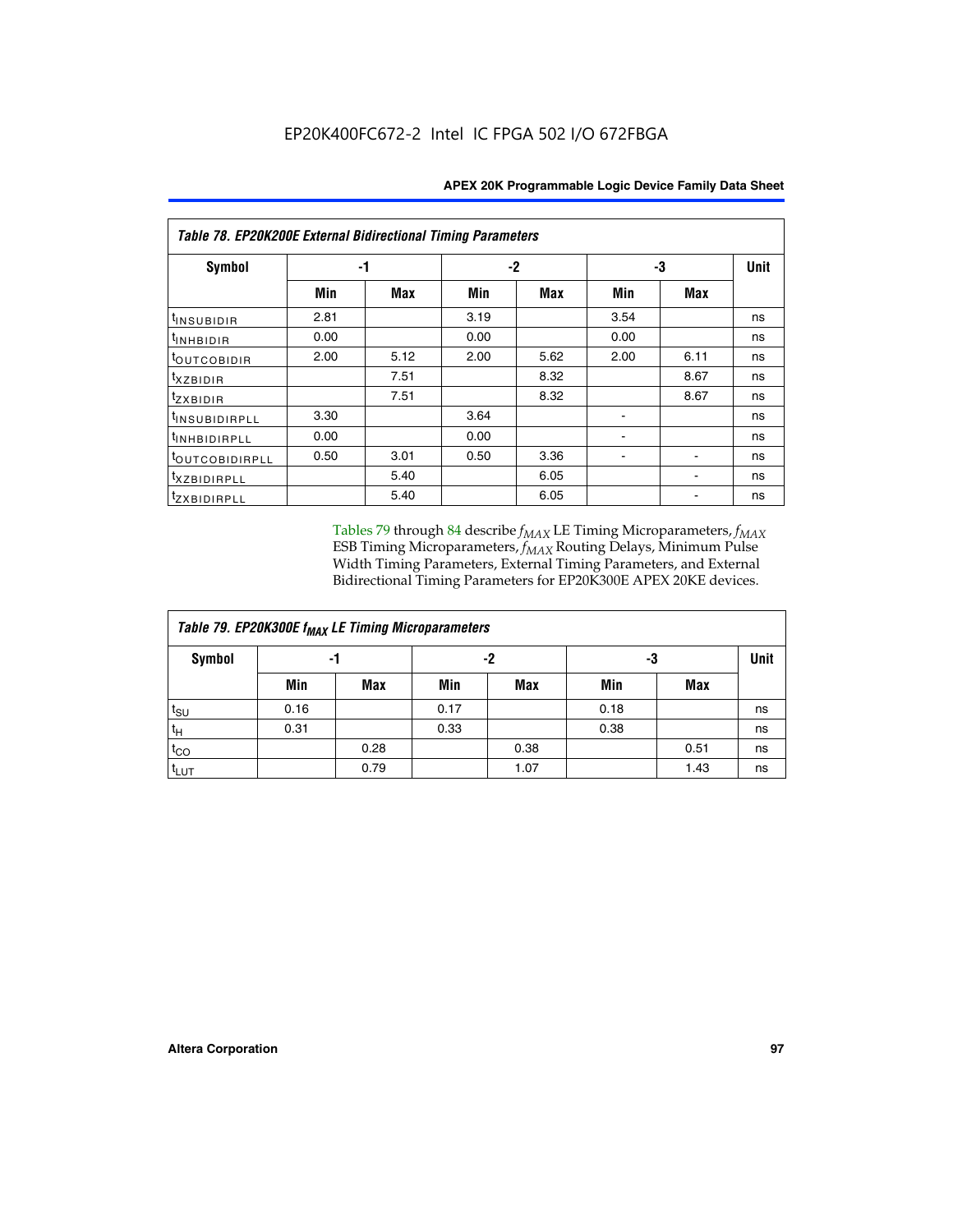| Table 80. EP20K300E f <sub>MAX</sub> ESB Timing Microparameters |      |      |      |      |      |      |      |
|-----------------------------------------------------------------|------|------|------|------|------|------|------|
| <b>Symbol</b>                                                   |      | $-1$ |      | $-2$ |      | -3   | Unit |
|                                                                 | Min  | Max  | Min  | Max  | Min  | Max  |      |
| <sup>t</sup> ESBARC                                             |      | 1.79 |      | 2.44 |      | 3.25 | ns   |
| t <sub>ESBSRC</sub>                                             |      | 2.40 |      | 3.12 |      | 4.01 | ns   |
| t <sub>ESBAWC</sub>                                             |      | 3.41 |      | 4.65 |      | 6.20 | ns   |
| <sup>t</sup> ESBSWC                                             |      | 3.68 |      | 4.68 |      | 5.93 | ns   |
| t <sub>ESBWASU</sub>                                            | 1.55 |      | 2.12 |      | 2.83 |      | ns   |
| t <sub>ESBWAH</sub>                                             | 0.00 |      | 0.00 |      | 0.00 |      | ns   |
| <sup>t</sup> ESBWDSU                                            | 1.71 |      | 2.33 |      | 3.11 |      | ns   |
| <sup>t</sup> ESBWDH                                             | 0.00 |      | 0.00 |      | 0.00 |      | ns   |
| t <sub>ESBRASU</sub>                                            | 1.72 |      | 2.34 |      | 3.13 |      | ns   |
| <sup>t</sup> ESBRAH                                             | 0.00 |      | 0.00 |      | 0.00 |      | ns   |
| t <sub>ESBWESU</sub>                                            | 1.63 |      | 2.36 |      | 3.28 |      | ns   |
| <sup>t</sup> ESBWEH                                             | 0.00 |      | 0.00 |      | 0.00 |      | ns   |
| <sup>t</sup> ESBDATASU                                          | 0.07 |      | 0.39 |      | 0.80 |      | ns   |
| <sup>t</sup> ESBDATAH                                           | 0.13 |      | 0.13 |      | 0.13 |      | ns   |
| <sup>t</sup> ESBWADDRSU                                         | 0.27 |      | 0.67 |      | 1.17 |      | ns   |
| tESBRADDRSU                                                     | 0.34 |      | 0.75 |      | 1.28 |      | ns   |
| <sup>I</sup> ESBDATACO1                                         |      | 1.03 |      | 1.20 |      | 1.40 | ns   |
| <sup>t</sup> ESBDATACO2                                         |      | 2.33 |      | 3.18 |      | 4.24 | ns   |
| <sup>t</sup> ESBDD                                              |      | 3.41 |      | 4.65 |      | 6.20 | ns   |
| t <sub>PD</sub>                                                 |      | 1.68 |      | 2.29 |      | 3.06 | ns   |
| t <sub>PTERMSU</sub>                                            | 0.96 |      | 1.48 |      | 2.14 |      | ns   |
| t <sub>PTERMCO</sub>                                            |      | 1.05 |      | 1.22 |      | 1.42 | ns   |

| Table 81. EP20K300E f <sub>MAX</sub> Routing Delays |                |      |     |      |     |      |    |  |  |  |  |
|-----------------------------------------------------|----------------|------|-----|------|-----|------|----|--|--|--|--|
| Symbol                                              | -2<br>-3<br>-1 |      |     |      |     |      |    |  |  |  |  |
|                                                     | Min            | Max  | Min | Max  | Min | Max  |    |  |  |  |  |
| $t_{F1-4}$                                          |                | 0.22 |     | 0.24 |     | 0.26 | ns |  |  |  |  |
| $t_{F5-20}$                                         |                | 1.33 |     | 1.43 |     | 1.58 | ns |  |  |  |  |
| $t_{F20+}$                                          |                | 3.63 |     | 3.93 |     | 4.35 | ns |  |  |  |  |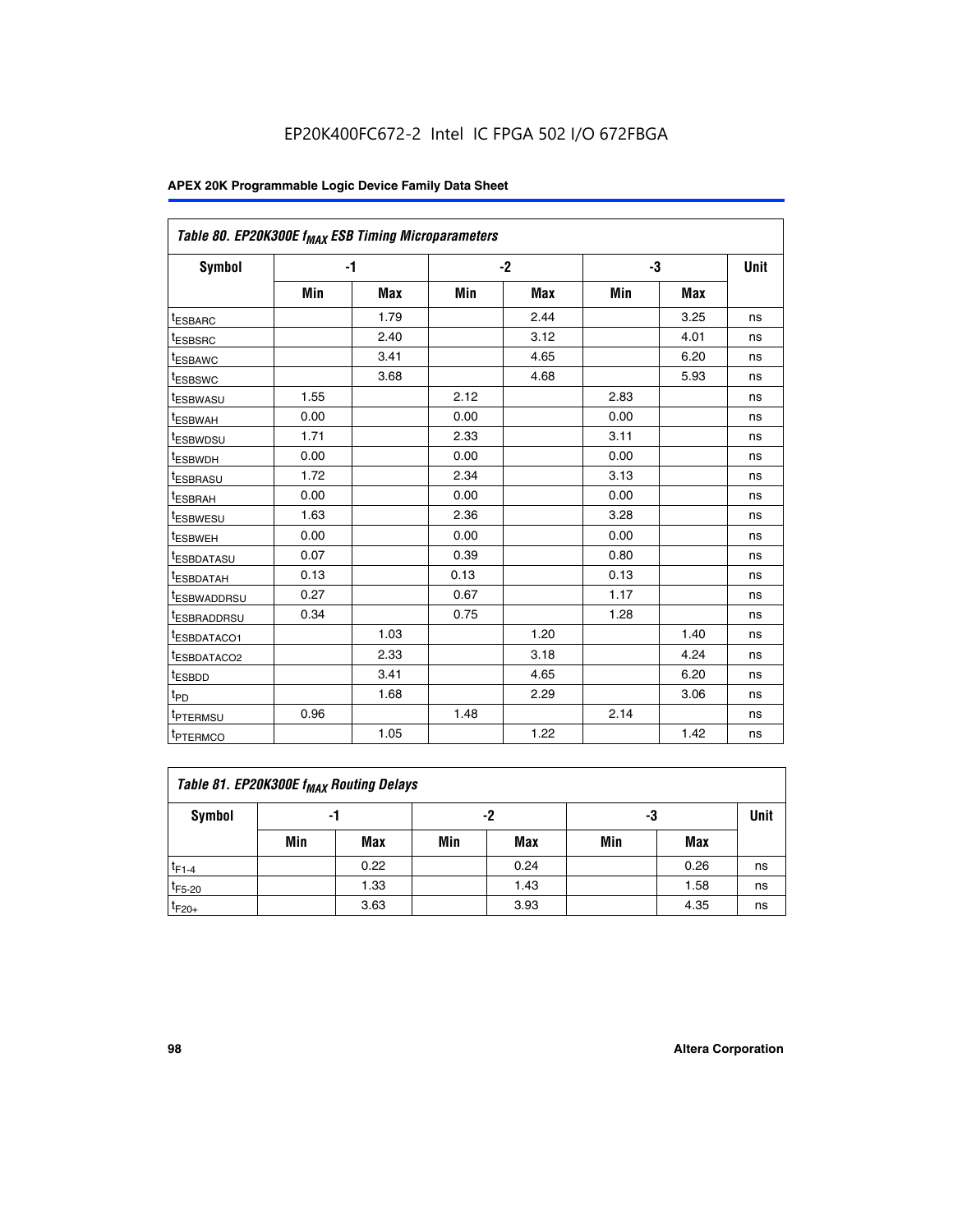|                    | Table 82. EP20K300E Minimum Pulse Width Timing Parameters |            |      |      |      |     |             |  |  |  |  |  |
|--------------------|-----------------------------------------------------------|------------|------|------|------|-----|-------------|--|--|--|--|--|
| <b>Symbol</b>      | -1                                                        |            |      | $-2$ | -3   |     | <b>Unit</b> |  |  |  |  |  |
|                    | Min                                                       | <b>Max</b> | Min  | Max  | Min  | Max |             |  |  |  |  |  |
| $t_{CH}$           | 1.25                                                      |            | 1.43 |      | 1.67 |     | ns          |  |  |  |  |  |
| $t_{CL}$           | 1.25                                                      |            | 1.43 |      | 1.67 |     | ns          |  |  |  |  |  |
| t <sub>CLRP</sub>  | 0.19                                                      |            | 0.26 |      | 0.35 |     | ns          |  |  |  |  |  |
| t <sub>PREP</sub>  | 0.19                                                      |            | 0.26 |      | 0.35 |     | ns          |  |  |  |  |  |
| t <sub>ESBCH</sub> | 1.25                                                      |            | 1.43 |      | 1.67 |     | ns          |  |  |  |  |  |
| <sup>t</sup> ESBCL | 1.25                                                      |            | 1.43 |      | 1.67 |     | ns          |  |  |  |  |  |
| <sup>t</sup> ESBWP | 1.25                                                      |            | 1.71 |      | 2.28 |     | ns          |  |  |  |  |  |
| <sup>t</sup> ESBRP | 1.01                                                      |            | 1.38 |      | 1.84 |     | ns          |  |  |  |  |  |

| Table 83. EP20K300E External Timing Parameters |      |      |      |      |      |            |             |  |  |  |  |  |
|------------------------------------------------|------|------|------|------|------|------------|-------------|--|--|--|--|--|
| Symbol                                         |      | -1   |      | -2   |      | -3         | <b>Unit</b> |  |  |  |  |  |
|                                                | Min  | Max  | Min  | Max  | Min  | <b>Max</b> |             |  |  |  |  |  |
| t <sub>INSU</sub>                              | 2.31 |      | 2.44 |      | 2.57 |            | ns          |  |  |  |  |  |
| $t_{INH}$                                      | 0.00 |      | 0.00 |      | 0.00 |            | ns          |  |  |  |  |  |
| toutco                                         | 2.00 | 5.29 | 2.00 | 5.82 | 2.00 | 6.24       | ns          |  |  |  |  |  |
| <sup>t</sup> INSUPLL                           | 1.76 |      | 1.85 |      |      |            | ns          |  |  |  |  |  |
| <sup>t</sup> INHPLL                            | 0.00 |      | 0.00 |      | -    |            | ns          |  |  |  |  |  |
| <sup>t</sup> OUTCOPLL                          | 0.50 | 2.65 | 0.50 | 2.95 |      |            | ns          |  |  |  |  |  |

| Table 84. EP20K300E External Bidirectional Timing Parameters |      |      |      |      |      |             |    |  |  |  |
|--------------------------------------------------------------|------|------|------|------|------|-------------|----|--|--|--|
| Symbol                                                       | -1   |      | -2   |      | -3   | <b>Unit</b> |    |  |  |  |
|                                                              | Min  | Max  | Min  | Max  | Min  | Max         |    |  |  |  |
| <sup>t</sup> INSUBIDIR                                       | 2.77 |      | 2.85 |      | 3.11 |             | ns |  |  |  |
| <b>TINHBIDIR</b>                                             | 0.00 |      | 0.00 |      | 0.00 |             | ns |  |  |  |
| <sup>t</sup> OUTCOBIDIR                                      | 2.00 | 5.29 | 2.00 | 5.82 | 2.00 | 6.24        | ns |  |  |  |
| KZBIDIR                                                      |      | 7.59 |      | 8.30 |      | 9.09        | ns |  |  |  |
| $t_{Z}$ <i>x</i> BIDIR                                       |      | 7.59 |      | 8.30 |      | 9.09        | ns |  |  |  |
| <sup>I</sup> INSUBIDIRPLL                                    | 2.50 |      | 2.76 |      |      |             | ns |  |  |  |
| <sup>t</sup> INHBIDIRPLL                                     | 0.00 |      | 0.00 |      |      |             | ns |  |  |  |
| <b><i>LOUTCOBIDIRPLL</i></b>                                 | 0.50 | 2.65 | 0.50 | 2.95 |      |             | ns |  |  |  |
| <sup>T</sup> XZBIDIRPLL                                      |      | 5.00 |      | 5.43 |      |             | ns |  |  |  |
| <sup>t</sup> ZXBIDIRPLL                                      |      | 5.00 |      | 5.43 |      |             | ns |  |  |  |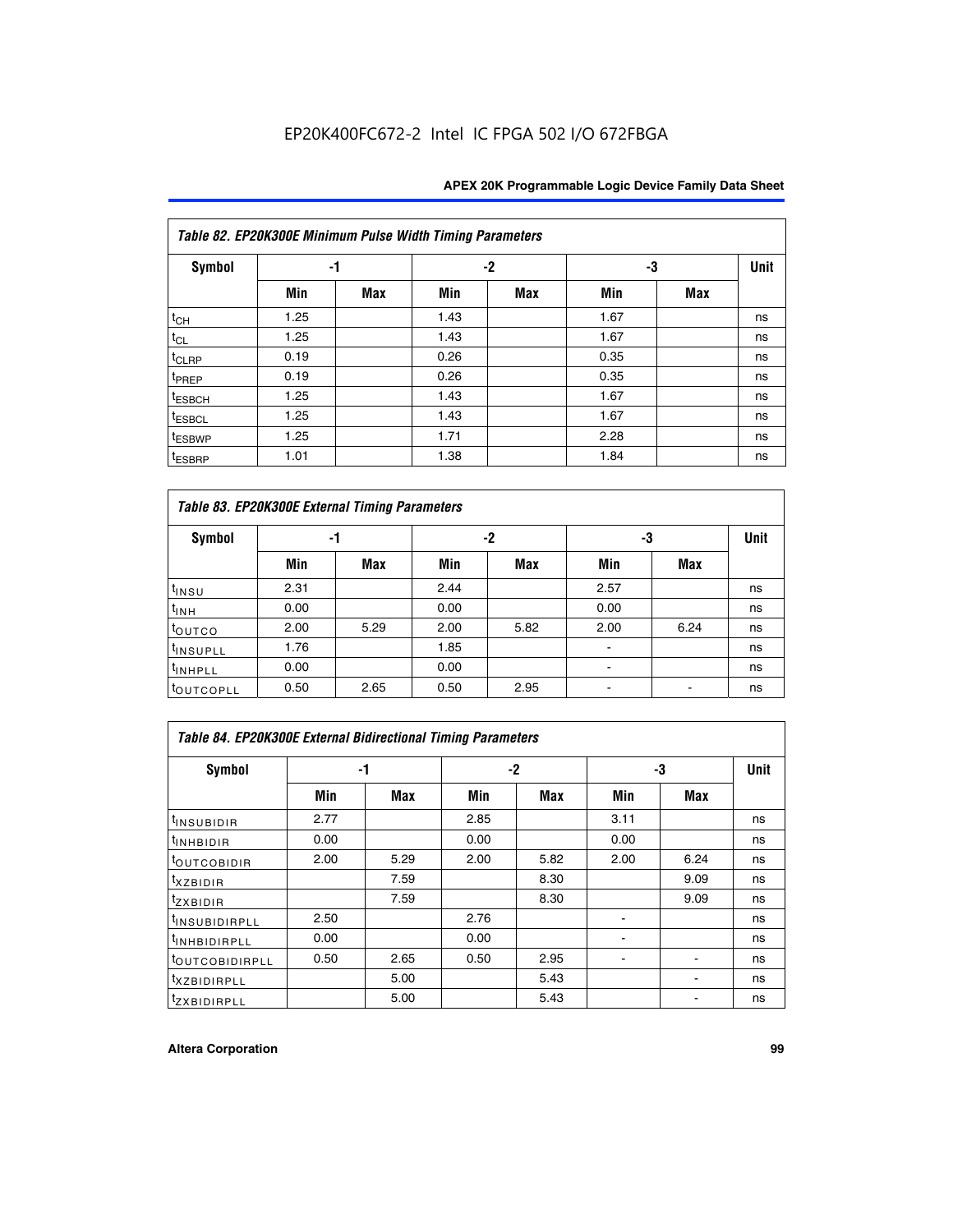Tables 85 through 90 describe  $f_{MAX}$  LE Timing Microparameters,  $f_{MAX}$ ESB Timing Microparameters, *f<sub>MAX</sub>* Routing Delays, Minimum Pulse Width Timing Parameters, External Timing Parameters, and External Bidirectional Timing Parameters for EP20K400E APEX 20KE devices.

|                    | Table 85. EP20K400E f <sub>MAX</sub> LE Timing Microparameters |            |                |            |                |      |      |  |  |  |  |  |  |
|--------------------|----------------------------------------------------------------|------------|----------------|------------|----------------|------|------|--|--|--|--|--|--|
| Symbol             | -1 Speed Grade                                                 |            | -2 Speed Grade |            | -3 Speed Grade |      | Unit |  |  |  |  |  |  |
|                    | Min                                                            | <b>Max</b> | Min            | <b>Max</b> | Min            | Max  |      |  |  |  |  |  |  |
| $t_{\text{SU}}$    | 0.23                                                           |            | 0.23           |            | 0.23           |      | ns   |  |  |  |  |  |  |
| $t_H$              | 0.23                                                           |            | 0.23           |            | 0.23           |      | ns   |  |  |  |  |  |  |
| $t_{CO}$           |                                                                | 0.25       |                | 0.29       |                | 0.32 | ns   |  |  |  |  |  |  |
| ι <sup>t</sup> ιυτ |                                                                | 0.70       |                | 0.83       |                | 1.01 | ns   |  |  |  |  |  |  |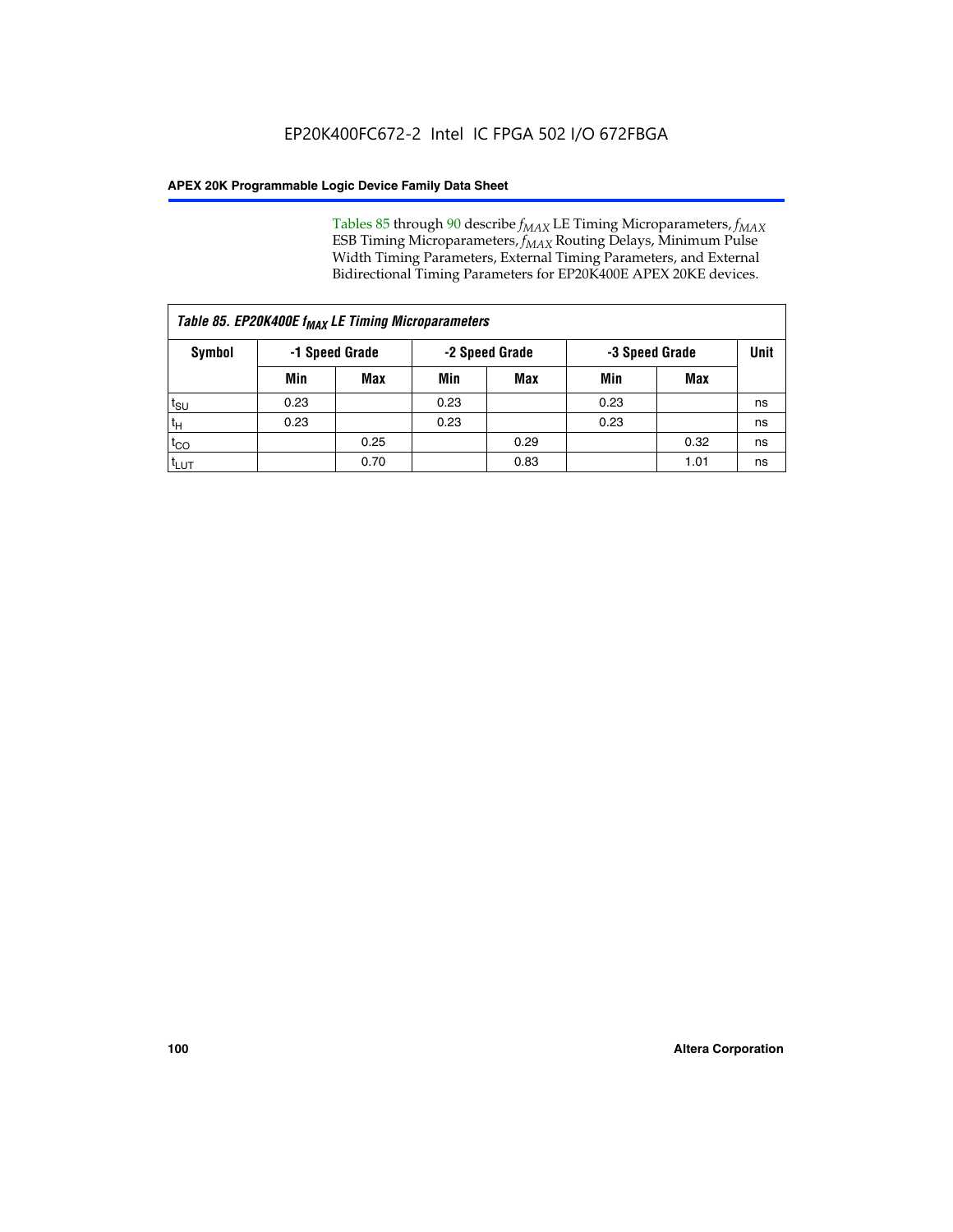|                         | Table 86. EP20K400E f <sub>MAX</sub> ESB Timing Microparameters |                |         |                |         |                |      |  |  |  |  |
|-------------------------|-----------------------------------------------------------------|----------------|---------|----------------|---------|----------------|------|--|--|--|--|
| Symbol                  |                                                                 | -1 Speed Grade |         | -2 Speed Grade |         | -3 Speed Grade | Unit |  |  |  |  |
|                         | Min                                                             | <b>Max</b>     | Min     | Max            | Min     | <b>Max</b>     |      |  |  |  |  |
| <b>tESBARC</b>          |                                                                 | 1.67           |         | 1.91           |         | 1.99           | ns   |  |  |  |  |
| <sup>t</sup> ESBSRC     |                                                                 | 2.30           |         | 2.66           |         | 2.93           | ns   |  |  |  |  |
| <sup>t</sup> ESBAWC     |                                                                 | 3.09           |         | 3.58           |         | 3.99           | ns   |  |  |  |  |
| <sup>t</sup> ESBSWC     |                                                                 | 3.01           |         | 3.65           |         | 4.05           | ns   |  |  |  |  |
| <sup>t</sup> ESBWASU    | 0.54                                                            |                | 0.63    |                | 0.65    |                | ns   |  |  |  |  |
| t <sub>ESBWAH</sub>     | 0.36                                                            |                | 0.43    |                | 0.42    |                | ns   |  |  |  |  |
| <sup>t</sup> ESBWDSU    | 0.69                                                            |                | 0.77    |                | 0.84    |                | ns   |  |  |  |  |
| <sup>I</sup> ESBWDH     | 0.36                                                            |                | 0.43    |                | 0.42    |                | ns   |  |  |  |  |
| t <sub>ESBRASU</sub>    | 1.61                                                            |                | 1.77    |                | 1.86    |                | ns   |  |  |  |  |
| t <sub>ESBRAH</sub>     | 0.00                                                            |                | 0.00    |                | 0.01    |                | ns   |  |  |  |  |
| <sup>t</sup> ESBWESU    | 1.35                                                            |                | 1.47    |                | 1.61    |                | ns   |  |  |  |  |
| t <sub>ESBWEH</sub>     | 0.00                                                            |                | 0.00    |                | 0.00    |                | ns   |  |  |  |  |
| <sup>I</sup> ESBDATASU  | $-0.18$                                                         |                | $-0.30$ |                | $-0.27$ |                | ns   |  |  |  |  |
| <b>ESBDATAH</b>         | 0.13                                                            |                | 0.13    |                | 0.13    |                | ns   |  |  |  |  |
| <sup>T</sup> ESBWADDRSU | $-0.02$                                                         |                | $-0.11$ |                | $-0.03$ |                | ns   |  |  |  |  |
| <sup>T</sup> ESBRADDRSU | 0.06                                                            |                | $-0.01$ |                | $-0.05$ |                | ns   |  |  |  |  |
| <sup>t</sup> ESBDATACO1 |                                                                 | 1.16           |         | 1.40           |         | 1.54           | ns   |  |  |  |  |
| <sup>t</sup> ESBDATACO2 |                                                                 | 2.18           |         | 2.55           |         | 2.85           | ns   |  |  |  |  |
| <sup>t</sup> ESBDD      |                                                                 | 2.73           |         | 3.17           |         | 3.58           | ns   |  |  |  |  |
| $t_{P\underline{D}}$    |                                                                 | 1.57           |         | 1.83           |         | 2.07           | ns   |  |  |  |  |
| t <sub>PTERMSU</sub>    | 0.92                                                            |                | 0.99    |                | 1.18    |                | ns   |  |  |  |  |
| <sup>t</sup> PTERMCO    |                                                                 | 1.18           |         | 1.43           |         | 1.17           | ns   |  |  |  |  |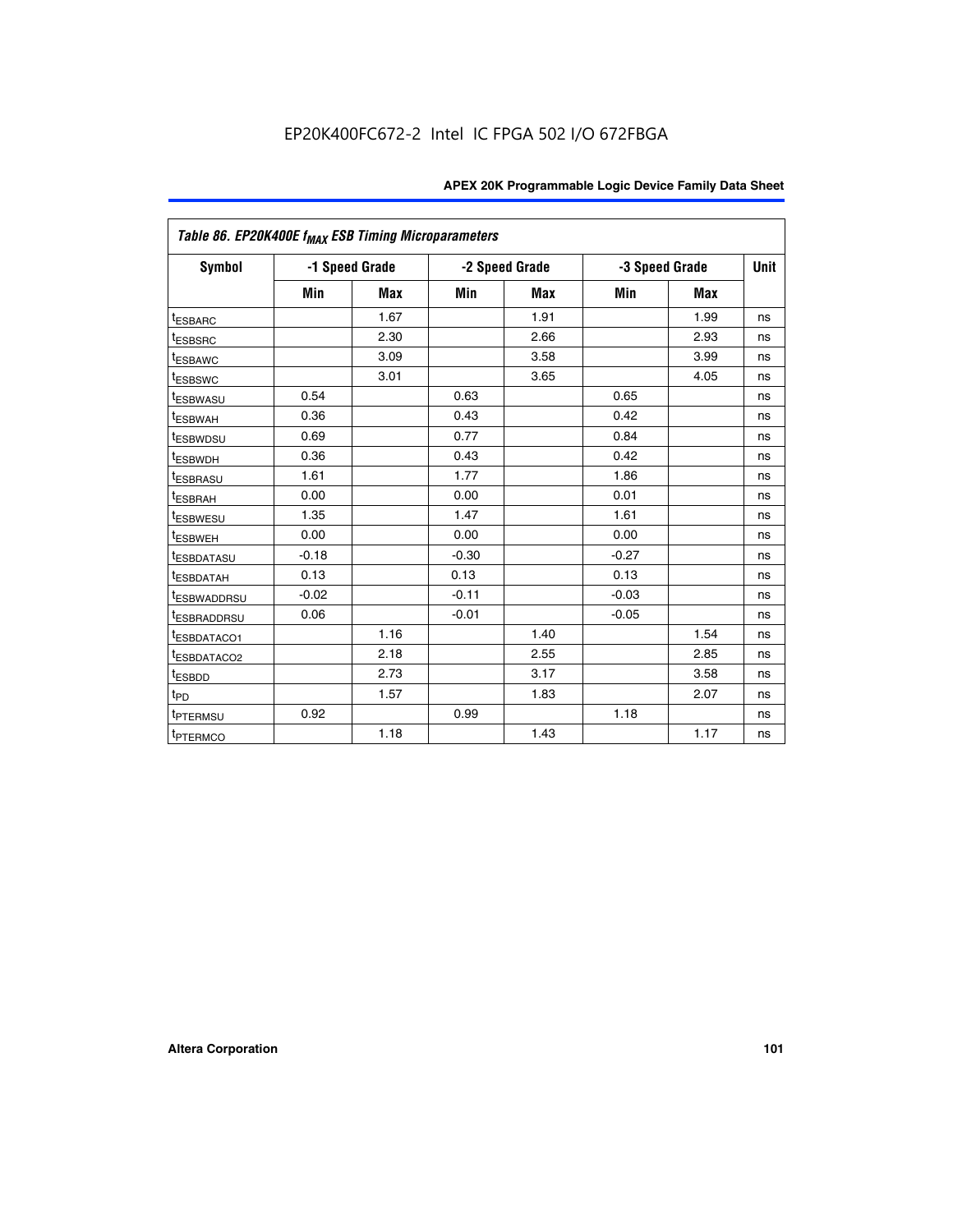## EP20K400FC672-2 Intel IC FPGA 502 I/O 672FBGA

| Table 87. EP20K400E f <sub>MAX</sub> Routing Delays |     |                |     |                |                |      |             |  |  |  |  |
|-----------------------------------------------------|-----|----------------|-----|----------------|----------------|------|-------------|--|--|--|--|
| Symbol                                              |     | -1 Speed Grade |     | -2 Speed Grade | -3 Speed Grade |      | <b>Unit</b> |  |  |  |  |
|                                                     | Min | <b>Max</b>     | Min | Max            | Min            | Max  |             |  |  |  |  |
| $t_{F1-4}$                                          |     | 0.25           |     | 0.25           |                | 0.26 | ns          |  |  |  |  |
| $t_{F5-20}$                                         |     | 1.01           |     | 1.12           |                | 1.25 | ns          |  |  |  |  |
| $t_{F20+}$                                          |     | 3.71           |     | 3.92           |                | 4.17 | ns          |  |  |  |  |

|                    | Table 88. EP20K400E Minimum Pulse Width Timing Parameters |                |      |                |      |                |    |  |  |  |  |  |
|--------------------|-----------------------------------------------------------|----------------|------|----------------|------|----------------|----|--|--|--|--|--|
| Symbol             |                                                           | -1 Speed Grade |      | -2 Speed Grade |      | -3 Speed Grade |    |  |  |  |  |  |
|                    | Min                                                       | <b>Max</b>     | Min  | <b>Max</b>     | Min  | Max            |    |  |  |  |  |  |
| $t_{CH}$           | 1.36                                                      |                | 2.22 |                | 2.35 |                | ns |  |  |  |  |  |
| $t_{\rm CL}$       | 1.36                                                      |                | 2.26 |                | 2.35 |                | ns |  |  |  |  |  |
| $t_{CLRP}$         | 0.18                                                      |                | 0.18 |                | 0.19 |                | ns |  |  |  |  |  |
| <sup>t</sup> PREP  | 0.18                                                      |                | 0.18 |                | 0.19 |                | ns |  |  |  |  |  |
| t <sub>ESBCH</sub> | 1.36                                                      |                | 2.26 |                | 2.35 |                | ns |  |  |  |  |  |
| <sup>t</sup> ESBCL | 1.36                                                      |                | 2.26 |                | 2.35 |                | ns |  |  |  |  |  |
| <sup>t</sup> ESBWP | 1.17                                                      |                | 1.38 |                | 1.56 |                | ns |  |  |  |  |  |
| <sup>t</sup> ESBRP | 0.94                                                      |                | 1.09 |                | 1.25 |                | ns |  |  |  |  |  |

| Table 89. EP20K400E External Timing Parameters |       |                |      |                |      |                |             |  |  |  |  |
|------------------------------------------------|-------|----------------|------|----------------|------|----------------|-------------|--|--|--|--|
| Symbol                                         |       | -1 Speed Grade |      | -2 Speed Grade |      | -3 Speed Grade | <b>Unit</b> |  |  |  |  |
|                                                | Min   | Max            | Min  | <b>Max</b>     | Min  | Max            |             |  |  |  |  |
| t <sub>INSU</sub>                              | 2.51  |                | 2.64 |                | 2.77 |                | ns          |  |  |  |  |
| $t_{INH}$                                      | 0.00  |                | 0.00 |                | 0.00 |                | ns          |  |  |  |  |
| t <sub>outco</sub>                             | 2.00  | 5.25           | 2.00 | 5.79           | 2.00 | 6.32           | ns          |  |  |  |  |
| <sup>t</sup> INSUPLL                           | 3.221 |                | 3.38 |                |      |                | ns          |  |  |  |  |
| <sup>t</sup> INHPLL                            | 0.00  |                | 0.00 |                | -    |                | ns          |  |  |  |  |
| toutcopll                                      | 0.50  | 2.25           | 0.50 | 2.45           |      |                | ns          |  |  |  |  |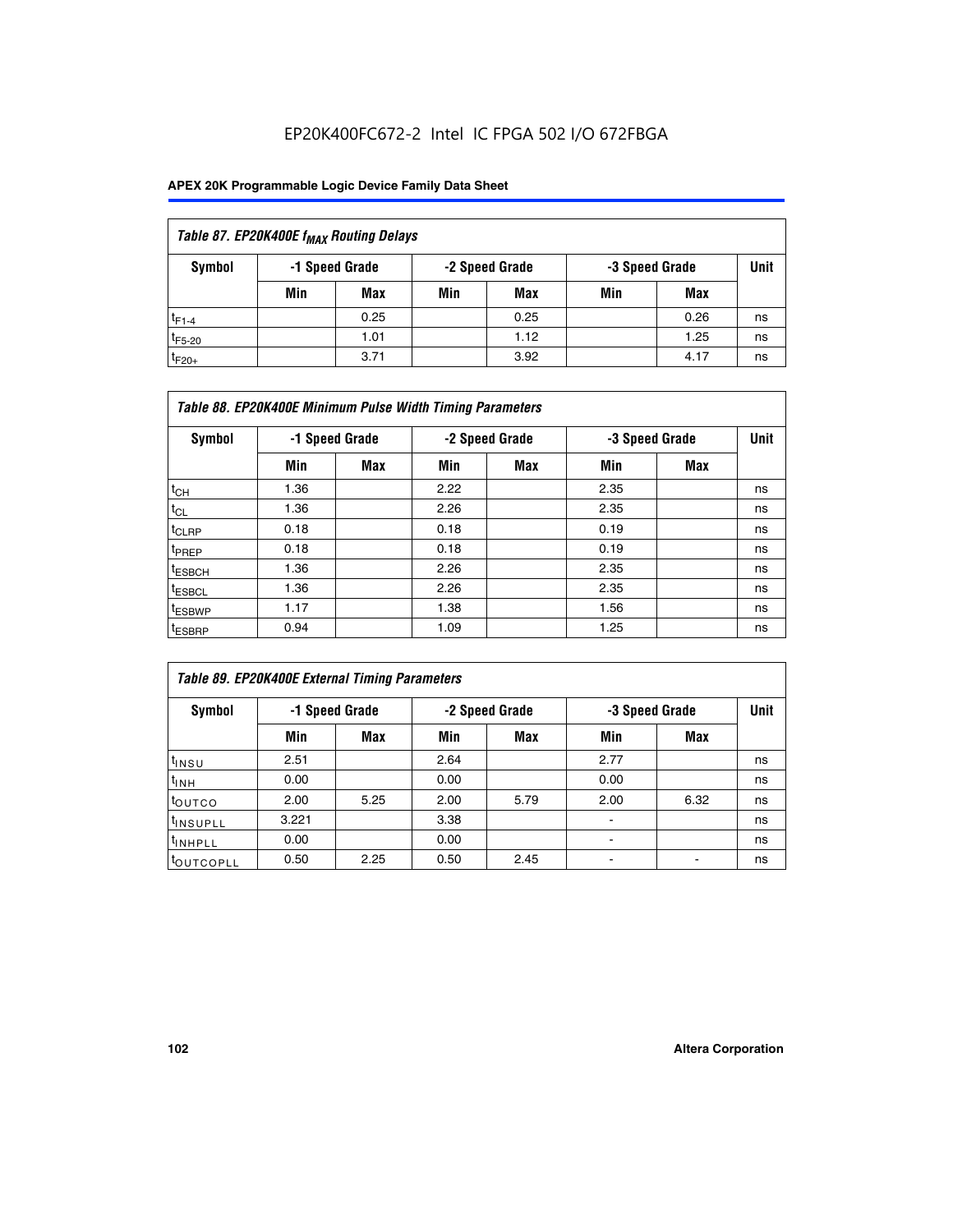| Table 90. EP20K400E External Bidirectional Timing Parameters |                |      |      |                |                |      |    |  |  |  |
|--------------------------------------------------------------|----------------|------|------|----------------|----------------|------|----|--|--|--|
| Symbol                                                       | -1 Speed Grade |      |      | -2 Speed Grade | -3 Speed Grade | Unit |    |  |  |  |
|                                                              | Min            | Max  | Min  | <b>Max</b>     | Min            | Max  |    |  |  |  |
| $t_{INSUBIDIR}$                                              | 2.93           |      | 3.23 |                | 3.44           |      | ns |  |  |  |
| <sup>t</sup> INHBIDIR                                        | 0.00           |      | 0.00 |                | 0.00           |      | ns |  |  |  |
| t <sub>outcobidir</sub>                                      | 2.00           | 5.25 | 2.00 | 5.79           | 2.00           | 6.32 | ns |  |  |  |
| <i>txzbidir</i>                                              |                | 5.95 |      | 6.77           |                | 7.12 | ns |  |  |  |
| tzxbidir                                                     |                | 5.95 |      | 6.77           |                | 7.12 | ns |  |  |  |
| t <sub>INSUBIDIRPLL</sub>                                    | 4.31           |      | 4.76 |                |                |      | ns |  |  |  |
| tINHBIDIRPLL                                                 | 0.00           |      | 0.00 |                |                |      | ns |  |  |  |
| tout COBIDIRPLL                                              | 0.50           | 2.25 | 0.50 | 2.45           |                |      | ns |  |  |  |
| <i>txzBIDIRPLL</i>                                           |                | 2.94 |      | 3.43           |                |      | ns |  |  |  |
| tzxBIDIRPLL                                                  |                | 2.94 |      | 3.43           |                |      | ns |  |  |  |

Tables 91 through 96 describe  $f_{MAX}$  LE Timing Microparameters,  $f_{MAX}$ ESB Timing Microparameters, *f<sub>MAX</sub>* Routing Delays, Minimum Pulse Width Timing Parameters, External Timing Parameters, and External Bidirectional Timing Parameters for EP20K600E APEX 20KE devices.

| Table 91. EP20K600E f <sub>MAX</sub> LE Timing Microparameters |                |            |                |            |                |      |             |  |  |  |  |
|----------------------------------------------------------------|----------------|------------|----------------|------------|----------------|------|-------------|--|--|--|--|
| Symbol                                                         | -1 Speed Grade |            | -2 Speed Grade |            | -3 Speed Grade |      | <b>Unit</b> |  |  |  |  |
|                                                                | Min            | <b>Max</b> | Min            | <b>Max</b> | Min            | Max  |             |  |  |  |  |
| $t_{\sf SU}$                                                   | 0.16           |            | 0.16           |            | 0.17           |      | ns          |  |  |  |  |
| $t_H$                                                          | 0.29           |            | 0.33           |            | 0.37           |      | ns          |  |  |  |  |
| $t_{CO}$                                                       |                | 0.65       |                | 0.38       |                | 0.49 | ns          |  |  |  |  |
| <sup>t</sup> LUT                                               |                | 0.70       |                | 1.00       |                | 1.30 | ns          |  |  |  |  |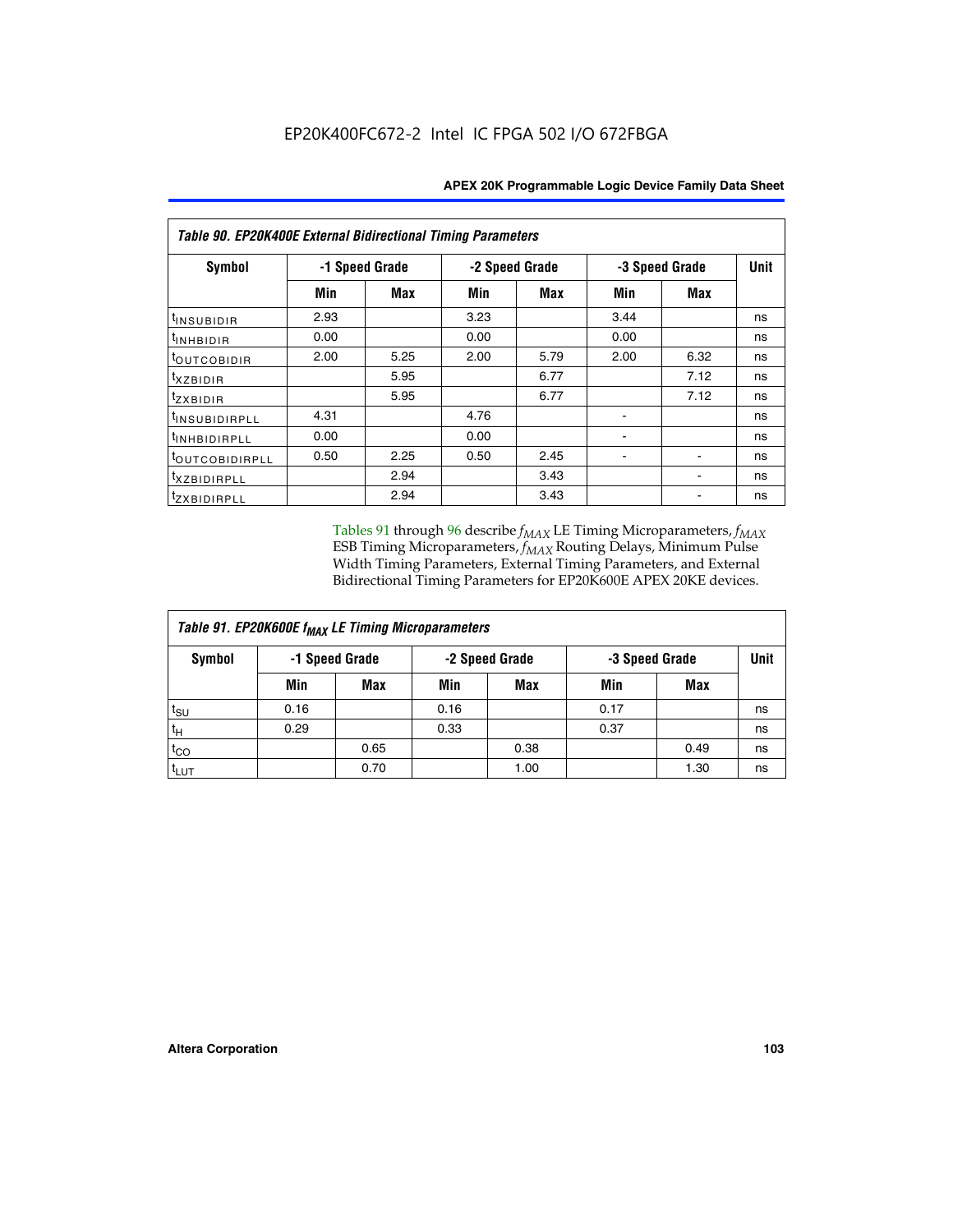| Table 92. EP20K600E f <sub>MAX</sub> ESB Timing Microparameters |         |                |      |                |      |                |             |
|-----------------------------------------------------------------|---------|----------------|------|----------------|------|----------------|-------------|
| <b>Symbol</b>                                                   |         | -1 Speed Grade |      | -2 Speed Grade |      | -3 Speed Grade | <b>Unit</b> |
|                                                                 | Min     | <b>Max</b>     | Min  | <b>Max</b>     | Min  | <b>Max</b>     |             |
| t <sub>ESBARC</sub>                                             |         | 1.67           |      | 2.39           |      | 3.11           | ns          |
| t <sub>ESBSRC</sub>                                             |         | 2.27           |      | 3.07           |      | 3.86           | ns          |
| <sup>t</sup> ESBAWC                                             |         | 3.19           |      | 4.56           |      | 5.93           | ns          |
| t <sub>ESBSWC</sub>                                             |         | 3.51           |      | 4.62           |      | 5.72           | ns          |
| <sup>t</sup> ESBWASU                                            | 1.46    |                | 2.08 |                | 2.70 |                | ns          |
| t <sub>ESBWAH</sub>                                             | 0.00    |                | 0.00 |                | 0.00 |                | ns          |
| t <sub>ESBWDSU</sub>                                            | 1.60    |                | 2.29 |                | 2.97 |                | ns          |
| <sup>t</sup> ESBWDH                                             | 0.00    |                | 0.00 |                | 0.00 |                | ns          |
| <sup>t</sup> ESBRASU                                            | 1.61    |                | 2.30 |                | 2.99 |                | ns          |
| t <sub>ESBRAH</sub>                                             | 0.00    |                | 0.00 |                | 0.00 |                | ns          |
| t <sub>ESBWESU</sub>                                            | 1.49    |                | 2.30 |                | 3.11 |                | ns          |
| <sup>t</sup> ESBWEH                                             | 0.00    |                | 0.00 |                | 0.00 |                | ns          |
| <sup>t</sup> ESBDATASU                                          | $-0.01$ |                | 0.35 |                | 0.71 |                | ns          |
| <sup>t</sup> ESBDATAH                                           | 0.13    |                | 0.13 |                | 0.13 |                | ns          |
| <sup>t</sup> ESBWADDRSU                                         | 0.19    |                | 0.62 |                | 1.06 |                | ns          |
| <sup>t</sup> ESBRADDRSU                                         | 0.25    |                | 0.71 |                | 1.17 |                | ns          |
| <sup>I</sup> ESBDATACO1                                         |         | 1.01           |      | 1.19           |      | 1.37           | ns          |
| <sup>t</sup> ESBDATACO2                                         |         | 2.18           |      | 3.12           |      | 4.05           | ns          |
| <sup>t</sup> ESBDD                                              |         | 3.19           |      | 4.56           |      | 5.93           | ns          |
| t <sub>PD</sub>                                                 |         | 1.57           |      | 2.25           |      | 2.92           | ns          |
| <b>TPTERMSU</b>                                                 | 0.85    |                | 1.43 |                | 2.01 |                | ns          |
| t <sub>PTERMCO</sub>                                            |         | 1.03           |      | 1.21           |      | 1.39           | ns          |

| Table 93. EP20K600E f <sub>MAX</sub> Routing Delays |                |      |     |                |     |                |      |  |  |  |  |
|-----------------------------------------------------|----------------|------|-----|----------------|-----|----------------|------|--|--|--|--|
| Symbol                                              | -1 Speed Grade |      |     | -2 Speed Grade |     | -3 Speed Grade | Unit |  |  |  |  |
|                                                     | Min            | Max  | Min | Max            | Min | Max            |      |  |  |  |  |
| $t_{F1-4}$                                          |                | 0.22 |     | 0.25           |     | 0.26           | ns   |  |  |  |  |
| $t_{F5-20}$                                         |                | 1.26 |     | 1.39           |     | 1.52           | ns   |  |  |  |  |
| $t_{F20+}$                                          |                | 3.51 |     | 3.88           |     | 4.26           | ns   |  |  |  |  |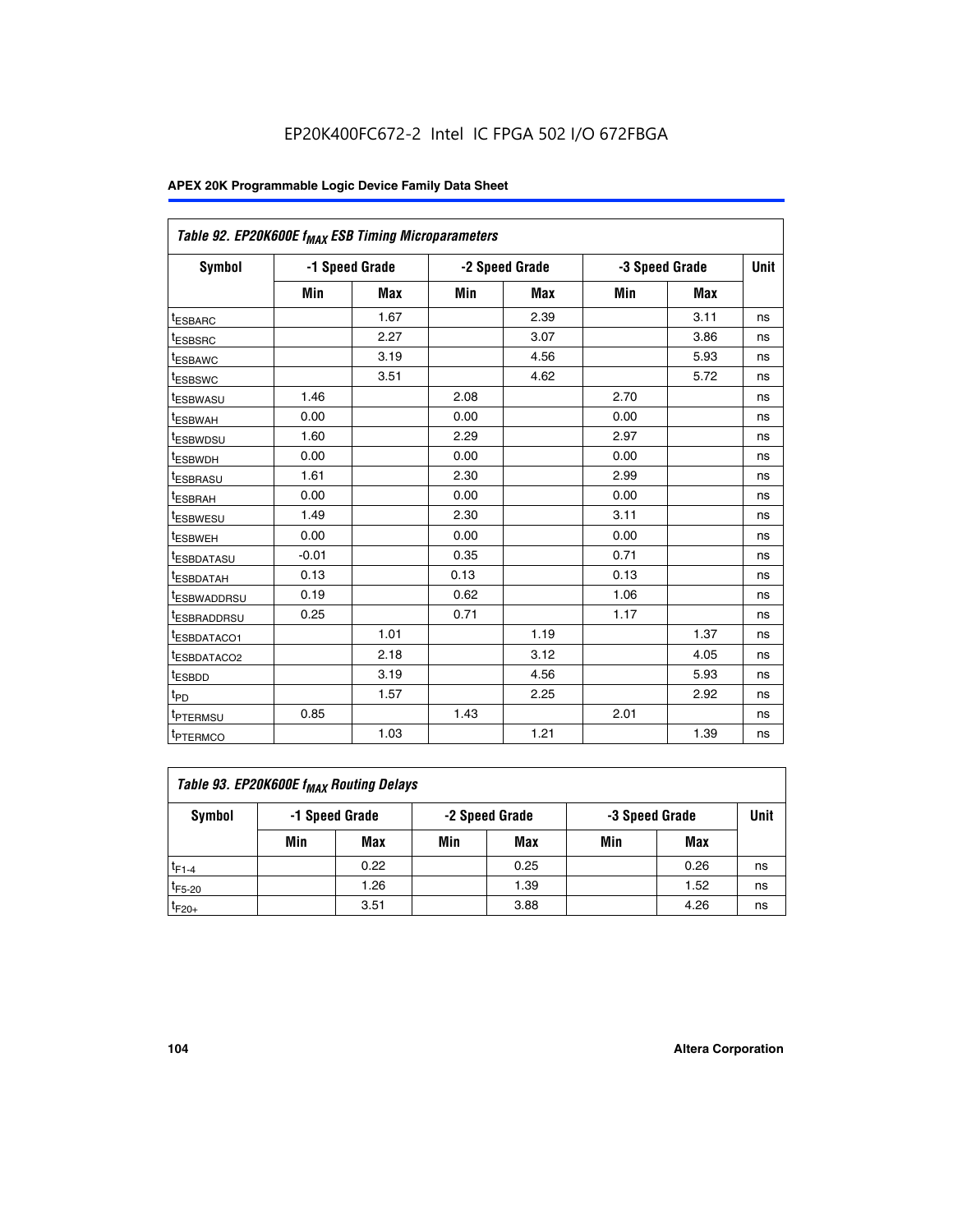|                    | Table 94. EP20K600E Minimum Pulse Width Timing Parameters |                |      |                |                |            |             |  |  |  |  |  |
|--------------------|-----------------------------------------------------------|----------------|------|----------------|----------------|------------|-------------|--|--|--|--|--|
| Symbol             |                                                           | -1 Speed Grade |      | -2 Speed Grade | -3 Speed Grade |            | <b>Unit</b> |  |  |  |  |  |
|                    | Min                                                       | Max            | Min  | Max            | Min            | <b>Max</b> |             |  |  |  |  |  |
| $t_{CH}$           | 2.00                                                      |                | 2.50 |                | 2.75           |            | ns          |  |  |  |  |  |
| $t_{CL}$           | 2.00                                                      |                | 2.50 |                | 2.75           |            | ns          |  |  |  |  |  |
| $t_{CLRP}$         | 0.18                                                      |                | 0.26 |                | 0.34           |            | ns          |  |  |  |  |  |
| t <sub>PREP</sub>  | 0.18                                                      |                | 0.26 |                | 0.34           |            | ns          |  |  |  |  |  |
| <sup>t</sup> ESBCH | 2.00                                                      |                | 2.50 |                | 2.75           |            | ns          |  |  |  |  |  |
| <sup>t</sup> ESBCL | 2.00                                                      |                | 2.50 |                | 2.75           |            | ns          |  |  |  |  |  |
| <sup>t</sup> ESBWP | 1.17                                                      |                | 1.68 |                | 2.18           |            | ns          |  |  |  |  |  |
| <sup>t</sup> ESBRP | 0.95                                                      |                | 1.35 |                | 1.76           |            | ns          |  |  |  |  |  |

|                      | Table 95. EP20K600E External Timing Parameters |                |      |                |                          |                |    |  |  |  |  |  |
|----------------------|------------------------------------------------|----------------|------|----------------|--------------------------|----------------|----|--|--|--|--|--|
| Symbol               |                                                | -1 Speed Grade |      | -2 Speed Grade |                          | -3 Speed Grade |    |  |  |  |  |  |
|                      | Min                                            | Max            | Min  | Max            | Min                      | Max            |    |  |  |  |  |  |
| t <sub>insu</sub>    | 2.74                                           |                | 2.74 |                | 2.87                     |                | ns |  |  |  |  |  |
| $t_{INH}$            | 0.00                                           |                | 0.00 |                | 0.00                     |                | ns |  |  |  |  |  |
| toutco               | 2.00                                           | 5.51           | 2.00 | 6.06           | 2.00                     | 6.61           | ns |  |  |  |  |  |
| <sup>t</sup> INSUPLL | 1.86                                           |                | 1.96 |                |                          |                | ns |  |  |  |  |  |
| <sup>t</sup> INHPLL  | 0.00                                           |                | 0.00 |                | $\overline{\phantom{a}}$ |                | ns |  |  |  |  |  |
| <b>LOUTCOPLL</b>     | 0.50                                           | 2.62           | 0.50 | 2.91           |                          |                | ns |  |  |  |  |  |

|                              | Table 96. EP20K600E External Bidirectional Timing Parameters |      |      |                |                |             |    |  |  |  |  |
|------------------------------|--------------------------------------------------------------|------|------|----------------|----------------|-------------|----|--|--|--|--|
| Symbol                       | -1 Speed Grade                                               |      |      | -2 Speed Grade | -3 Speed Grade | <b>Unit</b> |    |  |  |  |  |
|                              | Min                                                          | Max  | Min  | Max            | Min            | Max         |    |  |  |  |  |
| <sup>t</sup> INSUBIDIR       | 0.64                                                         |      | 0.98 |                | 1.08           |             | ns |  |  |  |  |
| $t_{\text{INHBIDIR}}$        | 0.00                                                         |      | 0.00 |                | 0.00           |             | ns |  |  |  |  |
| <sup>t</sup> OUTCOBIDIR      | 2.00                                                         | 5.51 | 2.00 | 6.06           | 2.00           | 6.61        | ns |  |  |  |  |
| txzBIDIR                     |                                                              | 6.10 |      | 6.74           |                | 7.10        | ns |  |  |  |  |
| <sup>t</sup> zxbidir         |                                                              | 6.10 |      | 6.74           |                | 7.10        | ns |  |  |  |  |
| <sup>t</sup> INSUBIDIRPLL    | 2.26                                                         |      | 2.68 |                |                |             | ns |  |  |  |  |
| <sup>t</sup> INHBIDIRPLL     | 0.00                                                         |      | 0.00 |                |                |             | ns |  |  |  |  |
| <b><i>LOUTCOBIDIRPLL</i></b> | 0.50                                                         | 2.62 | 0.50 | 2.91           |                |             | ns |  |  |  |  |
| <sup>t</sup> xzbidirpll      |                                                              | 3.21 |      | 3.59           |                |             | ns |  |  |  |  |
| <i>t</i> zxbidirpll          |                                                              | 3.21 |      | 3.59           |                | ٠           | ns |  |  |  |  |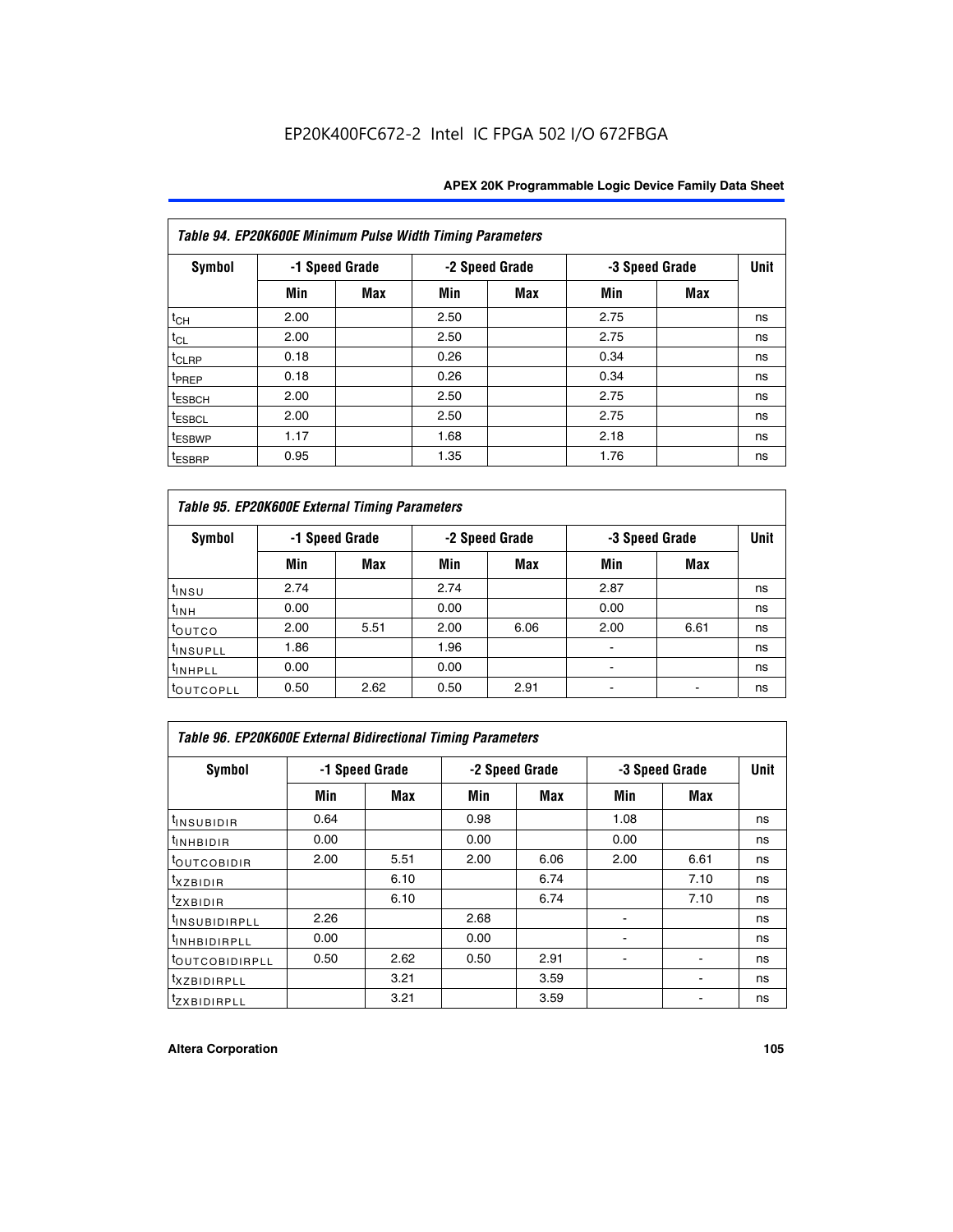Tables 97 through 102 describe  $f_{MAX}$  LE Timing Microparameters,  $f_{MAX}$ ESB Timing Microparameters, *f<sub>MAX</sub>* Routing Delays, Minimum Pulse Width Timing Parameters, External Timing Parameters, and External Bidirectional Timing Parameters for EP20K1000E APEX 20KE devices.

|                  | Table 97. EP20K1000E f <sub>MAX</sub> LE Timing Microparameters |                |                                  |            |      |      |      |  |  |  |  |  |
|------------------|-----------------------------------------------------------------|----------------|----------------------------------|------------|------|------|------|--|--|--|--|--|
| Symbol           |                                                                 | -1 Speed Grade | -2 Speed Grade<br>-3 Speed Grade |            |      |      | Unit |  |  |  |  |  |
|                  | Min                                                             | <b>Max</b>     | Min                              | <b>Max</b> | Min  | Max  |      |  |  |  |  |  |
| $t_{\text{SU}}$  | 0.25                                                            |                | 0.25                             |            | 0.25 |      | ns   |  |  |  |  |  |
| $t_H$            | 0.25                                                            |                | 0.25                             |            | 0.25 |      | ns   |  |  |  |  |  |
| $t_{CO}$         |                                                                 | 0.28           |                                  | 0.32       |      | 0.33 | ns   |  |  |  |  |  |
| t <sub>LUT</sub> |                                                                 | 0.80           |                                  | 0.95       |      | 1.13 | ns   |  |  |  |  |  |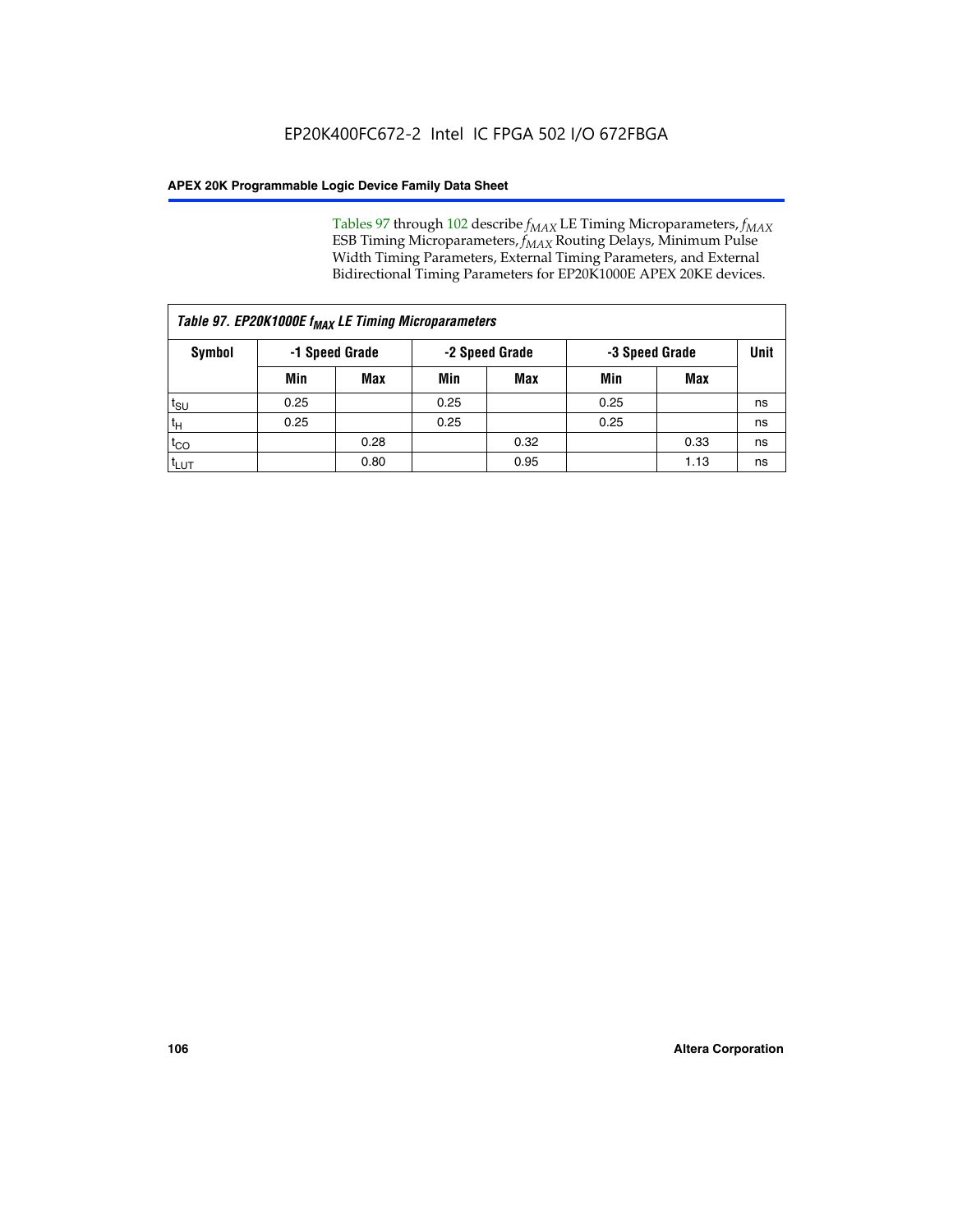|                          | Table 98. EP20K1000E f <sub>MAX</sub> ESB Timing Microparameters |                |      |                |      |                |    |  |  |  |  |
|--------------------------|------------------------------------------------------------------|----------------|------|----------------|------|----------------|----|--|--|--|--|
| Symbol                   |                                                                  | -1 Speed Grade |      | -2 Speed Grade |      | -3 Speed Grade |    |  |  |  |  |
|                          | Min                                                              | <b>Max</b>     | Min  | Max            | Min  | <b>Max</b>     |    |  |  |  |  |
| <b>tESBARC</b>           |                                                                  | 1.78           |      | 2.02           |      | 1.95           | ns |  |  |  |  |
| <sup>t</sup> ESBSRC      |                                                                  | 2.52           |      | 2.91           |      | 3.14           | ns |  |  |  |  |
| <sup>t</sup> ESBAWC      |                                                                  | 3.52           |      | 4.11           |      | 4.40           | ns |  |  |  |  |
| <sup>t</sup> ESBSWC      |                                                                  | 3.23           |      | 3.84           |      | 4.16           | ns |  |  |  |  |
| <b>ESBWASU</b>           | 0.62                                                             |                | 0.67 |                | 0.61 |                | ns |  |  |  |  |
| t <sub>ESBWAH</sub>      | 0.41                                                             |                | 0.55 |                | 0.55 |                | ns |  |  |  |  |
| <sup>t</sup> ESBWDSU     | 0.77                                                             |                | 0.79 |                | 0.81 |                | ns |  |  |  |  |
| <sup>T</sup> ESBWDH      | 0.41                                                             |                | 0.55 |                | 0.55 |                | ns |  |  |  |  |
| t <sub>ESBRASU</sub>     | 1.74                                                             |                | 1.92 |                | 1.85 |                | ns |  |  |  |  |
| t <sub>ESBRAH</sub>      | 0.00                                                             |                | 0.01 |                | 0.23 |                | ns |  |  |  |  |
| t <sub>ESBWESU</sub>     | 2.07                                                             |                | 2.28 |                | 2.41 |                | ns |  |  |  |  |
| t <sub>ESBWEH</sub>      | 0.00                                                             |                | 0.00 |                | 0.00 |                | ns |  |  |  |  |
| <sup>I</sup> ESBDATASU   | 0.25                                                             |                | 0.27 |                | 0.29 |                | ns |  |  |  |  |
| <sup>t</sup> ESBDATAH    | 0.13                                                             |                | 0.13 |                | 0.13 |                | ns |  |  |  |  |
| <b><i>ESBWADDRSU</i></b> | 0.11                                                             |                | 0.04 |                | 0.11 |                | ns |  |  |  |  |
| <sup>I</sup> ESBRADDRSU  | 0.14                                                             |                | 0.11 |                | 0.16 |                | ns |  |  |  |  |
| <b><i>ESBDATACO1</i></b> |                                                                  | 1.29           |      | 1.50           |      | 1.63           | ns |  |  |  |  |
| <sup>t</sup> ESBDATACO2  |                                                                  | 2.55           |      | 2.99           |      | 3.22           | ns |  |  |  |  |
| t <sub>ESBDD</sub>       |                                                                  | 3.12           |      | 3.57           |      | 3.85           | ns |  |  |  |  |
| $t_{\mathsf{PD}}$        |                                                                  | 1.84           |      | 2.13           |      | 2.32           | ns |  |  |  |  |
| t <sub>PTERMSU</sub>     | 1.08                                                             |                | 1.19 |                | 1.32 |                | ns |  |  |  |  |
| <sup>t</sup> PTERMCO     |                                                                  | 1.31           |      | 1.53           |      | 1.66           | ns |  |  |  |  |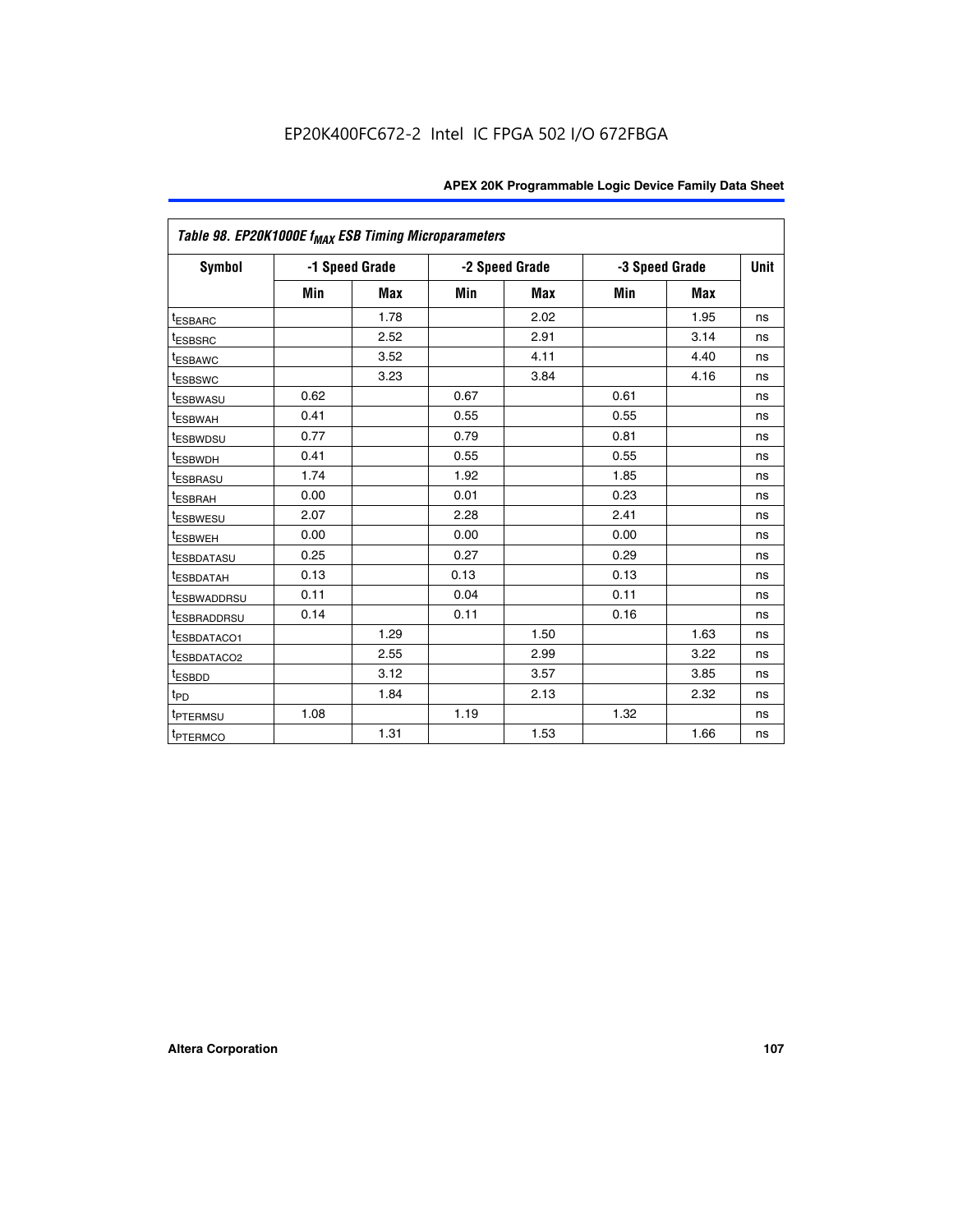## EP20K400FC672-2 Intel IC FPGA 502 I/O 672FBGA

### **APEX 20K Programmable Logic Device Family Data Sheet**

| Table 99. EP20K1000E f <sub>MAX</sub> Routing Delays |                |                |             |      |     |      |    |  |  |  |  |
|------------------------------------------------------|----------------|----------------|-------------|------|-----|------|----|--|--|--|--|
| Symbol                                               | -1 Speed Grade | -3 Speed Grade | <b>Unit</b> |      |     |      |    |  |  |  |  |
|                                                      | Min            | <b>Max</b>     | Min         | Max  | Min | Max  |    |  |  |  |  |
| $t_{F1-4}$                                           |                | 0.27           |             | 0.27 |     | 0.27 | ns |  |  |  |  |
| $t_{F5-20}$                                          |                | 1.45           |             | 1.63 |     | 1.75 | ns |  |  |  |  |
| $t_{F20+}$                                           |                | 4.15           |             | 4.33 |     | 4.97 | ns |  |  |  |  |

| Table 100. EP20K1000E Minimum Pulse Width Timing Parameters |      |                |      |                |      |                |             |  |  |  |  |
|-------------------------------------------------------------|------|----------------|------|----------------|------|----------------|-------------|--|--|--|--|
| Symbol                                                      |      | -1 Speed Grade |      | -2 Speed Grade |      | -3 Speed Grade | <b>Unit</b> |  |  |  |  |
|                                                             | Min  | <b>Max</b>     | Min  | Max            | Min  | Max            |             |  |  |  |  |
| $t_{CH}$                                                    | 1.25 |                | 1.43 |                | 1.67 |                | ns          |  |  |  |  |
| $t_{CL}$                                                    | 1.25 |                | 1.43 |                | 1.67 |                | ns          |  |  |  |  |
| t <sub>CLRP</sub>                                           | 0.20 |                | 0.20 |                | 0.20 |                | ns          |  |  |  |  |
| <sup>t</sup> PREP                                           | 0.20 |                | 0.20 |                | 0.20 |                | ns          |  |  |  |  |
| <sup>t</sup> ESBCH                                          | 1.25 |                | 1.43 |                | 1.67 |                | ns          |  |  |  |  |
| <sup>t</sup> ESBCL                                          | 1.25 |                | 1.43 |                | 1.67 |                | ns          |  |  |  |  |
| <sup>t</sup> ESBWP                                          | 1.28 |                | 1.51 |                | 1.65 |                | ns          |  |  |  |  |
| <sup>t</sup> ESBRP                                          | 1.11 |                | 1.29 |                | 1.41 |                | ns          |  |  |  |  |

| Table 101. EP20K1000E External Timing Parameters |      |                |      |                |                          |      |             |  |  |  |  |  |
|--------------------------------------------------|------|----------------|------|----------------|--------------------------|------|-------------|--|--|--|--|--|
| Symbol                                           |      | -1 Speed Grade |      | -2 Speed Grade | -3 Speed Grade           |      | <b>Unit</b> |  |  |  |  |  |
|                                                  | Min  | Max            | Min  | <b>Max</b>     | Min                      | Max  |             |  |  |  |  |  |
| t <sub>INSU</sub>                                | 2.70 |                | 2.84 |                | 2.97                     |      | ns          |  |  |  |  |  |
| $t_{INH}$                                        | 0.00 |                | 0.00 |                | 0.00                     |      | ns          |  |  |  |  |  |
| toutco                                           | 2.00 | 5.75           | 2.00 | 6.33           | 2.00                     | 6.90 | ns          |  |  |  |  |  |
| <sup>t</sup> INSUPLL                             | 1.64 |                | 2.09 |                | ٠                        |      | ns          |  |  |  |  |  |
| I <sup>t</sup> INHPLL                            | 0.00 |                | 0.00 |                | $\overline{\phantom{a}}$ |      | ns          |  |  |  |  |  |
| toutcopll                                        | 0.50 | 2.25           | 0.50 | 2.99           | -                        |      | ns          |  |  |  |  |  |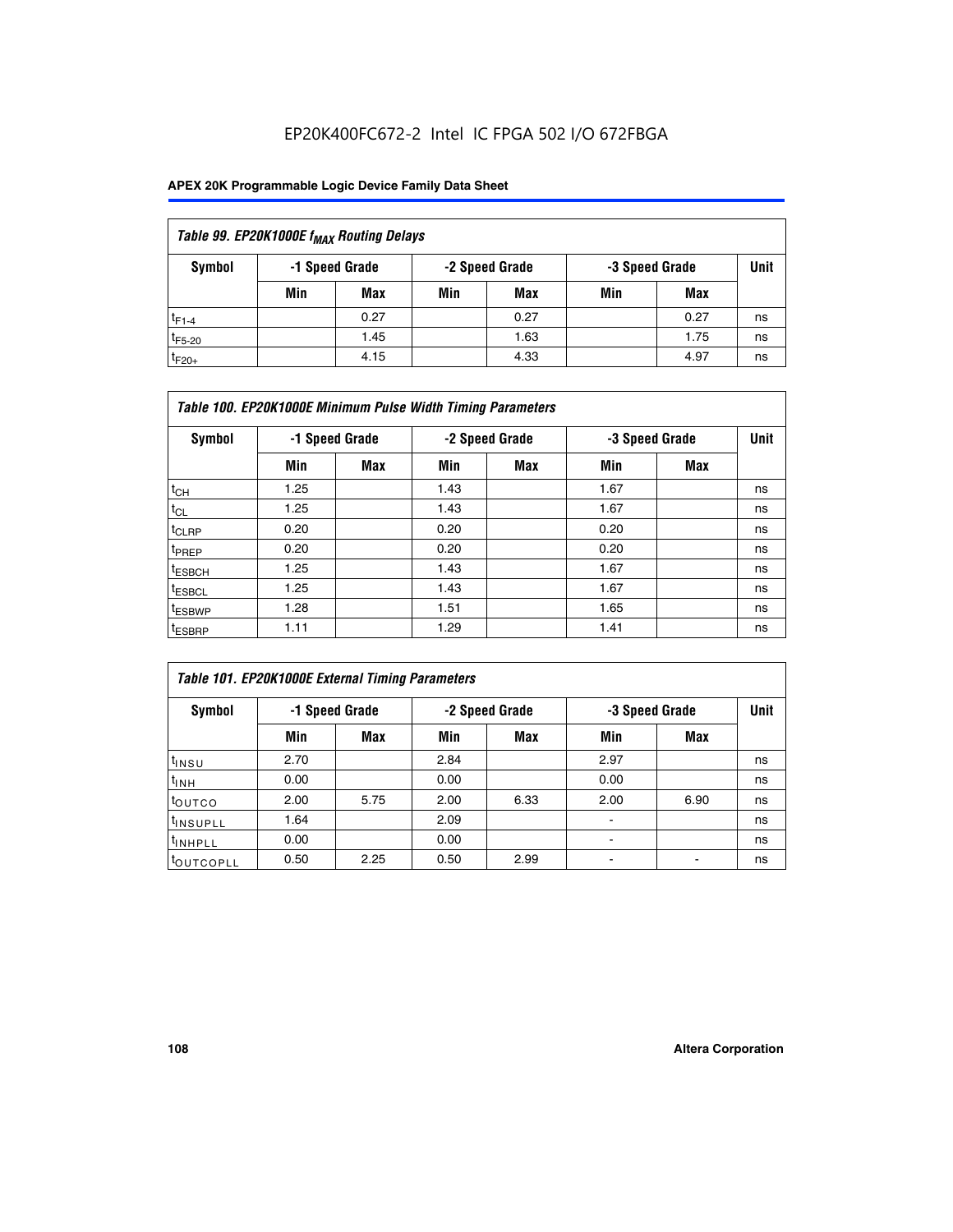| Table 102. EP20K1000E External Bidirectional Timing Parameters |      |                |                |            |                |             |    |  |  |  |
|----------------------------------------------------------------|------|----------------|----------------|------------|----------------|-------------|----|--|--|--|
| Symbol                                                         |      | -1 Speed Grade | -2 Speed Grade |            | -3 Speed Grade | <b>Unit</b> |    |  |  |  |
|                                                                | Min  | Max            | Min            | <b>Max</b> | Min            | <b>Max</b>  |    |  |  |  |
| $t_{INSUBIDIR}$                                                | 3.22 |                | 3.33           |            | 3.51           |             | ns |  |  |  |
| t <sub>INHBIDIR</sub>                                          | 0.00 |                | 0.00           |            | 0.00           |             | ns |  |  |  |
| t <sub>outcobidir</sub>                                        | 2.00 | 5.75           | 2.00           | 6.33       | 2.00           | 6.90        | ns |  |  |  |
| <i>txzbidir</i>                                                |      | 6.31           |                | 7.09       |                | 7.76        | ns |  |  |  |
| tzxbidir                                                       |      | 6.31           |                | 7.09       |                | 7.76        | ns |  |  |  |
| tINSUBIDIRPLL                                                  | 3.25 |                | 3.26           |            |                |             | ns |  |  |  |
| t <sub>INHBIDIRPLL</sub>                                       | 0.00 |                | 0.00           |            |                |             | ns |  |  |  |
| tout COBIDIRPLL                                                | 0.50 | 2.25           | 0.50           | 2.99       |                |             | ns |  |  |  |
| <sup>t</sup> xzbidirpll                                        |      | 2.81           |                | 3.80       |                |             | ns |  |  |  |
| tzxBIDIRPLL                                                    |      | 2.81           |                | 3.80       |                |             | ns |  |  |  |

Tables 103 through 108 describe  $f_{MAX}$  LE Timing Microparameters,  $f_{MAX}$ ESB Timing Microparameters, *f<sub>MAX</sub>* Routing Delays, Minimum Pulse Width Timing Parameters, External Timing Parameters, and External Bidirectional Timing Parameters for EP20K1500E APEX 20KE devices.

| Table 103. EP20K1500E f <sub>MAX</sub> LE Timing Microparameters |      |                |                |            |      |                |             |  |  |  |  |
|------------------------------------------------------------------|------|----------------|----------------|------------|------|----------------|-------------|--|--|--|--|
| Symbol                                                           |      | -1 Speed Grade | -2 Speed Grade |            |      | -3 Speed Grade | <b>Unit</b> |  |  |  |  |
|                                                                  | Min  | <b>Max</b>     | Min            | <b>Max</b> | Min  | Max            |             |  |  |  |  |
| $t_{\text{SU}}$                                                  | 0.25 |                | 0.25           |            | 0.25 |                | ns          |  |  |  |  |
| $t_H$                                                            | 0.25 |                | 0.25           |            | 0.25 |                | ns          |  |  |  |  |
| $t_{CO}$                                                         |      | 0.28           |                | 0.32       |      | 0.33           | ns          |  |  |  |  |
| t <sub>lut</sub>                                                 |      | 0.80           |                | 0.95       |      | 1.13           | ns          |  |  |  |  |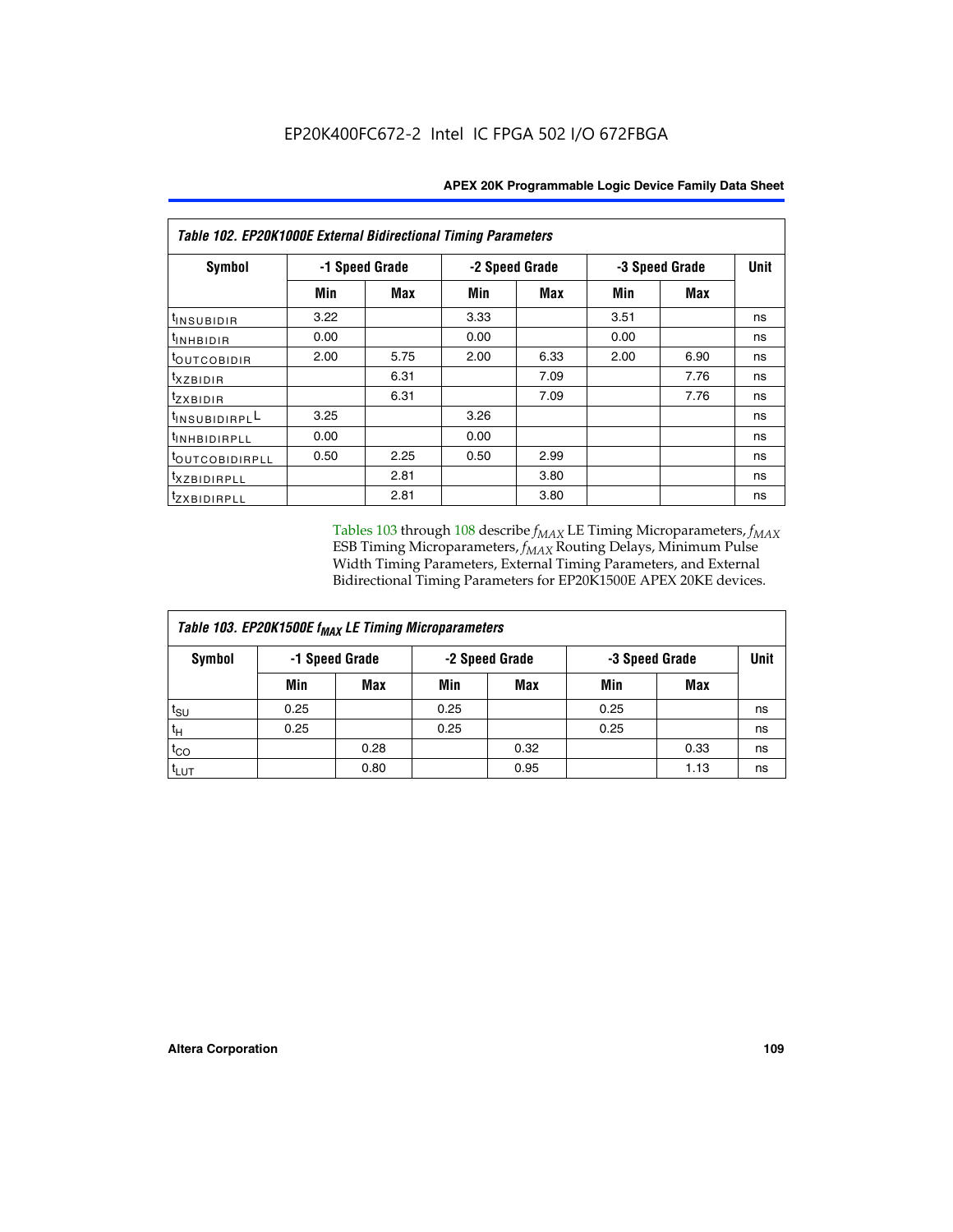|                         | Table 104. EP20K1500E f <sub>MAX</sub> ESB Timing Microparameters |                |            |                |      |                |             |  |  |  |  |  |
|-------------------------|-------------------------------------------------------------------|----------------|------------|----------------|------|----------------|-------------|--|--|--|--|--|
| <b>Symbol</b>           |                                                                   | -1 Speed Grade |            | -2 Speed Grade |      | -3 Speed Grade | <b>Unit</b> |  |  |  |  |  |
|                         | Min                                                               | <b>Max</b>     | <b>Min</b> | Max            | Min  | Max            |             |  |  |  |  |  |
| <sup>t</sup> ESBARC     |                                                                   | 1.78           |            | 2.02           |      | 1.95           | ns          |  |  |  |  |  |
| t <sub>ESBSRC</sub>     |                                                                   | 2.52           |            | 2.91           |      | 3.14           | ns          |  |  |  |  |  |
| <sup>t</sup> ESBAWC     |                                                                   | 3.52           |            | 4.11           |      | 4.40           | ns          |  |  |  |  |  |
| t <sub>ESBSWC</sub>     |                                                                   | 3.23           |            | 3.84           |      | 4.16           | ns          |  |  |  |  |  |
| t <sub>ESBWASU</sub>    | 0.62                                                              |                | 0.67       |                | 0.61 |                | ns          |  |  |  |  |  |
| t <sub>ESBWAH</sub>     | 0.41                                                              |                | 0.55       |                | 0.55 |                | ns          |  |  |  |  |  |
| <sup>t</sup> ESBWDSU    | 0.77                                                              |                | 0.79       |                | 0.81 |                | ns          |  |  |  |  |  |
| t <sub>ESBWDH</sub>     | 0.41                                                              |                | 0.55       |                | 0.55 |                | ns          |  |  |  |  |  |
| <sup>t</sup> ESBRASU    | 1.74                                                              |                | 1.92       |                | 1.85 |                | ns          |  |  |  |  |  |
| <sup>t</sup> ESBRAH     | 0.00                                                              |                | 0.01       |                | 0.23 |                | ns          |  |  |  |  |  |
| <sup>t</sup> ESBWESU    | 2.07                                                              |                | 2.28       |                | 2.41 |                | ns          |  |  |  |  |  |
| <sup>t</sup> ESBWEH     | 0.00                                                              |                | 0.00       |                | 0.00 |                | ns          |  |  |  |  |  |
| <sup>t</sup> ESBDATASU  | 0.25                                                              |                | 0.27       |                | 0.29 |                | ns          |  |  |  |  |  |
| <sup>t</sup> ESBDATAH   | 0.13                                                              |                | 0.13       |                | 0.13 |                | ns          |  |  |  |  |  |
| <sup>t</sup> ESBWADDRSU | 0.11                                                              |                | 0.04       |                | 0.11 |                | ns          |  |  |  |  |  |
| t <sub>ESBRADDRSU</sub> | 0.14                                                              |                | 0.11       |                | 0.16 |                | ns          |  |  |  |  |  |
| <sup>I</sup> ESBDATACO1 |                                                                   | 1.29           |            | 1.50           |      | 1.63           | ns          |  |  |  |  |  |
| <sup>t</sup> ESBDATACO2 |                                                                   | 2.55           |            | 2.99           |      | 3.22           | ns          |  |  |  |  |  |
| <sup>t</sup> ESBDD      |                                                                   | 3.12           |            | 3.57           |      | 3.85           | ns          |  |  |  |  |  |
| t <sub>PD</sub>         |                                                                   | 1.84           |            | 2.13           |      | 2.32           | ns          |  |  |  |  |  |
| t <sub>PTERMSU</sub>    | 1.08                                                              |                | 1.19       |                | 1.32 |                | ns          |  |  |  |  |  |
| t <sub>PTERMCO</sub>    |                                                                   | 1.31           |            | 1.53           |      | 1.66           | ns          |  |  |  |  |  |

| Table 105. EP20K1500E f <sub>MAX</sub> Routing Delays |                                                    |      |     |      |     |      |    |  |  |  |
|-------------------------------------------------------|----------------------------------------------------|------|-----|------|-----|------|----|--|--|--|
| Symbol                                                | -1 Speed Grade<br>-2 Speed Grade<br>-3 Speed Grade |      |     |      |     |      |    |  |  |  |
|                                                       | Min                                                | Max  | Min | Max  | Min | Max  |    |  |  |  |
| $t_{F1-4}$                                            |                                                    | 0.28 |     | 0.28 |     | 0.28 | ns |  |  |  |
| $t_{F5-20}$                                           |                                                    | 1.36 |     | 1.50 |     | 1.62 | ns |  |  |  |
| $t_{F20+}$                                            |                                                    | 4.43 |     | 4.48 |     | 5.07 | ns |  |  |  |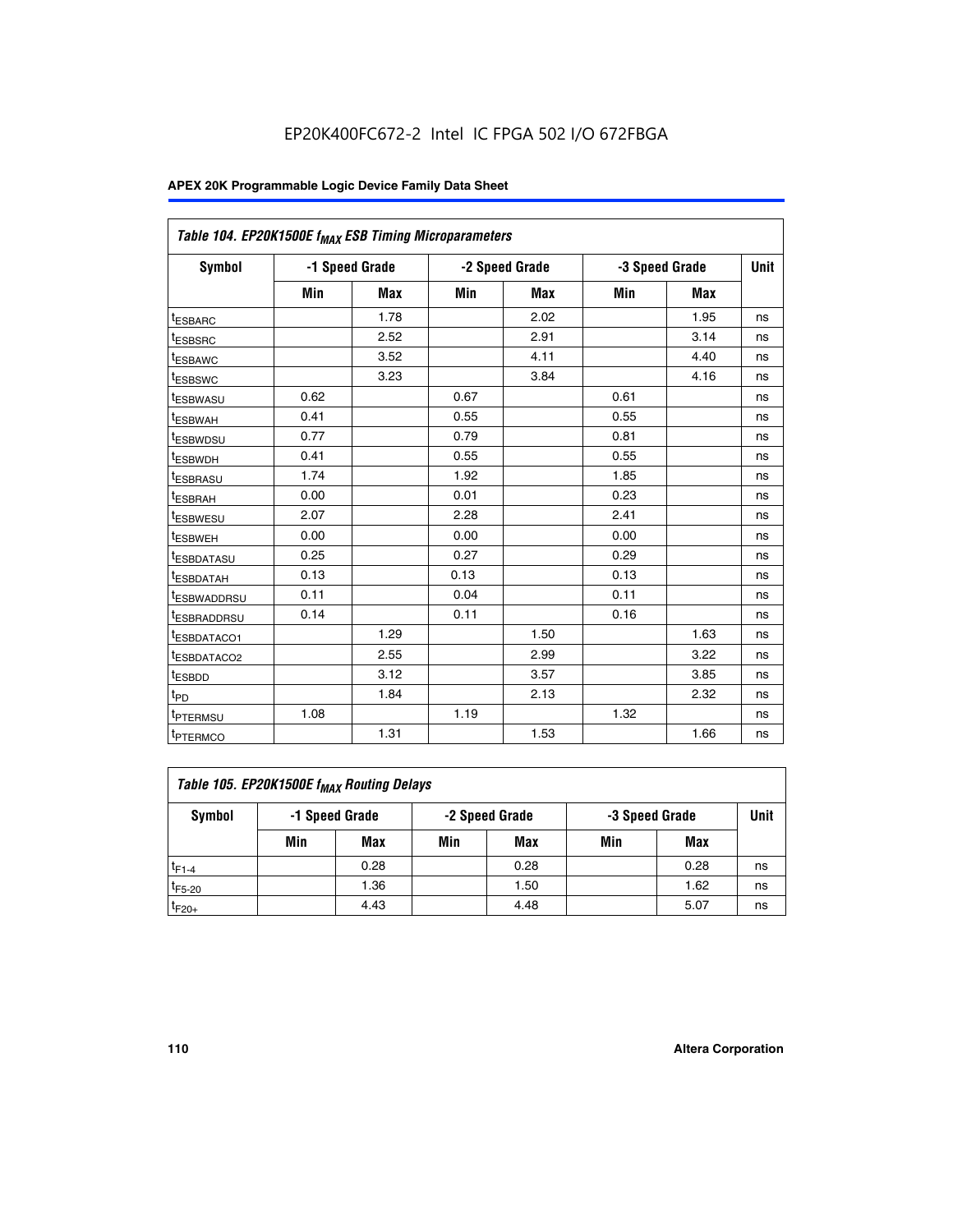|                    | Table 106. EP20K1500E Minimum Pulse Width Timing Parameters |                |      |                |                |            |             |  |  |  |  |  |
|--------------------|-------------------------------------------------------------|----------------|------|----------------|----------------|------------|-------------|--|--|--|--|--|
| Symbol             |                                                             | -1 Speed Grade |      | -2 Speed Grade | -3 Speed Grade |            | <b>Unit</b> |  |  |  |  |  |
|                    | Min                                                         | <b>Max</b>     | Min  | Max            | Min            | <b>Max</b> |             |  |  |  |  |  |
| $t_{CH}$           | 1.25                                                        |                | 1.43 |                | 1.67           |            | ns          |  |  |  |  |  |
| $t_{CL}$           | 1.25                                                        |                | 1.43 |                | 1.67           |            | ns          |  |  |  |  |  |
| t <sub>CLRP</sub>  | 0.20                                                        |                | 0.20 |                | 0.20           |            | ns          |  |  |  |  |  |
| <sup>t</sup> PREP  | 0.20                                                        |                | 0.20 |                | 0.20           |            | ns          |  |  |  |  |  |
| <sup>t</sup> ESBCH | 1.25                                                        |                | 1.43 |                | 1.67           |            | ns          |  |  |  |  |  |
| <sup>t</sup> ESBCL | 1.25                                                        |                | 1.43 |                | 1.67           |            | ns          |  |  |  |  |  |
| <sup>t</sup> ESBWP | 1.28                                                        |                | 1.51 |                | 1.65           |            | ns          |  |  |  |  |  |
| <sup>t</sup> ESBRP | 1.11                                                        |                | 1.29 |                | 1.41           |            | ns          |  |  |  |  |  |

|                       | Table 107. EP20K1500E External Timing Parameters |            |      |                |      |                |             |  |  |  |  |  |  |
|-----------------------|--------------------------------------------------|------------|------|----------------|------|----------------|-------------|--|--|--|--|--|--|
| Symbol                | -1 Speed Grade                                   |            |      | -2 Speed Grade |      | -3 Speed Grade | <b>Unit</b> |  |  |  |  |  |  |
|                       | Min                                              | <b>Max</b> | Min  | <b>Max</b>     | Min  | Max            |             |  |  |  |  |  |  |
| t <sub>insu</sub>     | 3.09                                             |            | 3.30 |                | 3.58 |                | ns          |  |  |  |  |  |  |
| $t_{INH}$             | 0.00                                             |            | 0.00 |                | 0.00 |                | ns          |  |  |  |  |  |  |
| toutco                | 2.00                                             | 6.18       | 2.00 | 6.81           | 2.00 | 7.36           | ns          |  |  |  |  |  |  |
| <sup>t</sup> INSUPLL  | 1.94                                             |            | 2.08 |                |      |                | ns          |  |  |  |  |  |  |
| <sup>t</sup> INHPLL   | 0.00                                             |            | 0.00 |                |      |                | ns          |  |  |  |  |  |  |
| <sup>t</sup> OUTCOPLL | 0.50                                             | 2.67       | 0.50 | 2.99           |      |                | ns          |  |  |  |  |  |  |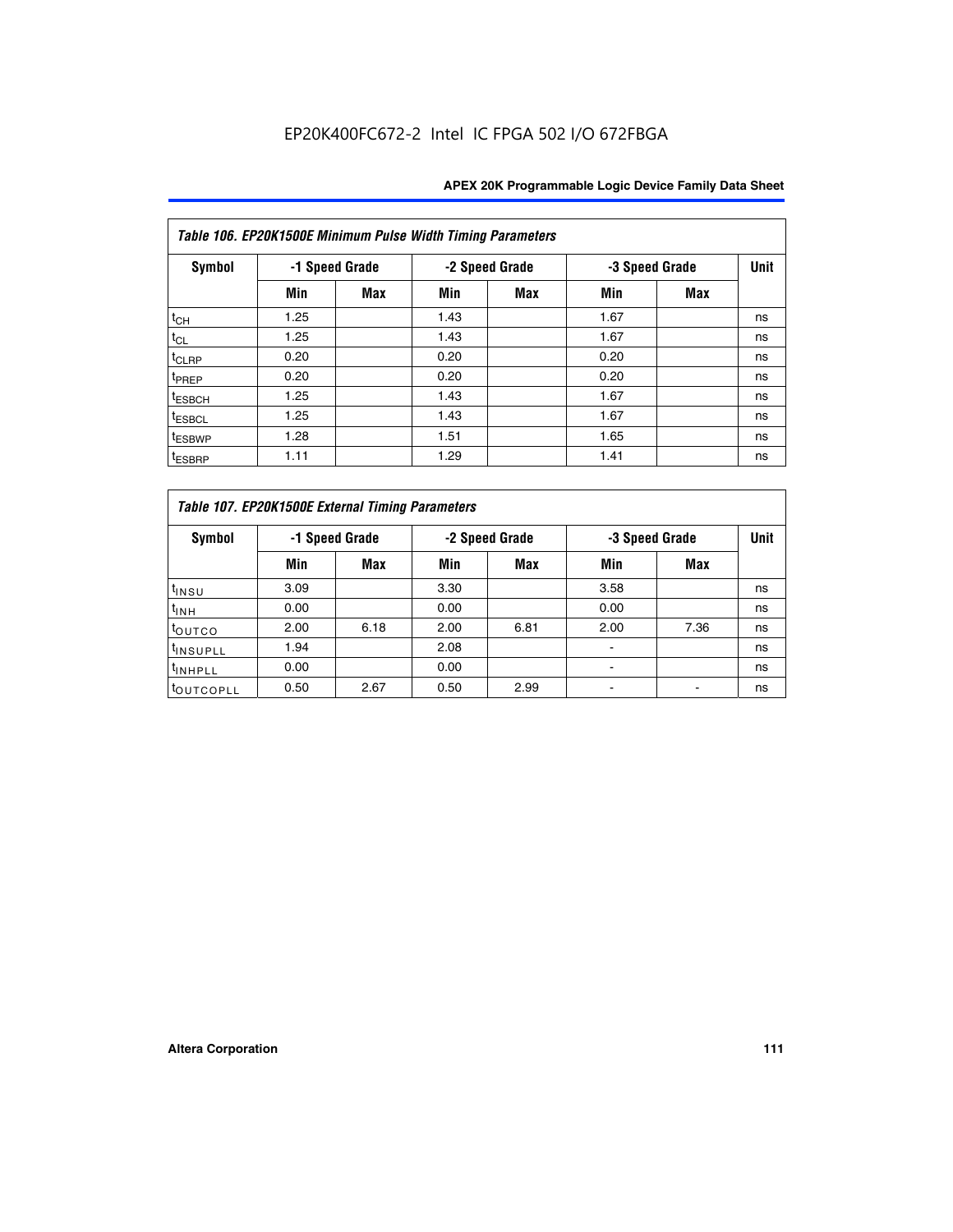|                            | <b>Table 108. EP20K1500E External Bidirectional Timing Parameters</b> |      |      |                |                |             |    |  |  |  |  |
|----------------------------|-----------------------------------------------------------------------|------|------|----------------|----------------|-------------|----|--|--|--|--|
| Symbol                     | -1 Speed Grade                                                        |      |      | -2 Speed Grade | -3 Speed Grade | <b>Unit</b> |    |  |  |  |  |
|                            | Min                                                                   | Max  | Min  | Max            | Min            | Max         |    |  |  |  |  |
| <sup>t</sup> INSUBIDIR     | 3.47                                                                  |      | 3.68 |                | 3.99           |             | ns |  |  |  |  |
| <sup>t</sup> INHBIDIR      | 0.00                                                                  |      | 0.00 |                | 0.00           |             | ns |  |  |  |  |
| <sup>t</sup> OUTCOBIDIR    | 2.00                                                                  | 6.18 | 2.00 | 6.81           | 2.00           | 7.36        | ns |  |  |  |  |
| txzBIDIR                   |                                                                       | 6.91 |      | 7.62           |                | 8.38        | ns |  |  |  |  |
| <sup>t</sup> zxbidir       |                                                                       | 6.91 |      | 7.62           |                | 8.38        | ns |  |  |  |  |
| <sup>t</sup> INSUBIDIRPLL  | 3.05                                                                  |      | 3.26 |                |                |             | ns |  |  |  |  |
| <sup>t</sup> INHBIDIRPLL   | 0.00                                                                  |      | 0.00 |                |                |             | ns |  |  |  |  |
| <sup>t</sup> OUTCOBIDIRPLL | 0.50                                                                  | 2.67 | 0.50 | 2.99           |                |             | ns |  |  |  |  |
| <sup>t</sup> XZBIDIRPLL    |                                                                       | 3.41 |      | 3.80           |                |             | ns |  |  |  |  |
| <sup>t</sup> zxbidirpll    |                                                                       | 3.41 |      | 3.80           |                |             | ns |  |  |  |  |

Tables 109 and 110 show selectable I/O standard input and output delays for APEX 20KE devices. If you select an I/O standard input or output delay other than LVCMOS, add or subtract the selected speed grade to or from the LVCMOS value.

| Table 109. Selectable I/O Standard Input Delays |                |         |     |                |     |                |     |  |  |  |
|-------------------------------------------------|----------------|---------|-----|----------------|-----|----------------|-----|--|--|--|
| <b>Symbol</b>                                   | -1 Speed Grade |         |     | -2 Speed Grade |     | -3 Speed Grade |     |  |  |  |
|                                                 | Min            | Max     | Min | Max            | Min | Max            | Min |  |  |  |
| <b>LVCMOS</b>                                   |                | 0.00    |     | 0.00           |     | 0.00           | ns  |  |  |  |
| <b>LVTTL</b>                                    |                | 0.00    |     | 0.00           |     | 0.00           | ns  |  |  |  |
| 2.5V                                            |                | 0.00    |     | 0.04           |     | 0.05           | ns  |  |  |  |
| 1.8V                                            |                | $-0.11$ |     | 0.03           |     | 0.04           | ns  |  |  |  |
| PCI                                             |                | 0.01    |     | 0.09           |     | 0.10           | ns  |  |  |  |
| $GTL+$                                          |                | $-0.24$ |     | $-0.23$        |     | $-0.19$        | ns  |  |  |  |
| SSTL-3 Class I                                  |                | $-0.32$ |     | $-0.21$        |     | $-0.47$        | ns  |  |  |  |
| SSTL-3 Class II                                 |                | $-0.08$ |     | 0.03           |     | $-0.23$        | ns  |  |  |  |
| SSTL-2 Class I                                  |                | $-0.17$ |     | $-0.06$        |     | $-0.32$        | ns  |  |  |  |
| SSTL-2 Class II                                 |                | $-0.16$ |     | $-0.05$        |     | $-0.31$        | ns  |  |  |  |
| <b>LVDS</b>                                     |                | $-0.12$ |     | $-0.12$        |     | $-0.12$        | ns  |  |  |  |
| <b>CTT</b>                                      |                | 0.00    |     | 0.00           |     | 0.00           | ns  |  |  |  |
| <b>AGP</b>                                      |                | 0.00    |     | 0.00           |     | 0.00           | ns  |  |  |  |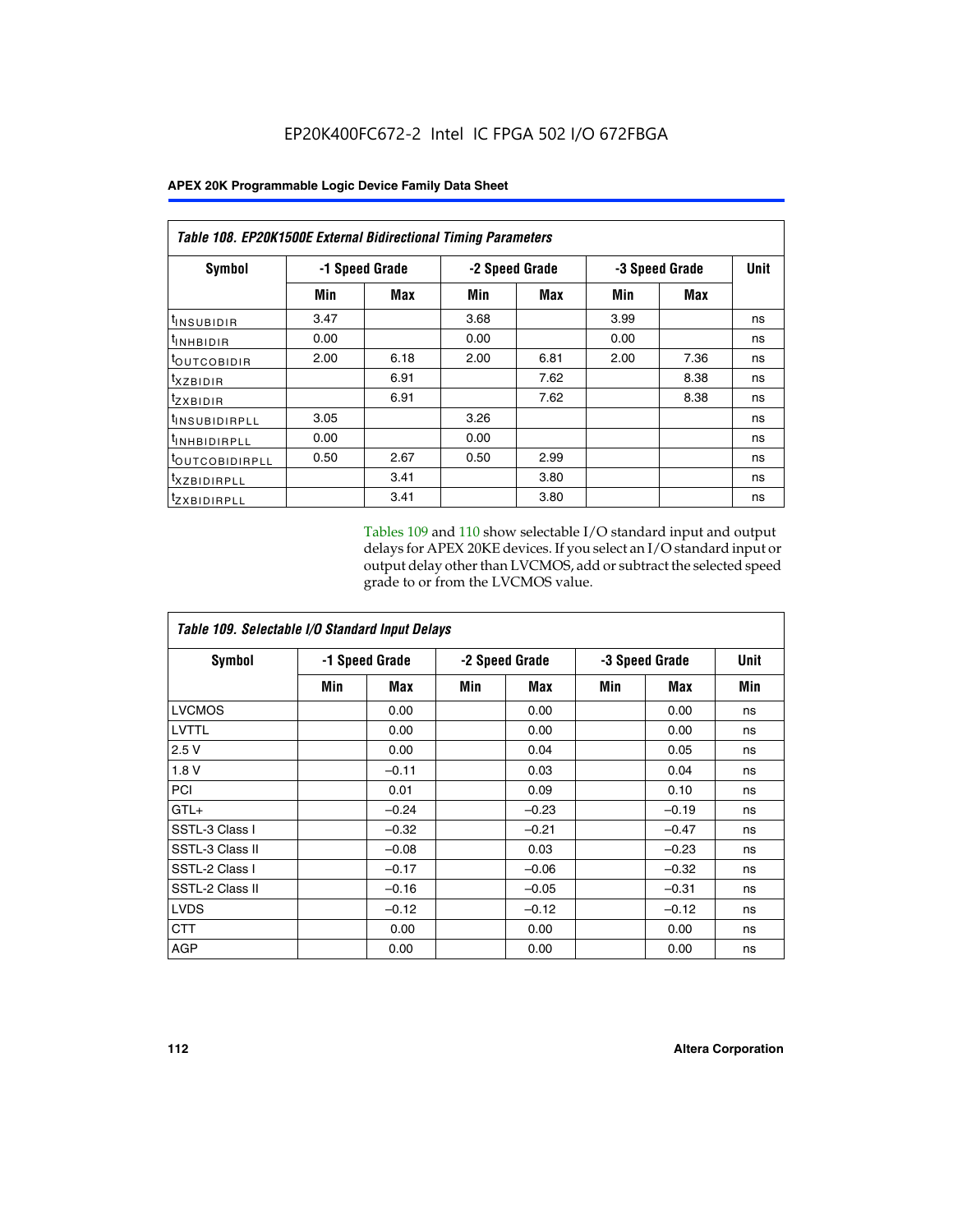| Table 110. Selectable I/O Standard Output Delays |     |                |     |                |     |                |     |  |  |  |  |
|--------------------------------------------------|-----|----------------|-----|----------------|-----|----------------|-----|--|--|--|--|
| Symbol                                           |     | -1 Speed Grade |     | -2 Speed Grade |     | -3 Speed Grade |     |  |  |  |  |
|                                                  | Min | Max            | Min | Max            | Min | Max            | Min |  |  |  |  |
| <b>LVCMOS</b>                                    |     | 0.00           |     | 0.00           |     | 0.00           | ns  |  |  |  |  |
| <b>LVTTL</b>                                     |     | 0.00           |     | 0.00           |     | 0.00           | ns  |  |  |  |  |
| 2.5V                                             |     | 0.00           |     | 0.09           |     | 0.10           | ns  |  |  |  |  |
| 1.8V                                             |     | 2.49           |     | 2.98           |     | 3.03           | ns  |  |  |  |  |
| PCI                                              |     | $-0.03$        |     | 0.17           |     | 0.16           | ns  |  |  |  |  |
| $GTL+$                                           |     | 0.75           |     | 0.75           |     | 0.76           | ns  |  |  |  |  |
| SSTL-3 Class I                                   |     | 1.39           |     | 1.51           |     | 1.50           | ns  |  |  |  |  |
| SSTL-3 Class II                                  |     | 1.11           |     | 1.23           |     | 1.23           | ns  |  |  |  |  |
| SSTL-2 Class I                                   |     | 1.35           |     | 1.48           |     | 1.47           | ns  |  |  |  |  |
| SSTL-2 Class II                                  |     | 1.00           |     | 1.12           |     | 1.12           | ns  |  |  |  |  |
| <b>LVDS</b>                                      |     | $-0.48$        |     | $-0.48$        |     | $-0.48$        | ns  |  |  |  |  |
| <b>CTT</b>                                       |     | 0.00           |     | 0.00           |     | 0.00           | ns  |  |  |  |  |
| <b>AGP</b>                                       |     | 0.00           |     | 0.00           |     | 0.00           | ns  |  |  |  |  |

# **Power Consumption**

To estimate device power consumption, use the interactive power calculator on the Altera web site at **http://www.altera.com**.

# **Configuration & Operation**

The APEX 20K architecture supports several configuration schemes. This section summarizes the device operating modes and available device configuration schemes.

## **Operating Modes**

The APEX architecture uses SRAM configuration elements that require configuration data to be loaded each time the circuit powers up. The process of physically loading the SRAM data into the device is called configuration. During initialization, which occurs immediately after configuration, the device resets registers, enables I/O pins, and begins to operate as a logic device. The I/O pins are tri-stated during power-up, and before and during configuration. Together, the configuration and initialization processes are called *command mode*; normal device operation is called *user mode*.

Before and during device configuration, all I/O pins are pulled to  $V_{\text{CCTO}}$ by a built-in weak pull-up resistor.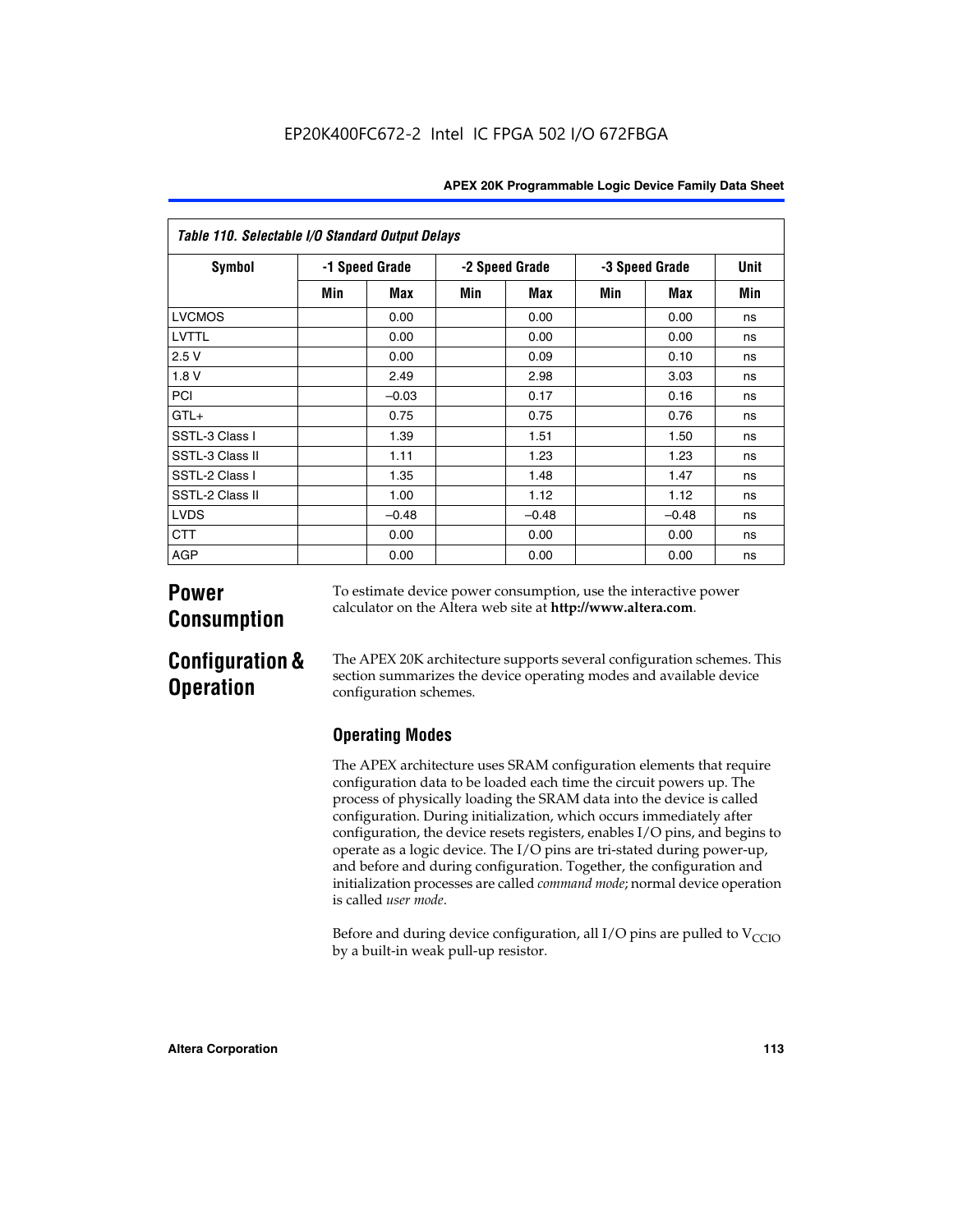SRAM configuration elements allow APEX 20K devices to be reconfigured in-circuit by loading new configuration data into the device. Real-time reconfiguration is performed by forcing the device into command mode with a device pin, loading different configuration data, reinitializing the device, and resuming usermode operation. In-field upgrades can be performed by distributing new configuration files.

## **Configuration Schemes**

The configuration data for an APEX 20K device can be loaded with one of five configuration schemes (see Table 111), chosen on the basis of the target application. An EPC2 or EPC16 configuration device, intelligent controller, or the JTAG port can be used to control the configuration of an APEX 20K device. When a configuration device is used, the system can configure automatically at system power-up.

Multiple APEX 20K devices can be configured in any of five configuration schemes by connecting the configuration enable (nCE) and configuration enable output (nCEO) pins on each device.

| <b>Table 111. Data Sources for Configuration</b> |                                                                                             |
|--------------------------------------------------|---------------------------------------------------------------------------------------------|
| <b>Configuration Scheme</b>                      | Data Source                                                                                 |
| Configuration device                             | EPC1, EPC2, EPC16 configuration devices                                                     |
| Passive serial (PS)                              | MasterBlaster or ByteBlasterMV download cable or serial data source                         |
| Passive parallel asynchronous (PPA)              | Parallel data source                                                                        |
| Passive parallel synchronous (PPS)               | Parallel data source                                                                        |
| <b>JTAG</b>                                      | MasterBlaster or ByteBlasterMV download cable or a microprocessor<br>with a Jam or JBC File |



**For more information on configuration, see Application Note 116** *(Configuring APEX 20K, FLEX 10K, & FLEX 6000 Devices.)*

**Device Pin-Outs** See the Altera web site **(http://www.altera.com)** or the *Altera Digital Library* for pin-out information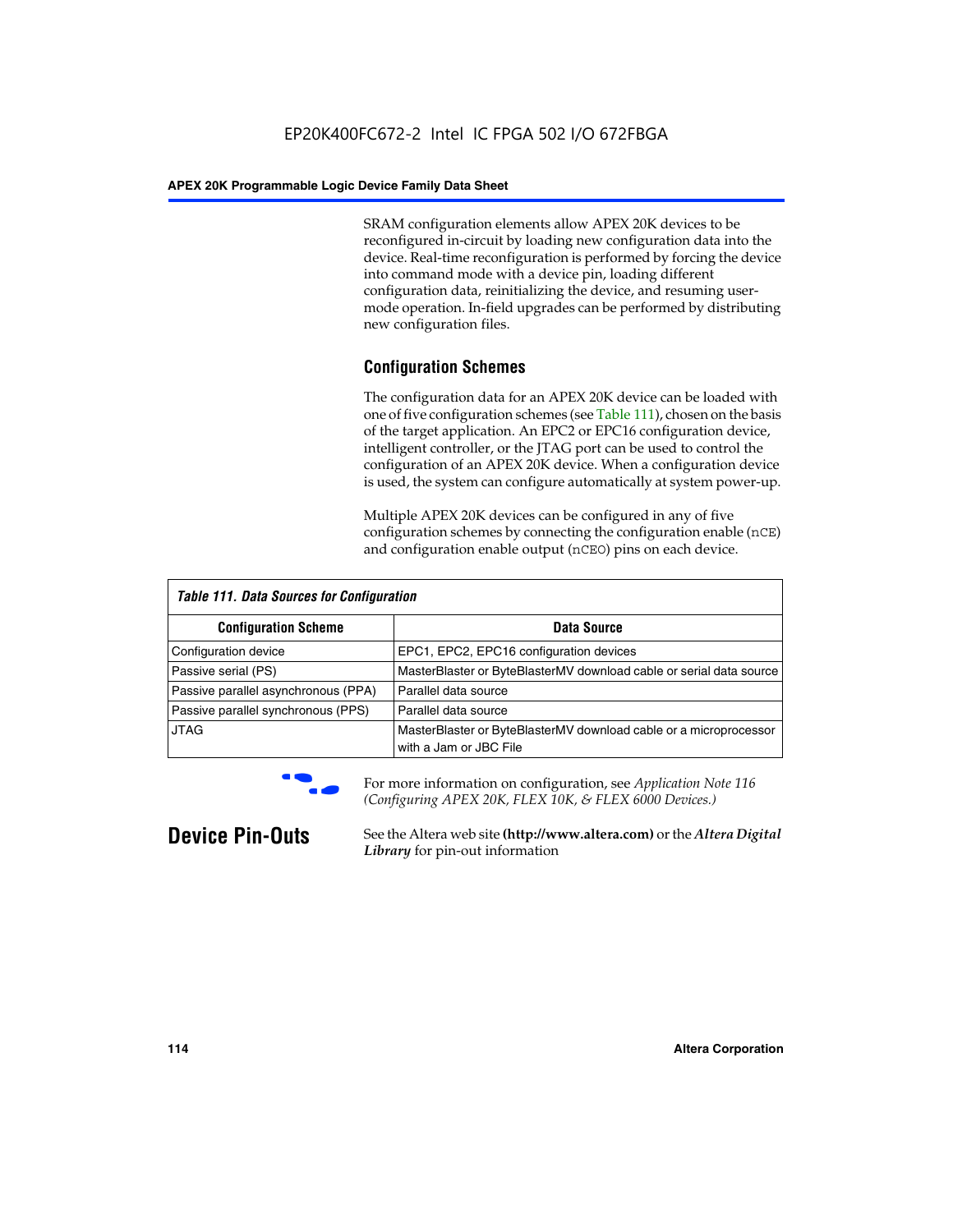### **Revision History** The information contained in the *APEX 20K Programmable Logic Device Family Data Sheet* version 5.1 supersedes information published in previous versions.

## **Version 5.1**

*APEX 20K Programmable Logic Device Family Data Sheet* version 5.1 contains the following changes:

- In version 5.0, the VI input voltage spec was updated in Table 28 on page 63.
- In version 5.0, *Note* (5) to Tables 27 through 30 was revised.
- Added *Note* (2) to Figure 21 on page 33.

## **Version 5.0**

*APEX 20K Programmable Logic Device Family Data Sheet* version 5.0 contains the following changes:

- Updated Tables 23 through 26. Removed 2.5-V operating condition tables because all APEX 20K devices are now 5.0-V tolerant.
- Updated conditions in Tables 33, 38 and 39.
- Updated data for t<sub>ESBDATAH</sub> parameter.

## **Version 4.3**

*APEX 20K Programmable Logic Device Family Data Sheet* version 4.3 contains the following changes:

- Updated Figure 20.
- Updated *Note (2)* to Table 13.
- Updated notes to Tables 27 through 30.

## **Version 4.2**

*APEX 20K Programmable Logic Device Family Data Sheet* version 4.2 contains the following changes:

- Updated Figure 29.
- Updated *Note (1)* to Figure 29.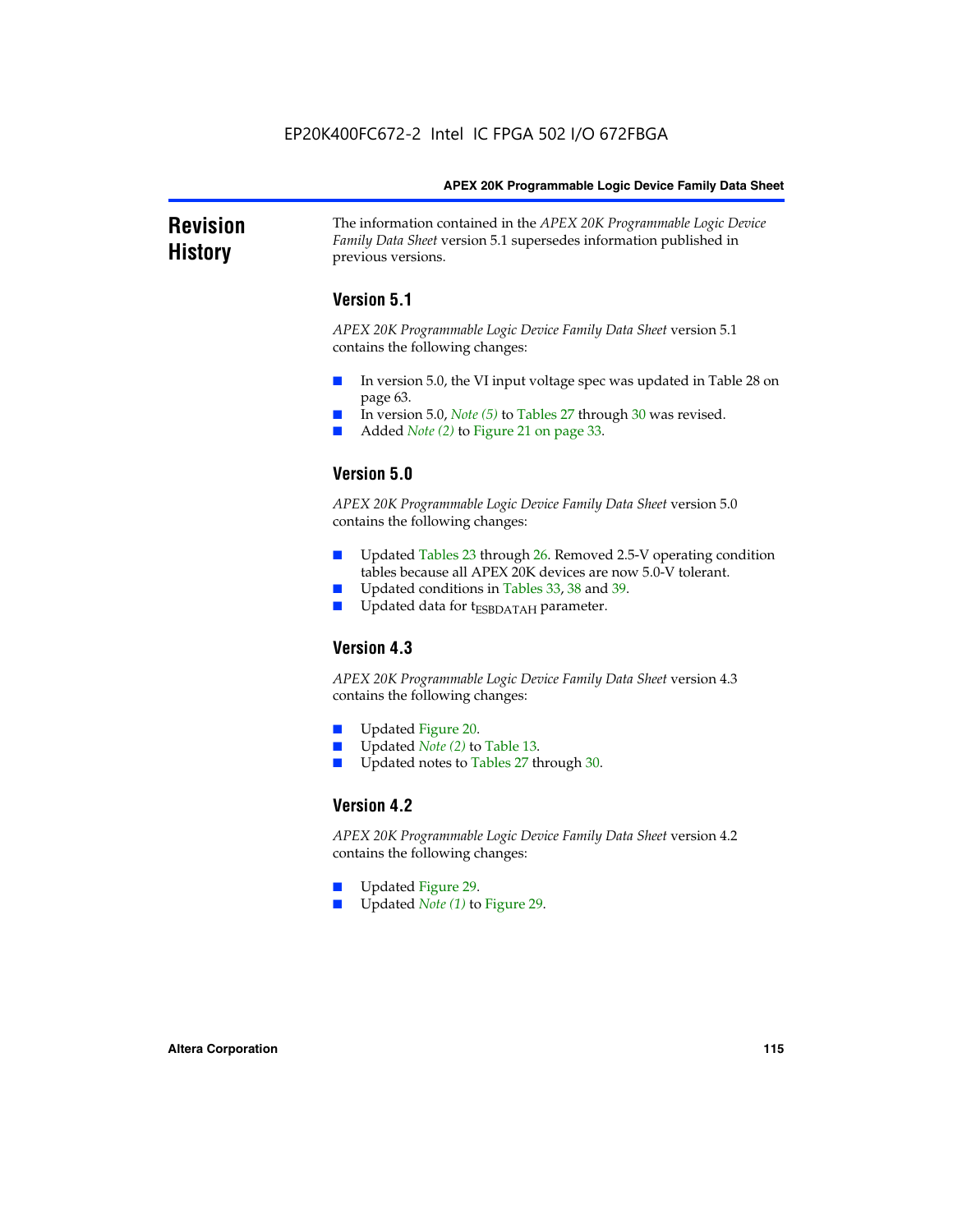## **Version 4.1**

*APEX 20K Programmable Logic Device Family Data Sheet* version 4.1 contains the following changes:

- *t<sub>ESBWEH</sub>* added to Figure 37 and Tables 35, 50, 56, 62, 68, 74, 86, 92, 97, and 104.
- Updated EP20K300E device internal and external timing numbers in Tables 79 through 84.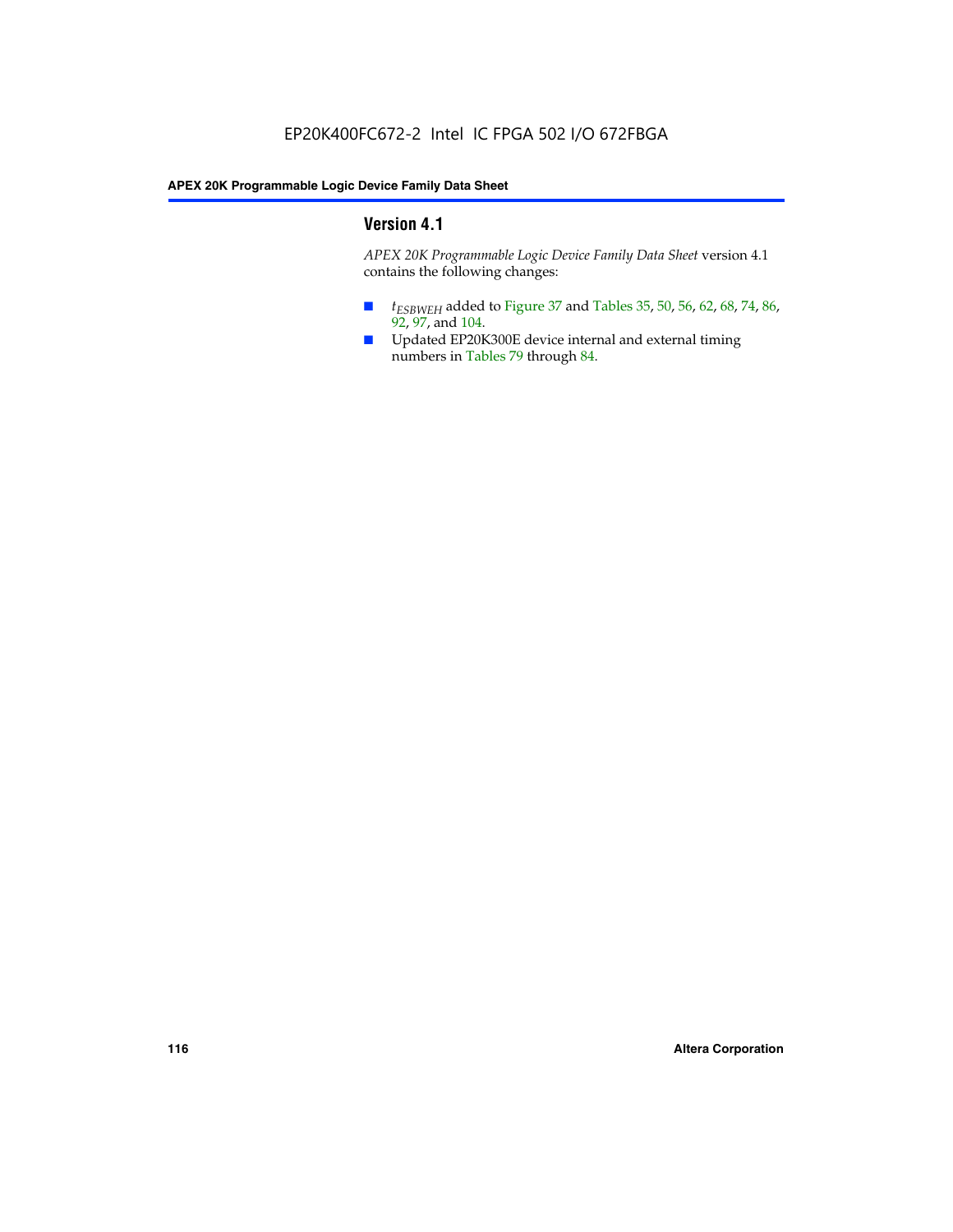

101 Innovation Drive San Jose, CA 95134 (408) 544-7000 http://www.altera.com Applications Hotline: (800) 800-EPLD Customer Marketing: (408) 544-7104 Literature Services: lit\_req@altera.com

Copyright © 2004 Altera Corporation. All rights reserved. Altera, The Programmable Solutions Company, the stylized Altera logo, specific device designations, and all other words and logos that are identified as trademarks and/or service marks are, unless noted otherwise, the trademarks and service marks of Altera Corporation in the U.S. and other countries. All other product or service names are the property of their respective holders. Altera products are protected under numerous U.S. and foreign patents and pending applications, mask work rights, and copyrights. Altera warrants performance of its semiconductor products to current specifications in accordance with Altera's standard warranty, but reserves the right to make changes

to any products and services at any time without notice. Altera assumes no responsibility or liability arising out of the application or use of any information, product, or service described herein except as expressly agreed to in writing by Altera Corporation. Altera customers are advised to obtain the latest version of device specifications before relying on any published information and before placing orders for products or services.



**117 Altera Corporation**